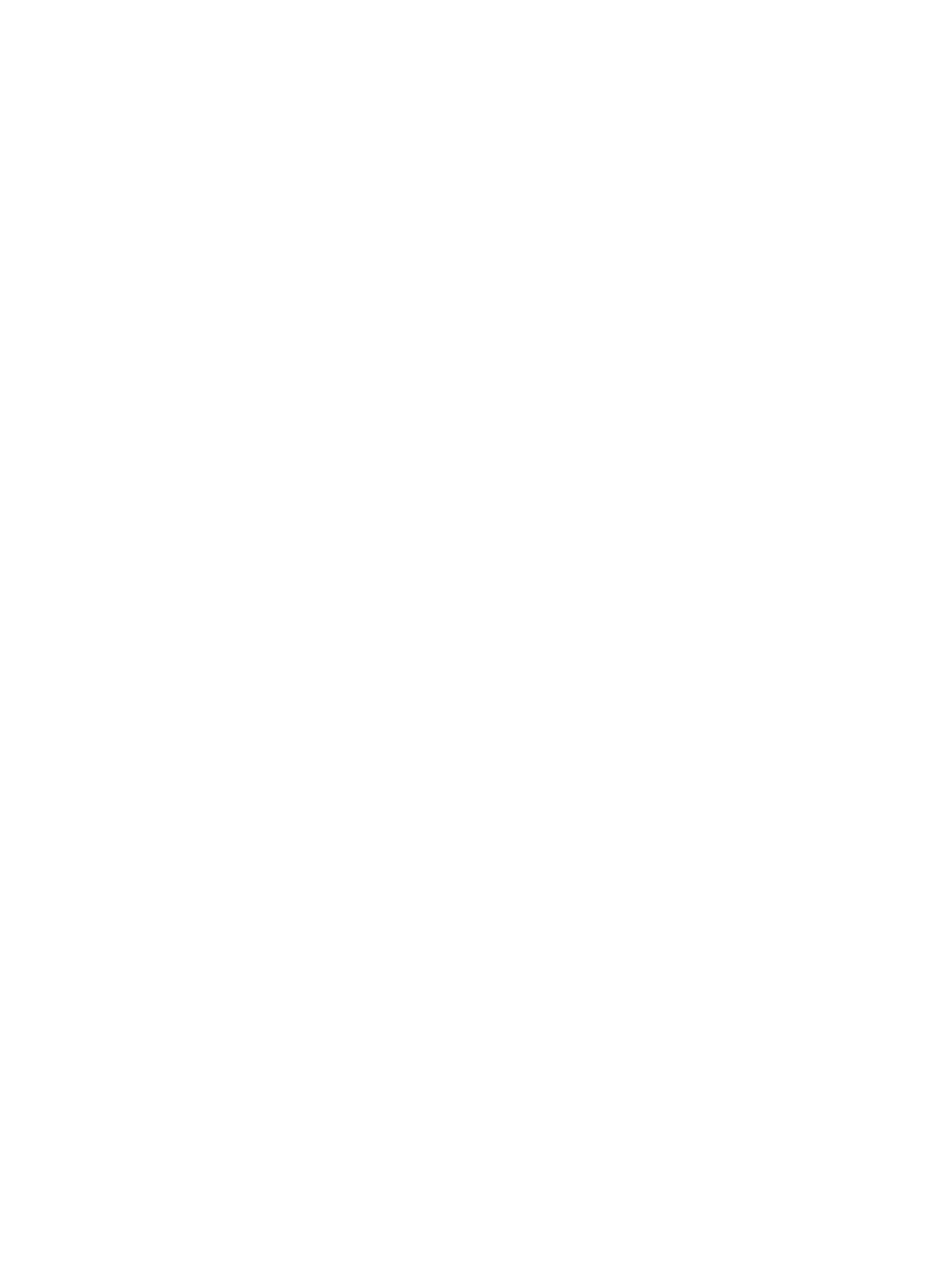# No 22, 2018 *ournal of the krishnamurti schools J*

#### **An Educational Journal**

This is a journal on education brought out annually. It is an anthology of writings by educators, teachers, and thinkers exploring a vision of education in its many dimensions—philosophy, psychology, classroom experience, curriculum, nature and environment, and contemporary issues. It lays a special emphasis on J Krishnamurti's principles of education, and will be of use to teachers, parents, educational administrators, teacher-educators, and anyone interested in education.

#### **Editorial Team**

Viju Jaithirtha, D Anantha Jyothi, Alok Mathur, Kamala V Mukunda, Jayashree Nambiar, Venkatesh Onkar, P Ramesh, OR Rao

| <b>PURCHASE DETAILS</b>                                            |
|--------------------------------------------------------------------|
| Within India: Rs.120. May be remitted by                           |
| D.D. or Cheque in favour of Krishnamurti                           |
| Foundation India, payable at Chennai.                              |
| (For outstation cheques please add Rs.40 towards)<br>Bank Charges) |
| Outside India US\$3 by Bank Draft in favour of                     |
| Krishnamurti Foundation India or by Pay Order.                     |
| You may also order a copy online at kfionline.org                  |

#### **Published Annually By:**

Krishnamurti Foundation India 124–126, Greenways Road, RA Puram, Chennai - 600 028 Email: info@kfionline.org Website: www.journal.kfi.org

**Please note: The Journal of the Krishnamurti Schools No 23 will be published in January 2019.**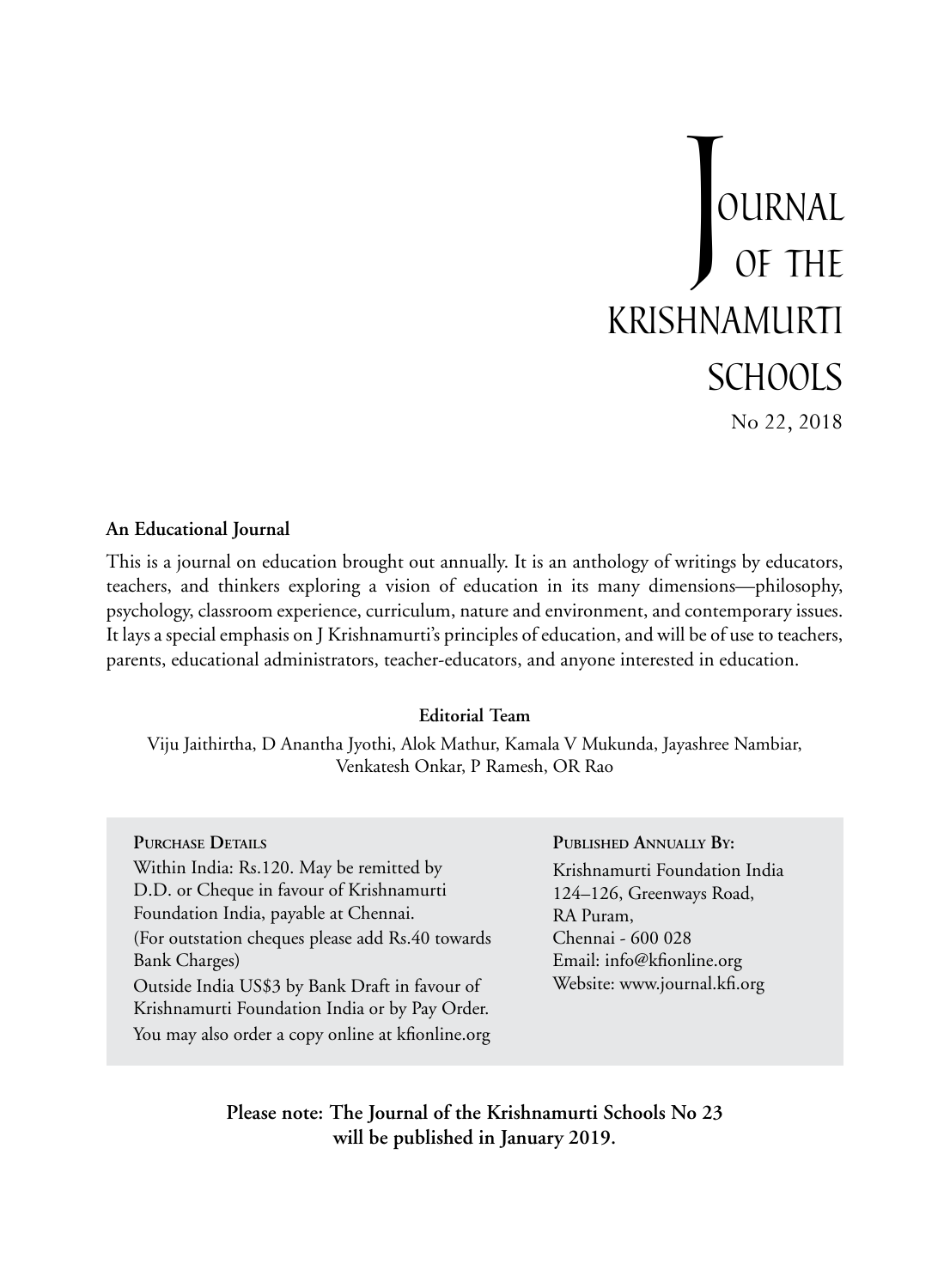Dear Reader

Kindly share this Journal, after your perusal, with a school nearby or a school you know, or a teacher who you feel will enjoy this, so that it reaches more educators.

> Many thanks The Editors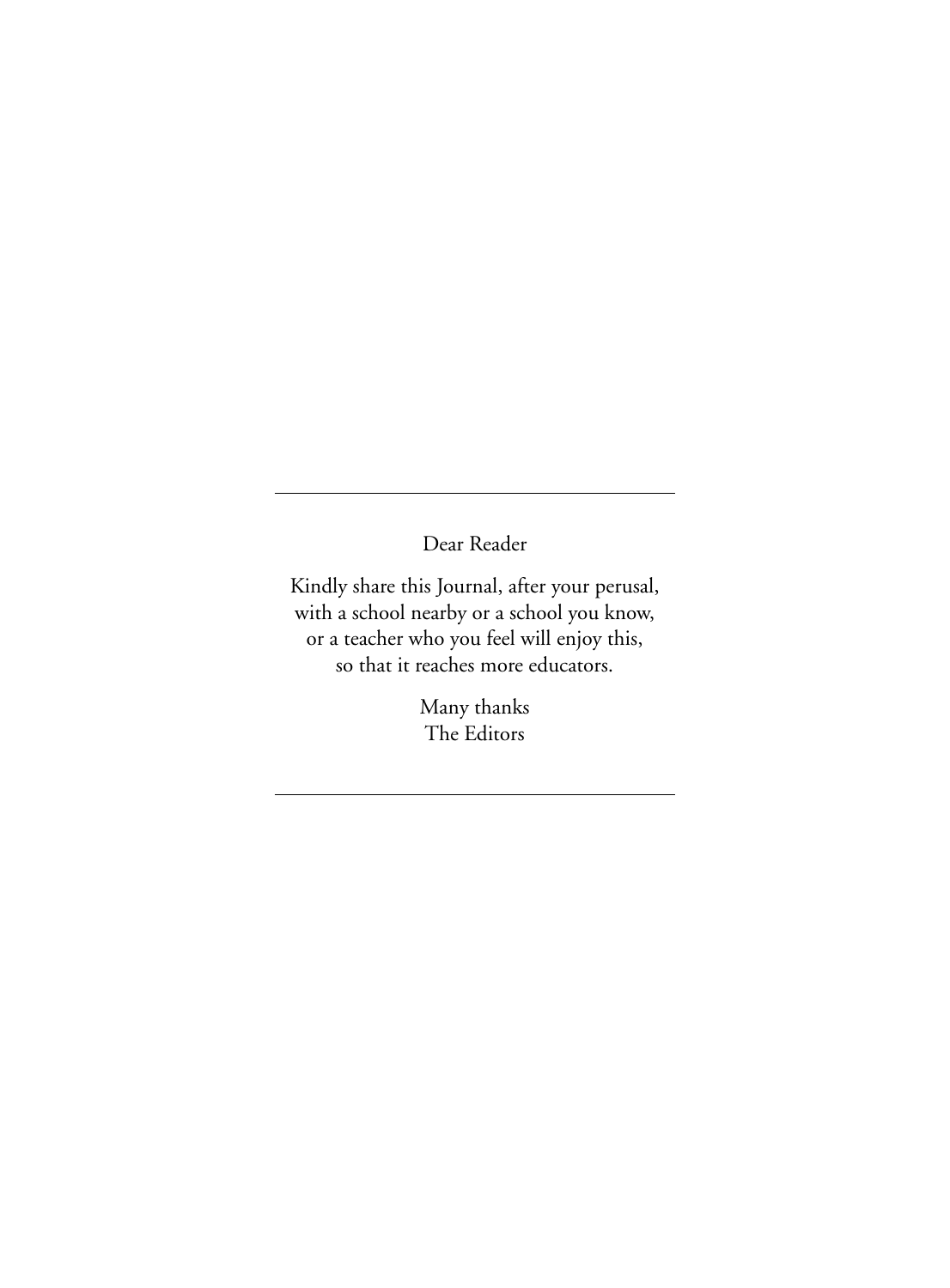#### **ATTENTION**

Have you ever paid any attention to the ringing of the temple bells? Now, what do you listen to? To the notes, or to the silence between the notes? If there were no silence, would there be notes? And if you listened to the silence, would not the notes be more penetrating, of a different quality? But you see, we rarely pay real attention to anything; and I think it is important to find out what it means to pay attention. When your teacher is explaining a problem in mathematics, or when you are reading history, or when a friend is talking, telling you a story, or when you are near the river and hear the lapping of the water on the bank, you generally pay very little attention; and if we could find out what it means to pay attention, perhaps learning would then have quite a different significance and become much easier.

When your teacher tells you to pay attention in class, what does he mean? He means that you must not look out of the window, that you must withdraw your attention from everything else and concentrate wholly on what you are supposed to be studying. Or, when you are absorbed in a novel, your whole mind is so concentrated on it that for the moment you have lost interest in everything else. That is another form of attention. So, in the ordinary sense, paying attention is a narrowing-down process, is it not?

Now, I think there is a different kind of attention altogether. The attention which is generally advocated, practised or indulged in is a narrowing-down of the mind to a point, which is a process of exclusion. When you make an effort to pay attention, you are really resisting something—the desire to look out of the window, to see who is coming in, and so on. Part of your energy has already gone in resistance. You build a wall around your mind to make it concentrate completely on a particular thing, and you call this the disciplining of the mind to pay attention. You try to exclude from the mind every thought but the one on which you want it to be wholly concentrated. That is what most people mean by paying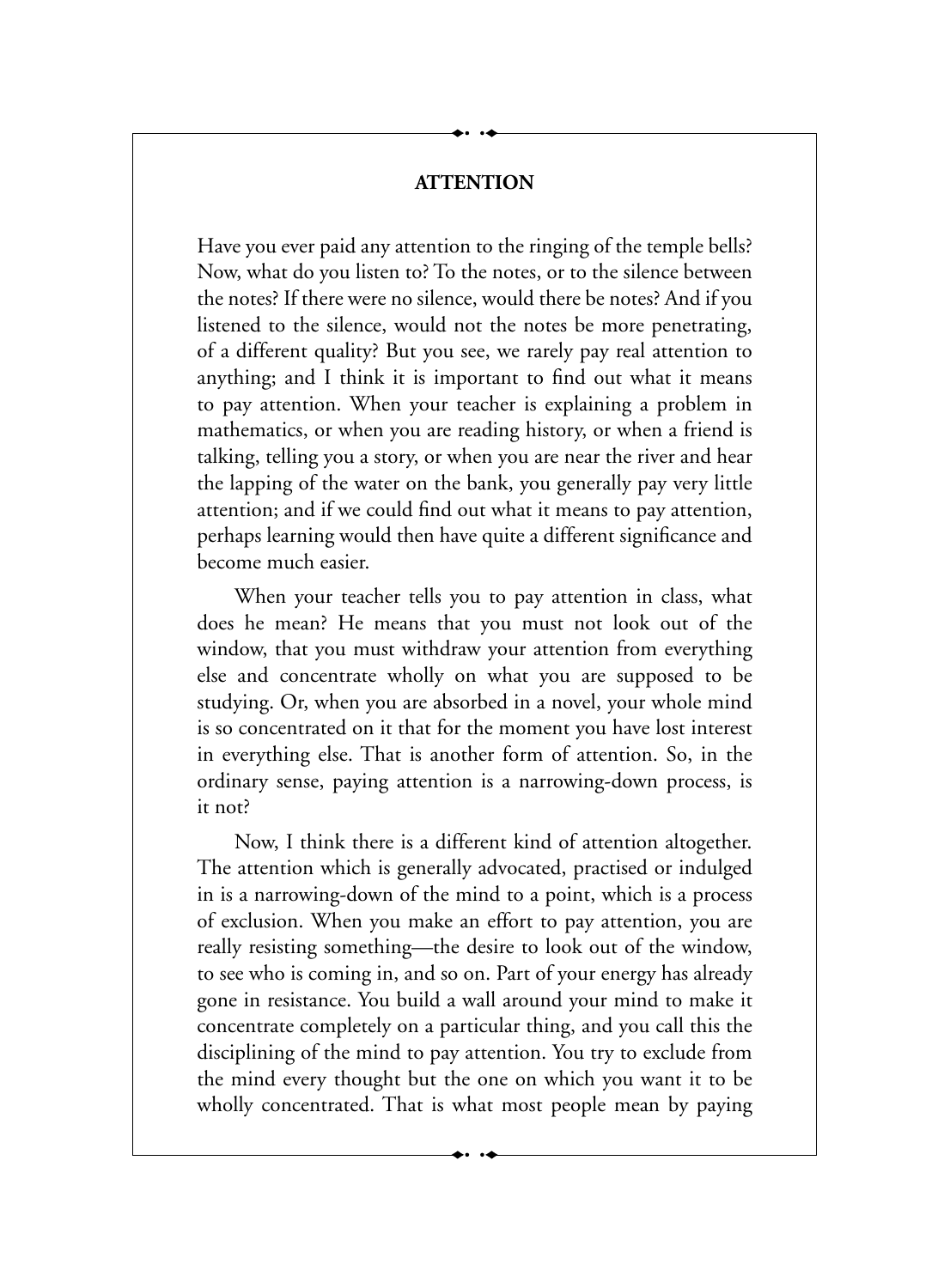attention. But I think there is a different kind of attention, a state of mind which is not exclusive, which does not shut out anything; and because there is no resistance, the mind is capable of much greater attention. But attention without resistance does not mean the attention of absorption.

The kind of attention which I would like to discuss is entirely different from what we usually mean by attention, and it has immense possibilities because it is not exclusive. When you concentrate on a subject, on a talk, on a conversation, consciously or unconsciously you build a wall of resistance against the intrusion of other thoughts, and so your mind is not wholly there; it is only partially there, however much attention you pay, because part of your mind is resisting any intrusion, any deviation or distraction.

Let us begin the other way round. Do you know what distraction is? You want to pay attention to what you are reading, but your mind is distracted by some noise outside and you look out of the window. When you want to concentrate on something and your mind wanders off, the wandering off is called distraction, then part of your mind resists the so-called distraction, and there is a waste of energy in that resistance. Whereas, if you are aware of every movement of the mind from moment to moment, then there is no such thing as distraction at any time and the energy of the mind is not wasted in resisting something. So it is important to find out what attention really is.

If you listen both to the sound of the bell and to the silence between its strokes, the whole of that listening is attention. Similarly, when someone is speaking, attention is the giving of your mind not only to the words but also to the silence between the words. If you experiment with this you will find that your mind can pay complete attention without distraction and without resistance. When you discipline your mind by saying, "I must not look out of the window, I must not watch the people coming in, I must pay attention even though I want to do something else", it creates a division which is very destructive because it dissipates the energy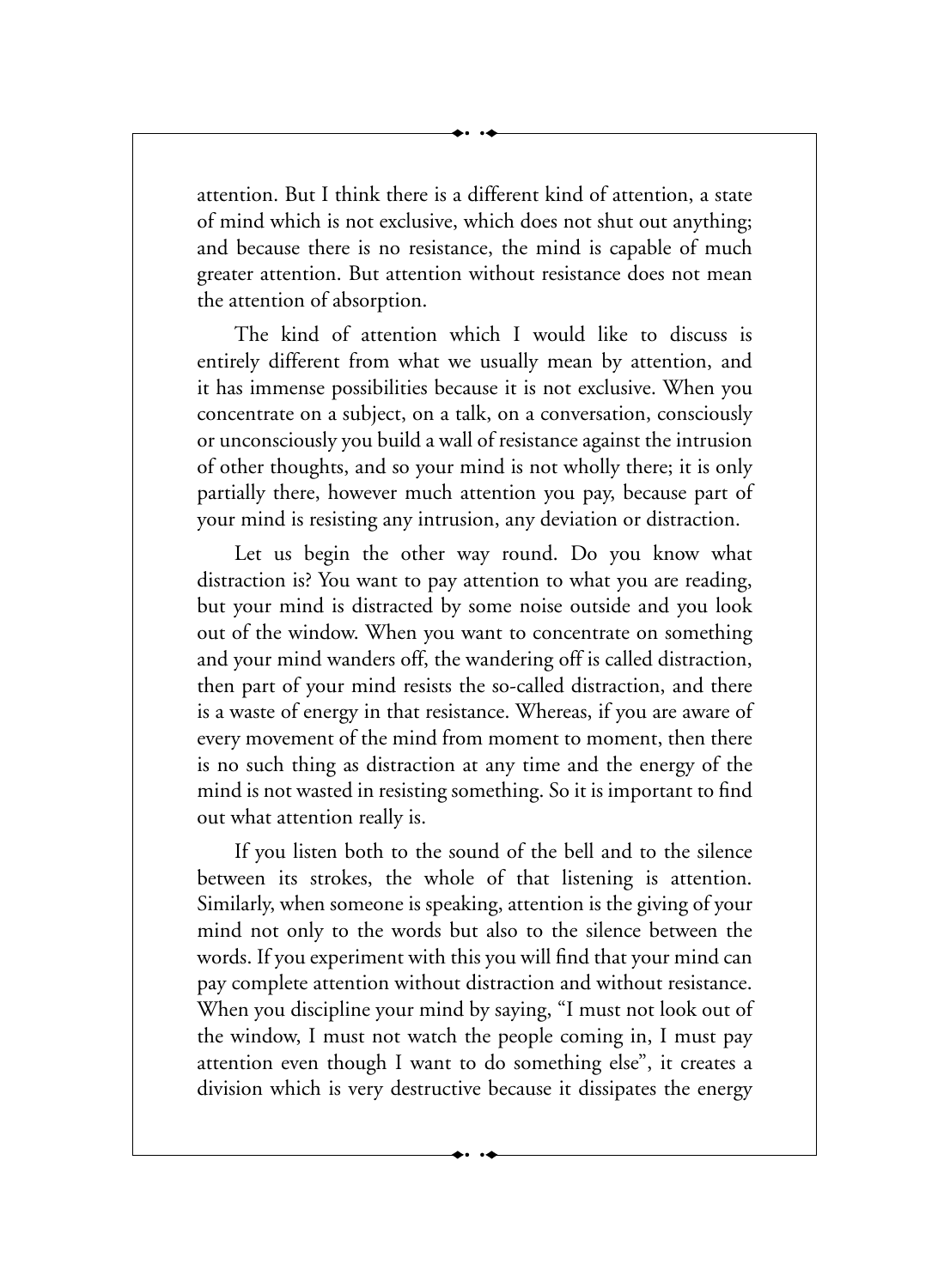of the mind. But if you listen comprehensively so that there is no division and therefore no form of resistance then you will find that the mind can pay complete attention to anything without effort. Do you see it? Am I making myself clear?

Surely, to discipline the mind to pay attention is to bring about its deterioration—which does not mean that the mind must restlessly wander all over the place like a monkey. But, apart from the attention of absorption, these two states are all we know. Either we try to discipline the mind so tightly that it cannot deviate, or we just let it wander from one thing to another. Now, what I am describing is not a compromise between the two; on the contrary, it has nothing to do with either. It is an entirely different approach; it is to be totally aware so that your mind is all the time attentive without being caught in the process of exclusion.

From Chapter 17, *This Matter of Culture*, J. Krishnamurti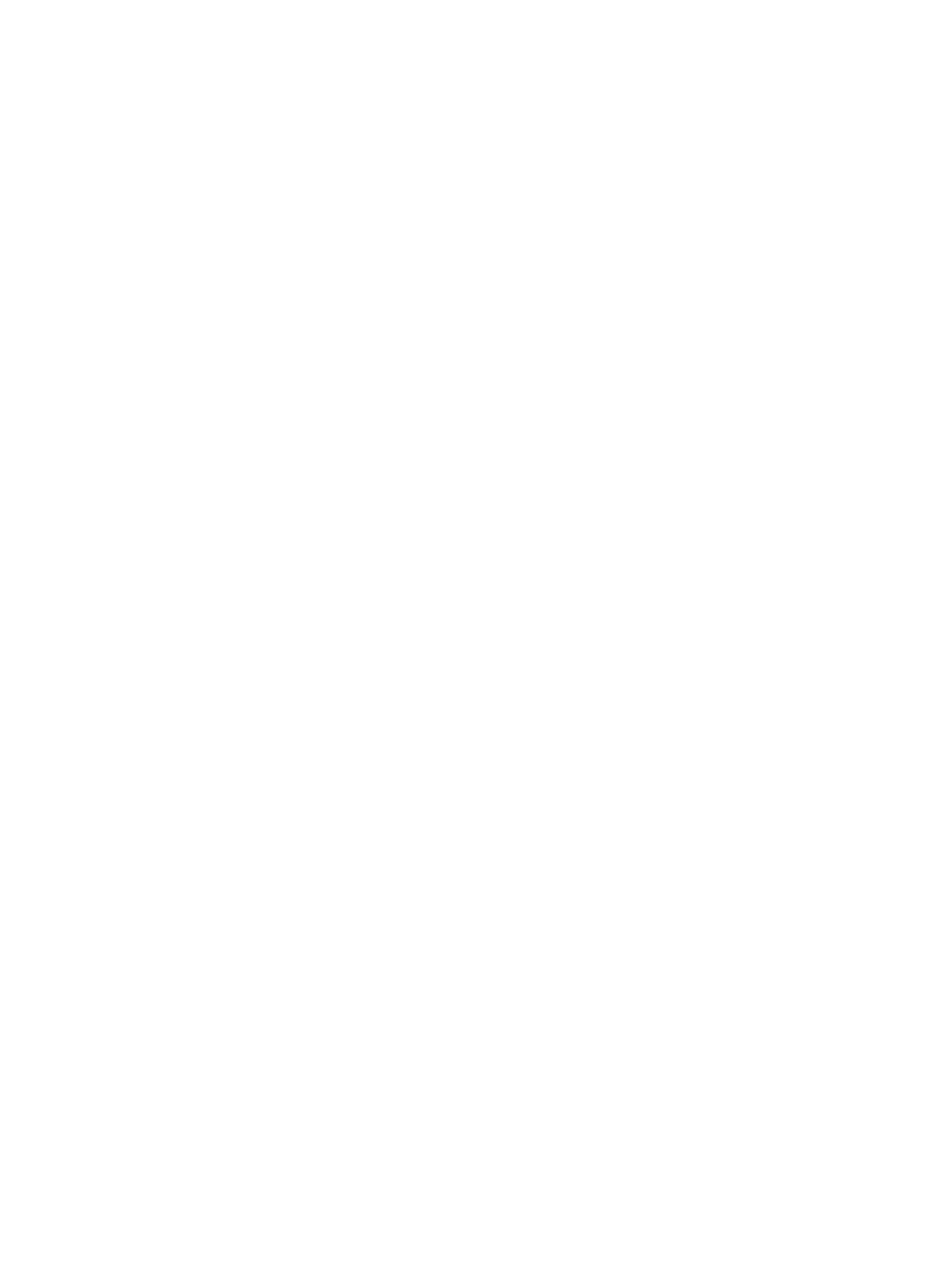# **Contents**

|                                                                                                             | 1  | For             |
|-------------------------------------------------------------------------------------------------------------|----|-----------------|
| Attention and the Traffic of Thought<br>STEPHEN SMITH                                                       | 7  | Hoy             |
| Meeting the Challenge: Bringing<br>Krishnamurti's Teachings into the<br>Junior School<br>TANUSHREE BORUNDIA | 11 | Atte<br>of I    |
| A Woman, A Horse and A Degraded<br>Stretch of Land: My Journey with<br>Beejom Farm                          |    | The<br>Thr      |
| APARNA RAJAGOPAL                                                                                            | 16 | Lear            |
| Nature Education at Marudam                                                                                 | 22 | ΑL              |
| Democracy in School<br>KEERTHI MUKUNDA                                                                      | 29 | Refl            |
| Awakening to the Absurd<br>GOPAL KRISHNAMURTHY                                                              | 33 | Insi            |
| Your Kind Attention Please<br>RUPA SURESH                                                                   | 39 | Boo<br>'Th<br>c |

|                                  | 1  | For Thinking Together                  |    |
|----------------------------------|----|----------------------------------------|----|
|                                  |    |                                        | 44 |
| ntion and the Traffic of Thought |    |                                        |    |
| STEPHEN SMITH                    | 7  | How Children See                       |    |
|                                  |    | DAVID MACDOUGALL                       | 50 |
| ting the Challenge: Bringing     |    |                                        |    |
| hnamurti's Teachings into the    |    | Attention is the Culmination           |    |
| or School                        |    | of Intelligence                        |    |
| TANUSHREE BORUNDIA               | 11 | GEETHA WATERS                          | 56 |
| oman, A Horse and A Degraded     |    | The Flow of Learning and Teaching:     |    |
| tch of Land: My Journey with     |    | Through Forty Years as a Teacher       |    |
| om Farm                          |    |                                        | 60 |
| Aparna Rajagopal                 | 16 |                                        |    |
|                                  |    | Learning Empathy                       |    |
| ure Education at Marudam         |    | SREELAKSHMI SUDHAKARAN                 | 64 |
|                                  | 22 |                                        |    |
|                                  |    | A Lost Port-City and Our Quest         |    |
| nocracy in School                |    | AKHILA SESHADRI                        | 69 |
| KEERTHI MUKUNDA                  | 29 |                                        |    |
|                                  |    | Reflection, Empathy and Action:        |    |
| kening to the Absurd             |    | Insights from Educational Spaces       |    |
| GOPAL KRISHNAMURTHY              | 33 | PALLAVI PHATAK                         | 74 |
| r Kind Attention Please          |    | <b>Book Review</b>                     |    |
| RUPA SURESH                      | 39 | 'The Reflective Teacher': A Review and |    |
|                                  |    | Some Reflections                       |    |
|                                  |    | ALOK MATHUR                            | 81 |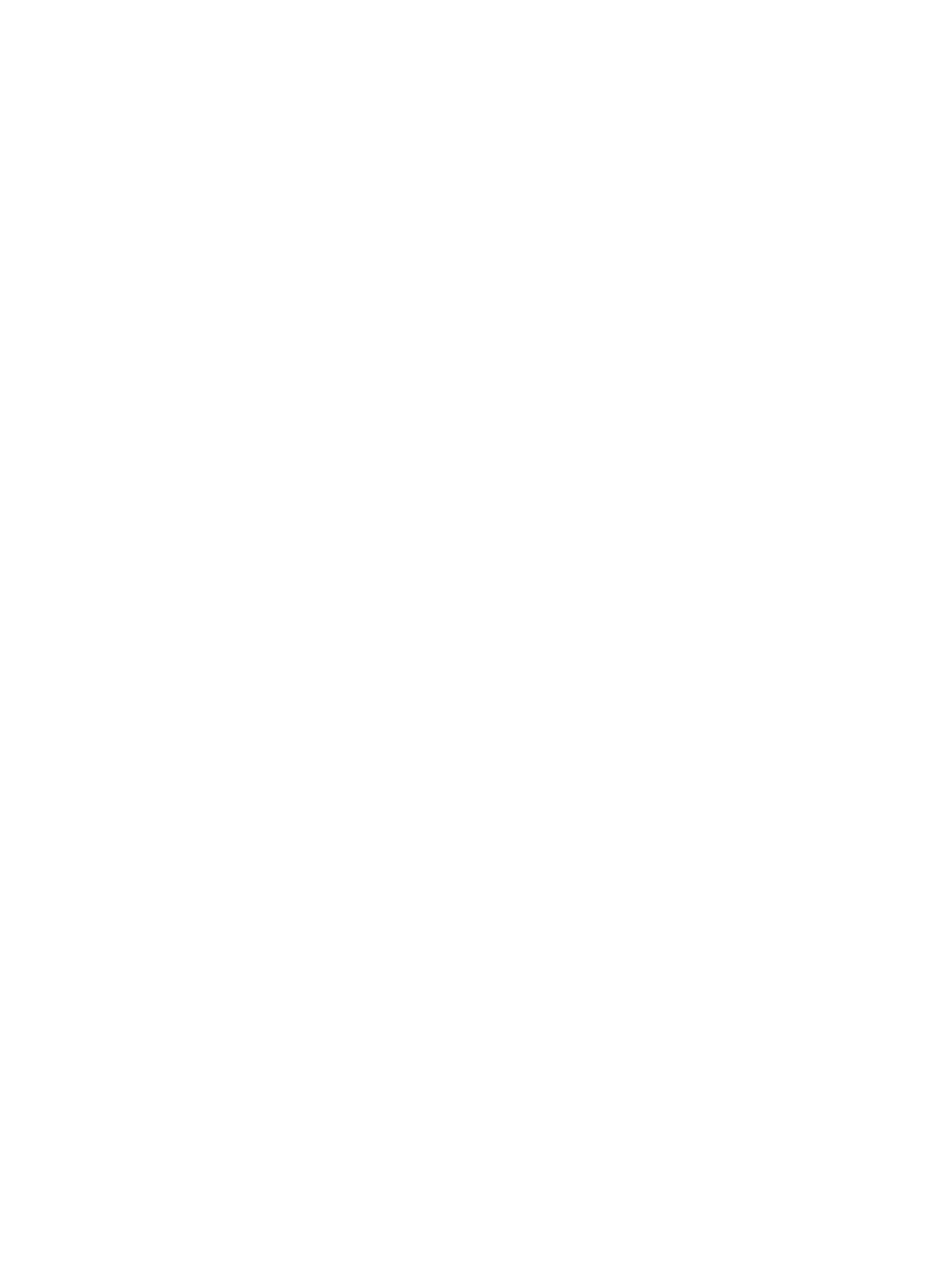## **Editorial**



The Earth, with its bounty of nature, has its own beauty. Human beings, <br>
L having evolved relatively recently on this planet, have spread across the earth and bring in their wake great conflict and strife, amongst themselves and with nature. In 2017 every continent has been affected by a series of climate and weather disasters. There have been hurricanes and major earthquakes and a devastating fire in North America, severe rains, landslides and famine in Africa, floods in South America, tsunamis in Central America, avalanches and floods in Asia, and in South Asia, especially, floods and monsoon rains.

At a recent Teachers' Conference, where the theme was 'Nature', a comment was made that nature is hardly benign and beautiful, her ways can be insidious. Further, the speaker wondered whether she was now "exacting revenge", presumably, on humans.

How do we reconcile the fact that human beings have emerged from nature, and yet are at such odds with nature? Is it the thought-created 'self' which human beings tend to inhabit and live by, that generates this rift? For the encrusted self, imprisoned by thought and directed by thought, everything is the 'other'. Nature is also the other. This separate self, which thought must protect, is required to act. And by the fact of being alive (often when we're dead too!), we act upon the other. We function in a pushpull world where our experiences become dysfunctional and everlastingly divisive. We often call this choice and individuality. Our conditioning directs us to binary projections: right-wrong, accept-reject, benevolentdestructive. Thus action is always divided, always partial. The inevitable outcome of divided action, no matter how magnanimous and unselfish it might seem to us, is a deviation from what needs to be done. Even when we think there is a vastness to our liberality, there is a boundary we are unable to penetrate. Otherwise why would conflict be such a burning presence in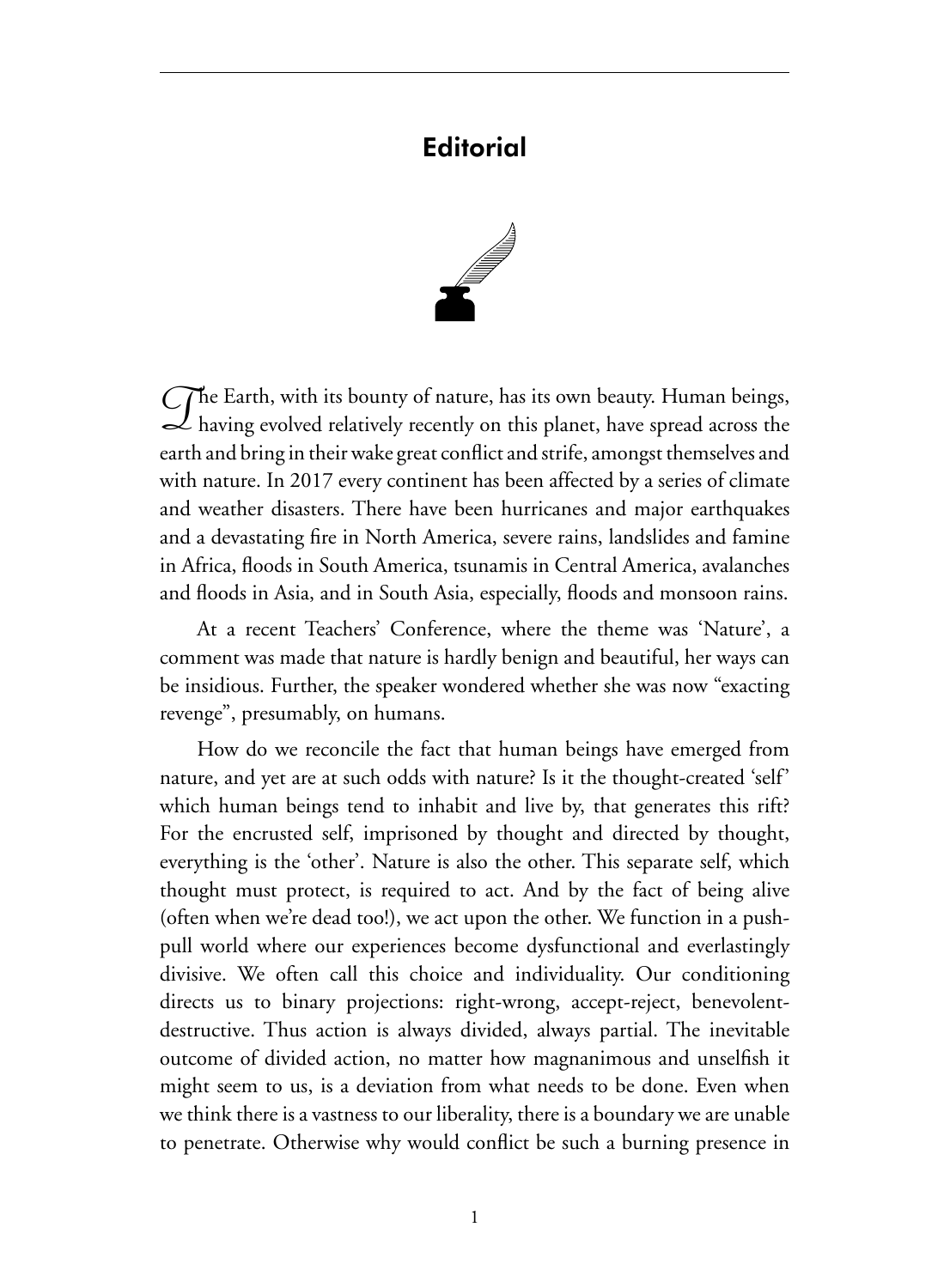our daily lives? This response of divisive thought acting on a fragmented view of the world, Krishnamurti suggests, is destructive, because:

…the tree is not just the leaf, the branch, the flower, the fruit, the trunk, or the root, it is a total thing... (it is) the dead leaf, the withered leaf and the green leaf, the leaf that is eaten, the leaf that is ugly, the leaf that is dropping....

To feel the beauty of a tree is to be aware of its wholeness... the extraordinary shape of it, the depth of its shadow, the flutter of its leaves in the wind. Unless we have the feeling of the whole tree, merely looking at a single leaf will mean very little.

When we think of nature as destructive, are we not seeing in it the image of ourselves? What we don't see is that we are reaping the results of our collective human karma.

What is action that is total and complete? When we explore this question simply and directly, as we might do with younger students, certain pointers emerge: *looking*, *listening*, *observation*, *choiceless awareness*—the very essence of 'attention'. We are invited to suspend what we 'know' (including about these words) and open up the senses. We may stay there as long as we can. And every time we gather ourselves, it is a new beginning and not an accumulation. That is the regenerative quality of attentive exploration.

Although it is the work of each individual, does one explore in isolation? Not if you are with others in a school! There is the possibility of learning together in affection, where there is a common challenge, a development in the words of David Bohm, "of a common meaning that is constantly transforming in the process of dialogue."

If we would just 'look' in the beautiful spaces we are privileged to stay in, there is nature with a healing quality. Perhaps because it is not reacting with thought as humans do, thought is not activated in contact with nature. This non-activation of thought brings about a silence, where there might be the possibility of insight, of a seeing and feeling that is whole.

\*\*\*

Many of these core concerns, which inform the intent of the Krishnamurti schools, are reflected in the articles of this issue of the *Journal*. You will find three interweaving themes running through many articles within these pages are the 'quality of attention', 'learning from nature' and varied personal journeys that unfold an 'inward dimension' to life.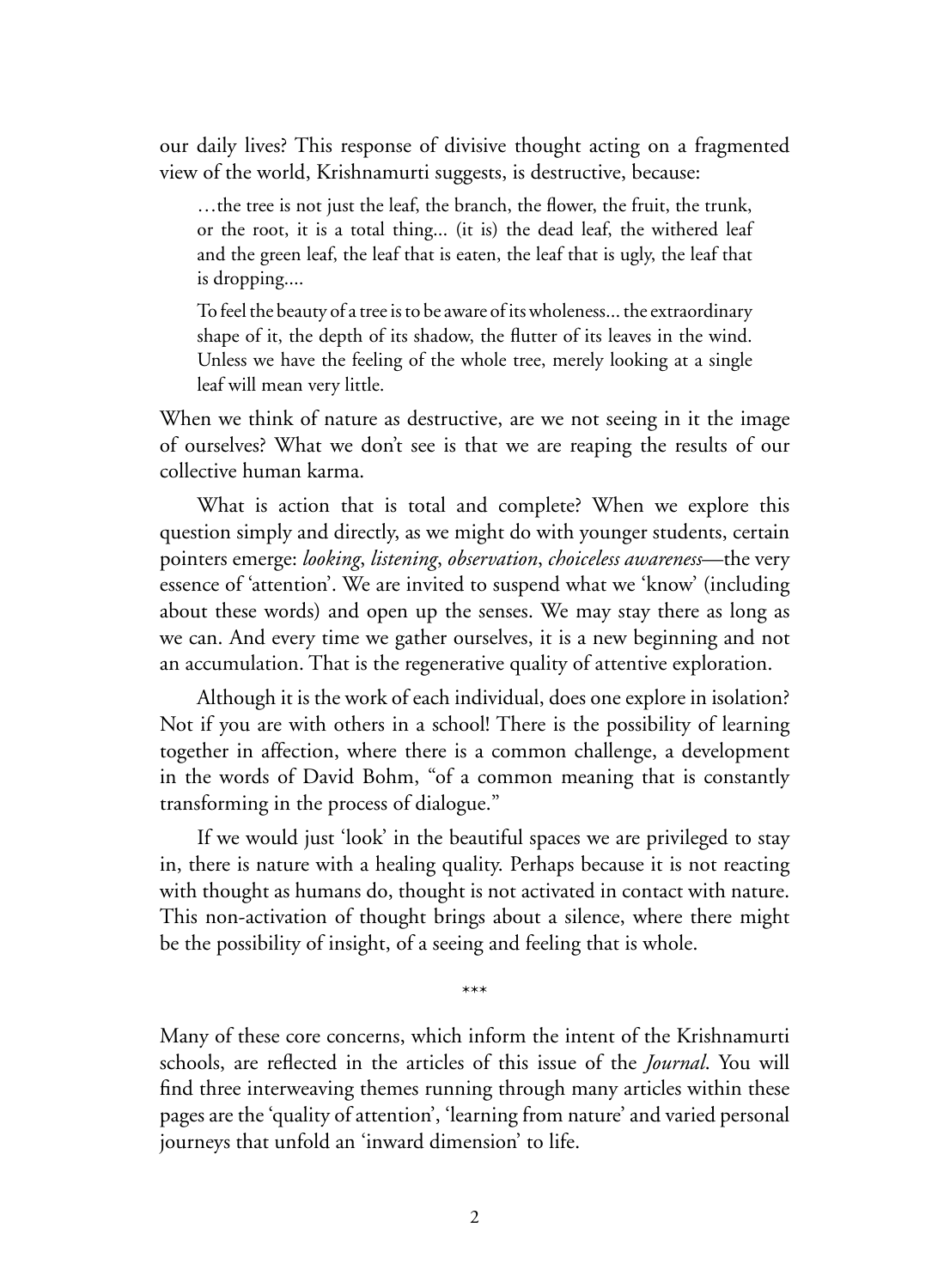The opening article, 'Attention and the Traffic of Thought' explores the need to make attention the foundation of our daily lives, with thought as a necessary tool. The word 'traffic' is suggestive of the ceaseless activity of noise, petrol fumes and pollution, accompanied by inattention, mechanical responses, competition, and road rage. There is a sense of gridlock and congestion. Push the meaning further and you would get smuggling, bootlegging and the black market! For one to step out of this chaos, the quality of attention is always there, available and renewable. It is 'free of time'. Could there be anything more important to be learnt for the young, indeed for all of us?

The great challenge for all our schools is how to have order in the community, without resorting to rules and confining structures, how to relate to each other with care and affection. A group of articles examines the notion of individual freedom, the importance of dialogue, and a deep concern for adults and children in becoming more caring.

'Democracy in School' charts the journey of a small school to create a democratic space, where freedom is not viewed simply as individual choice or personal preference, but where the patterns of thought that hinder inner freedom are examined.

From the same school we have another article with a quirky title, 'Your Kind Attention Please'. The question asked here is why adults and children become uncaring of the communities they live in and whether we need to be 'taught' to be kind. In examining this issue, the author speaks of the struggles of a community in living together mindfully, and the importance of on-going dialogue.

A third article in this section, from another small school, is 'Meeting the Challenge', of bringing Krishnamurti's teachings into the junior school. The author draws on her experience of working with young children to suggest ways in which we may get past habitual responses to children's concerns, questions and curiosity, and approach our interactions with a learning mind.

We have several 'personal journeys' in this issue. This is such a vast canvas, impossible to define. "When setting out on a journey", says Rumi, "do not seek advice from those who have never left home!" And in case we felt the need to post photographs of that journey on Facebook he adds, "And you? When will you begin that long journey into yourself?" Each of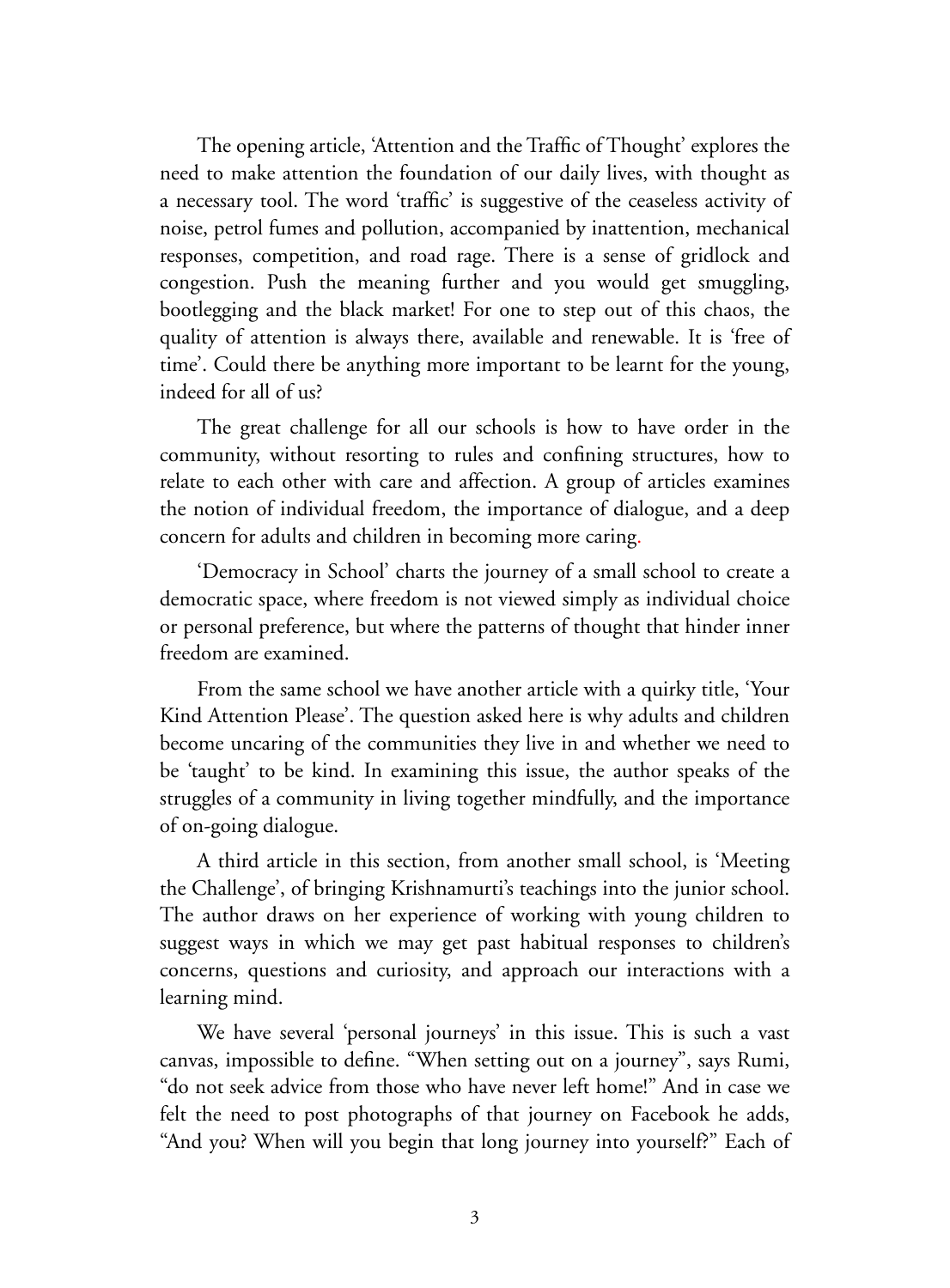the writers in this section shares in a unique manner a sense of an outer as well as inner journey, which others too could profit by.

In 'Attention is the Culmination of Intelligence', the author indicates that she began her journey of discovery in childhood, as she watched Krishnamurti exploring and inquiring with students in the school she grew up in. Emerging as an adult into a world where there is discontent everywhere, she began to understand with Krishnamurti that in a world in crisis everyone is part of the solution. She suggests that "the quality of attention is the vital component of intelligence", and that it "opens the door to a life-time of learning", well beyond one's school years.

In 'The Flow of Learning and Teaching' the author looks back ruminatively at a forty-year period of being a teacher. She begins with the question: What sustains and gives a teacher energy? In sharing the stages of her own on-going journey of teaching and learning, she evokes a sense of what it might mean to live vulnerably and creatively, meeting the complexities and contradictions of life, open to uncertainty and the unexpected.

In 'Learning Empathy', the writer shares with us her experience of growing up with an evaluation of 'needs to improve' in 'empathy from her sixth grade teacher. There is the troubled feeling of an insensitive self. Later, when she joins her own former school as a young teacher, the meaning of 'empathy' begins to unfold in the deepest sense.

'Reflection, Empathy, and Action' is the account of the writer's three "encounters with education". First as a project coordinator in a school where the children of daily wage earners studied, the second while teaching an undergraduate course where the question of corporal punishment came up for discussion, and finally a discussion on social change and relevant education. She shares the challenges thrown up by each encounter, and the common thread that binds her learning from these.

The final one in this group 'A Woman, A Horse and A Degraded Stretch of Land' is about the creation of a farm called Beejom. The writer takes us on an energetic, infectious roller coaster ride—learning about seeds and soil regeneration, sheltering not just cats and dogs but horses, cows and goats, making her own fertilizers, electricity and bio-gas, and growing food in a sustainable manner. It is a journey of breaking barriers along with nature, the greatest teacher, and learning to live responsibly.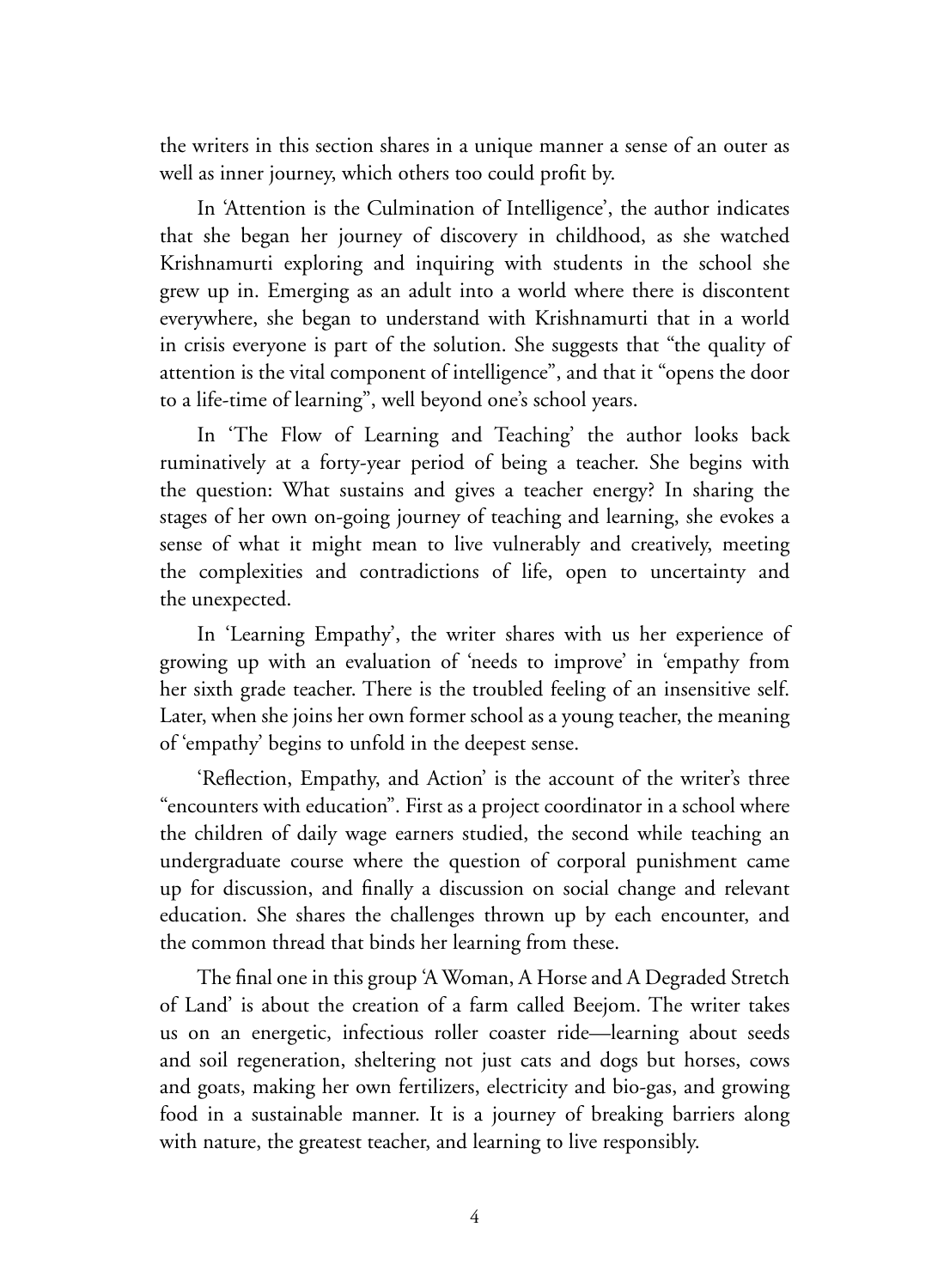Having our schools in natural surroundings is not sufficient if all the time they are locked in structured, academic activities. There has to be an active engagement with nature: working on the land, being alone and quiet, going for frequent and long walks.

'Nature Education in Marudam' details students' interactions in this rural school in Tamil Nadu. Daily observation, exploration of hidden fears, undirected free time with nature, importance of silence in the day, recording and learning from nature, and the role of passionate adults in the learning space helps nurture a culture of respect for nature. A point that comes up is, whether a rural background and fewer possessions have a role to play in the affinity with nature.

'How Children See' is an account of several video workshops for Indian children aged between ten and thirteen held over a period of five years. The settings were urban and rural, involving children of different backgrounds; the aim was to understand how children 'perceived and interpreted their surroundings' and what that revealed about our society and ourselves. We learn how children performed unfamiliar tasks, how adult approval was sought in spaces where independent thinking was not the norm and how younger children were creative while the older ones careful and inhibited about what they wanted adults to see.

It may not have caught the world's attention as the discovery of Xanadu (Changdu) made famous by Marco Polo and Coleridge or the nineteenth century discovery of Troy where an epic battle was fought for a woman whose face 'launched a thousand ships', or closer geographically the momentous discovery of Harappa and Mohenjo-Daro. For the history buff, however, is the possibility that the sleepy village Pattanam in Kerala may—just may—turn out to be Muziris, a 2,000 year old trading port, from where black pepper was exported in huge quantities to the Roman world. 'A Lost Port City and Our Quest' takes us on a journey of discovery with class 8 students. With their questions and explorations several themes emerge: the plurality and diversity of people living and working together—Jews, Christians and Hindus, a rare archaeological space welcoming children, and the story of the extraordinary 'black gold' which left even the mighty Roman empire in debt!

Finally we have a review of Neeraja Raghavan's book *The Reflective Teacher*. The phrase is placed in the context of how creative individuals think through and resolve problems and its special relevance in the teaching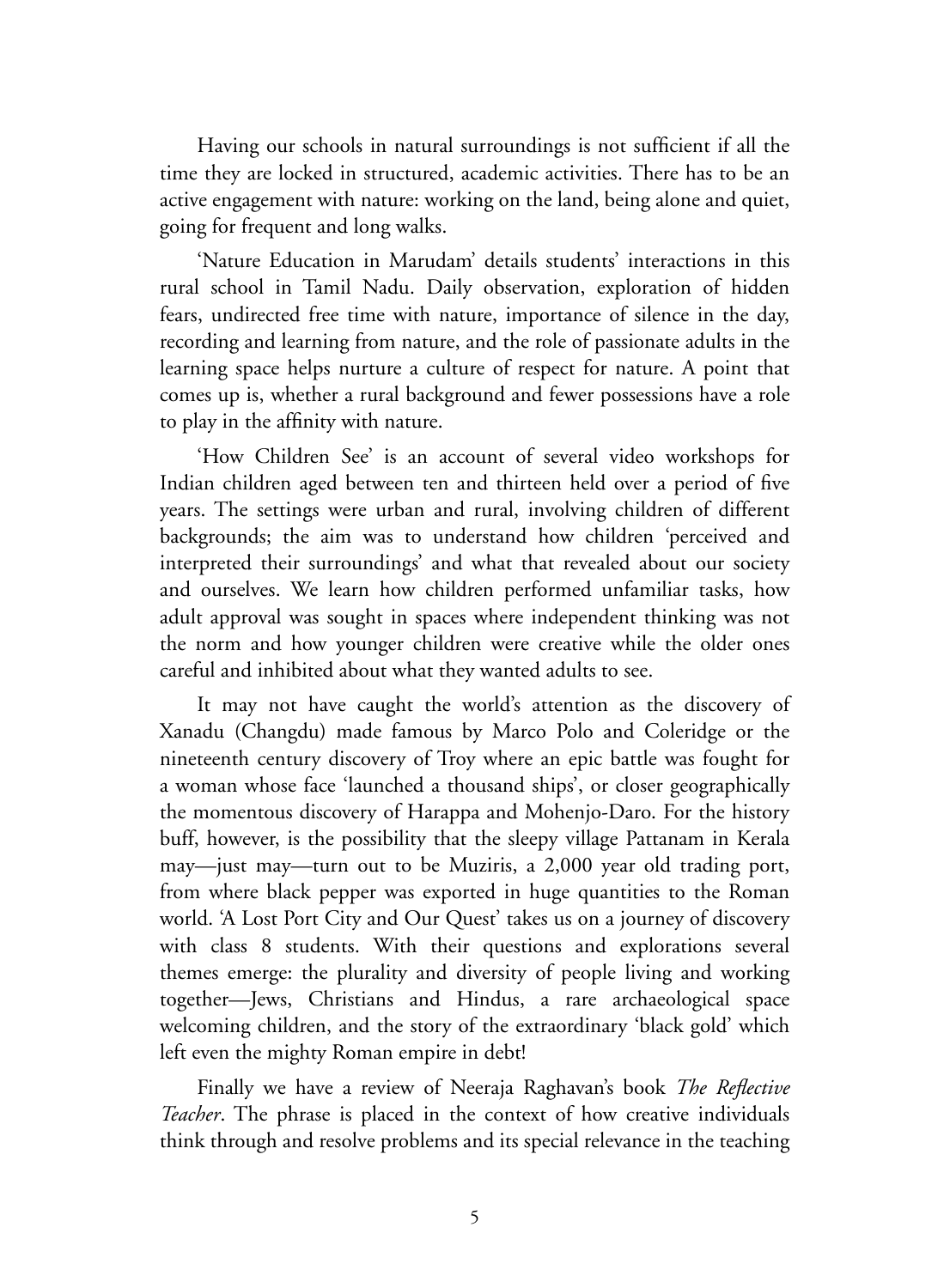profession which is a 'multi layered engagement'. The review also brings the focus back on the first article of this *Journal*, as it explores the complementary nature of awareness, attention, observation and reflection,

Krishnamurti talked of the three concerns of education as care for man and environment, a global outlook and a religious mind. Perhaps the first could be done with activities and exposure, the second in the way subjects (history, geography, sociology, economics) are taught and the third, contact with nature, the nurturing of attention, silence and aloneness. Readers will find that, taken together, in one way or the other the articles in this issue touch upon all of these concerns.

**Viju Jaithirtha**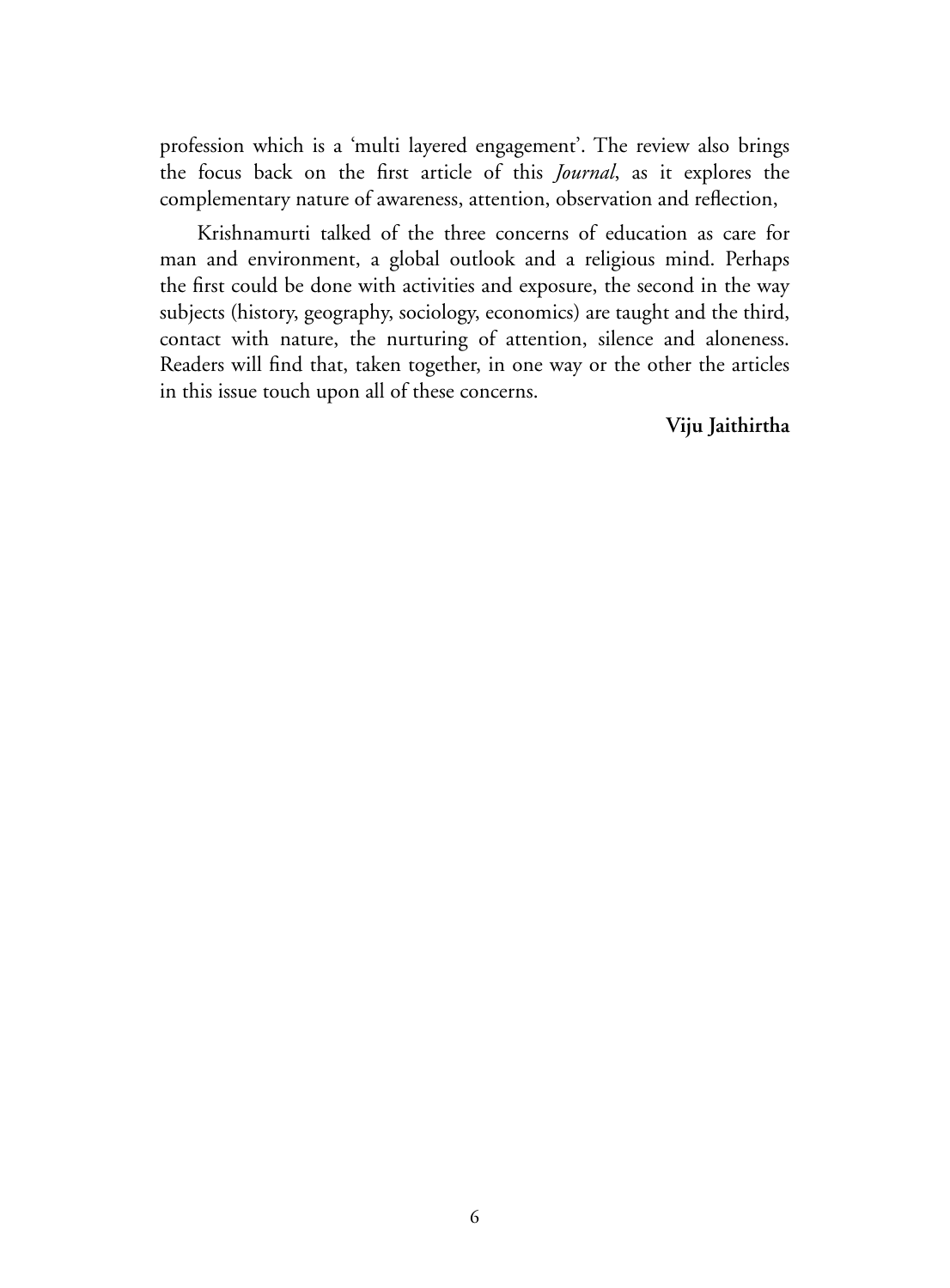### Attention and the Traffic of Thought

Stephen Smith



 $\mathcal{J}$ t is a truism barely contestable that explanations, however clear and rational, lead only to clear and rational outcomes. While these are necessary in the field of knowledge, they remain, at best, a superstructure: they supply the scaffolding but not the building. And, most intimately—and most urgently at this time—it is with the building that we are concerned. We have lived too long on the surface of things.

In January of 2017 a group of us met at the Study Centre in The Valley School, Bangalore. It was a representative group—sixteen persons all told—with experienced teachers from the KFI schools and its sister schools. Unlike regular study intensive sessions with frequent exposure to videos and audios of J Krishnamurti, this was a coming together with a difference.

Its focus was attention. The question came up: "What are we doing if, in spite of good intentions, we operate by thought? What will a student leave our schools with if all he/she has learnt is within that field?" There is a case to be made—indeed, a pressing need—for looking afresh at what else may be to hand. This, it was suggested, was attention. It is readily available at all times and places; indeed, in a sense, it is sitting there waiting (Fr. *attendre* = to wait). But it also implies that we *stretch* to it—another etymological function of the word. So, while it is waiting, it makes a demand of its own: we need to look where it is pointing. It is pointing to the present moment, the full stretch and implication of it.

There is a correlation, surely, between thought and action. Meeting someone for the first time, they are apt to ask, "What do you *do*?" In fact, more than anything else, we are defined by what we do. And what we do derives from what we think, as does the socio-cultural matrix in which we were born and to which we have adapted. It is part of the process of narrowing down that is commonly, and correctly, called conditioning. Tacitly or willingly, we have accepted it.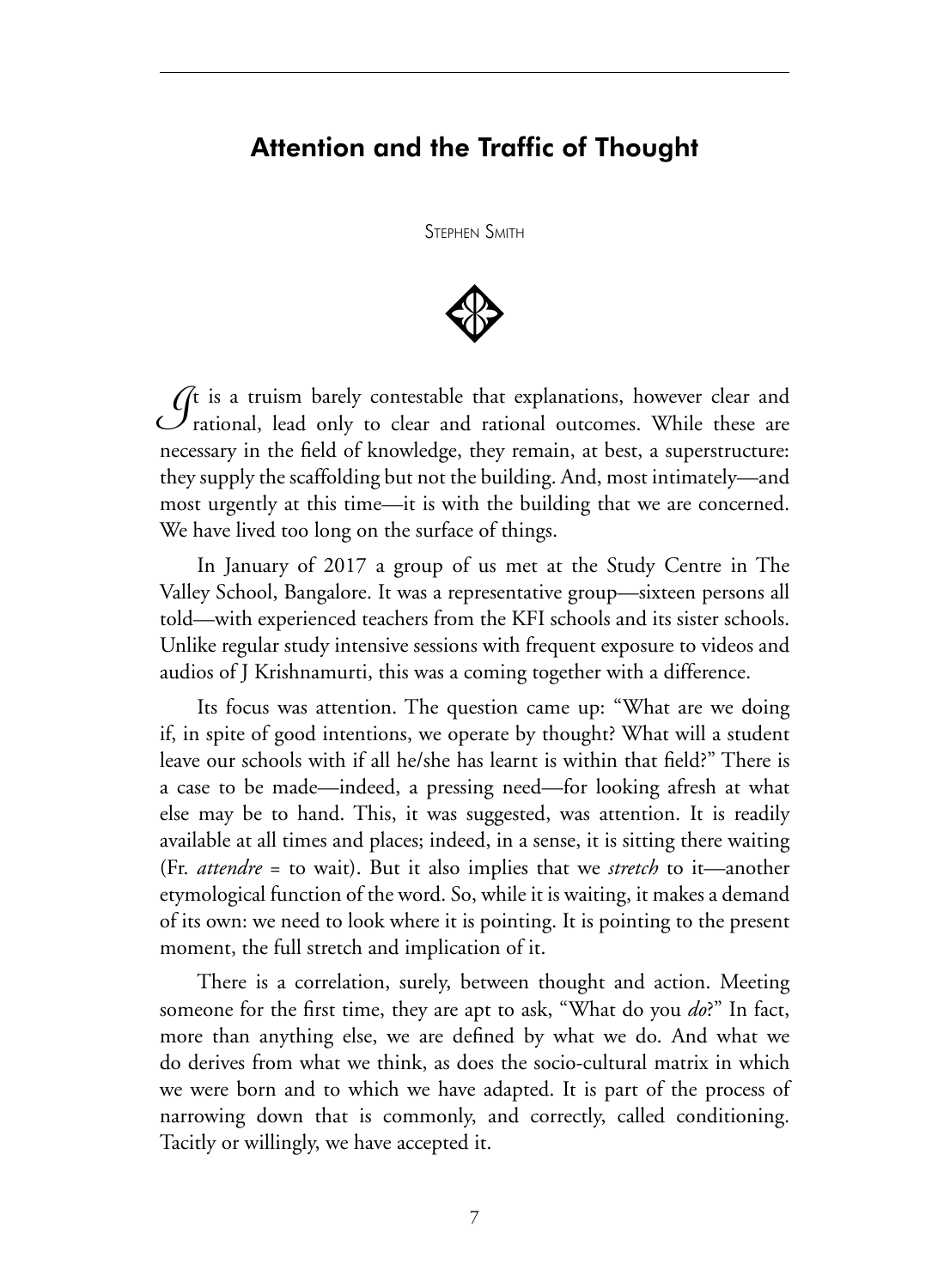But, what if there were a different way, one that did not treat thought as basic—the building block of our too unsolid life—but rather as a necessary tool, good in its place but in no way the whole? And are we really aware, in the marrow of our bones, how fragmented, divisive and destructive thought is when it tries to take on the work of the whole? There has to be a different way.

Attention is a good place, and a good word, to start with. One can *be* aware, but what if one is not? By contrast, one can *pay* or *give* attention the word itself has an active component. Am I aware of the shape of the room I am in, of the wind in the trees, the call of a bird? Is it part of my learning, like the pattern of my thoughts? Very modestly, I am beginning to see that thought is just part of my environment: it is not the be-all and end-all of everything. At the same time I am cultivating another faculty, perhaps far more important: observation. I know that thought has made an imprint on my brain, be it sensation, emotion, memory, knowledge or experience—they are all part of the same circuitry—and that it is out of this thought-matrix that I react. I am the prisoner of my own past; moreover, I am not alone: this is the human condition, universally.

Attention—a good thing in itself—naturally and easily leads to observation. In observation I see things clearly—things, perhaps, I had never seen before. For unlike thought, which is time-bound and time-binding, observation in its pure sense is free of time; it is not part of the circuitry. What I see/learn at this moment is for this moment only. It is not to be stored for future reference: it is purely and simply what it is. And the mind that sees it is, for that moment, free; it has begun the task of freeing itself. What greater lesson can the young person learn? Indeed, what greater lesson can any of us learn?

A moment of suspension is required, which is not merely the pause of reflection, necessary as this may be in its own time and place. Rather, it is a moment of arrest: I stop in my own tracks, so to speak; I am *held* above my reactive momentum. Don't ask, for the time being, "Who does the holding?"—which introduces a new element, a new fragment. There is no inevitable agent in the process, and to see this is to gain insight into the process. The ways of thought are ancient and devious, and one of its extra-functional features is to give us information about itself. It actively prevents us from breaking new ground by presenting what is new in terms of the old, thus destroying the freshness of the new. This is why the moment of suspension is the key because our inveterate tendency is to use the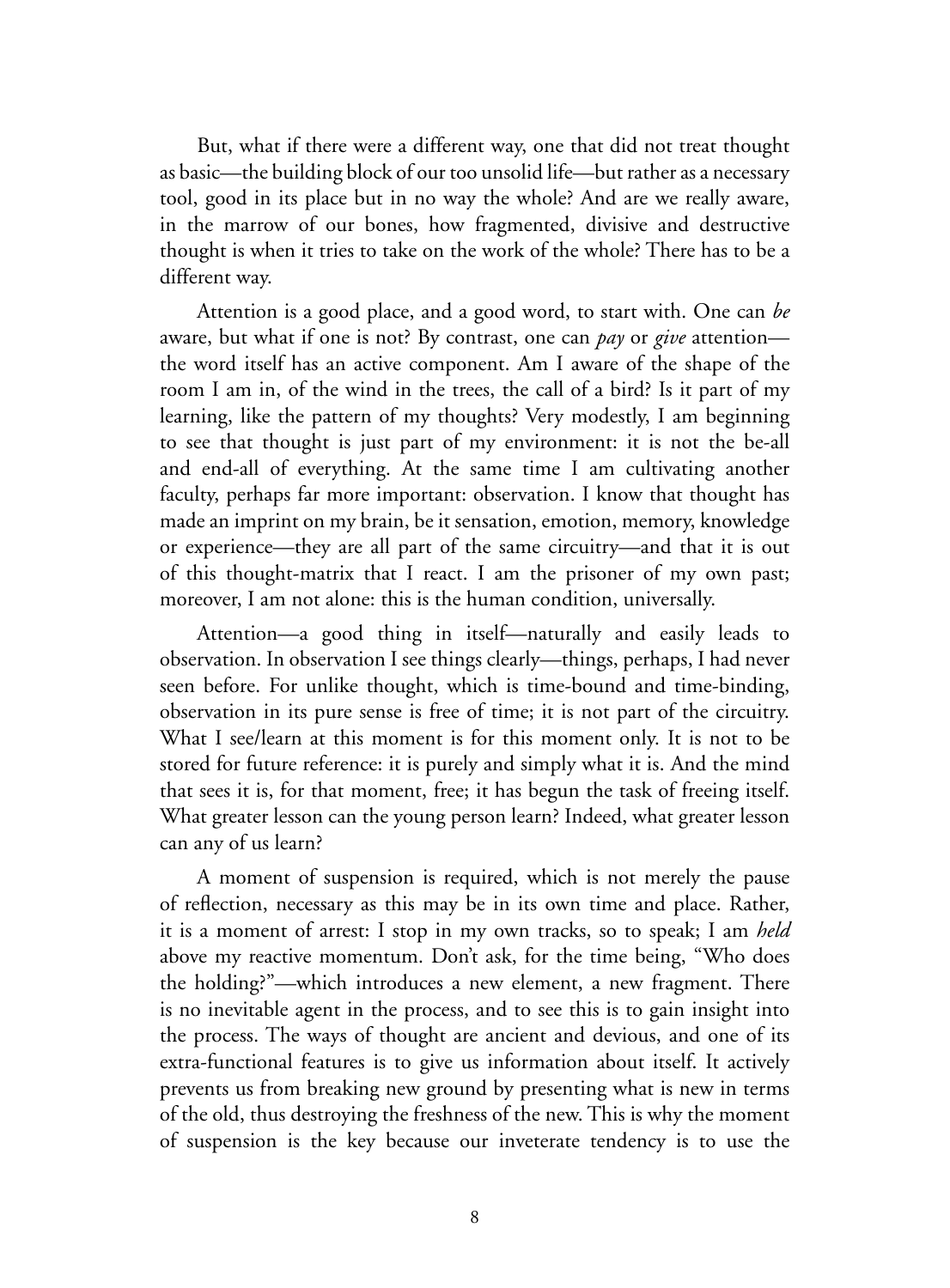old, the known, as the criterion for assessing the value of the new. At the practical level, it is sensible; at the psychological level, it is lethal.

The traffic of thought is an old traffic: it moves predictably along wellworn ways. Attention, by contrast, is always new. It enters the equation the moment it is given, and it subtly alters the play of things; instead of the causal, the plotted, the predestined, there is an opening up of unlimited potential, the capacity not merely to survive and to manipulate, but to flower in goodness and to awaken intelligence. What we may call the Attention Curriculum is the, as yet, very tentative approach to something of infinite magnitude.

It is also applicable in daily life. By constant attention to our thoughts, feelings and behaviour, we create more and more the climate of change; we create for ourselves the opportunity to delve deeper and wider into ourselves. This is not a self-isolating activity; on the contrary, since consciousness is common, the learning that takes place is not for me alone. I realise my bond, my commonality, with others. And this state of heightened awareness itself helps spread the leaven of a 'working' consciousness. It is the move from closed to open, from static to dynamic.

Thought asks, what next? But attention does not. It's very dwelling on the present, the *what is*, loosens *what is* and, in fact, transforms it. And it is towards a transformed, and transforming, consciousness that Krishnamurti's teachings constantly tend not only because the current crisis demands it, but because it is an organic process in itself. We are like chrysalises born to be butterflies, but solidly encased within the shell of our conditioning. This conditioning—this 'I', this 'me', this ego—is the product of thought down through the ages. It is also the more immediate product that I call myself and that is real-unto-itself, the 'I' that almost everybody lives by. I am called upon to see the falseness of it and, in consequence, go beyond.

Luckily, this is not a projection, nor is it something I have to wait for. No, I can begin it here and now—the dwelling-place of attention and awareness. In so doing, I open the door to the potent mystery of things, something before which the intellect is silent and must be silent for the mystery to be. This is not some far-off, mystical goal: it is woven in with the tissue of daily life.

Can one gather together a group of people whose focus is attention as the basis of learning and who see that the relationship between the two is crucial? For, if attention brings learning, learning too is of the moment: it is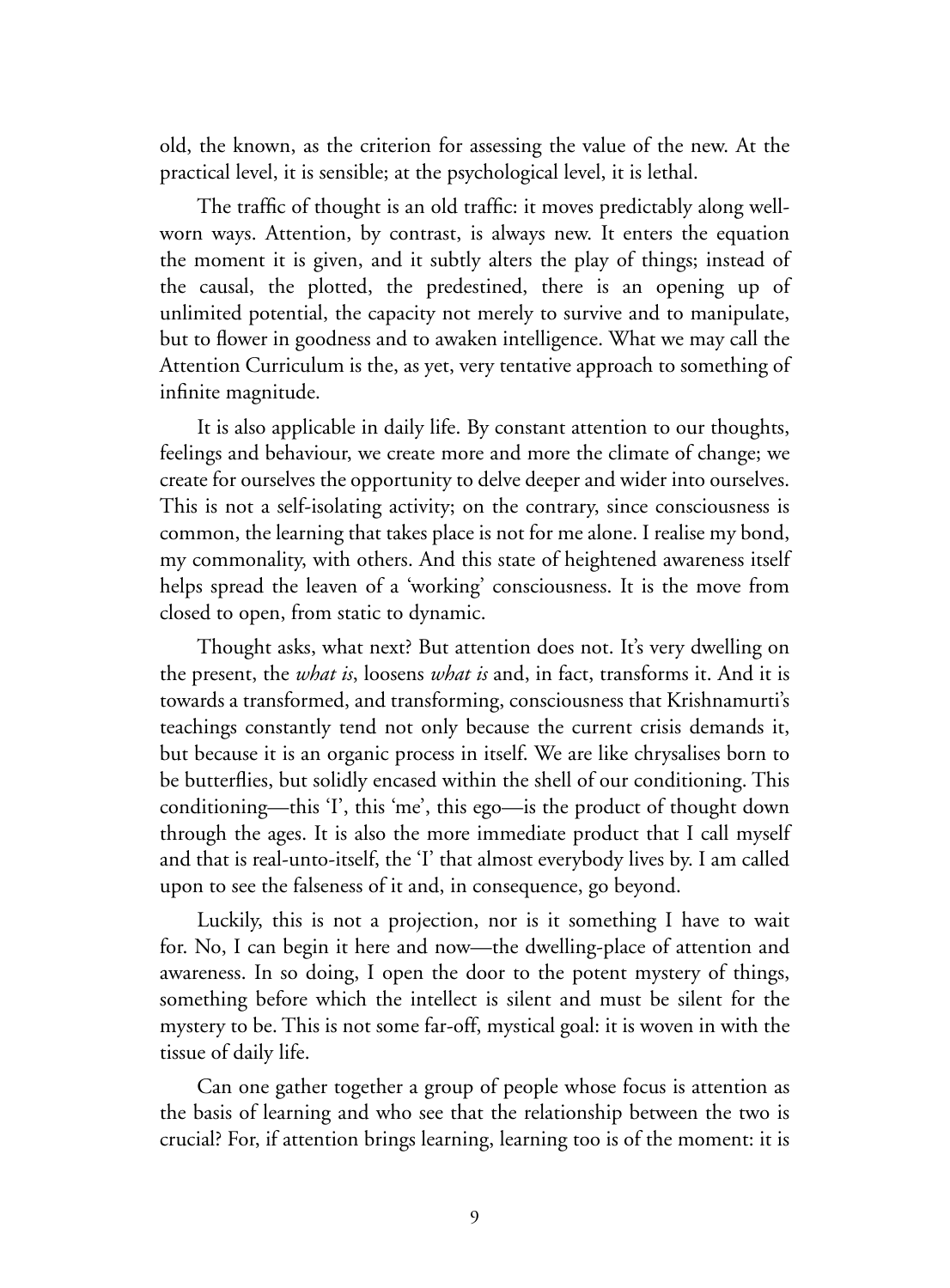not the accumulation of knowledge, the stored fact. And, by the same token, the fact itself is not the same: it is in and by itself, in the very observation, undergoing a mutation, a change of state. There is no longer a division between the observer and the observed, but the transformation of the one is the transformation of both. What was distant and separate is intimate and whole.

Surely, this relates to integration, a key concept in that succinct masterpiece, *Education and the Significance of Life.* But, if we start with fragmentation, how can we be whole? The whole contains the part—but not the other way round. The part can never become the whole. The whole, however, has room for the part; indeed, the part is integral to it.

"The proof of the pudding" was that we did meet, that "the eating" was sweet and that the topic belonged to all. That it can be reworked and expanded, I have no doubt: it needs only goodwill and a common focus. That it could serve as the basis for a course in teacher education seems equally clear, and that great originality could come from it. The important thing is to have teachers who have seen for themselves the crucial importance of attention—a state of mind or balance of being, into which and through which experience may flow.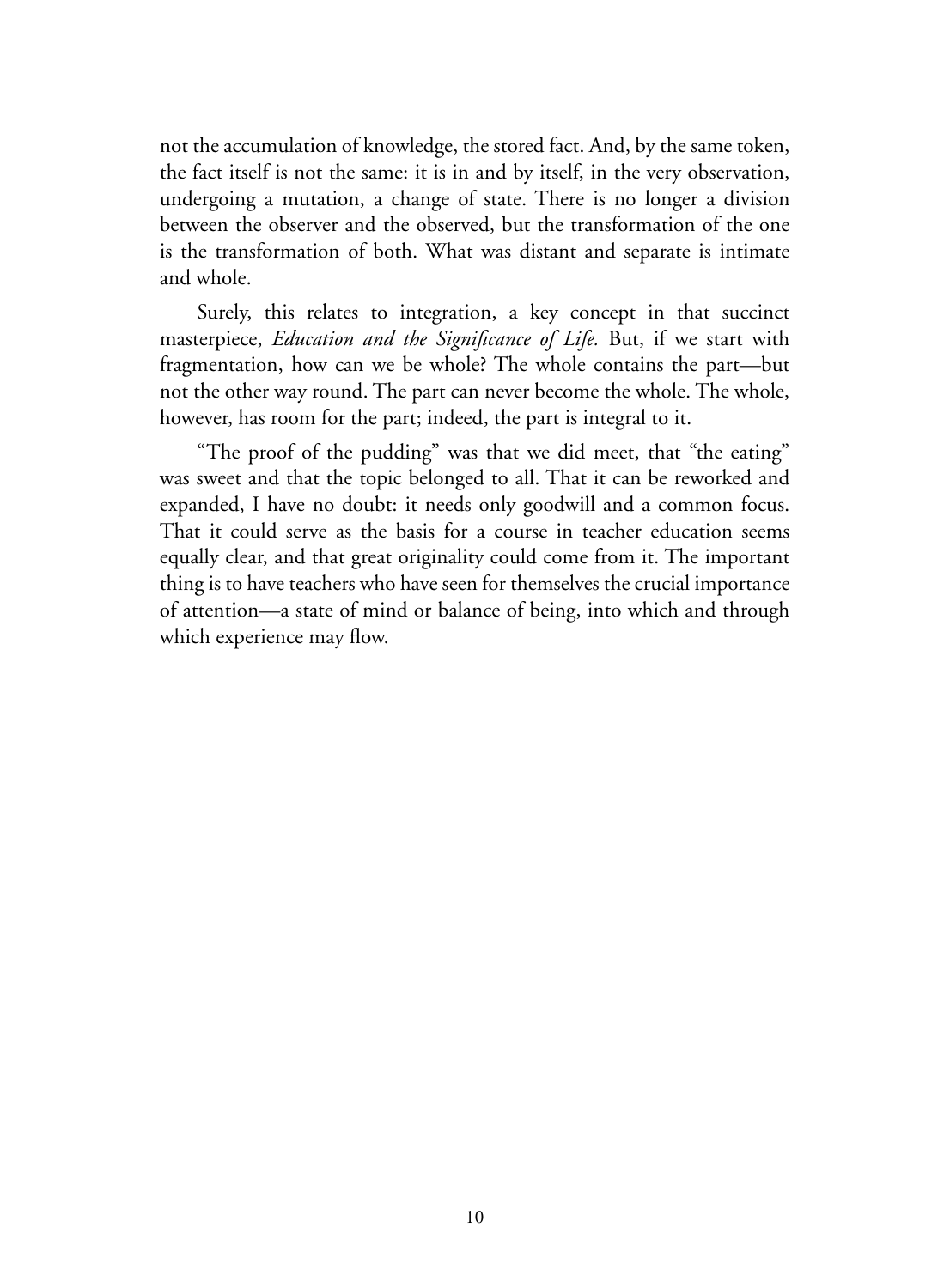# Meeting the Challenge Bringing Krishnamurti's teachings into the junior school

Tanushree Borundia



*C*hildren observe, learn and ask questions. This way of interacting with  $\angle$  the world and with themselves is natural to young minds. The child's mind is capable of observing and an instinctive search for meaning is evident in the questions they ask.

 A child whispers with curiosity, "Why do we have quiet time before lunch?" Do we respond to the question with attention and allow for looking at it together? Or do we end the opportunity to look together by responding in certain habitual ways? Some habitual responses are to postpone: "I'll tell you later"; to assume: "It was like this before I came here"; to dismiss: "Does it matter? Let's be quiet now." Children are naturally curious and, so, they ask questions. We can participate in the exploration of the questions in a gentle and spontaneous way.

Krishnaji's teachings are about life—dynamic, fresh and present in every moment. The teachings cannot be converted into specific learning goals and are not a separate subject to be included for an hour every week in the timetable. Further, there is danger in categorising the teachings into sessions of 'critical thinking', 'caring', 'creative thinking'; even 'dialogue' or 'culture class' as they are limited and bound by that hour.

Keeping Krishnamurti's teachings central to our learning space is a demand we must place on ourselves as educators. There is no outward structure or a pre-set timetable that we can depend on, for this enquiry. The constant negation of dependence on these structures, which create an outward sense of order, will allow for the learning space to be touched by a mind that is free of mechanical activities.

We had a visitor the other day, who said "Oh, shut up!" to one of the children in a playful way. Another child, age seven, felt this wasn't 'nice'. She said that she felt that the visitor was being slightly rude. She wanted to share this with the visitor and wanted me to accompany her. Together we went to the visitor: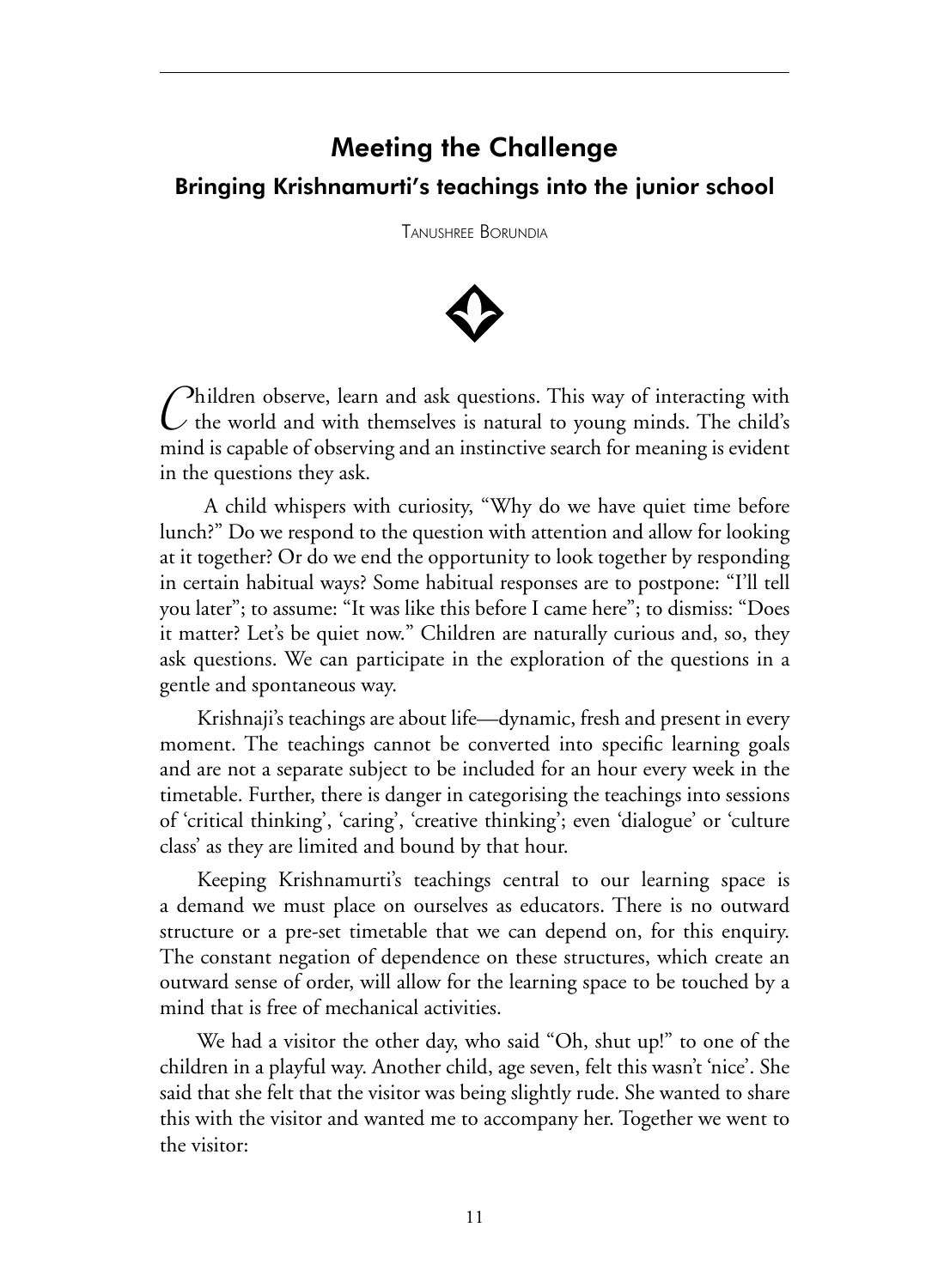Child: "Uncle, it felt rude, the way you said 'shut up'. Can you please not say it again?"

Visitor: "I am so sorry. I didn't know it was a rule to not say 'shut up'." Child: "It isn't a rule, uncle; we just speak nicely to each other."

Seeing with 'clarity' and its conversion into a 'rule' is a common example of the mechanical activity of the mind. Can one 'teach' a way of looking that doesn't convert seeing into such a conclusion?

How do we, as educators, encourage observation without boundaries, nurture learning without goals and hold questions with responsibility? It is important to become aware of the aspects of ourselves that bring a limitation to the act of observation, without projecting our own goals, desires, conclusions and prejudices.

The constant emphasis on accumulating knowledge and developing skills in most of our learning spaces often takes the place of listening and observing, which is the essence of a learning mind. The preoccupation in the classroom with developing skills can become a fragmentary process. In mathematics, for example, we tend to use knowledge and a skill to solve a specific problem. On the other hand, a mind that is in contact with the teachings could have the ability to 'see' a situation with attention, even a mathematical one, while creating the space for subject-related skills to be brought in when needed. When our focus is on the subject knowledge and skills alone, we exclude the ability to see the 'whole picture', of which the child's responses and feelings are also a part. As an educator if I am occupied with imparting knowledge of mathematics or English, and focus on quantifiable skills, I may exclude the child's living responses to a situation. I need to be aware of this tendency.

What is our understanding of a learning mind? What are the limitations we bring to learning? Are we going into the learning spaces with a mechanical mind? How do we engage with the insights that children may have? Do we meet their learning minds with the authority of the known? Do we overload them with information? Do we distort questions because we feel uncomfortable looking at them ourselves? Are we thus caught in habits that negate learning? We need to ask ourselves these questions. Investigating a question together with the child can happen in subtle ways.

One morning during quiet time, when each one of us was sitting on a tree, I noticed from my perch, a group of children huddled under a tree whispering *loudly*. I noticed my mind travel the habitual path of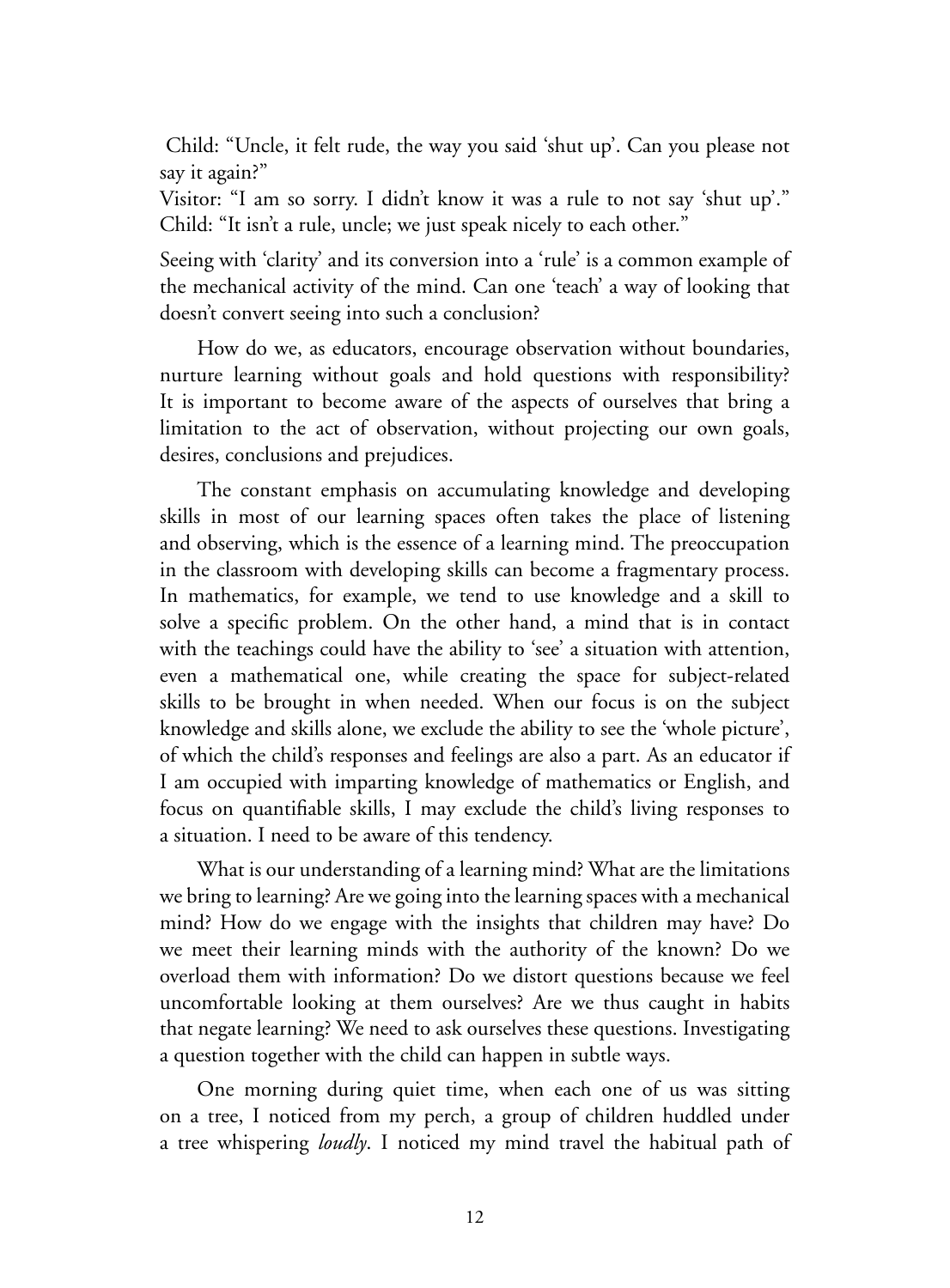conclusions... "Not again! ... How many times do I need to remind them?... Maybe we should just sit indoors, so that I can watch them ... I better not shout at them, but be stern and affectionate when I ask them to go back to sitting quietly." I got down and started walking towards them with all this noise in my head and wanting 'quiet time' to happen. My body showed the frustration of the noise in my mind. As I got closer to them and peered into the centre of the huddle I noticed a tiny bird, dead, its bright yellow feathers, its sharp beak and its tiny fragile body exposed. I noticed the children, all looking with wonder, listening to each other, observing together. My body relaxed as all the noise in my head left me effortlessly and I let go off my goal of going back to quiet time and crouched down to participate in the discovery, together with the children.

Focusing on the goal perhaps conditions a child to conform, while focusing on the learning process opens the mind. As educators our role is to keep the space open for the child to learn and not crowd the mind with information. Learning blossoms when we move from insight to insight, rather than from conclusion to conclusion.

We can enable children to learn by not being rigid with our pre-set learning modules for skill building, but allowing space for the questions and observations that the children have. Skill-building could then happen in the context of listening and observation. In the junior school we can expose the children to a variety of experiences that foster keen observation, interest and total involvement, which nurture and keep the senses alive. To an adult accustomed to equating learning with acquisition of knowledge, it might seem that no learning is happening in these situations. However, once we as educators have opened ourselves up to these questions and are interested in nurturing learning, the learning space opens up.

I will now briefly share some significant aspects that are naturally a part of the junior school that keep Krishnamurti's teachings alive for the children and educators.

#### **Quiet time**

Silence is an important part of the learning space. It is a pause that deepens learning, nurtures observation and provides the opportunity to be with oneself. Quiet time could happen in groups, or alone, supported by structures in school. These could eventually lead to natural pauses in the day.

#### **Circle time**

Circle time helps to create a safe environment within the group. We sit in a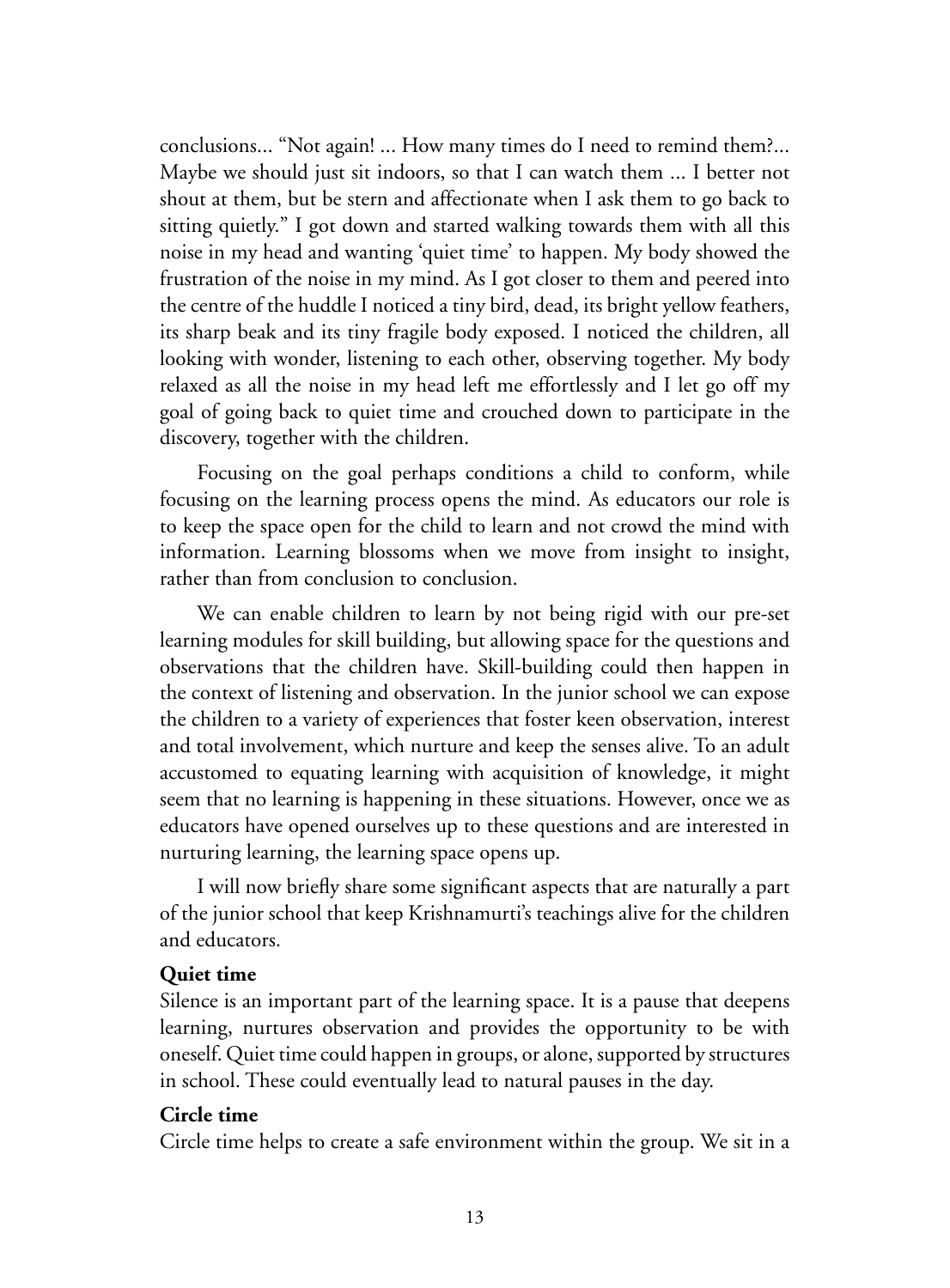circle, raise concerns and questions and discuss it together. Most discussions do not end with a conclusive answer. Together, we have learnt to move away from *complaining* to *addressing concerns* during circle time. Importance is given not only to observing the world around us, but also to the reactions, conclusions, and patterns which may be forming within each of us. This observation helps to free the mind of patterns, so that every perception could be fresh and direct.

#### **Nature**

Our schools are located in beautiful natural spaces and lend themselves to observation, silence, wonder and wakefulness. The changing of seasons and the impermanence of life help one to look beyond a fixed pattern. Long walks and working on the land are woven into the learning rhythms. Classroom spaces, thus, become more open, which allows for moving in and out with ease.

#### **Free learning space**

Learning happens all the time. An attempt has been made to create order in the learning space that comes from *attention* rather than by conforming to structure. So, instead of starting with a pre-set timetable, the learning space in the junior school has both teachers and resources that help open up learning. There is flexibility to plan together, to work in groups or independently.

#### **Contact time**

Every day, some time is dedicated to one-on-one or small group interactions amongst the teachers, parents and the children to engage together with projects and academic skill building.

#### **Attention to how we speak**

We, as adults in the space, need to be alert to the words we use, and learn to be simple and precise. We attempt to address the mind of the child rather than the child as a person. One might notice restlessness in a child and when enquiring, ask, "Is the mind occupied with something?" rather than, "Why are you distracted today?"

#### **Parent interactions**

The role of parents and the home as a learning space is important. The parents frequently engage in dialogues with the teachings of Krishnamurti, together with the teachers and other parents. They also participate in and support the functional activities of the school. We have seen again and again, how engaging with the questions together has had an impact on the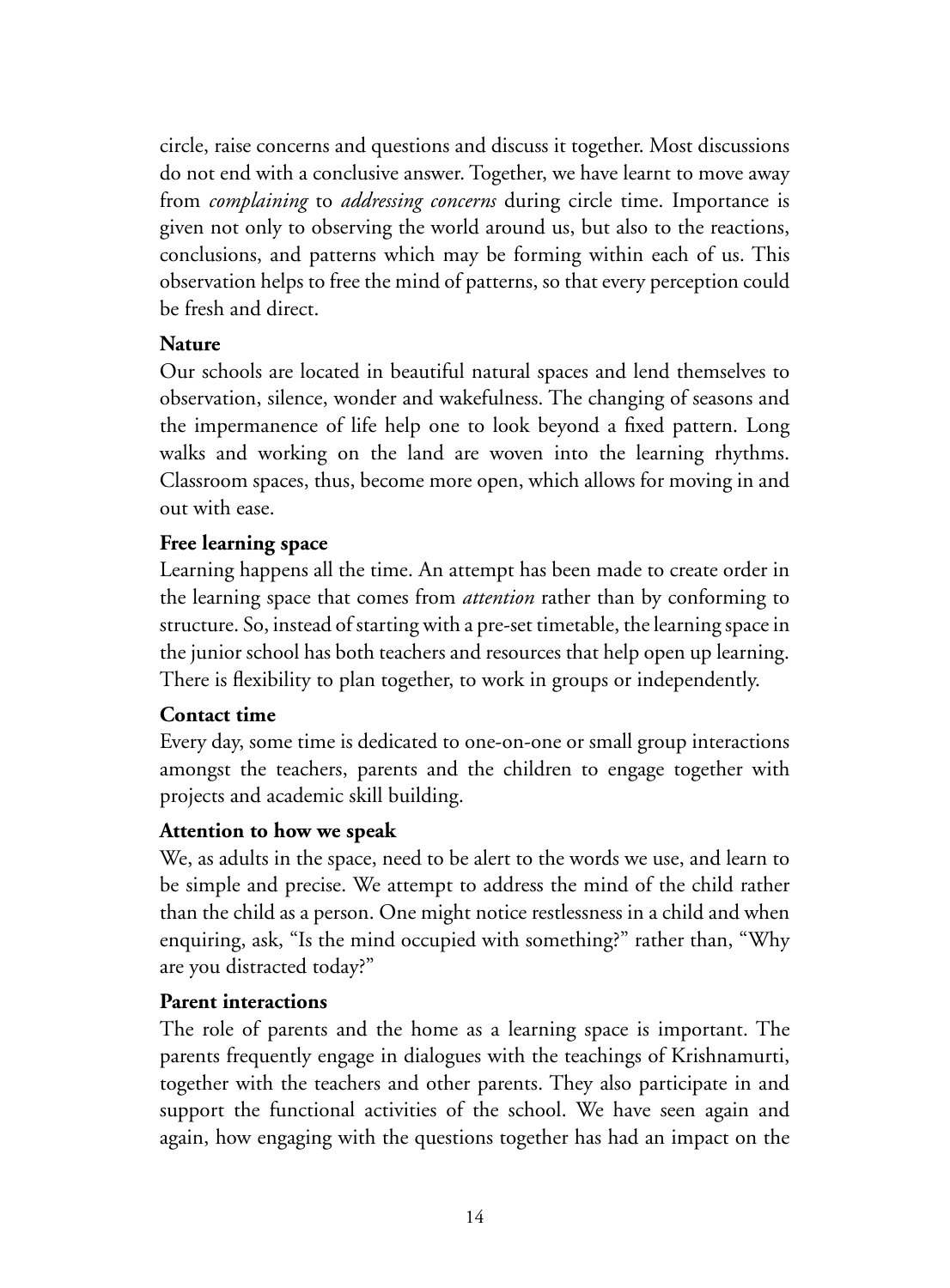relationships in school. There has been movement together for the child, educator and the parents.

#### **Teacher interactions**

Working together and seeing together demands great commitment from the educators. We need to be constantly open to suggestions, reminders and discussion. This nurturing of 'one mind' negates personal patterns that we might be caught in, and enables us to go beyond the personal. Thus, the question of how to bring Krishnamurti's teachings into our school spaces is really for each one of us to explore.

We might not yet have the facility to open this up or find the words for it. However, in opening ourselves to this challenge, we will be engaged with Krishnamurti's teachings and perhaps our children too will be touched by this.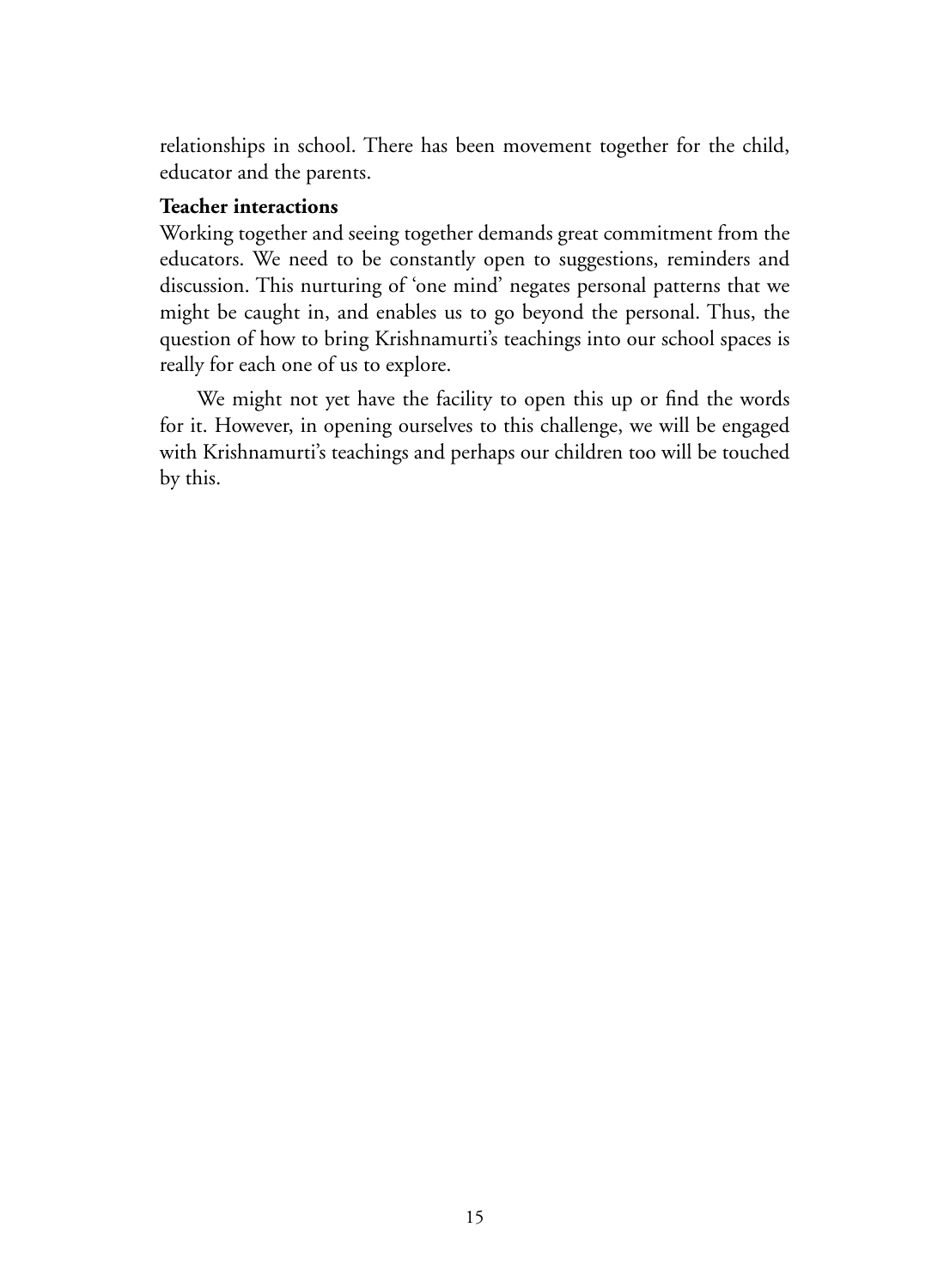# A Woman, A Horse and A Degraded Stretch of Land1 My journey with Beejom farm

Aparna Rajagopal



*L*iving responsibly could mean different things to different people. When I started exploring farming, it brought some very unexpected learnings. Today, growing my own food and living off the grid, has become the core of living responsibly for me. I started my farm with one horse. I do animal rescue and there was a horse that needed a home. I needed land for him. We went looking for land along the Yamuna. There was this degraded piece of land with not a blade of grass on it. The farmer who owned the land had stopped farming on it. He said, "If you want to take this whole stretch, you can". I stood there and decided right there and then, "I am going to farm". I took on this piece of land and then I started learning about farming. There was one *jamun* tree and a *charpoi*; and I had an ipad and Google to rely on. To everyone around, I was a curiosity because I was an urban person from Chennai and I was sitting in the heartland of UP, trying to understand farming.

I soon discovered that we had all been farmers at some point. We grew our own food. We grew in season, we regenerated soil, we value-added produce, we pickled, we preserved, we kept it for the next season. We lived a community life where everyone shared seeds and everyone shared produce. Farmers were herbalists, for they knew about indigenous medicine. Farmers were weather forecasters. They could stand and see one gust of wind and say the season was going to change or rains were coming or that there was moisture in the air and we needed to start planting. You didn't need BBC to tell you that.

In the 1960s, the Green Revolution brought a completely different way of farming. That has affected a huge part of how we live today. With the Green Revolution, we imported seeds and we imported cattle from outside. The whole emphasis shifted from dung to milk. Today, we worship the milk, not the dung. Cows have become factory animals.We have stopped tilling with a bull and a

<sup>1</sup> Based on a talk given at the Annual Gathering, 2016, of the Krishnamurti Foundation India with the theme 'Living Responsibly in Today's World'.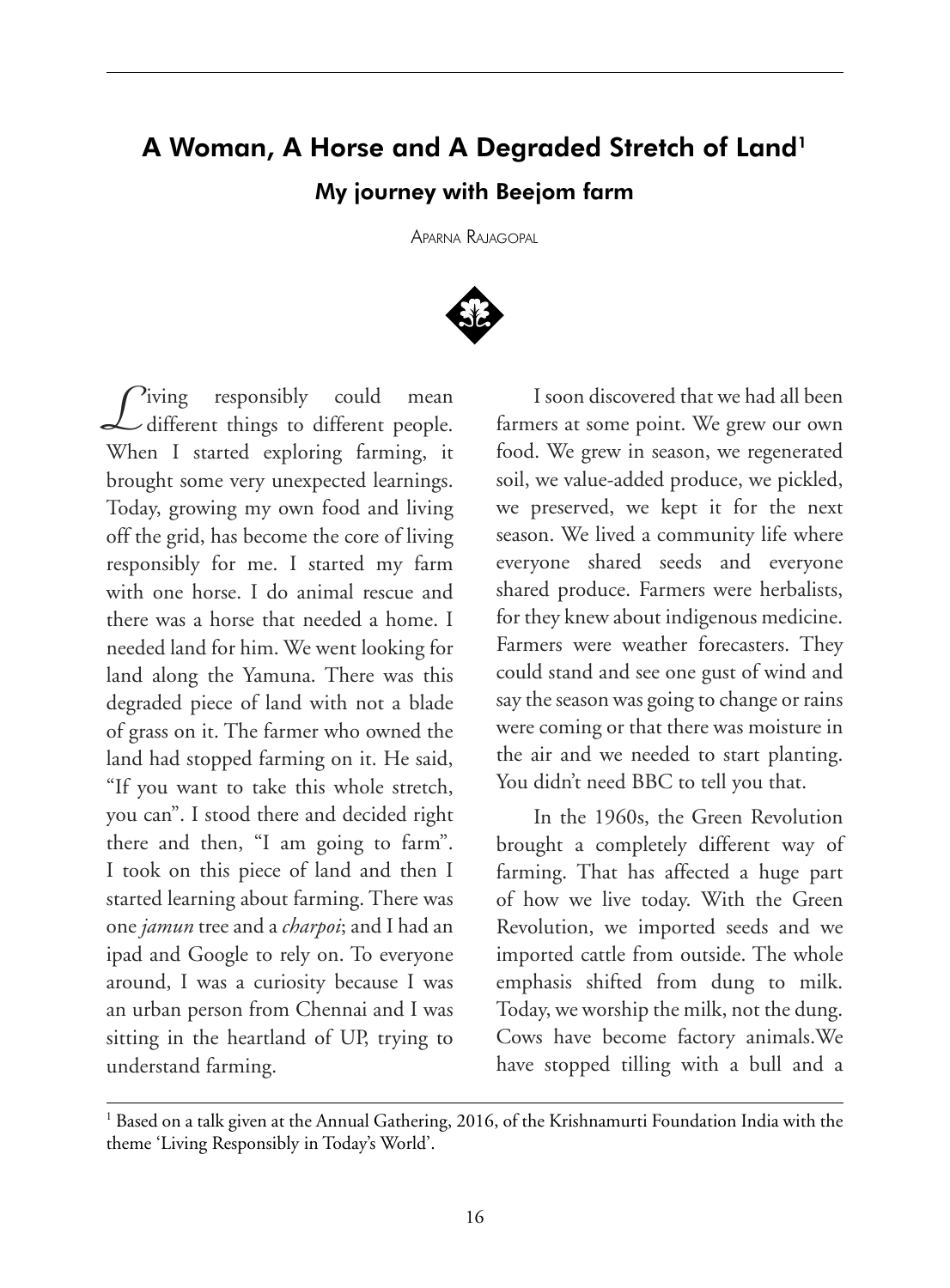plough. We have mechanized our agriculture. We use diesel with tractors, which means we are leaving a huge carbon footprint. We use hybrid seeds which cannot be reused. We use chemical pesticides and fertilizers, trying to produce greater yields out of land, while continuously destroying our soil.

Today, one of our greatest social responsibilities is to regenerate soil. Out of the soil come our produce, our fibre, our fuel, and our natural resources. Out of the soil comes everything. It regenerates our resources and regenerates water. We build using soil. There is nothing we can do without it. But chemical farming means that you constantly degenerate soil. This is completely against the grain of nature. The world over today, there is soil degradation and ground water pollution. Food is full of pesticides. In Kerala, there is Endosulfan, a pesticide, in all the backwaters. It is causing deformities in children. Punjab, or the 'Land of Five Rivers', and considered to be one of the most fertile regions of India, is barren today. The ground water is poisoned, the rivers are dying.

Further, villages are emptying out, because all the migrant youth that you see in cities have left their villages to look for a brighter future in cities. Lands are being occupied by corporates, by city folk, and being converted into industries and colonies. We are losing our agricultural land. In urban places we remain very disconnected from land, food and nature. Produce in the super markets comes in shiny plastic bags, and no one cares to know where it comes from. There is no urban-rural connect. Yet everyone talks about environment pollution and degradation. If you ask me what it is to live responsibly today, I would say that it begins with the farm land. It begins with agriculture, with understanding how those three meals get to your table, and what is in those meals.

It was a discovery for me that we are a link in the whole chain, and it is we who are disturbing the entire ecosystem. Tomorrow, if we were to go extinct, the world will actually flourish. If the bee were to go extinct, we too would soon be extinct. The bee is the one that pollinates the forests, and pollinates our crops. There can be no life on land if not for the bee or the insects. We have given ourselves a great sense of importance of being useful to this planet, when we are actually a burden. Once we realize that, we can begin to live with a greater sense of responsibility. We can then begin to ask, why should we protect everything? Why should we protect indigenous species? Why should we protect the tiger? Have we thought about it? Everyday, as we speak, hundreds of species are going extinct. Why should we protect them? That's because every species that exists on this planet is a link in nature. It affects our climate and our seasons, it affects our natural cycles in ways that we don't even know. We have to protect these because the real World Wide Web is this: the life that is under the soil, the life that is among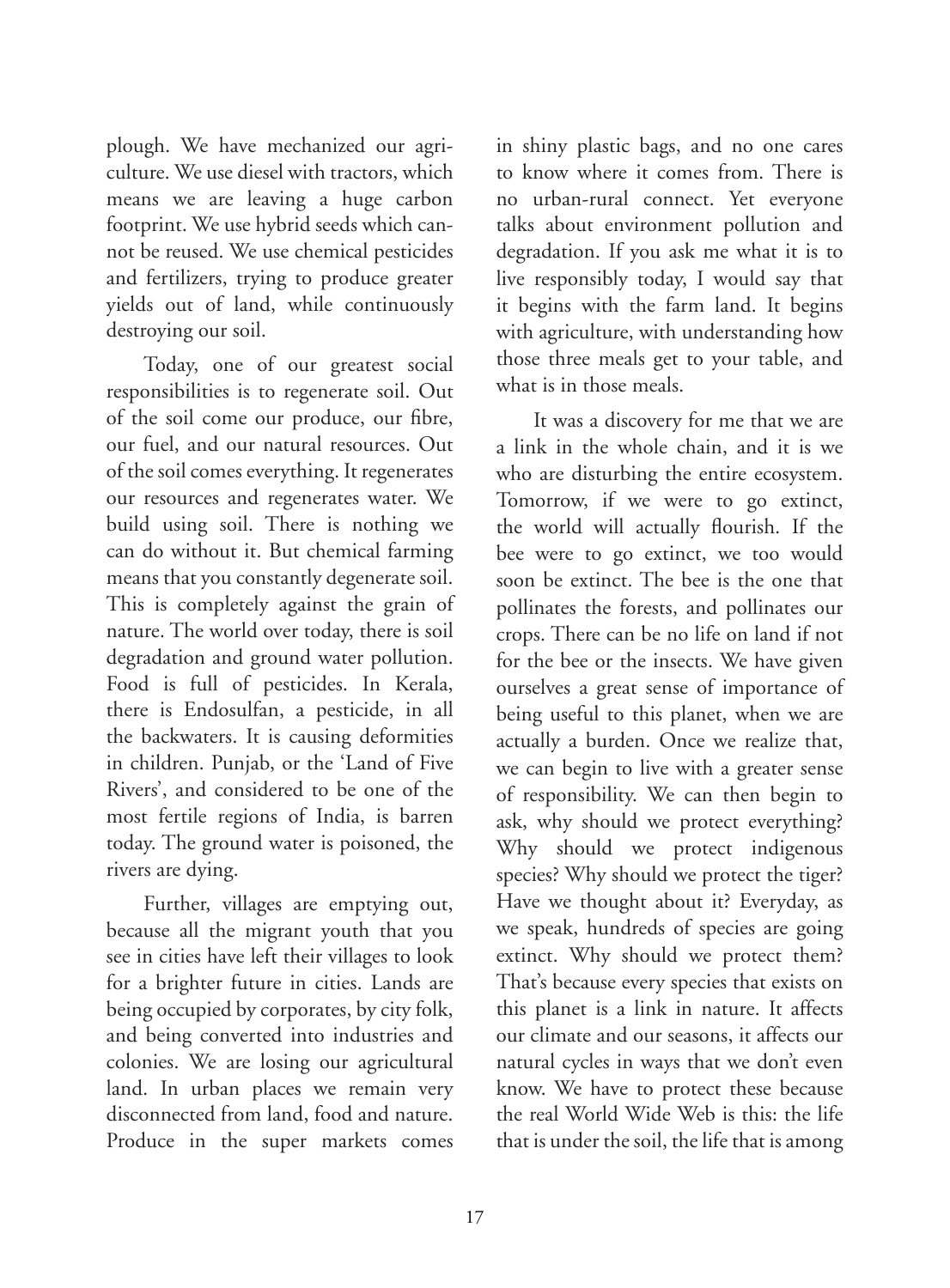the plants, and the life that is between animals. The ecosystem under the soil is much more complicated than even the internet. Fungi speak to each other. There is enough evidence to show that trees communicate. Yet, most of us walk by a tree without even a second glance. Today it does not take people two minutes to cut off twenty trees to divert a road.

Madhya Pradesh, which is the land of forests, is where our seed wealth comes from. It has a remarkable diversity of seeds. However, the land that grew millets and legumes that were sustainable for their environment now grows largely soya bean. Maharashtra too has become a cash crop area. They mainly grow cotton; there is hardly any legume. Today, the Indian Government has leased land in Madagascar and Brazil to grow legumes. This made me wonder: Are we short on land? Are we short on people? Or are we short on resources?

In my journey I was inspired by a few people: Masanobu Fukuoka, Bhaskar Save and Subhash Palekar. Masanobu Fukuoka, of 'One Straw Revolution' fame, realized that lesser the intervention, the more the yield. Therefore, he started 'do nothing farming', where you are not an intervener, but you are only a facilitator. Bhaskar Save believes in complete natural farming. His farm in Nagpur uses no chemicals, no fertilizers, not even natural pest repellents. Yet, his yields are much better than the neighbouring farms. Subhash Palekar

propounded a new system of farming called the Zero Budget Natural Farming. I largely follow his method because it is a cow centric farm, which is midway between 'no tilling' and 'tilling'. My farm is called Beejom. I was drawing the *beej* (seed) and realized that in the *beej*, there is the shape of an *Om*. I decided to name my farm 'Beejom' because everything begins with the seed.

The farm is host to many rescued and rehabilitated animals. We have horses and seventy cows from across all of India. There are eleven varieties of indigenous cattle, all of which are endangered. These animals are the ambassadors of the farm. It is they who run it; we are only facilitators. The cow shed is at the heart of it, and the farm is all around it. From the *gobar* (cow dung) and *gau mutra* (cow urine) we make pest repellents and fertilizers. We use indigenous seeds and source our grain seeds from Navdanya.<sup>2</sup> We buy mother seeds from them and try and collect vegetable seeds from people who wish to donate them. We have a bio-gas system, so our kitchen runs on that fuel and so do some lights. We use solar power too and do rainwater harvesting.

Using Palekarji's methods of farming, we grow a lot of millets. A super market today sells nothing but wheat and rice. Before the Green Revolution our staple diet was millets. *Bajra, jowar, ragi, kangni, kodo, sama*: we had hundreds of millet varieties. From being the food of

<sup>2</sup> Founded by Vandana Shiva, Navdanya protects biodiversity and promotes organic farming. It also runs community seed banks.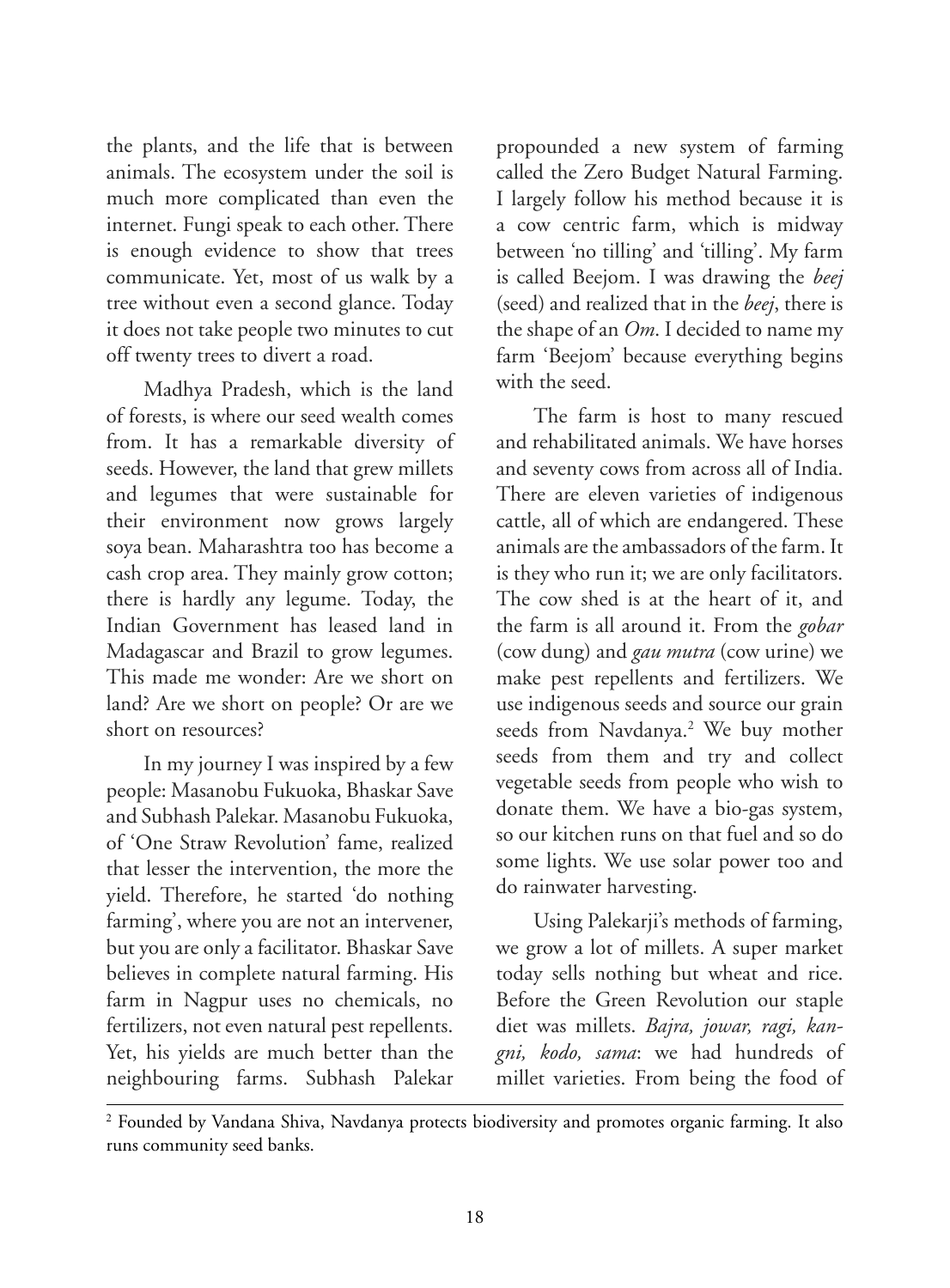the common man, millets are now found in super specialty stores, where only the rich can afford to buy them. Ordinary people can afford only wheat and rice, which are in all grocery stores. One kilo of rice takes 4,000 litres of water to grow. Millets on the other hand are rain fed. They can grow in poor soil, are pest resistant and don't leach the soil. Instead they contribute to it. Millets can also be companion planted with a variety of other crops. Its' grass makes great fodder; the grain makes great food. Why then would we grow something else, something as unsustainable as rice?

These shifts are perhaps due to the control mechanisms of governments and corporations across the world. As people who want to live responsibly, we need to understand how corporations and governments work. It is the government that now tells the farmer what to sow and how to fertilize his soil. It has taken away independent thought and action, the sense of freedom, from the farmer. The farmer who was a provider has now become destitute. He stands in queues for subsidies, which he does not need. He seeks loans, which push him into a debt trap. And then he commits suicide.

With globalization, we have come to a stage where the farmer is hungry and we are in supermarkets buying exotic grains—*kinuwa* from South America, *chia* seeds from some other place in the world, and we want to cook with olive oil. Our food is often contaminated. Farmers are sick when they should have been healthy.

Monsanto is the largest company that sells pesticides and fertilizers. Recently, Bayer bought Monsanto. Bayer is a company that sells medicines for cancer. So, the company that sells fertilizers and the company that makes the cancer drug are one. There is a train that goes from Bhatinda to Bikaner. It is called the Cancer Express. It takes farmers from Bhatinda to be treated in a huge cancer hospital in Bikaner. Can you see how unsustainable our whole life has become?

I don't need the government because I sow my own seeds, grow my own food and make my own fertilizers and pesticides. In addition I generate electricity and make bio-gas. I have what I need and the surplus, I sell. That's how I believe every farmer should be. We grow through a method called *barahnaja*. *Barahnaja* is actually *barah anaj*—growing twelve grains on one field. This is a way of farming that is widely practised in the Uttarakhand hills. After one crop that leaches the soil, we crop-rotate with a legume. The legume has rhizobium in the roots that fixes nitrogen in the soil. That is how crop rotation re-fertilizes the soil in traditional agriculture. But today, monocropping has become the bane of our existence. We take and take from the land and never give back. Therefore, we are continuously destroying land.

We have introduced such traditional systems of agriculture like *barahnaja*, multicropping, inter-cropping and companion planting, using traditional seeds. We see weeds and insects as friends. When we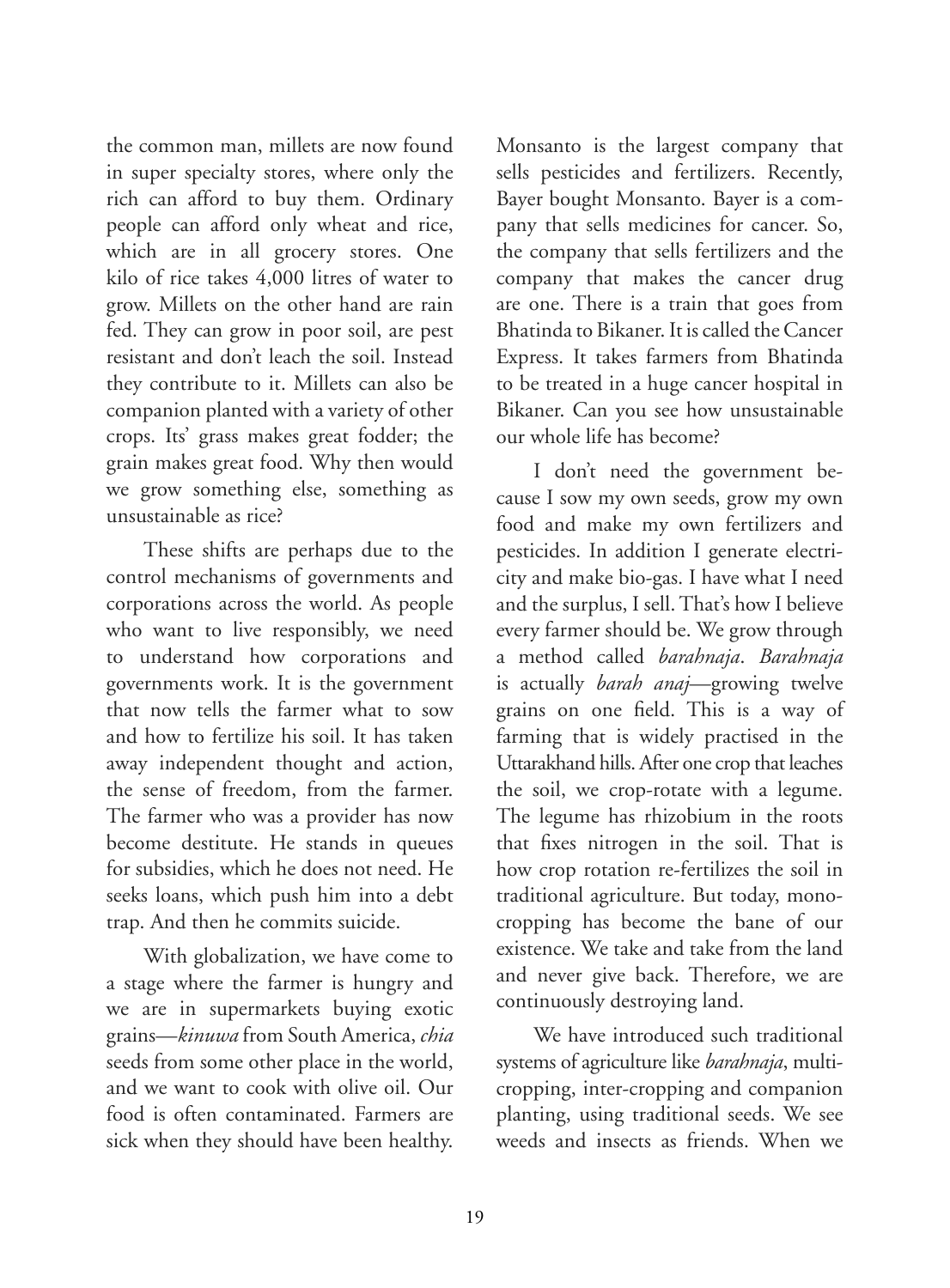came to this land, it was grey and had no microbial activity in the soil. There was not a single earthworm. We began using liquid cow-dung fertilizer, which when mixed with *dal*, jaggery, *besan* and a bit of forest soil, creates a microclimate. After four days the microbial activity is perfect and ready to be poured onto the land. Within two years, when we had rains during monsoon, we could not stand on the land, since there were so many earthworms. We thus discovered that nature is most forgiving. Even if you give a little, it is happy to regenerate itself.

We also built environmentally friendly cow sheds. Our roofs are made of recycled tetra packs. We have a brick floor which collects the urine in tanks and from this we make pesticides, repellents and fertilizers. We have a project called 'dung home'. We celebrate dung, and make a variety of things with it. Apart from fertilizers and pest repellents, women in the villages make phenol, *dhoop*, *agarbhati,* mosquito coils, and *gobar* pots for nurseries. Nurseries typically use small plastic covers to grow their seedlings. Plastic does not degenerate, whereas with the *gobar* pots, once the plant has outgrown the pot, the pot itself is the manure. We make *gobar* logs as a substitute for wood for bonfires, *havans* and cremations, so that trees need not be cut. There are tonnes of *gobar* in every *goushala* in the country, but nobody uses it because most farmers now use chemical fertilizers.

We have training programmes where we invite farmers. We share knowledge

and our seeds. We teach them for free, give them seeds and encourage them to grow these by natural methods. At the Beejom cooperative, farmers who grow organic produce can also sell it. They don't want to sell it in the local *mandi* because it goes away into the local produce and nobody knows that it is organic. It is also correctly priced, and is not expensive. Our shop challenges the general belief that only the rich can afford to buy organic produce. We don't sell packaged goods. The grains are in sacks, so people bring their own bags or we provide cloth bags so that they can carry the provisions home.

On our farm, the animals are happy. We have beautiful breeds of indigenous healthy cows, and specific breeds of cattle are bred consciously. We have the *Gir, Sahival, Tharparkar, Red Sindhi, Kankhrej, Rathi, Malnad Gidda, Hariana, Kangayam, Vechur* and the *Murrah buffalo*. The *Vechur* is in the Guinness Book as the smallest breed of cow in the world. There are only 300 of them left. The *Malnad Gidda* is from the cattle family of the Western Ghats, and of these only some 2,000 are left. There is, hence, a huge onus on us to preserve our traditional cattle, preserve our traditional seeds and, preserve our traditional practices.

I believe that all of us have to participate in our own little spaces. We cannot just stand and watch all this, and do nothing. We need to understand how this food comes to our plate. We need to realize that a vegan needs one-sixth of an acre, a vegetarian needs three times as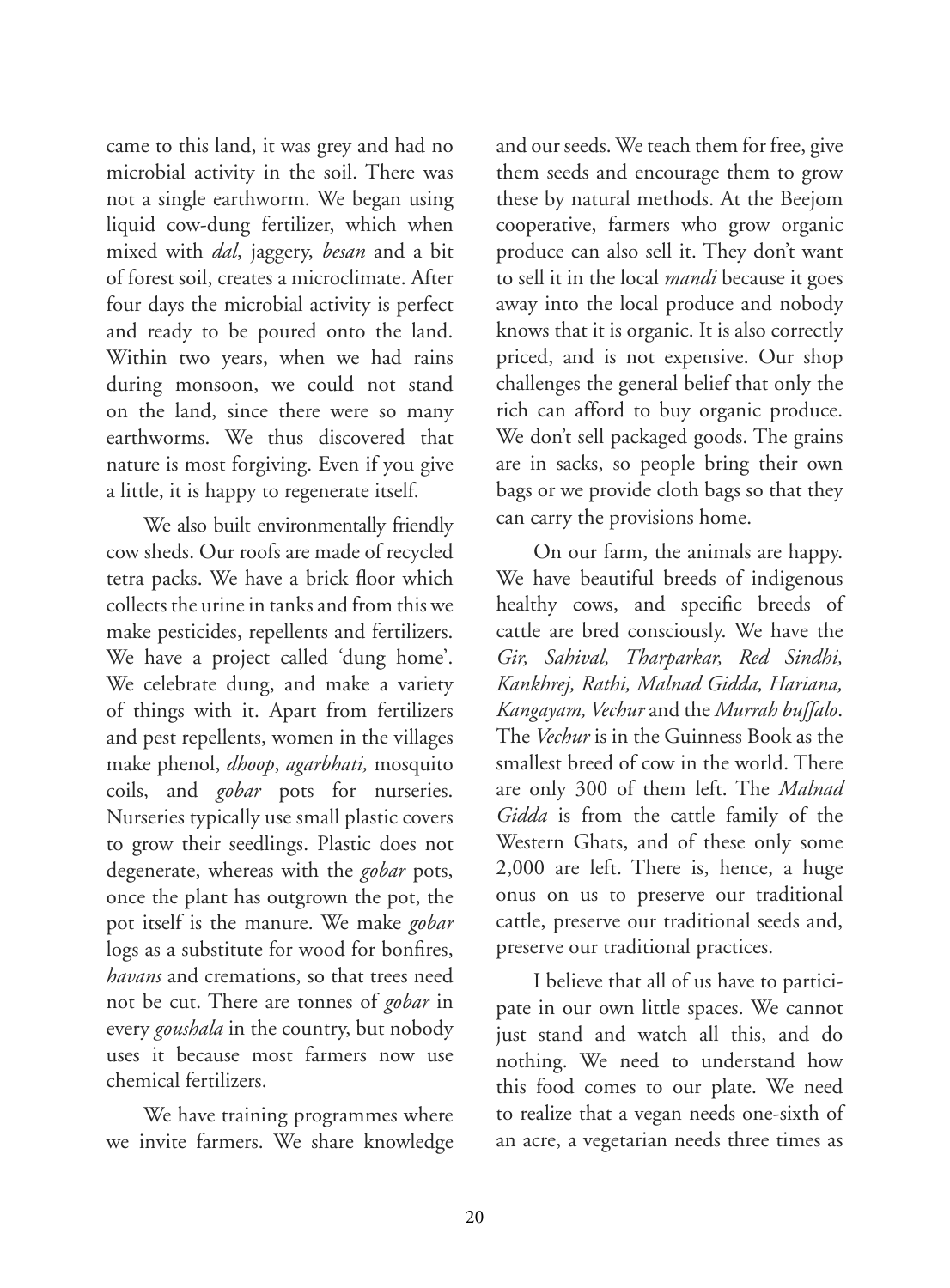much, and an omnivore, eighteen times as much. We cannot simply allow forests to get cut, and soil to be degraded. We need to understand how we are contributing to the destruction of the planet.

It has been a journey in exploring and breaking down barriers for me. The greatest teacher is nature and therein lies its divinity. I liken the road to individual freedom to the journey of a river. It starts as a trickle in the pristine snow mountains and when allowed to meander and flow as it chooses naturally, it becomes a large, turbulent, grand, river. In its journey, it gathers so much and processes it into rich, fertile silt that it shares generously by throwing it on the banks along the way, facilitating the growth of entire civilizations. When it merges with other rivers, it becomes a confluence of waters. Yet, through all its learning and its journey, and doing and sharing, it never loses its identity. Eventually it reaches the ocean and just before it merges into the ocean forever, it casts the last of the

silt to create fertile deltas and sandbanks and then, it is free. When we build dams, rivers are forced to alter their natural course, causing destruction in their path. Likewise, we have to break our walls and allow ourselves to flow naturally like a river.

We have to observe the world around us; we have to ask ourselves why are we doing what we are doing? There has to be a purpose. We have to ask each time: "Do we really need this? How is this going to impact the world around me?" Maybe then every action of ours would be towards living responsibly. Jane Goodall, who is the greatest chimpanzee expert in the world, said that indigenous people in different parts of the world would sit around before they made a decision and ask themselves, "How does this decision affect our people seven generations from now?" That is what we need to ask ourselves. That would be a perfect recipe to live responsibly.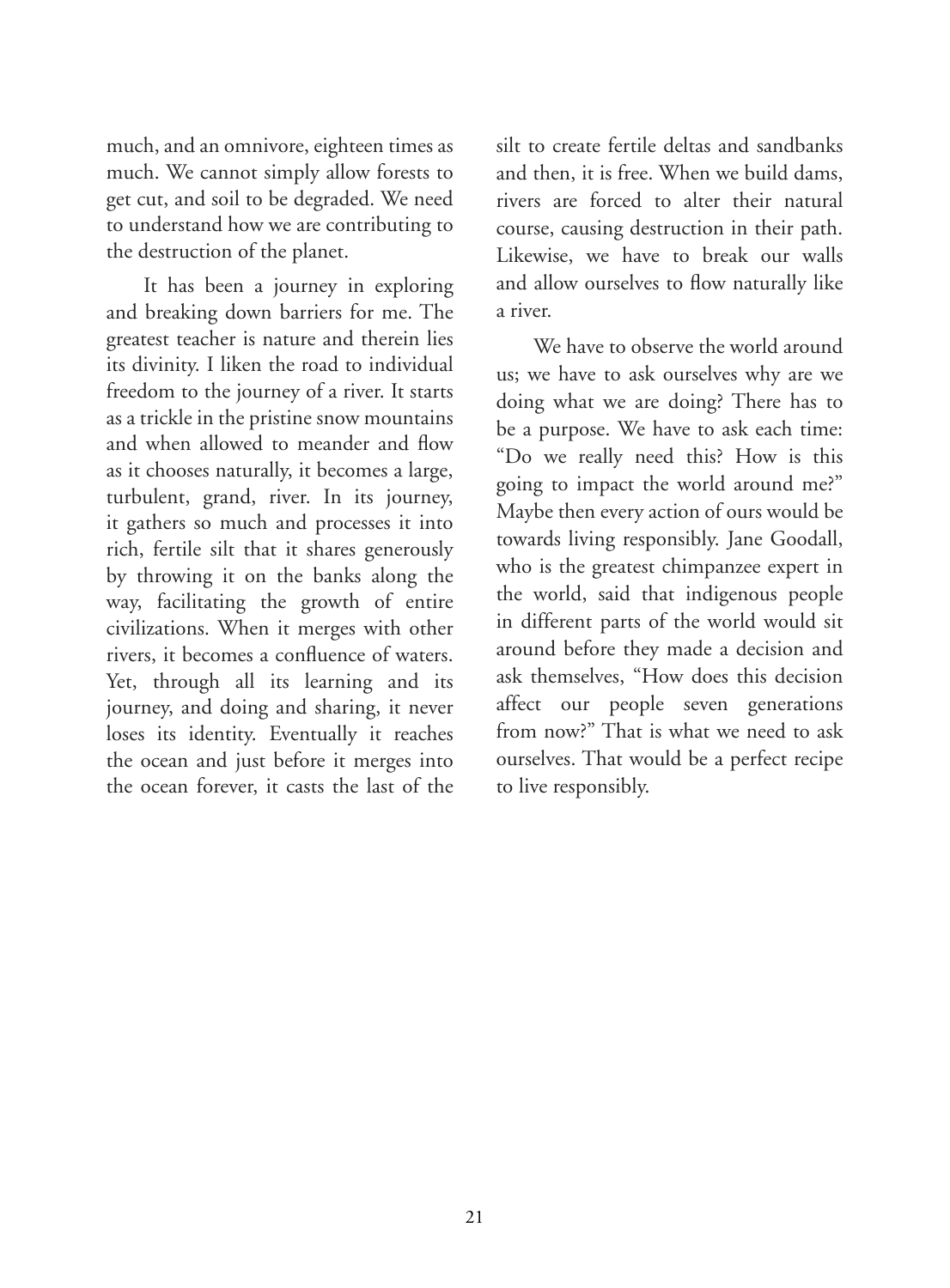# Nature Education at Marudam





#### **Introduction**

First and foremost, nature education at Marudam is a way of life rather than something being learnt as a subject. We are situated in a rural area in Tiruvannamalai, with many of the children's parents' lives directly dependent on nature. Also the school functions under the aegis of 'The Forest Way' trust, which is involved in afforestation, conservation and related activities. Many of the teachers are an integral part of both the school and the trust and as such, have a deep commitment to and passion for nature. The children participate in various activities of the trust: tree planting, cleaning the nearby hill or biodiversity surveys, as the season demands. They participate in all activities from a very young age and get more involved as they grow older. This essay will try and attempt to describe the role of nature in a child's journey in Marudam.

#### **Starting early**

We take in children at three and a half years in the kindergarten (KG) and they stay there until they are around five and a half years. Our KG curriculum is primarily influenced by the Steiner methodology. We don't introduce the alphabet in the written form until they reach six years of age. In the KG, the main focus is relationships: with nature, with each other, with adults. The children go on long nature walks every day where they observe various things like insects, birds, flowers and patterns in the soil. Some children come with an innate affinity for things natural and some come with hidden fears, which may have been passed on from adults in the family. But with gentle engagement with these fears, they slowly drop. As we are in a rural landscape, with agricultural lands and natural thickets, there is much to observe through the various seasons. The children are gently encouraged to not destroy anything and to observe respectfully. Many village children for instance tend to keep snatching at leaves as they walk by, but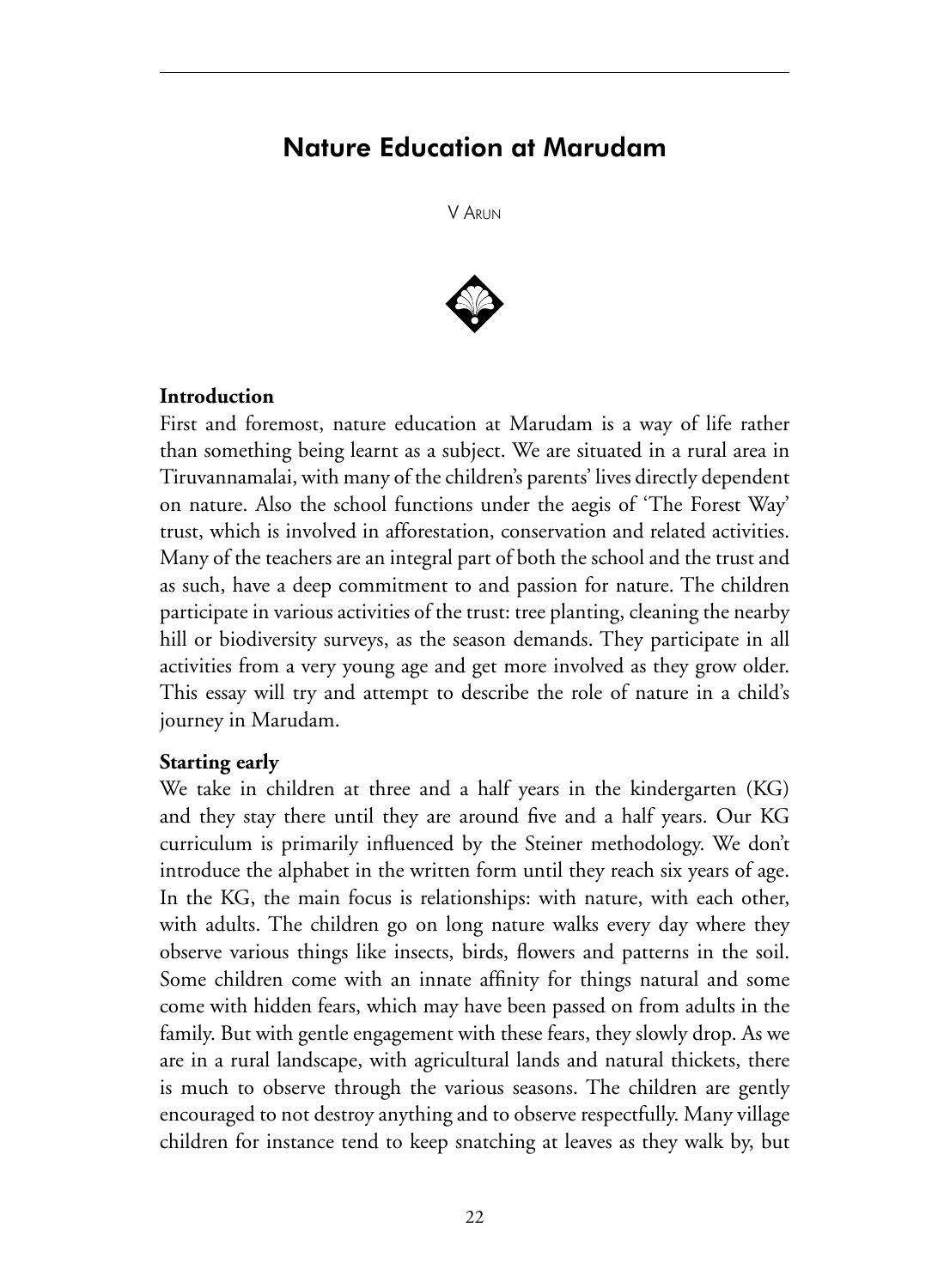soon drop this habit. Every now and then a snake decides to find a home in the KG classroom. Then one of the adults in the campus, many of whom are comfortable handling snakes, will encourage the snake to leave or catch it and release it nearby. They also use the opportunity to explain what type of snake it is, whether it is venomous or not and something about its life. We find twenty two species of snakes around the school and most of us are familiar with all of them. The children's fascination for nature begins early.

#### **On the hill**

The whole school goes to the Arunachala hill once a week for half a day. Now that we have grown to around 120 in number, we have split the 'hill day' into two and also divided ourselves into a number of groups, with each group having around ten to fifteen children at most and often, fewer than that.

One of the key aspects of the hill walk is that it is undirected free time with nature. There are seven different trails on the hill and the children select the one they want to go on that particular week. Each trail is slightly different: one has a mountain stream for part of the year; another ends in a fascinating *ficus* tree which everyone can easily climb; a tall sloping rock surface which children love to climb is the highlight for one; yet another involves a long walk across ridges and through a valley. We go for these walks every week through the year. The landscape undergoes lots of changes through the months and everyone observes those changes. We have made a conscious choice not to direct the children towards anything in particular and to let nature act as its own teacher. Of course, accompanying adults are interested in different aspects and that can sometimes have an infectious effect.

We have a silent time in each of these walks. Over the years the children have started asking for longer and longer silent times. In most walks there is usually something interesting that stands out. It could be the sighting of a black eagle gently gliding low over the forest or a bunch of wasps carrying stunned caterpillars to their underground nest chambers. This year, we were going through a severe drought and we could visibly see the distress of the various life forms. It was very difficult to witness it without being affected. Later, when the rains came, the transformation was fascinating and dramatic. Among the many changes we witnessed was the return of butterflies and a few weeks later, caterpillars. Children rejoiced in counting the various species and recording which plants or shrubs they were most attracted to.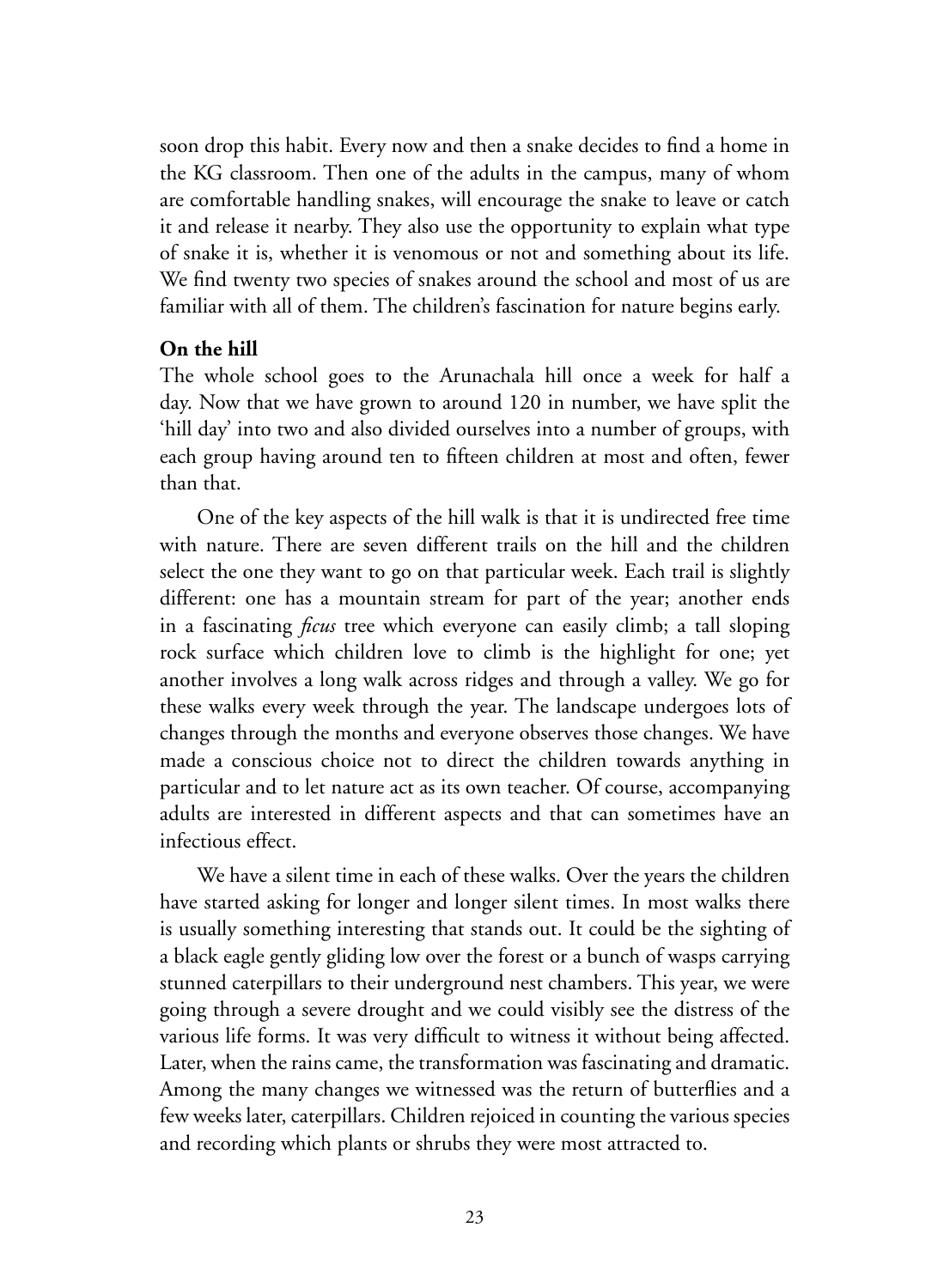The fact that we have been observing the same region over so many years has led to a close understanding of the landscape and the flora and fauna in it. Many on the campus have become nature's chroniclers, noting when different trees bloom, when certain birds migrate, when they breed and so on. On returning from nature outings, many of the children enjoy recording their observations either as drawings or pieces of writing. The observations are shared and usually consolidated on the board. As a whole group, everyone gets to benefit from everyone else's observations.

Teachers and students also watch nature related documentaries which further consolidate our learning from direct observations.

#### **Recording nature observations**

A few years ago, we had the opportunity of meeting Mr Prabhakar, who founded the India Biodiversity Portal (IBP). He invited us to participate in it. It is a people-science forum where anyone from the public is encouraged to post their observations of nature on the portal. Through this process, we learn names of unknown species, post interesting observations and end up contributing towards science and helping to maintain a natural history register of the region. This portal has helped our knowledge of the natural world grow, based on our own observations.

The whole journey with insects began with an accidental observation of a death's-head hawkmoth. Children were fascinated by its design and wanted to know what it was. We identified it by posting on IBP. When reading about it, we found that the moth loves feeding on honey. A few days after the reading a student spotted the moth sitting next to a bee hive. This affirmed what we read and everyone was delighted. The same joy was there when we witnessed four species of fruit-piercing moths on our fig and guava trees when they were fruiting.

We are now in the process of gathering photographic evidence of all the life stages of each butterfly and moth. This is leading to many fascinating discoveries. Students recently observed that the lime butterfly has got its name from the caterpillar primarily feeding on the wild lime tree's leaves.

We have compiled a list of birds of this region through our observations (the count currently stands at 180 species). We have done the same with moths, butterflies, frogs, snakes, dragonflies and many other life forms. We have a set of field guides in our library to help with identifying various species. Wherever possible we also have copies in individual classrooms.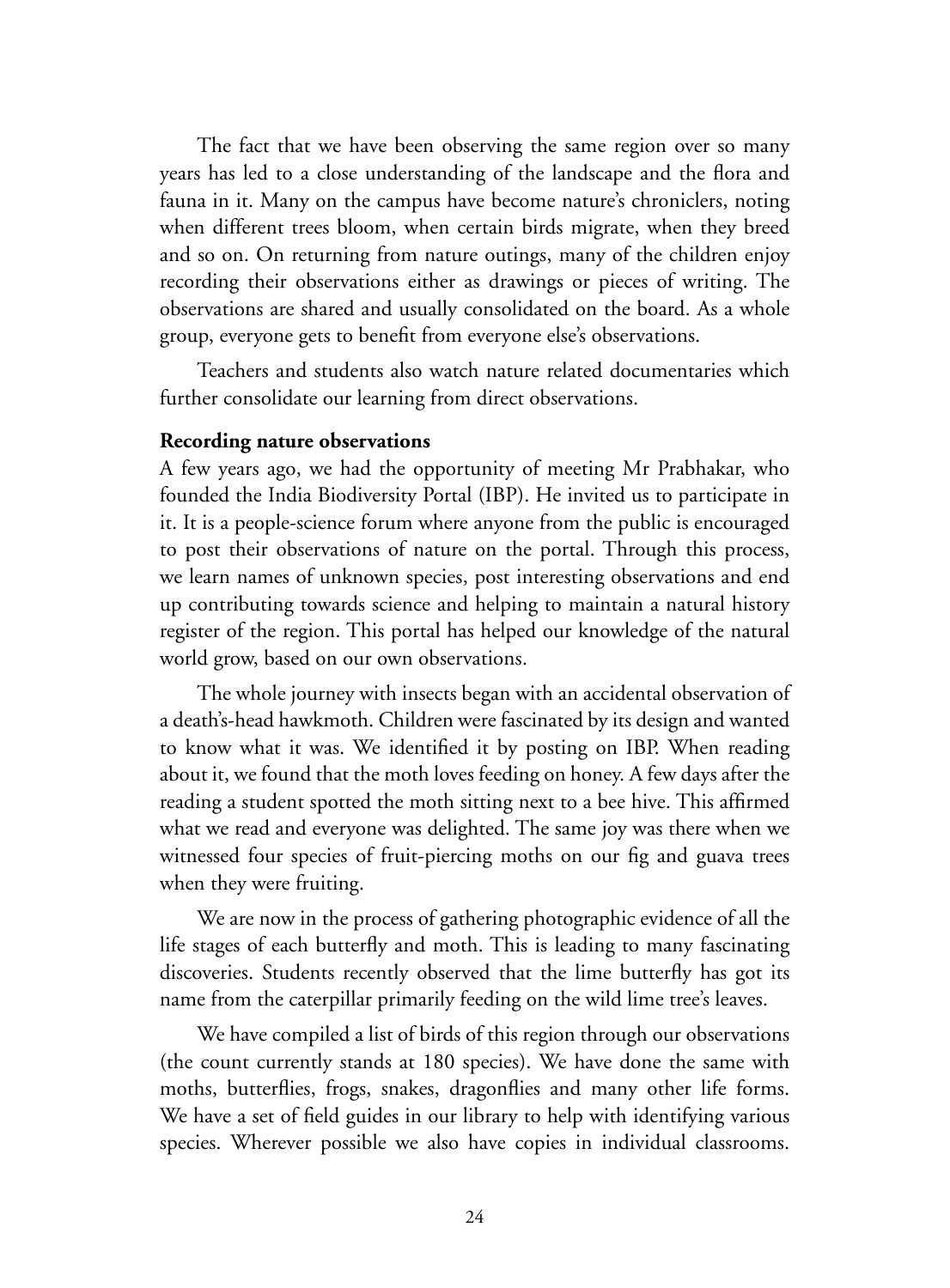Recent small publications in Tamil of various life forms have been very useful and popular.

#### **Class projects**

We frequently use the model of projects to study. We select a theme such as insects or farming or pollination, and the children are encouraged to observe as much as they can outdoors. All the learning is brought together and presented through various means such as charts, models and PowerPoint presentations to the rest of the school. In this way, the sharing becomes horizontal across groups and results in much wider holding of knowledge and observations.

#### **Respect for nature**

We try and instil respect for nature at all times. We try and create a culture of respect while entering a region and to not bring our loud over-imposing presence. For instance, on one of our trails called the Owl-rock Trail, a pair of eagle owls had nested and we found the parent pair rearing the young ones on a bare rock. We made this trail out-of-bounds for several weeks so that our presence would not distress the birds. While all children were curious to see the young ones, they understood the reason for the ban and respected it. In the same way, we do not disturb any other kind of nest. This included wasp nests in a classroom too.

#### **Interaction with passionate adults**

The children have a lot of interactions with adults whose lives are closely associated with nature. These adults are not just the teachers, but also people who work at the farm, the resident artist who is an ardent birder, as well as people involved in tree planting and fire line cutting.

The Forest Way trust employs people from nearby villages who have been working on the hill for many years. They have an intimate understanding of the hill, including the various caves, streams and groves. They are completely at ease in the forest and are very skilled in their work. Our children learn a lot from interacting with them. They have put in a lifetime's worth of work in bringing back the forests. It is impossible to interact with them without being touched by their work and interest.

Many of our children come from agrarian and pastoralist backgrounds. They have an intimate knowledge of the land and crops, and a communion with animals. Besides, as they are in continuous contact with so many adults for whom understanding of nature and interaction with it is an essential life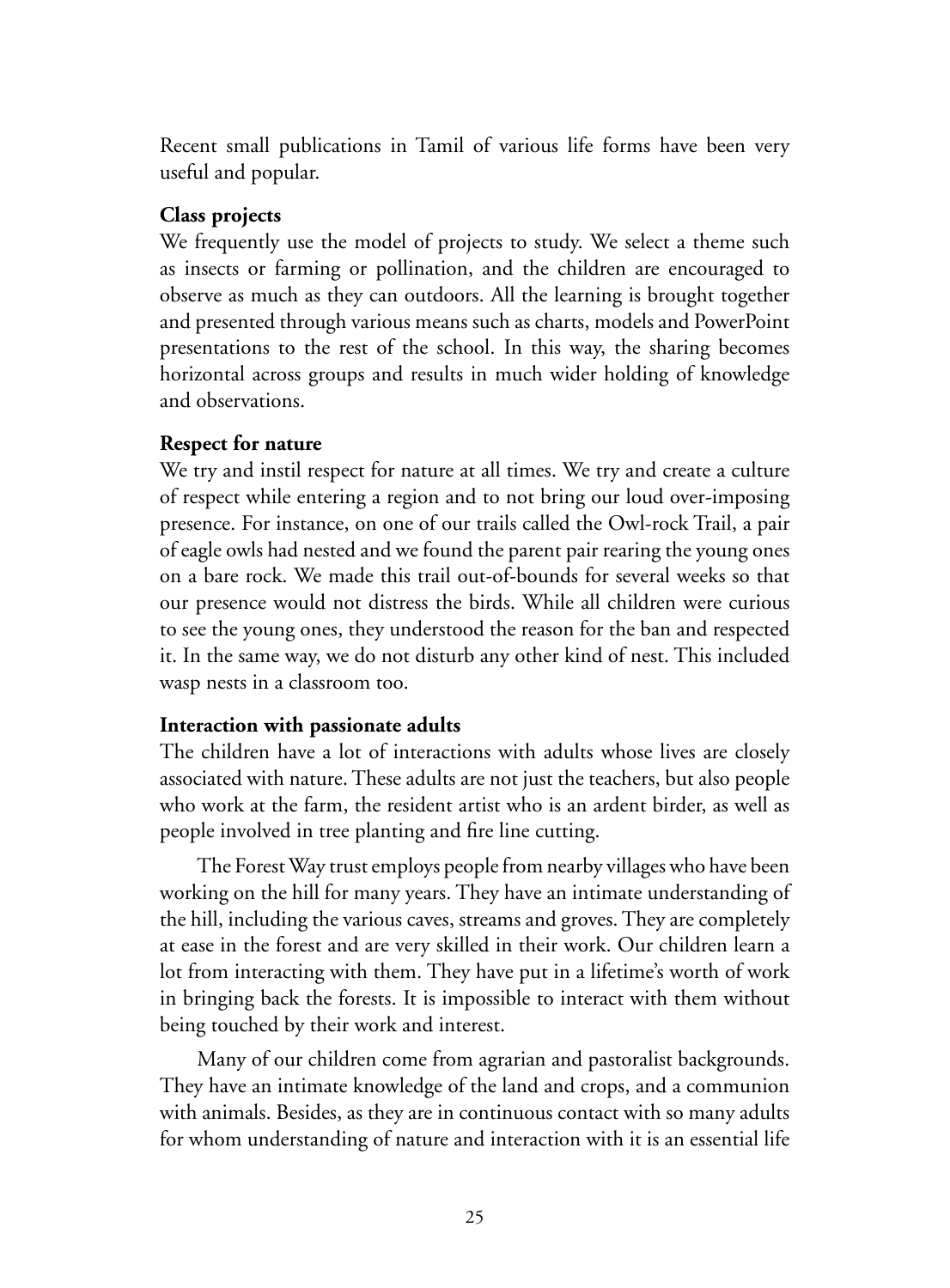skill, the necessary skills are quite easily imbibed by them too. For instance, if one is a farmer, there has to be a good understanding of the monsoon, of changes in climate and seasons, in order to decide when to sow and, also, what and how to sow. If mistakes are made this can result in the loss of months of toil and, of course, there is a serious economic impact. In today's era of climate-change, it has become much more complex to decipher the conditions and to make the right decisions, and children have come to understand this.

#### **Body work and work culture**

In Marudam there is a physical culture, and we spend a lot of time playing, working and doing body work. The children also spend a lot of time working with their hands and with different materials during craft classes.

There is a general lack of fussiness over children getting dirty and working with their hands. This contributes towards their being less disconnected and more able to engage directly with a landscape or the non-human world. The fact that they are usually not overly 'soft' means that they can be in nature under a wide range of conditions (heat, rain, night-time) and experience those less than comfortable but hugely rewarding aspects.

Our older group of children has become quite a formidable workforce. On many hill days, the group has been working on the land. This year, after the rains, they worked enthusiastically as a team to create rain water harvesting structures, plant trees on the hill, work on the vegetable garden, etc. Some of our children have even become adept at ploughing with a pair of bullocks. So, work has become another means through which they connect with the overall intention of the place.

#### **School trips**

Our school trips are mainly to sister projects like the Gurukula Botanical Sanctuary (GBS), at Wayanad, or Solitude in Auroville, where we have friends involved in nature conservation or organic farming. Also, our children and adults alike love going to these places.

We have been making trips to GBS ever since Marudam started, and many of our children have been there five times over the last five years. They are completely at home there and are quite capable of taking care of themselves by cooking or setting up camp. Of course, we have the wonderful guidance of Lorenzo Castellari and Suprabha Seshan when we are there. Repeated visits have helped children develop a relationship with the place,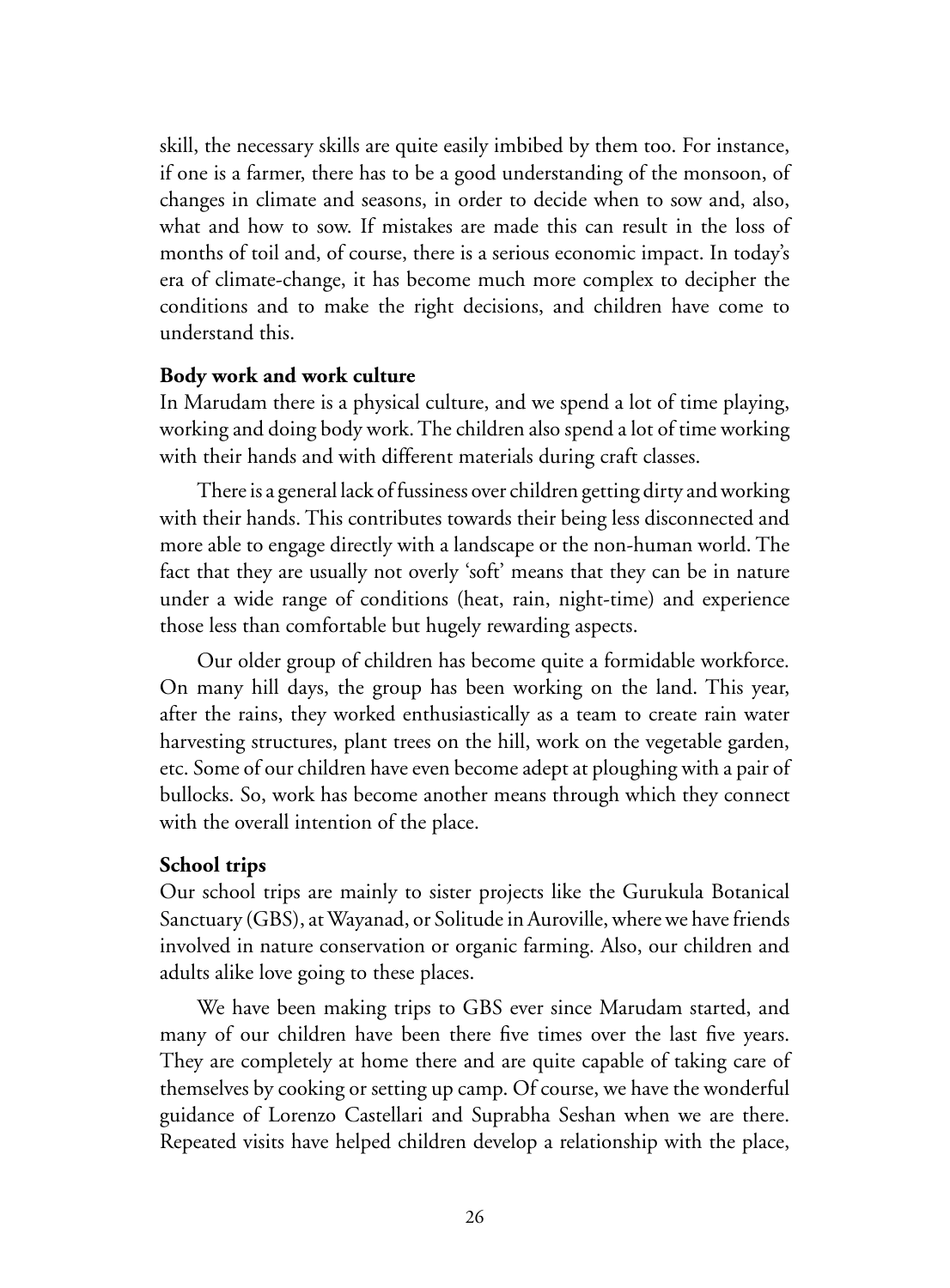and the learning has been immense. A large part of the time is spent being alone and observing, drawing, recording and reflecting for over several hours each day, and that is what the children want. In addition they also do community work to help the projects at GBS.

This comfort with and love for the place, however, didn't happen overnight. A new landscape like GBS, with its thick forests, leaches, snakes and elephants, can cause fear in children, particularly on their first visit and when they are young. There is, of course, also excitement. Over repeated visits all these emotions find their rightful place and there is a level of comfort which develops and creates the scope for deep learning.

### **Looking within and the larger questions of life**

It is impossible to engage with nature without engaging with humanity's place in nature, our impact and what our rightful role should be. These big questions constantly come up for students and are engaged with seriously. Sometimes, they lead to large group discussions. Similarly, to understand what it means to be human, one has to look within, to our own inclinations, assumptions, actions and insecurities. Many of our interactions with nature throw up these questions, often intensely and uncomfortably, and the older group in our school engages with these issues in depth.

Many of us would like to think of ourselves as stewards of nature, but are we playing that role or are we mere exploiters? For instance, this question came up intensely during the recent long drought here, when many forms of life were suffering from lack of resources, but we humans continued to live in almost the same way. Yes, many of us were emotionally and psychologically affected, but the way we lived and used resources was not particularly affected. Situations like this throw up a lot more questions than answers.

### **We have not arrived**

All this is learning in progress as is everything else in Marudam. By no means are we suggesting that all children in Marudam are equally touched or that we don't have negative experiences. A few years ago, two bird nests were destroyed by children, who, fascinated by the eggs, secretly took them away. We spoke to the whole group and explained the importance of respecting all life forms. Also, the fact that many of our children are from a rural background helps, as they are much more in tune with nature. However, children do show a tendency to be preoccupied, not to observe or be silent, or caught up in their own group dynamics while on a trip. These attitudes are addressed through conversations in circle times and as when they are observed. Children also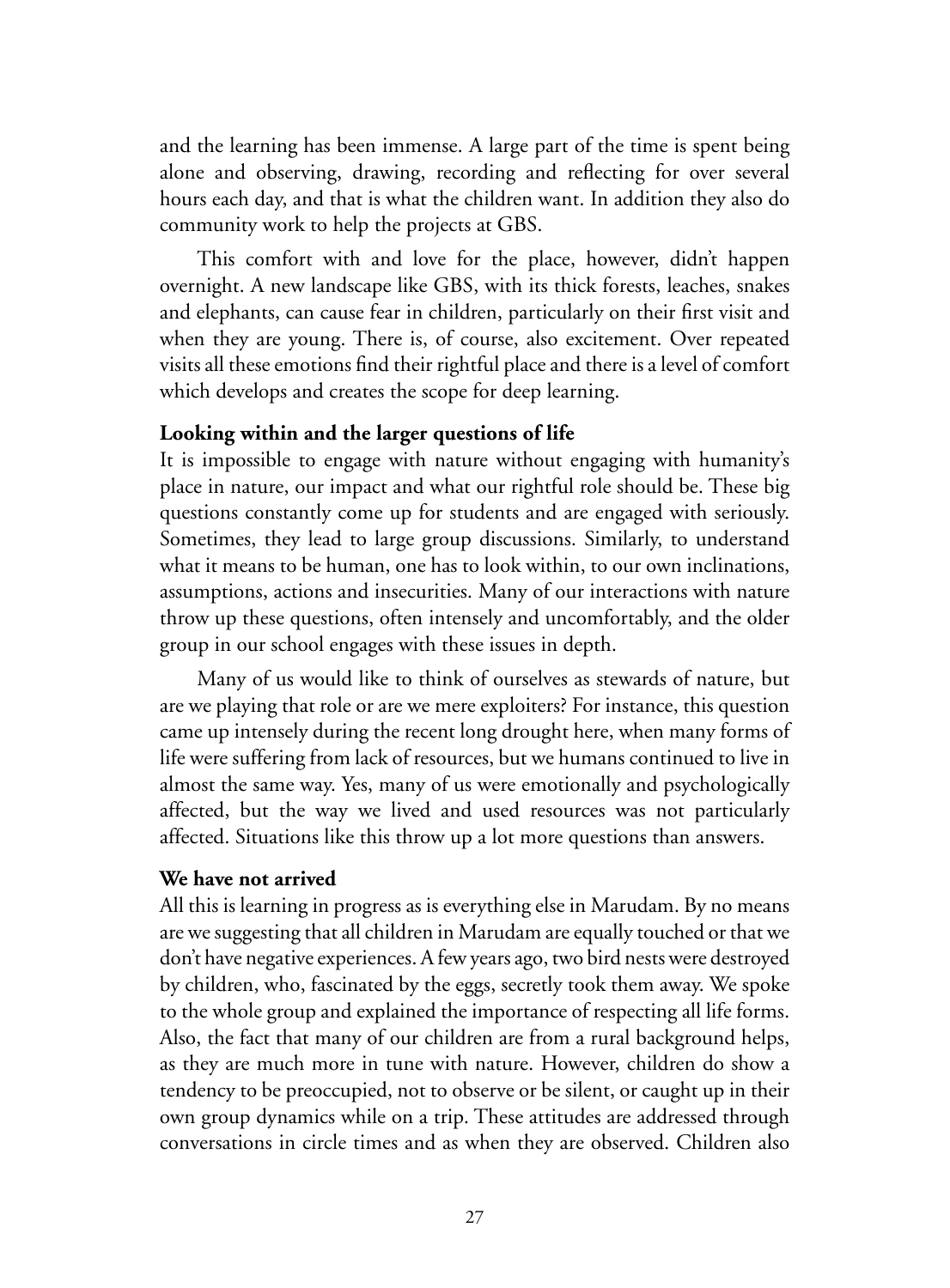tend to have different interests, and while the atmosphere is conducive to all these learnings, children will learn what they want to.

Nature is an integral part of our life. We are a part of nature. But in the way our modern lives have been shaped, our engagement with nature has become highly fragmented. We have lost the true understanding of our own dependence on nature. Many of us even now have notions of conquering nature, controlling it and shaping it. These ideas have of course resulted in the mess that we are in today.

Is it possible to turn things around? Is it possible to create small but strong counter-currents which function with a different sensibility? Is it possible to dare to hope for our children?

Ecologically speaking, we are living through a mass extinction period: a human created mass extinction. There is no turning around for those species threatened with extinction or those already extinct. It is not clear how much time we have on this planet without a rapid escalation of the crisis we are already in. Some say twenty years, some say till the end of the century. However long that may be, do we simply continue to live life on the same terms as our peers and recent generations past or do we try and gain a new understanding? Can we look at tribal communities and their relationship with nature to understand a different way of life? Can we facilitate the possibility for our children to look at life differently from the way we did and to try and live in a less exploitative, more life-affirming manner?

These are some of the questions which currently guide us and help us stay on the creative edge of learning from nature.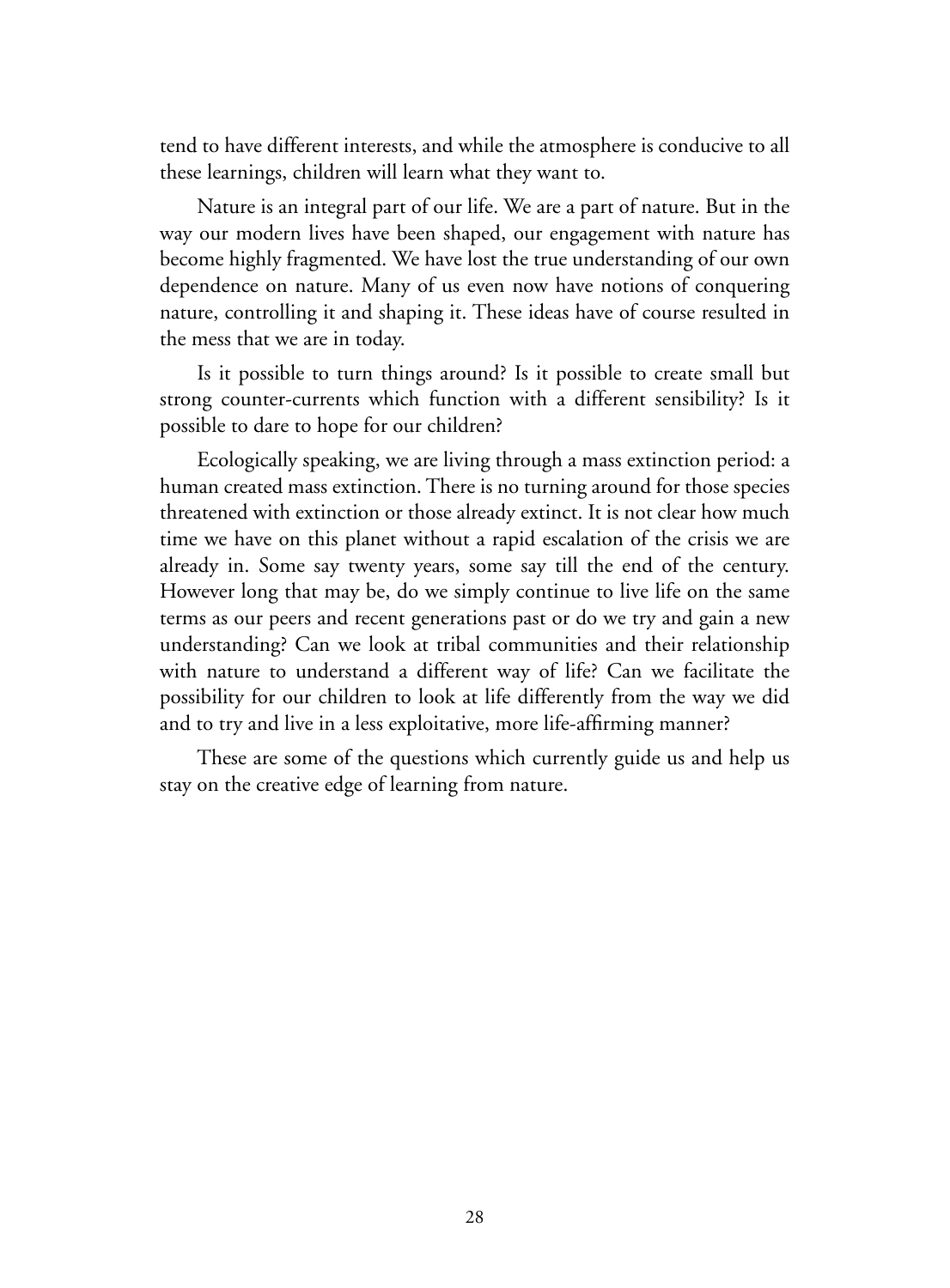### Democracy in School

Keerthi Mukunda



*W*e are often asked at our school, Centre for Learning (CFL), how our children will survive in the 'outside world', how they will adjust to systems once they graduate, and how they will fare in society—the 'real' society. Essentially, these are questions about how the children will fit into the society that exists somewhere else. We are brought up to believe school is a place which prepares one for a society out there. But our intuitive response at CFL to such a query is to explain how we *are* a society already, a microcosm, an experimental space for children and adults to practice participative community life, learn to live together, listen to one another, work to keep the place going, and work to keep a culture fresh and alive.

We would venture to say that this microcosm is a 'democratic' space. Recently a few of us teachers attended a conference on democracy and it made us re-look at the culture we are trying to create here in CFL. Of course 'democracy' is a complex word, carrying with it equally complex concepts like justice, liberty, fraternity and equality. Perhaps, we are one attempt to create such a space where voices *are* heard, freedom of thought and feeling *is* exercised, and a ground of common humanity is being created. Easily said and written, but the road is a long and arduous one! So here is a description of one school's journey in creating a democratic space.

Once we use the word democratic, questions that follow could be: Do the children then have choice in creating the curriculum? Do they have choice in coming to the learning when they are ready? Do they feel free to learn what they would like to, and pursue their interests? Our responses to these questions of individual freedom are often intricate or involved. Children experience a sense of freedom on campus, but it does not literally manifest into individual choice on a day-to-day basis or individual preference with regard to a timetable or activity. Isn't freedom something greater than these day-to-day choices? We *would* examine the notion of freedom, but by taking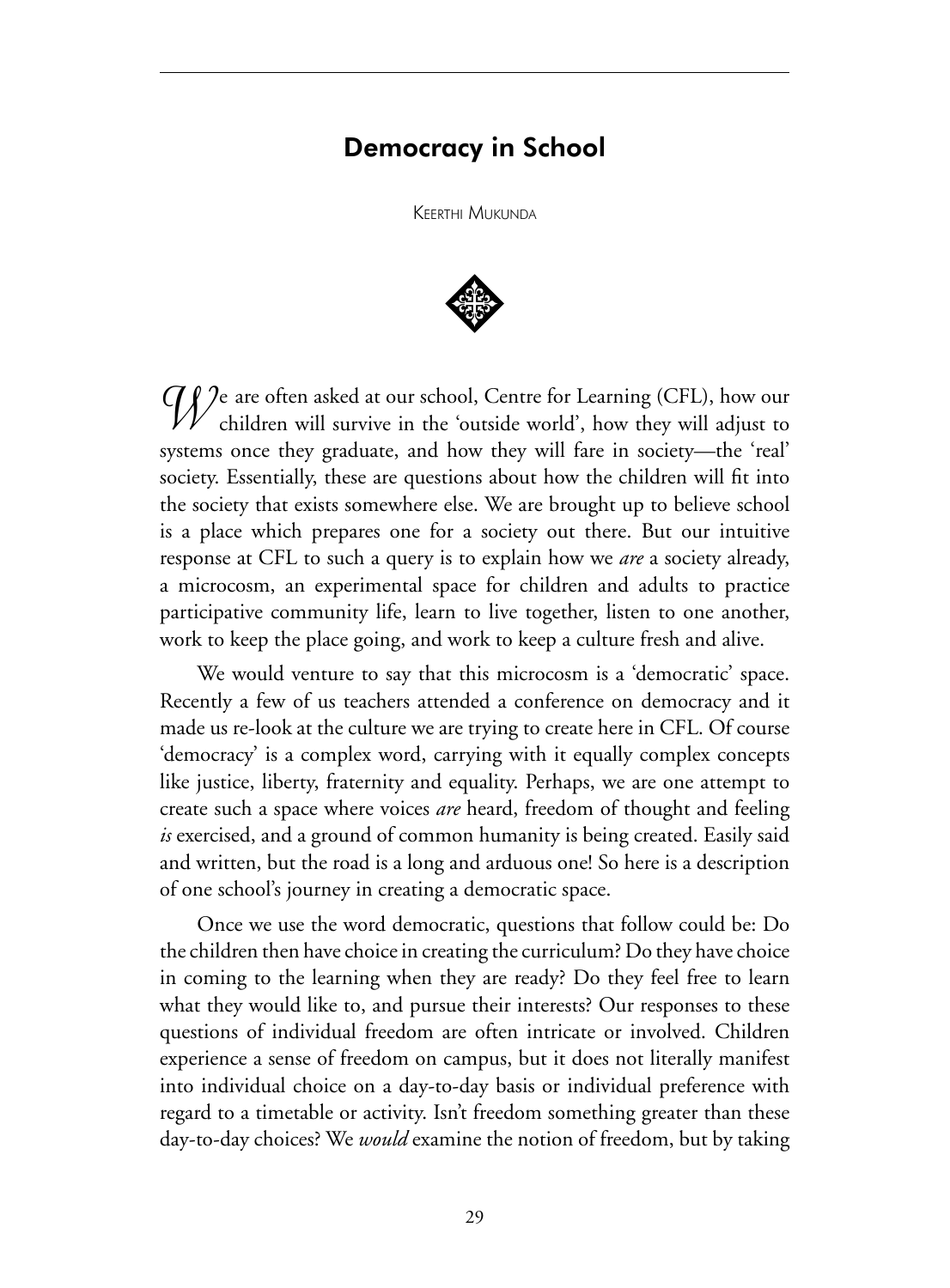it to another level in dialogues with each other and the children, and here is possibly how:

*Freedom usually implies expression of one's personal choice or right. While free expression of thoughts and ideas has its place, we feel there also needs to be a turning inward to ask: What does freedom mean when my own mind creates divisions and hierarchies in any context—class, caste, ability, appearance? What are the patterns of thought in children's own minds that make for mechanical, non-free action and behaviour? Can there be freedom from the continuous labelling of others and ourselves?*

We also work to create a space where every voice is heard and we are all participating in the community. Again, echoes of democracy come to mind, where consensus and dialogue are paramount. In school, it is captured through the act of sitting down together and talking, whether one-on-one, in a small group, a whole class, or the whole school of 75 children and 15 adults. We have regular weekly time set aside, but unstructured dialogue is also the medium through which we communicate and relate at many points.

There is also continuing dialogue about community norms with the senior-most classes in school. These can be around food, music played on campus, lack of sensitivity to dirty dishes, habits of gossiping, water as a scarce resource, hostel sleep times, snacking in rooms, and so on! Looking at the list, it covers both—habits of groups, as well as the needs of a community space such as ours. The norms over the years have formed from real situations and feelings, rather than personal idiosyncrasies. The children and we arrive at these through dialogue and understanding, rather than receiving them as 'rules'. For instance, it makes *sense* to clean school spaces ourselves before the day begins, or wash our own plates and cups after a meal. It goes from these kinds of concrete examples all the way to leaving our living spaces open and trusting each other not to take things, steal or damage others' items. Despite these norms 'making sense', the human condition and temptation expose themselves in the community time and time again, and we go back to dialogue and understanding. It is a work in progress, really. But without practicing and living these processes on a small scale such as ours, how will children learn to be responsible, intelligent, and thoughtful members of society at large?

Therefore, when we engage in conversation, the focus is on being a responsible citizen of *this* community. Dialogues help us understand why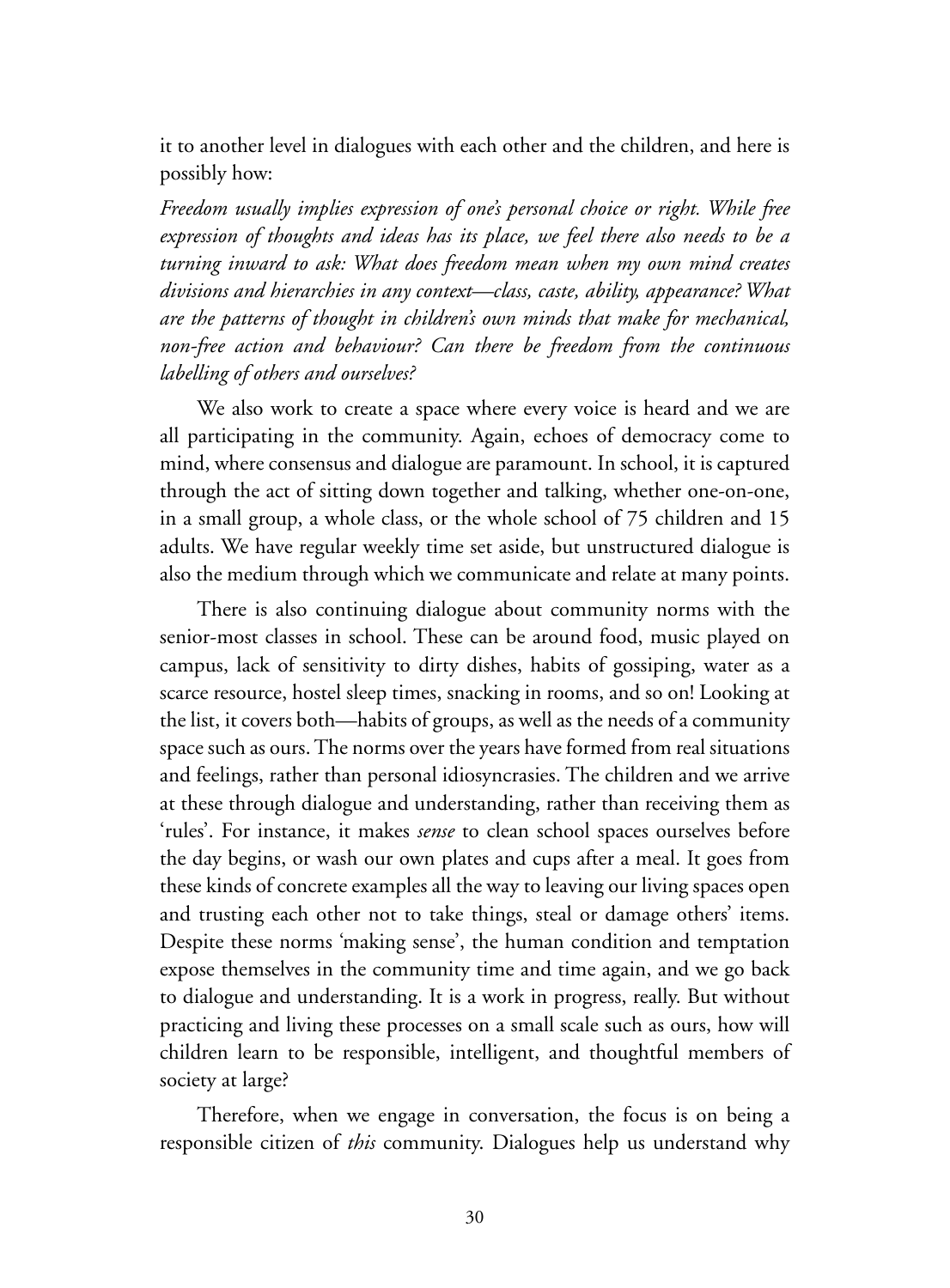norms have formed, why it feels difficult for us to follow them, how it cannot be a majority-wins situation, why living in a group implies adjustment and looking critically at one's own needs and preferences, how living together cannot be based on a collection of each one's freedoms and needs, but rather, a seeing of what is safe or caring or efficient or sensible for all ages and all members, and *then* coming to the norm. We encourage proposals for change from children when these can enhance the campus in some way. However, children also know that many times norms stay the same even after long discussion and that the point of the dialogue is something else. Living together with this spirit of dialogue helps us see that the implications of our own choice-based actions have repercussions, socially and emotionally.

Often we discover that at the base of our daily work is a feeling of being divided from the other, and an urge to belong. The urge to belong is not just confined to the wider society with its nations and religions, for example. Its roots are right here, right now in each of us, and we would like to recognize it in each of us.

We had been talking about looks, colour of skin, cinema and gender stereotypes for a couple of weeks with a group of eleven year olds. In one of the discussions, when asked who they feel different from, a child blurted out, "Basically, someone who is not ME"! Perhaps she had meant, "Someone who is not *like* me". But her simple statement said it all! We feel separated from the 'other' all the way from countries, states, communities, religious sects, and neighbourhoods, to the person sitting next to me. Feeling separate is the crucial point. We would like children and ourselves to observe this feeling of being separate while immersed in the ups and downs of daily school and community life. Or perhaps recognize the 'hyper-need' to find similarities of culture, looks, experience and background, which overshadows the humanness of being together, no matter who you are or where you are from. How can we respond with compassion to each other rather than sizing each other up based on a mental list? It occurs to us that this is what fraternity implies.

I return to the question I began with, but now shifting from, "How will the children fit?" to "How will the children respond?" A response to the world should emerge from sensitivity, care and a feeling of responsibility. Typically one acts from a centre or an identity, which drives the action. An example would be feelings of guilt. But our identities and 'reasons' for action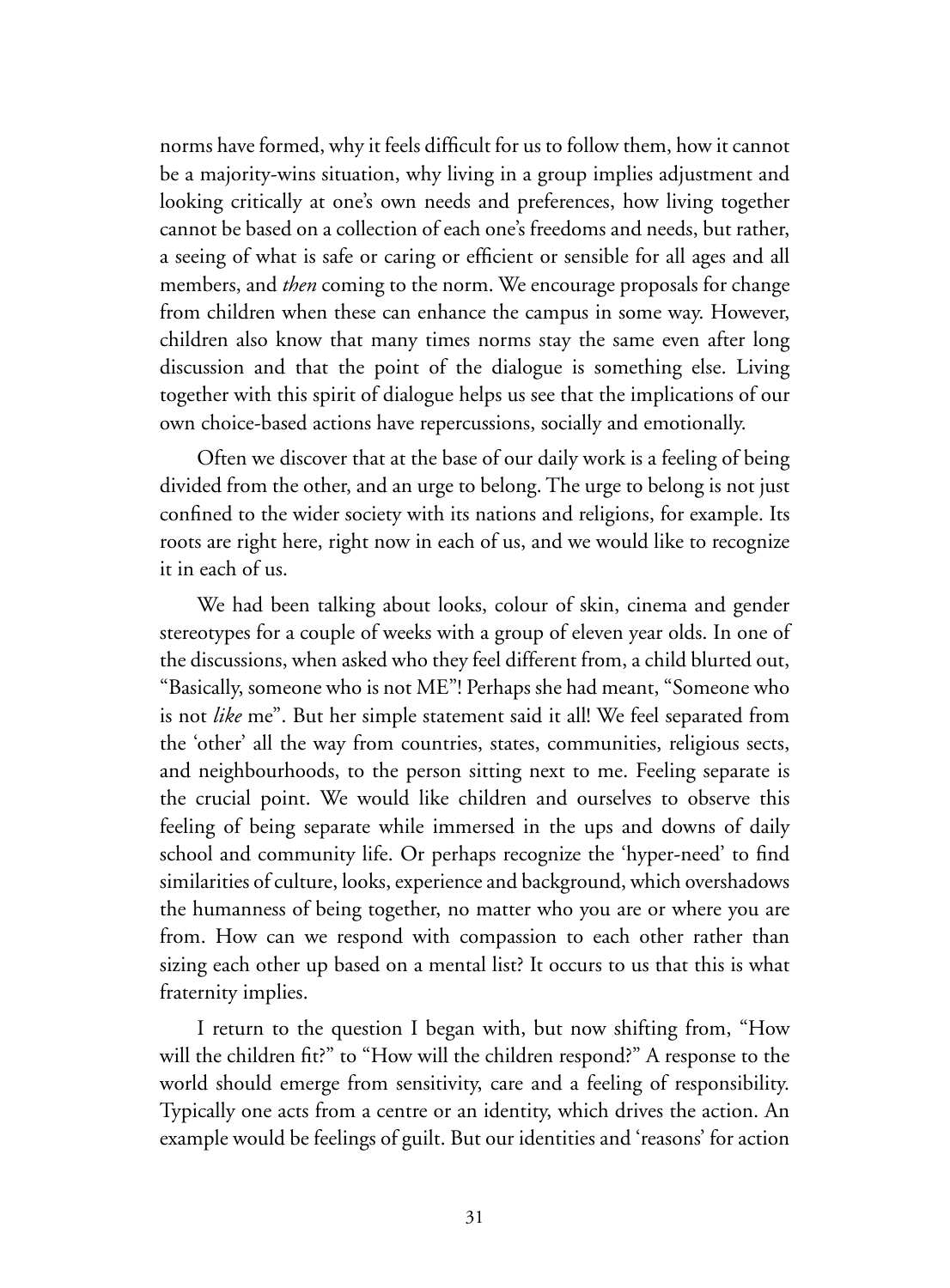can narrow our responses and somehow make us feel we have 'done our bit'. So, in our microcosm, here's what we are trying to nurture**—**a global mind with a feeling for the world as a whole; a questioning mind that can look at all of one's stereotypes, not only some; a sense of wonder, connection and humility; a mind which does not seek security in identities; and finally, a sense of democracy that resides within each one of us.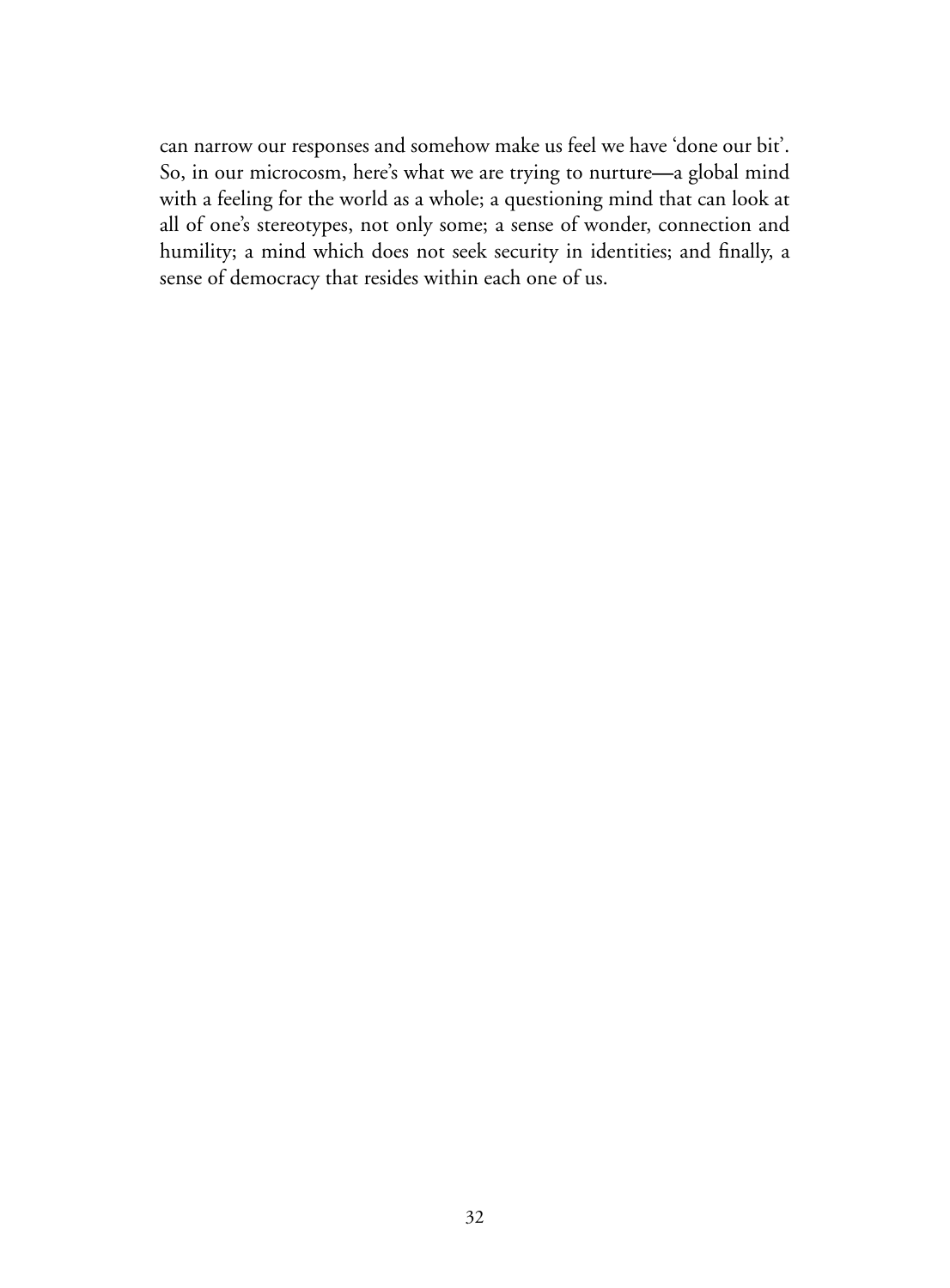### Awakening to the Absurd

Gopal Krishnamurthy



*It is no measure of health to be well-adjusted to a sick society.*<sup>∗</sup>

*I*<sup>n</sup>*The Great Derangement,* Amitav Ghosh warns of the expansive and devastating impacts of climate change amidst the parching and narrowing of human narratives and imagination. In 'Rainforest Etiquette in a World Gone Mad', Suprabha Seshan challenges the boundaries between the human and more than human worlds, and the artificial niceties of inhabiting an increasingly virtual and abstract reality. In *Unheard Voices*, Liz Otterbein attends to the humanity of those deemed mentally unwell and the normalization of institutional insanity in maintaining control over them. In *Thought as a System*, David Bohm elucidates the incoherence of thought itself, its penchant for fragmentation, its motivational necessity and unyielding impetus, its tendency to confuse the map with the territory and its capacity for creation and deception in creating problems and pretending that they are 'out there' needing to be solved by more thinking.

In *Culture Against Man*, Jules Henry suggests that *homo sapiens* must perpetuate and conform to culture itself or risk relegation as abnormal, delinquent, deviant or criminal. With close anthropological observations of teaching-learning situations, Henry excavates school (progressive or conventional) as an institution for drilling children (and teachers) in absurd cultural orientations: professing cooperation and creativity while promoting self-interest and conformity to the values and norms of society. Moreover, such absurdity is itself circular, in that we are educated and in turn educate with more of the same, that is, patience, adjustment and adaptation to absurdity.

<sup>\*</sup> Source unknown, but attributed to J. Krishnamurti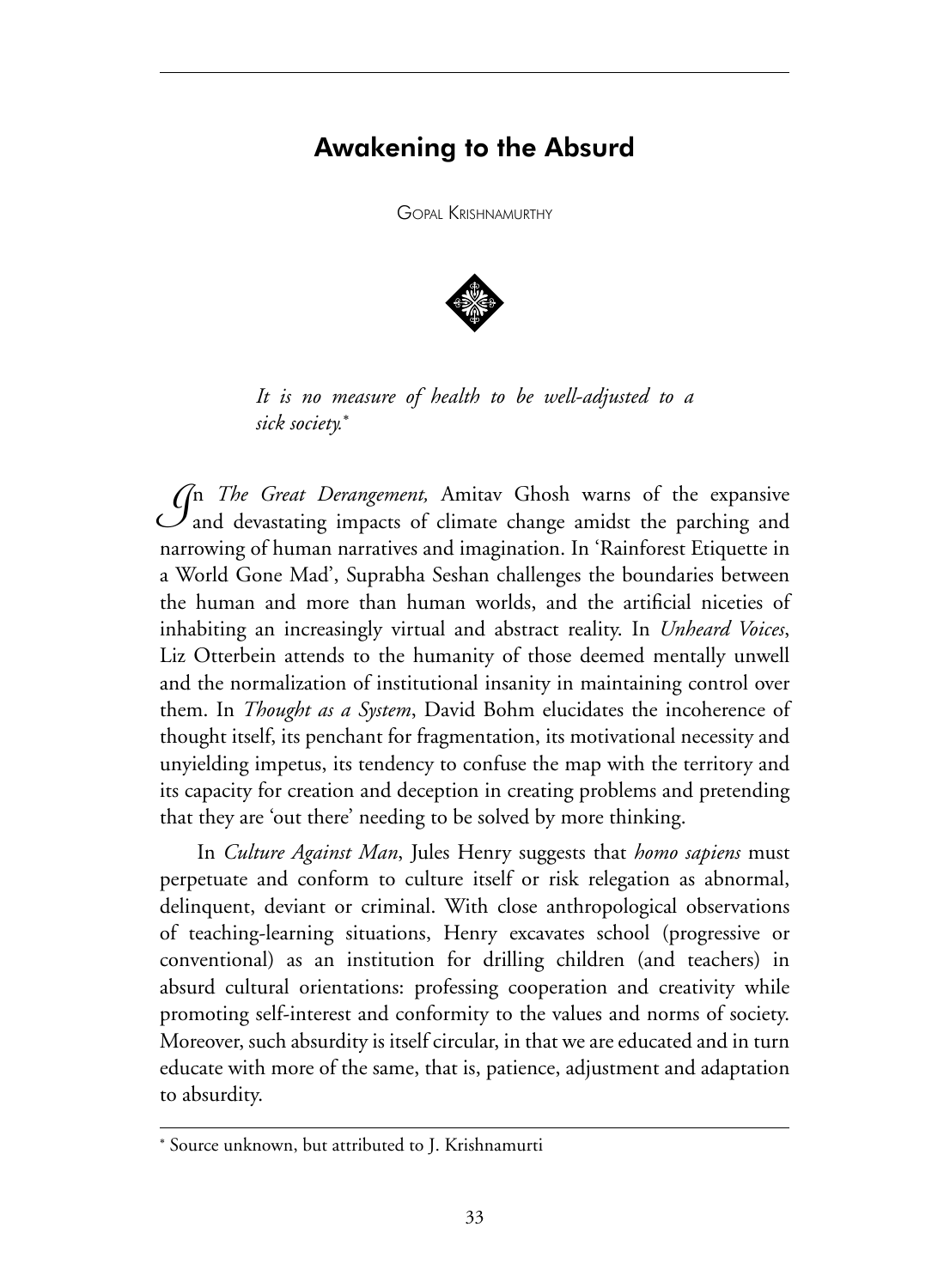When education equips us (children and adults) to "be well-adjusted to a sick society", to fit into an incoherent and increasingly impractical society, then education itself commits us to absurdity; for in educating and being educated, we are complicit in the transmission and reproduction of social norms and mental dispositions that maintain the status quo. It behoves us then to dislodge our commonsensical notions, disrupt well-worn courses of action and disavow the easy temptation to meet our collective or individual predicaments on their own terms. If the world is made and sustained by the absurdities and inertia of the human condition and conditioning, perpetuated in the small moments of our actions and interactions, can it also be *undone* in the small moments?

I thought to explore these concerns with students in a course called 'Awakening to the Absurd'. In the context of this discussion, *awakening* is meant as a movement of perception and action in unravelling two intertwining strands of absurdity: First, the insanity in the seemingly normal and reasonable, and second, the sanity in the seemingly aberrant. The class was based on attention, not taking anything for granted, questioning and turning situations on their head.

If an alien without any teeth were to visit you, would you be able to teach it the significance of brushing teeth? If an alien without the same language, assumptions and beliefs were to visit school, could you draw its attention to the processes of school and learning? In the world as it is today, is it possible to be in it but not of it? We observed and enacted ordinary and extraordinary situations involving actions, movements, sounds and speech, without adding meaning and interpretation to them. The session involved eight students (ages fourteen to sixteen), a teacher apprentice and myself. We met for three and a half hours in the morning, twice a week for two months.

To dislodge our sense of identity, the course began by our assigning each other with absurd names that were anagrams of our usual names. The class was a space where we had to call each other by our absurd name and respond to this name. If, by force of habit, one of us resorted to normality (in calling another by our familiar names), we were relegated to a 'bench of shame' where we had to hold our head in our hands, lament about the consequences of our actions and demonstrate remorse so as to be permitted by the others to re-enter the class.

Rather than treating a slouching posture or a person rocking a chair as evidence of disinterest, we used these as opportunities to mirror the different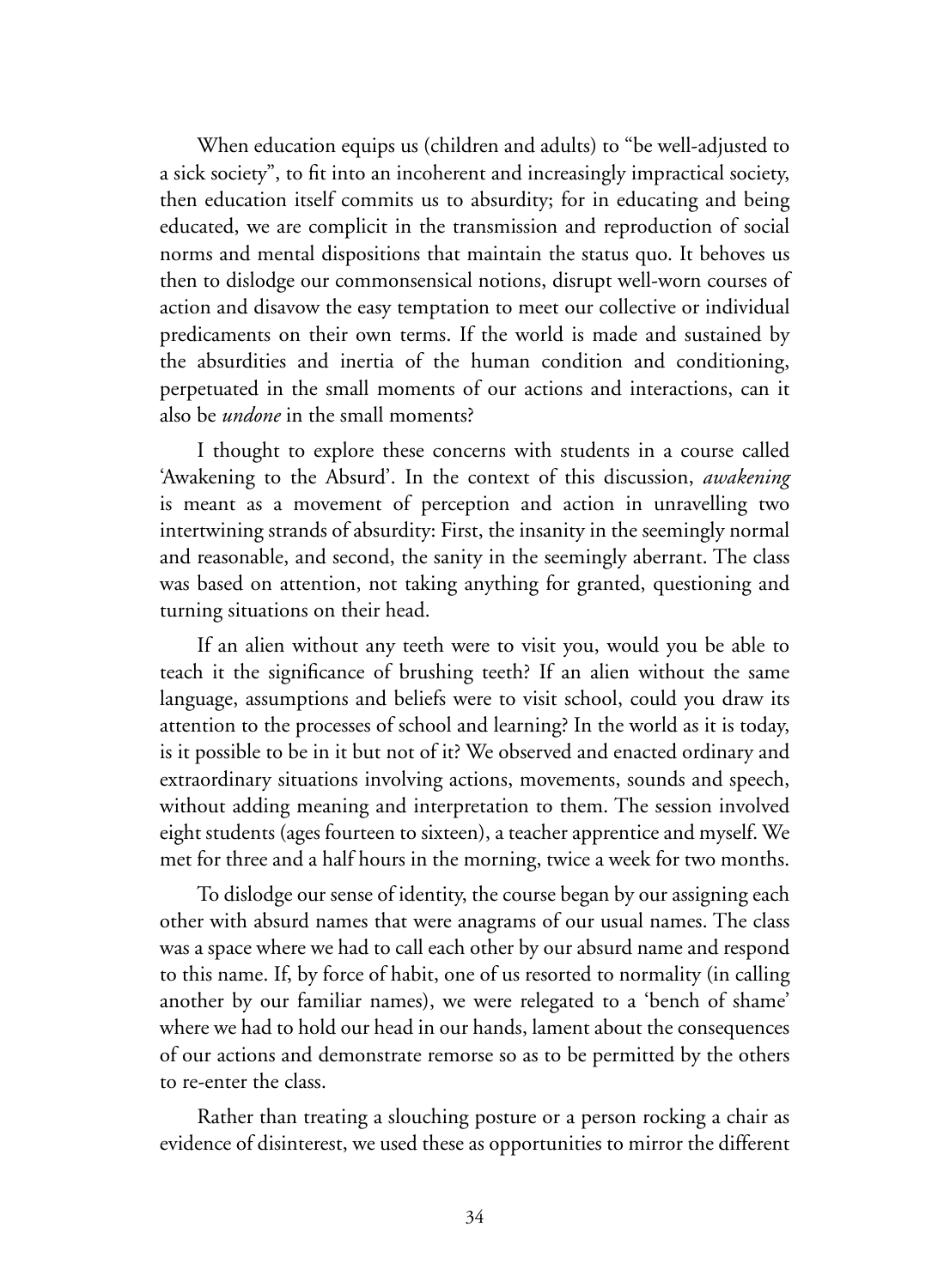postures and attitudes that we brought to the situation. For example, in one activity everybody watched an unfolding enactment from a slouching or tilted posture, from under a chair, upside down, bent over and from a varied or unusual angle. On occasion we just looked at each others' faces without any words and at another time we had to do so while laughing hysterically. The intention was to pay close attention to elements of space, position, gesture, posture, stance, movement, words, names, time, sequence and narratives without taking anything for granted and looking at these from changing angles of regard.

We looked at social and psychological situations and turned them on their head. Occasionally the inspiration for some activities was drawn from the 'Theatre of the Absurd' (the work of playwrights such as Eugene Ionesco and Samuel Beckett). However, this was not decided beforehand but introduced in response to something that emerged from our interactions, in an experiential manner rather than rationally through words and explanations.

At an end of term school meeting, students shared some of their work from the previous session. Each student had closely observed a very normal, everyday experience in their lives—such as brushing one's teeth, making a cup of tea, walking along the corridor, falling asleep—and any feelings associated with these activities. They each wrote a narrative (page or paragraph) describing their observations devoid of any interpretations and evaluations. The intention was for the author to devise a precise set of instructions for another person to enact.

The next step was to take these short narratives and render them in an absurd light (remove teeth from brushing, enact something in a reverse/ jumbled sequence, introduce a strange object or vary the proximity of interactions). The challenge was also for an audience to simply observe ordinary or extraordinary actions without imposing or adding their own meaning and interpretations. Some of us experienced this as funny, others as challenging in getting ourselves out of our comfort zones and others as downright absurd. The audience found it strangely intriguing and engaging even if they were unable to explain why or what it was all about.

For many students, this was the first time in acting. My intention was for all of us to discover skill and technique that are not mechanical but embedded in a movement of teaching and learning unfolding from attention. As for me, after several years of 'teaching' I wished to, as a challenge, enter the class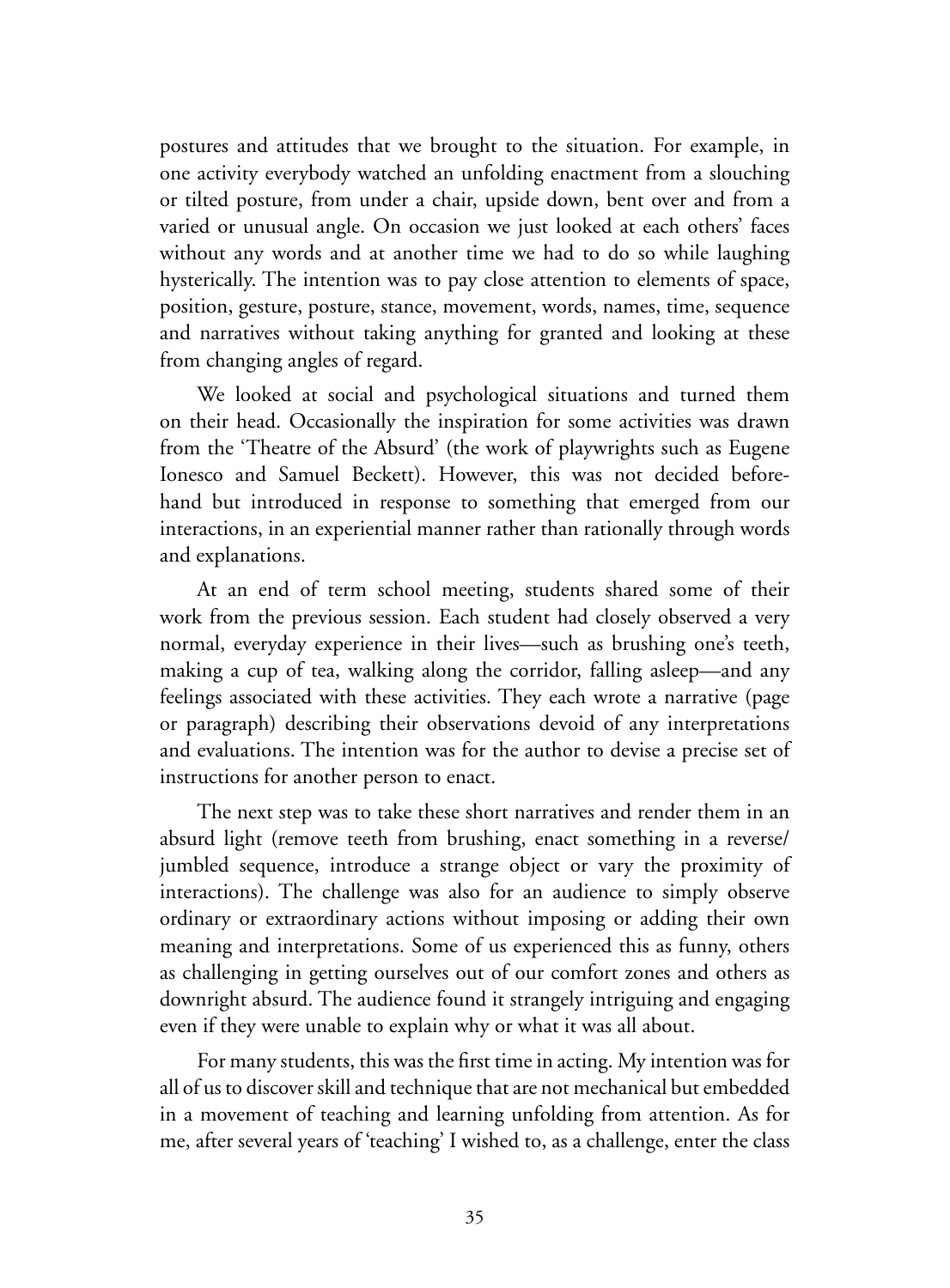without any plan (even to put aside prior experience, skill and knowledge), and to improvise every class from scratch in attending to the situation athand and what we all brought to the moments of our interactions.

What impact did the course have on the students and on me? Retrospective reflections from the students regarding the course included phrases such as 'uncomfortable', 'strange', 'easy', 'natural', "It is possible to be interested in a story without understanding it" and "life might be lived without adding any meaning". On recollection, my own reflection was that the course involved "the disorientation and disruption of commonsensical meaning-making and action, and diving beneath the wreckage of the settled, the known and the possible".

But did the course change anything fundamentally? Did it fulfil its aims? Which activities worked and which activities did not work? Such questions align themselves with our quest for 'learning outcomes' and recast the educational and educative encounter into the separations of means and ends; process and content; intentions, activities and results; and educational relations (student, teacher and subject matter). Indeed the subject matter of the course itself was its unfolding impact on all of us and our on-going relationship and interaction with ourselves, each other, and the world.

Within this space and during this time called 'class', I came upon four principles of teaching that served as an invocation for me, that I wish to share:

Principle 1: Pay close attention to everything and don't take anything for granted.

Principle 2: Unless you are just conveying information, do not meet or answer a question or problem on its own terms (that is, enquiry is not merely moving from question to answer to question but questioning the questions themselves).

Principle 3: Disavow and disrupt any distinctions between teaching and learning (both student-centred and teacher-centred notions of education perpetuate spurious dichotomies).

Principle 4: Don't be absurd; there are no principles of/for teaching!

When we teach safely, we proceed in such a way that our first-order beliefs about excellence, motivation, ability, intelligence, teaching, learning, academics, school, practicality and the so-called 'real world' are never fully called into doubt. We begin with an assumption that we know a great many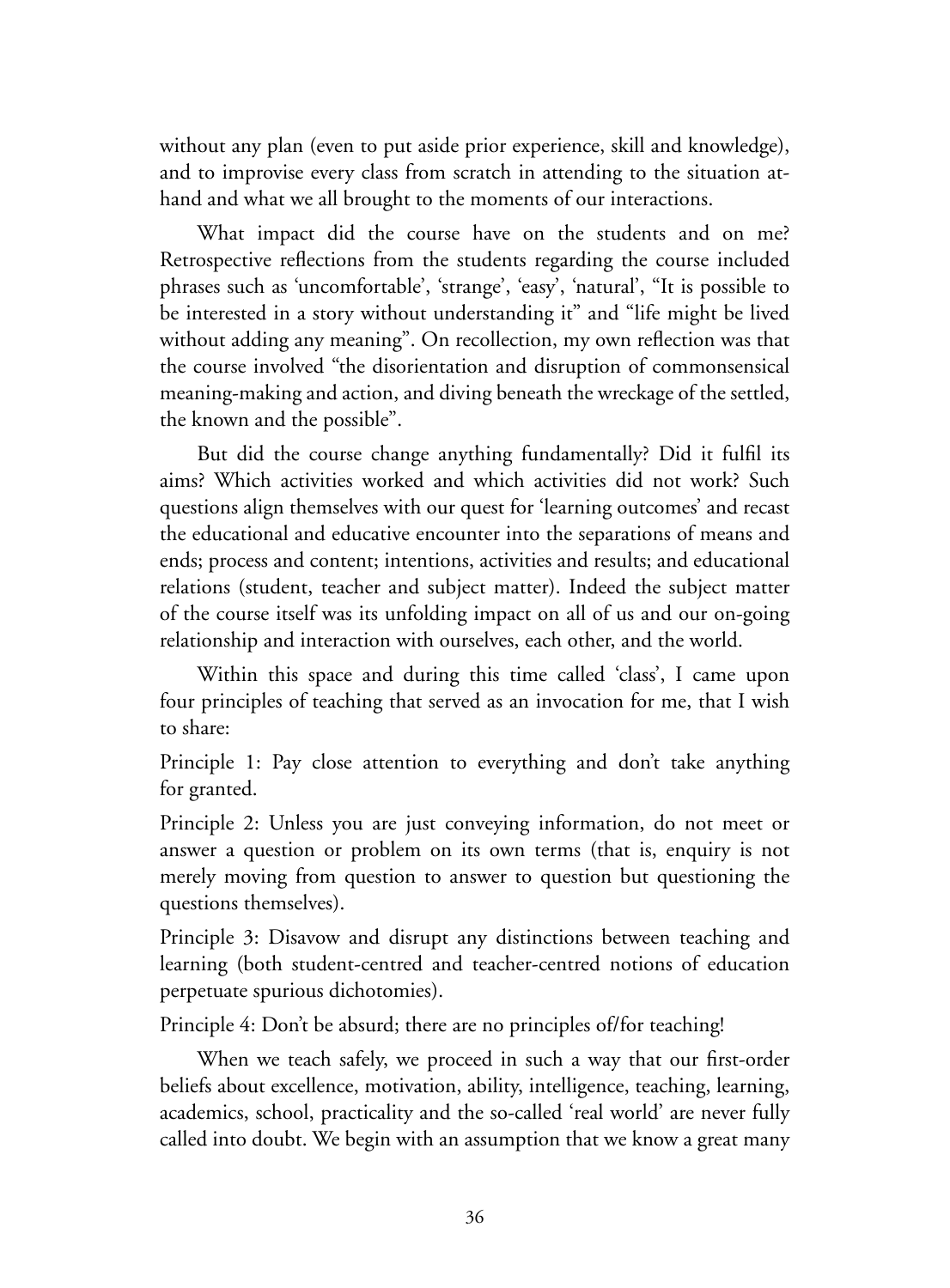first-order things to be true, and hence, teaching essentially involves a search for principles and practices that will justify and apply these beliefs. When we teach with risk, on the other hand, we expose these first-order beliefs to the perils of inquiry. What does it look like to uncover a curriculum? Why learn maths or art? When and where is learning visible? What occasions or smothers teaching? What is a 'class'? Everything is up for grabs. I have adapted this approach from James Rachel's *Moral Philosophy as a Subversive Activity* and contextualized it for teaching.

Can we learn to reframe and turn our challenges on their heads and teach to disrupt the known, the familiar, the settled and taken for granted? Awakening to the absurd can be extended to teaching any subject when it involves disrupting and reframing the curriculum (visible or hidden) in terms other than the learning that it aims to attain. Teachers may wish to explore this challenge for themselves but for instance:

(i) We might start with any question and find different and wildly diverse routes to work out its answer[s]; or (ii) we might start with a question and its answer[s] and find different ways to make sense of and traverse between the answer[s] and the question; or (iii) we might even start with an answer that spawns questions across vastly diverse areas of subject matter. For example, starting even with an uncontexualized, specific and seemingly banal answer such as "42" what are all the questions we can generate? (The questions could range from the chemical properties of molybdenum, the periodic table, rainbows and refraction, Catalan numbers, Pythagorean mathematics, *Alice in Wonderland*, the layout and development of New York City, *The Diary of a Young Girl* (Anne Frank), World War II, the Kabbalah and even the Meaning of Life in *The Hitch Hiker's guide to the Galaxy*!), or (iv) we might even generate unanswerable and impossible questions? This could occasion not merely the undoing of the proverbial 'textbook answer' but the undoing of the textbook itself.

Neil Postman speaks of *Teaching as a Subversive Activity*. William and Rick Ayers challenge us towards *Teaching the Taboo*. Their suggestion is not just about seeking more questions rather than answers but about exploring the world around and within us in unusual, irreverent and impossible ways. With schools, teaching and curricula so resolutely focused on demonstrating or reproducing what we already know (the tried and tested), today, more than ever, 'not knowing' is a crucial point of departure for learning and teaching. It calls for disrupting the known, the status quo, the taken for granted and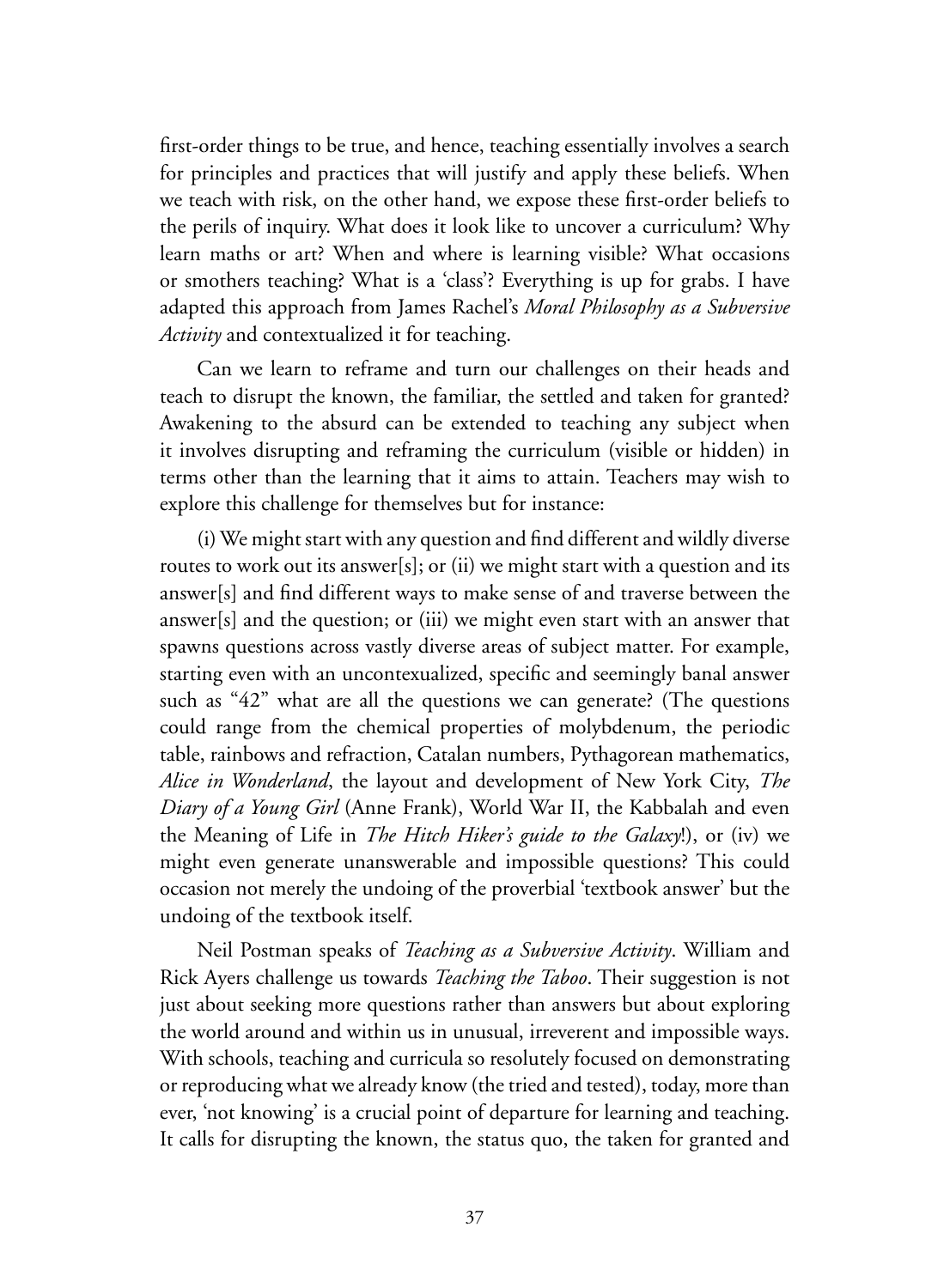the familiar, and for reframing our questions and terms of engagement with the world. This, then, is an invitation for teaching with care, attention and a touch of madness in an insane world.

### **References**

- 1. Ayers, R., & Ayers, W. (2011). *Teaching the Taboo: Courage and Imagination in the Classroom*. New York, NY: Teachers College Press.
- 2. Bohm, D. (1994). *Thought as a System*. London and New York: Routledge.
- 3. Ghosh, A. (2017). *The Great Derangement: Climate Change and the Unthinkable*. Chicago: The University of Chicago Press.
- 4. Henry, J. (1963). *Culture against Man.* New York, NY: Vintage.
- 5. Krishnamurti, J. (1996). 'Can We Create A New Culture?' In *Total freedom.* San Francisco, CA: Harper One.
- 6. Krishnamurti, J. (1979). Education. Fifth Seminar Meeting at Brockwood Park School. Retrieved 5 November 2017, from http://www.jkrishnamurti. org/krishnamurti-teachings/view-text.php?tid=1353&chid=1052&w=%22pu t+you+on+a+pedestal%22
- 7. McDermott, R., & Raley, J. D. (2009). 'The Tell-tale Body: The Constitution of Disabilities in School. In W. Ayers, T. Quinn, & D. Stoval (Eds.), *Handbook of Social Justice in Education* (pp. 431–45). Mahwah, NJ: LEA.
- 8. Otterbein, L. *Unheard Voices: Journal of a Psychiatric Nurse*. CA: CreateSpace Independent Publishing Platform.
- 9. Rachels, J. (1997). *Can Ethics Provide Answers?: And Other Essays in Moral Philosophy*. Lanham, MD: Rowman & Littlefield.
- 10. Seshan, S. (2016, July 24). 'Rainforest Etiquette in a World Gone Mad'. Retrieved 5 November, 2017, from http://www.countercurrents. org/2016/07/23/rainforest-etiquette-in-a-world-gone-mad/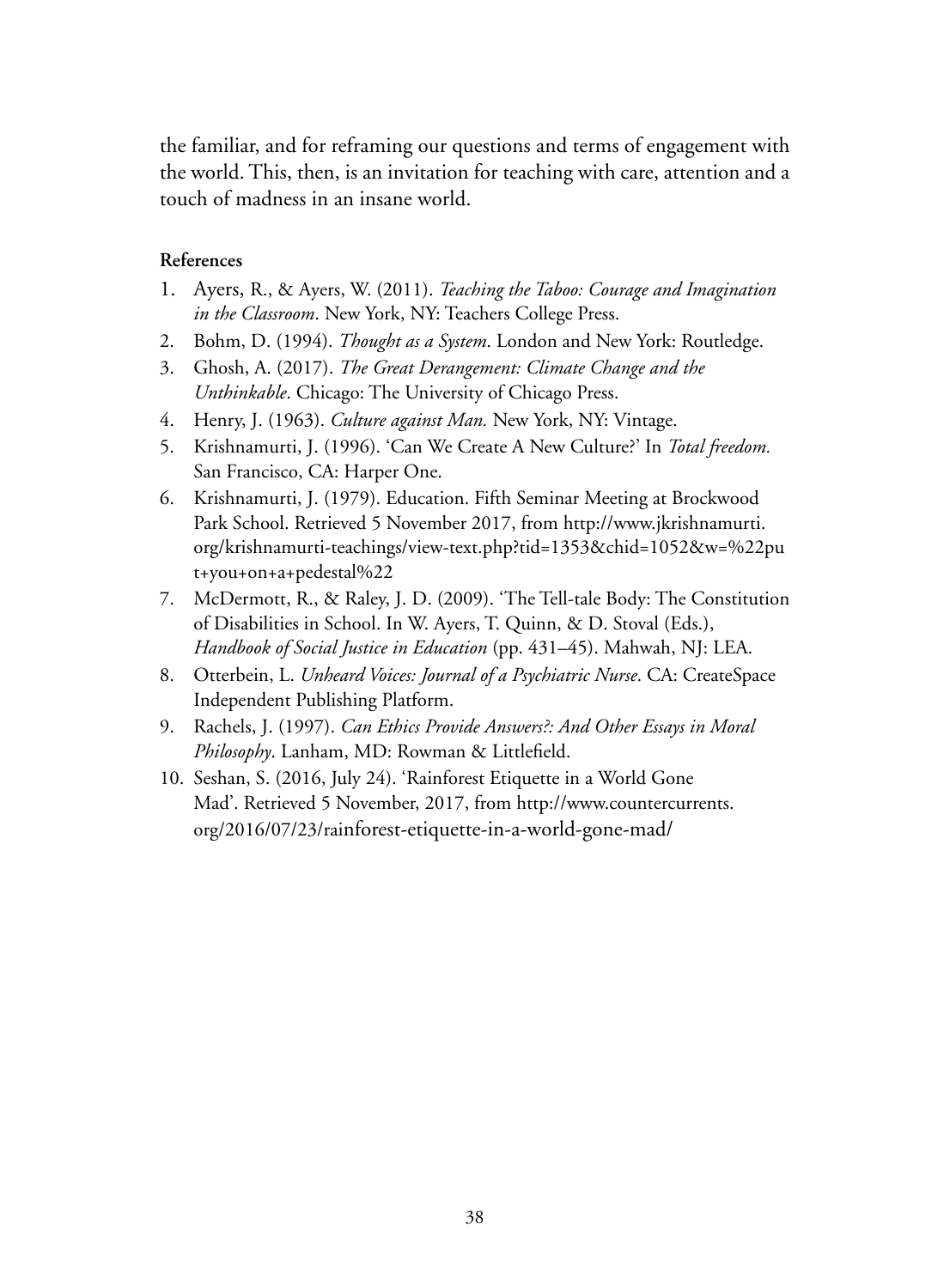# Your Kind Attention Please

Rupa Suresh



*Caring is really a part of that profound thing called love. It begins with the care of little things...*

*To have real affection for people, one must not only look and listen, but also care. Do you care for anyone? Do you care for your parents? Do your parents care for you? Caring means looking after others, being kind, seeing to it that they are not treated cruelly. And you cannot really care for anyone if you do not see, if you do not observe…*

J Krishnamurti

*W*hen teachers met during our annual curriculum meeting, I shared an observation of children which we then discussed and looked at carefully: Do teachers feel that children are becoming increasingly uncaring towards the spaces they inhabit, the things they have around them and the people? Has meanness become the habitual mode of relating with others? Do we feel that care and kindness can be taught? Should there be a more concerted effort in helping children learn to care?

While an account of varied examples of insensitive behaviour ensued, there were many voices of caution too: Are we simply complaining? Are we making a complex problem out of what seems to be lack of etiquette? Have we been inattentive to certain behaviours that need addressing? Since a large part of our observations was related to junior and middle school children, we decided that our discussion would focus on this age group. There was a general consensus—what we are seeing needs mindful engagement on the part of adults. It is of little relevance at this point to establish whether or not the problem is a result of lack of etiquette!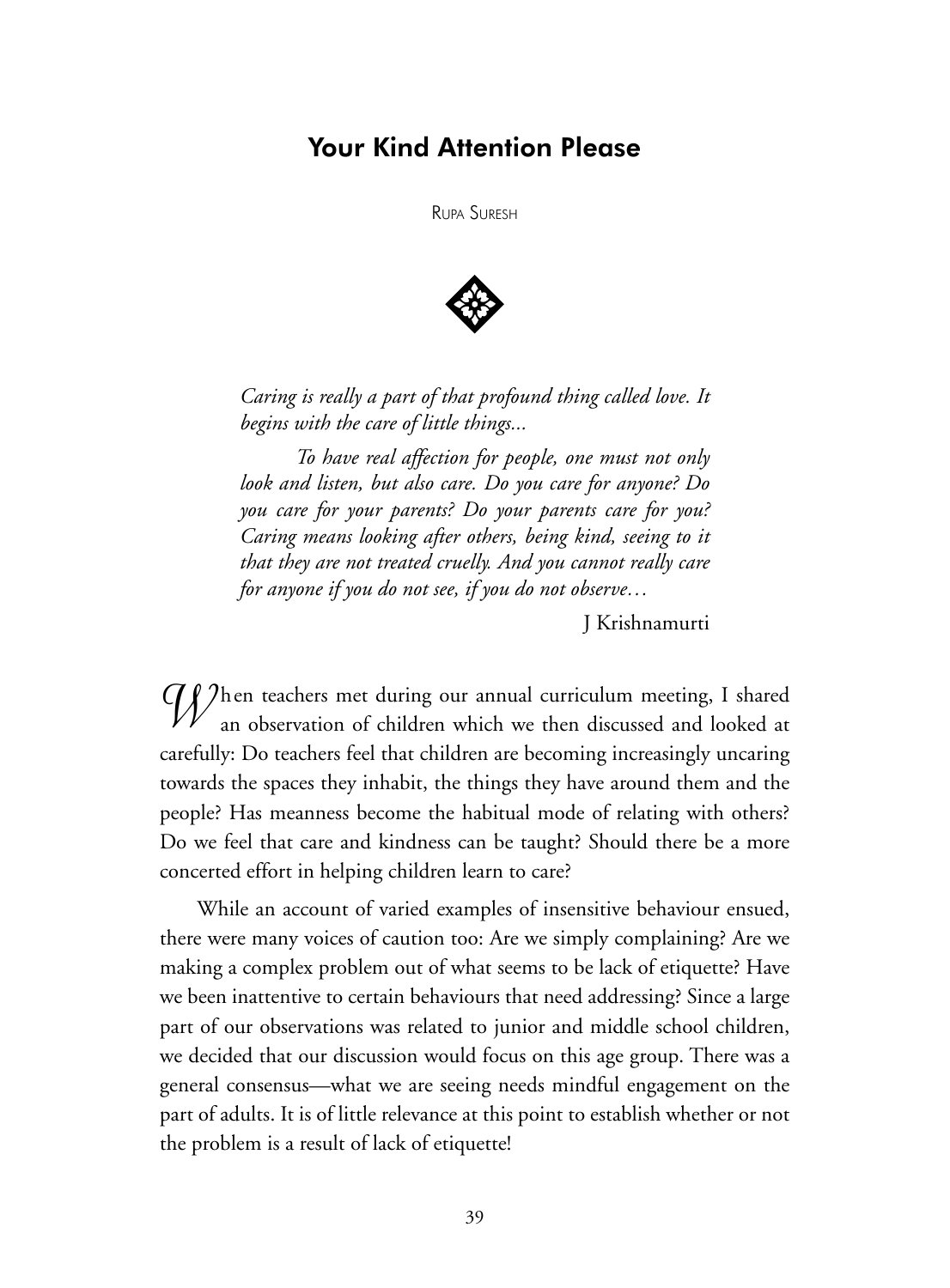We examined our current approach in working with junior and middle school children. When we notice behaviour that concerns us, we address this through conversations with the particular child. Weekly dialogue sessions with a group of children offers another opportunity for engagement; however, whether or not specific themes like care and kindness feature in the dialogue classes is left to the discretion of the adult guiding these sessions. Through these conversations, we hope to draw the children's attention to what is happening within them and the impact it has on others. In other words, we would like children to be reflective. Now we were asking: Should this engagement in helping children learn to care be ongoing and independent of specific incidents? It is without doubt important to address specific incidents of insensitivity, but can there also be a continual engagement with this aspect of living together? What would this engagement look like?

Before we explore what we can do to help children 'learn' in this realm, let's take a look at some patterns of teacher response that come in the way. Do teachers find it difficult to say, "Hey, that is rude" or "That is disrespectful"? What are some reasons for such a hesitation? Are we confused and unsure about what behaviour needs confrontation? Does fear of being disliked by children stop us from challenging them? Are there differences amongst teachers in their expectations of children's behaviour?

It seems to me that we can, without attributing ill-intention to children's rude behaviour, certainly register our displeasure and make a clear demand for politeness. This approach may look a bit odd at first, especially if we feel children will come to an understanding on their own, as these themes do emerge in our dialogue classes. It is true that children actively engage in dialogue with adults and are not just passive listeners, and may even make connections between these conversations and what they see in themselves. But this should not take away the need for simple, straightforward demands/ instructions/requests to be made by the adult!

Mindfulness is a state of alertness. You are alert to what is happening in and around you. As adults, we hope children will slowly come to understand this. We may not know how to teach it, or if it can be taught at all! What we *can* do is provide reminders, point out, and draw their attention to psychological movements that may otherwise pass them by. Here, it is important to ask: Do we need to build our skill in talking with children succinctly? It is easy to lose children in lengthy explanations—many a time we are not only unaware of our long winded sentences, we feel we have been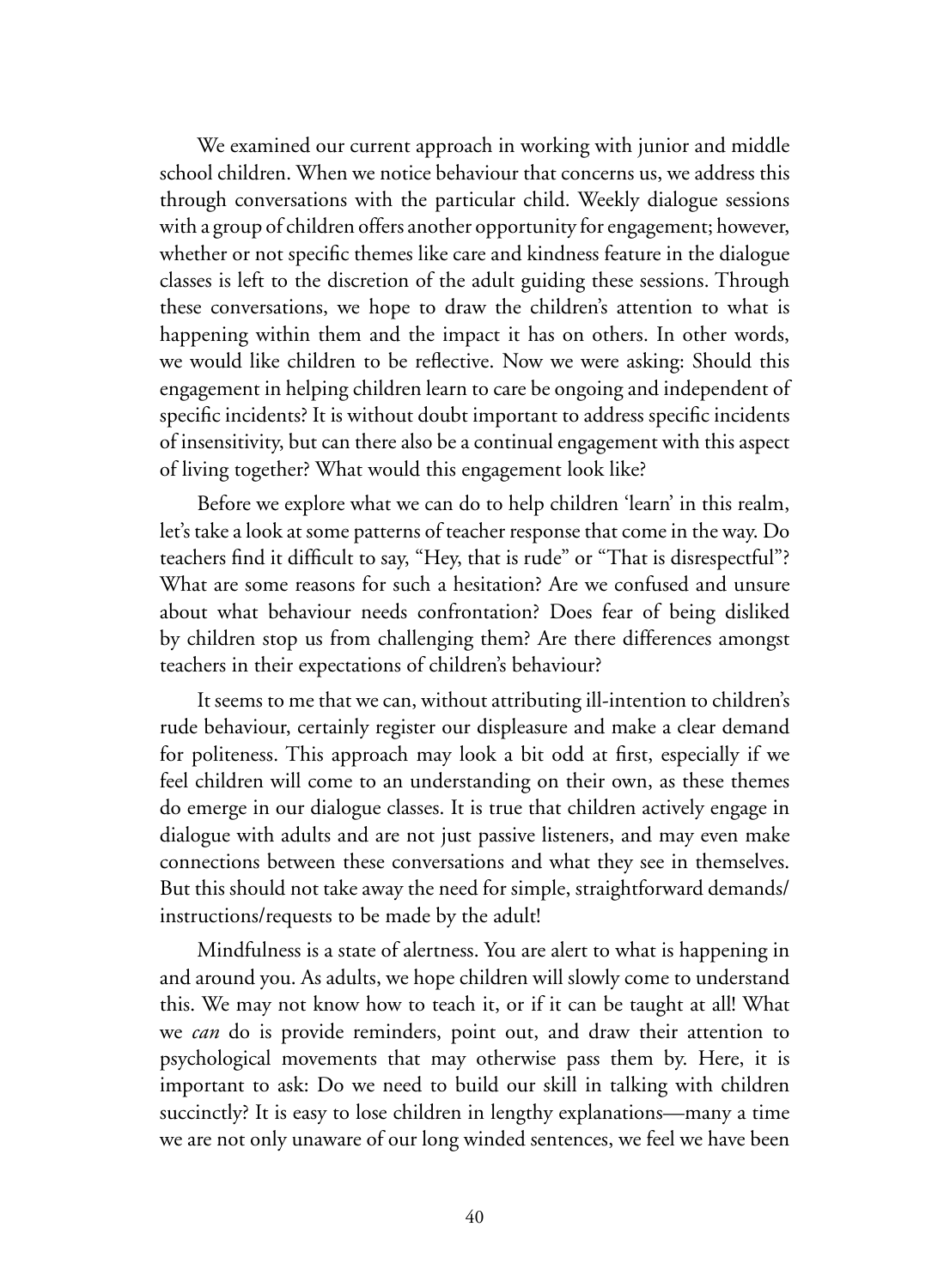lucid and crisp in our sharing! Verbose responses from adults hamper even the faintest likelihood of reflection in children.

There have been many struggles as we help children learn to live cooperatively in a community—things are stolen, others' belongings are meddled with, children are excluded by peers; there are dirty toilets, plates and bowls left unwashed. These are not unusual, we will all agree, when people live together; they nevertheless need to be addressed and strong responses from adults become inevitable. Last year, we decided to dedicate an hour and a half each week for middle school children to care for spaces. The intention was to help children take responsibility for a particular space and attend to it regularly—to keep it clean, tidy and aesthetically appealing. At the end of the year, we heard from children about what they had learnt from this engagement. Many said that it made them, "a little more alert" to things around them; otherwise they would be mostly engrossed in something with their friends. It is true that children are preoccupied; we often hear or see them sharing with one another their excitement over shows, movies, songs, video games and so on. This is a strong preoccupation amongst children, and they tend to be excited about little else. For adults, it definitely feels as though we are fighting an enormous battle against media, since it comes with such a propensity to lure! It is of course noticeable, on the other hand, that preoccupation is a habit of the mind for young and old, that there seems to be no dearth of self-referential content, whether we are enticed by media or not. This habit is bound to make one blind to the outside world.

Many years ago, in an effort to help children take responsibility for what they had done and gain comfort in admitting, "I did it", we would encourage them to speak honestly when we met as a group. Every time we met a group of children after a difficult incident, we reassured them with, "you know that adults here will not do anything to you". We have tried many ideas—writing 'yes' or 'no' on slips of paper ('yes' implying that the child was involved in the misdemeanour and 'no' implying that she wasn't), whisper in the adult's ear to confess, talk to a senior student, talk to any adult she was comfortable with! None of this worked. We would also sit down for hours with children, waiting for someone to own up. On one such occasion, we were happy that a child finally confessed in the group. It was only later that we realised what had happened—"There is one way to get done with this. My stomach is rumbling, I can smell the dosas and it is past breakfast time. I'll confess, even though I didn't do it"*.* We certainly weren't achieving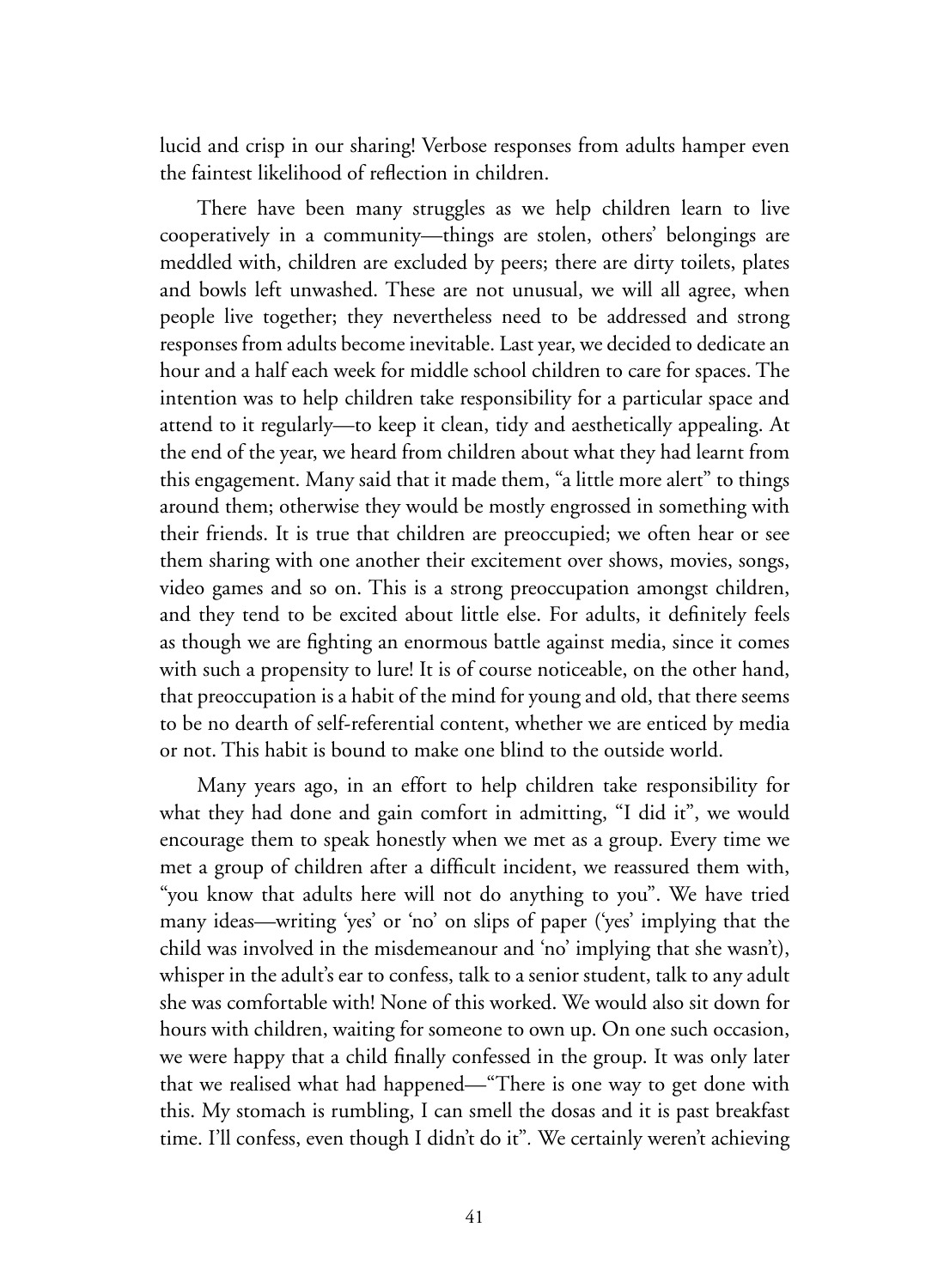what we had set out to do! We also tried this amusing approach, "We know who it is. Whoever did it, please talk to an adult!" This last one worked once.

We continue to feel it is important for children to own up, but are no longer certain of the various methods in the list I have described in the preceding paragraph. Something is amiss if we need to reassure children who have been with us for many years and who already know that we won't resort to punishing them! What makes it difficult for them to own up? Is there something else at play that disallows this?

In our conversations with children, it emerged that they are overly concerned about how they are viewed by their peers. Underlying their interactions with each other is fear—fear of disapproval, of losing friendship and of being excluded. Children seem to comply with one another to make new friendships or keep the existing ones. This fear pushes many to continue being part of a group misdemeanour, even though they experience a nagging feeling that it isn't right to be involved in it. This feeling can also coexist with high excitement—there is a thrill that comes with 'not being caught' the first time, which drives them to seek more of the same experience. In responding to a recent incident in school, teachers met children in very small groups of two or three. The small numbers perhaps helped them respond well to our request for complete honesty. Having a conversation with an adult and only one or two other peers seemed to dissolve, to some extent, their worry about each other.

It is necessary for adults engaging with children to be able to discern the difference between playful mischievous deeds and malicious acts. Sometimes, our frustration in witnessing repeated misbehaviour makes it difficult for us to see this difference; every small prank then becomes a serious concern that needs addressing. It is valuable to also help children distinguish between what makes something a naughty prank and what makes it an act of meanness.

Many educators and psychologists see the need for a curriculum that emphasises care, kindness and mindfulness. When I read about such a curriculum on the internet, there was an uncomfortable feeling, almost a reaction in me to the words 'kindness curriculum'. This reaction probably stems from the feeling that kindness is a 'natural' (and yet rare?) attribute in us and a specific programme to teach this must be superficial or artificial. This possibly also comes from the feeling that care and kindness is not merely an outcome of practising a list of kind acts! It is clear that we cannot simply adopt a curriculum, implement it, and be assured that children will now become kind and caring.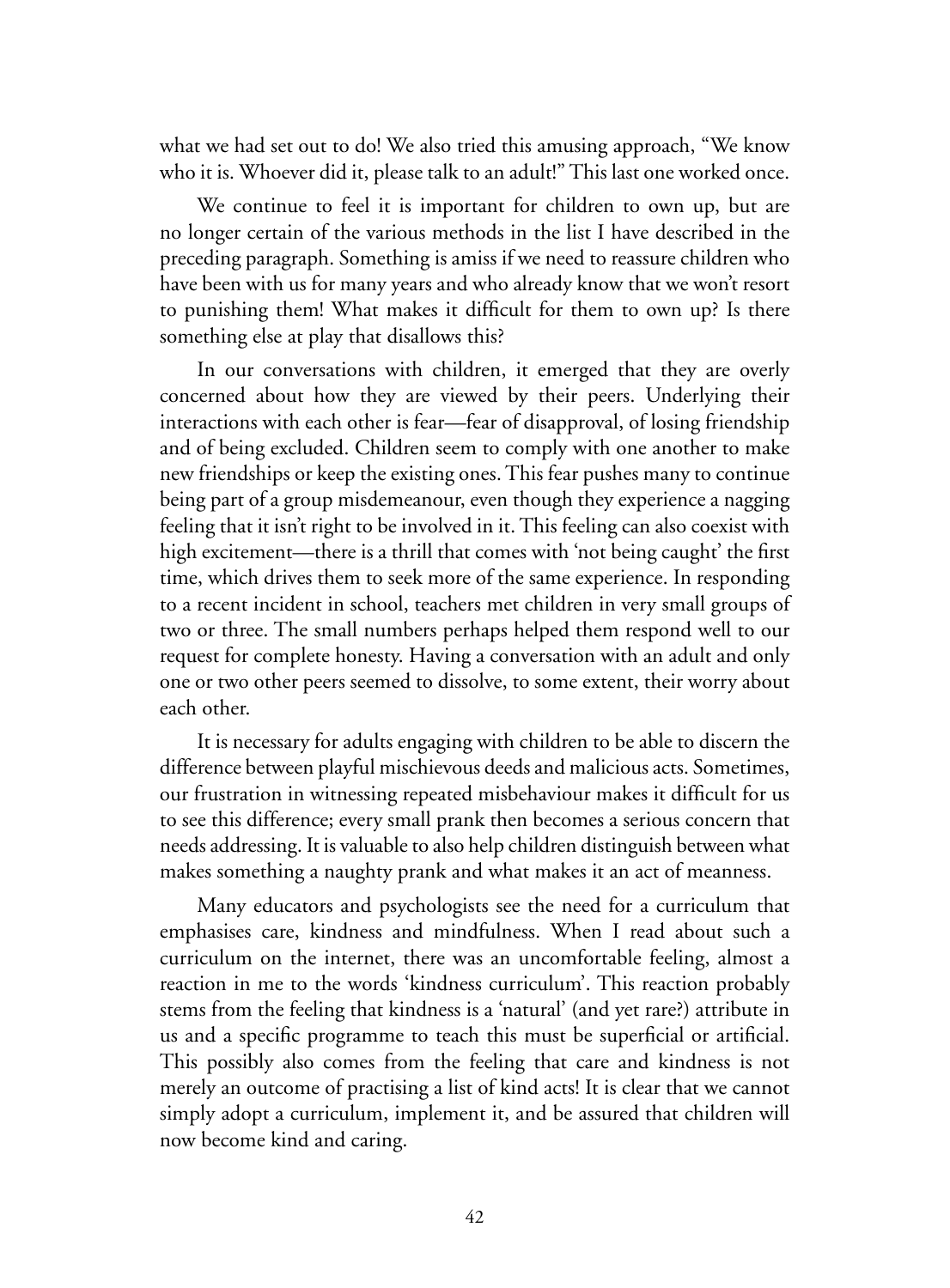What we would like is for children to be alive to what they see around them and respond intelligently. It is perhaps this quality that we call 'care'. There cannot be a set of prescriptive responses that are taught to the young from which they wisely choose when desired! This is not to disapprove of the intent of the 'kindness curriculum'; rather it is a caution against passivity in the adults and children that comes with simply following a prescribed method.

The first step in learning about ourselves is to observe and acknowledge what we see within. There are ways in which we can make space for this observation in children. In exploring this approach, a few simple ideas came up. Role play, for example, helps bring one's feelings to view and at the same time, also see how others feel and respond. Reading aloud stories that attempt to speak to children about empathy and kindness, which children can easily relate to, usually work. Non-didactic, non-moralistic but intelligently written open-ended narratives could be used as conversation starters with children. Senior students too would be able to support adults in working with younger children. This is possible when there is adequate contact between the age groups in their daily life at school. This presupposes that the senior students are themselves interested in enquiring into different aspects of their lives, are insightful, and able to share their insights with young children.

Having said all this, one can never be quite sure what makes change possible in children! I feel this need not render our attempts meaningless or make us continually frustrated and disheartened that nothing works.

Although adults' struggles are much the same as those of children, I have focussed here on children alone. A bleak picture of children is not intended, neither is a romantic one of an enlightened adult!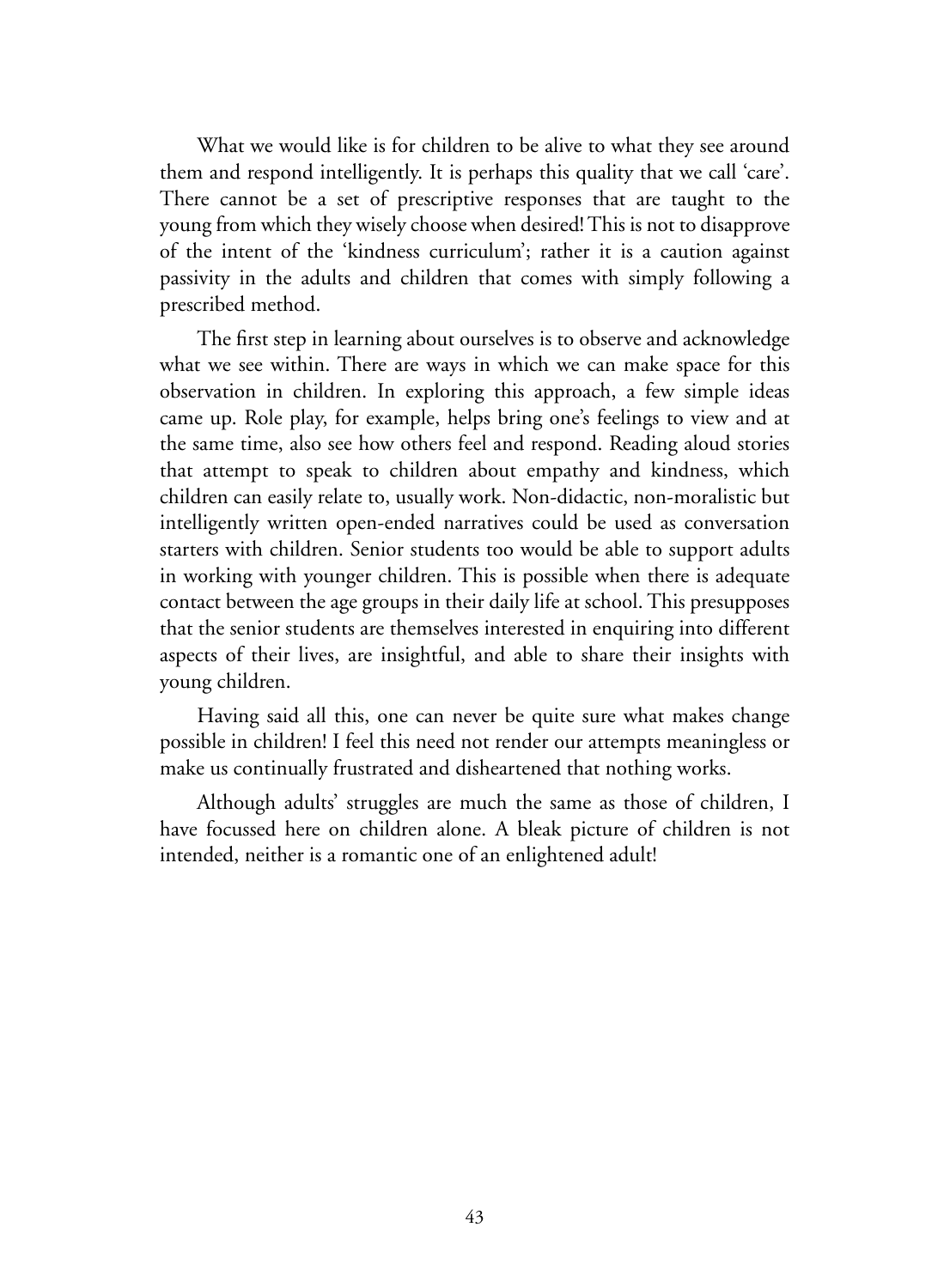# For Thinking Together

**EDITORS** 



*T*he moral education of the young is naturally of great concern to teachers, and there is a hoary tradition of using stories and fiction for the purpose of such moral instruction. From the *Panchatantra* to Aesop, stories have been used to convey simple (some might say simplistic) values and principles, and this has been true to some extent in the modern Indian educational context as well.

In 1997, Ms Ahalya Chari (Ahalyaji to those who were close to her), trustee of the Krishnamurti Foundation India and widely known and respected educationist and founder of this *Journal*, wrote a simple but profound book called *Thinking Together* which was published by the NCERT. This book too was about 'moral education' and used fictional situations, but with a very different slant from the traditional moral fable. Ahalyaji was concerned with the exploration of ethical questions by teacher and student alike, not just with the simple communication of messages. The adult and the child were voyagers on a journey of understanding the complexities of life, and the stories she narrated (drawn from simple everyday occurrences), opened up fundamental problems and questions that we all face. She stressed that there are no straightforward answers; rather, our sense of maturity and moral growth arise from our deep investigation, with a questioning spirit, of life itself.

Below, we have reproduced an extract from one of her chapters in *Thinking Together*. Inspired by her writing, the editors of this journal have come up with their own stories for investigation, and we have included some of these as well.

There was a general grumbling session on and they were talking about their teachers—some nine or ten students sitting by a lovely lotus pond. None of them watched the goldfish in the waters, for their eyes and ears and minds were on the conversation. They were discussing their teachers. Their feeling was that a teacher who develops a prejudice against a student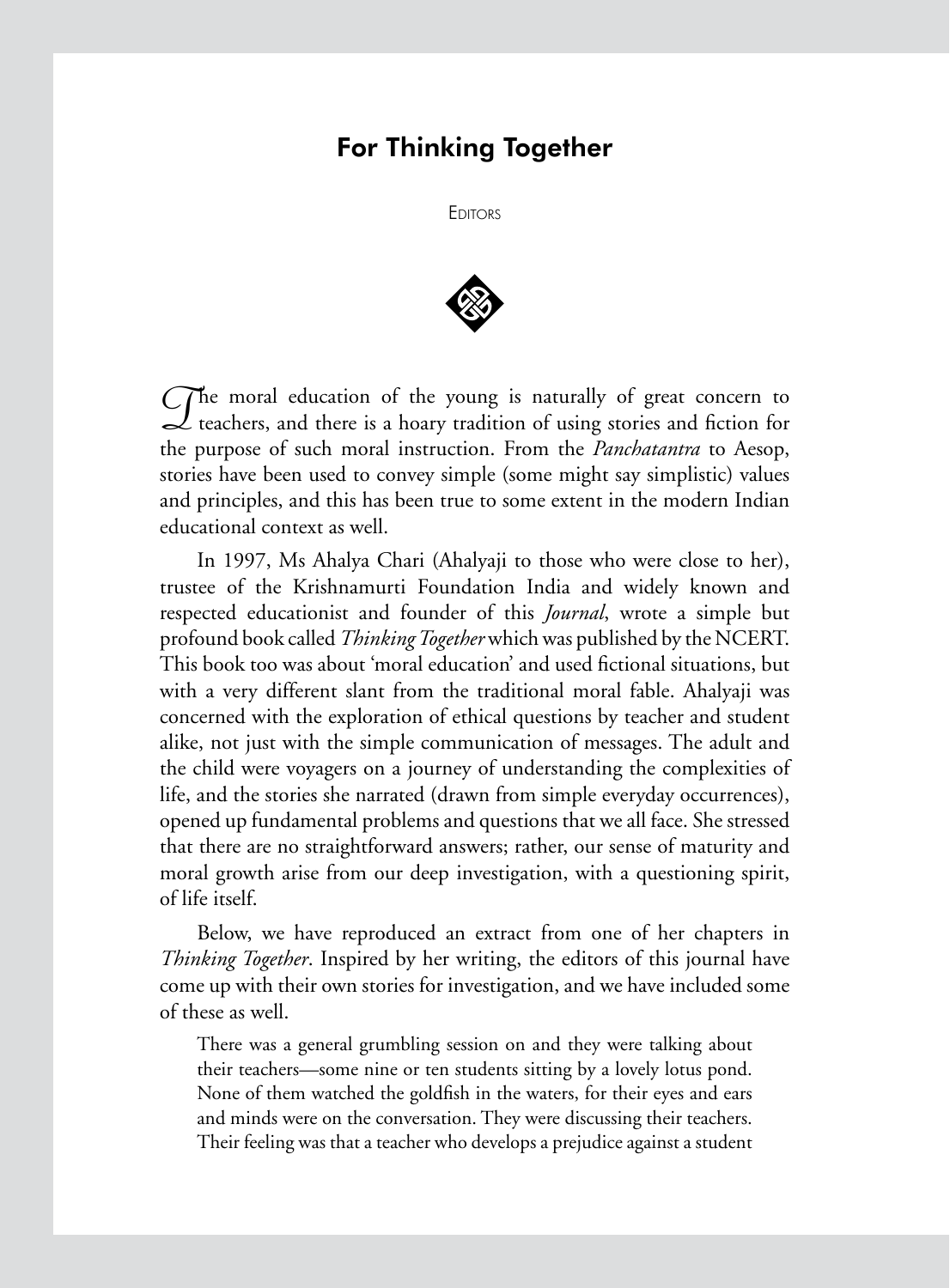never drops it. However hard you tried, it was always the same story; the same distant look, the same harshness in the voice, the same remark in the notebook. They may talk of not having fixed opinions, but the students' experience was different. If they liked you, you could do no wrong; otherwise you were always in the wrong. "Teachers are very partial", they argued.

One of the girls said, "I don't like them generally, because most of them are so narrow-minded, conservative", using haltingly the latest word she had learnt in class. "Look! What is the point of having a co-educational school, if girls can't talk to boys or boys can't talk to girls? We have to sit separately, eat separately, and read separately. The other day, Saleem and I were together looking at the Encyclopaedia in the library to find out all about dolphins and there was Miss X giving me a nasty look. I wished I could have gone under the sea myself."

They conceded that there were exceptions and some of the teachers were wonderful people but in a large school like theirs, the verdict was that most teachers cannot be loved. Teachers are to be feared and obeyed.

In another corner of the school, correcting notebooks of various classes was a group of teachers discussing students. They felt that students were no longer eager to learn, no longer hard working and innocent as in their days. "They are a bunch of lazy, good-for-nothing kids," they grumbled. Gone are the days when you saw their eyes shine in class with understanding, when hands would be raised before they answered, when all their work was neat and tidy; something has gone wrong today. There may be exceptions but, on the whole, students are not interested in their studies. They are too distracted. Perhaps it is because of the cinema or the radio or the television. Their minds have become restless. They are pleasure-seeking. They are bored with everything except those things that arouse their sensations. "Their parents are to blame," they said, "Do you think parents have any time for children these days?'' they argued. Yet another teacher said, "I don't mind their being pleasure-loving or even lazy but they are so arrogant these days. They no longer show any respect. They come to school because they have to. The other day one of the boys answered me so rudely that I could have punished him. I feel children should be dealt with very firmly". As this teacher spoke, you could tell from his face and his voice that he was smarting under a hurt.

*Have you thought about your own relationship with your teachers? Is it based largely on fear, or do you feel free to talk to some of them? ...What is your relationship with your parents?... Have you ever been hurt by them or by conflicts with them? How are you related to your classmates? Does anyone*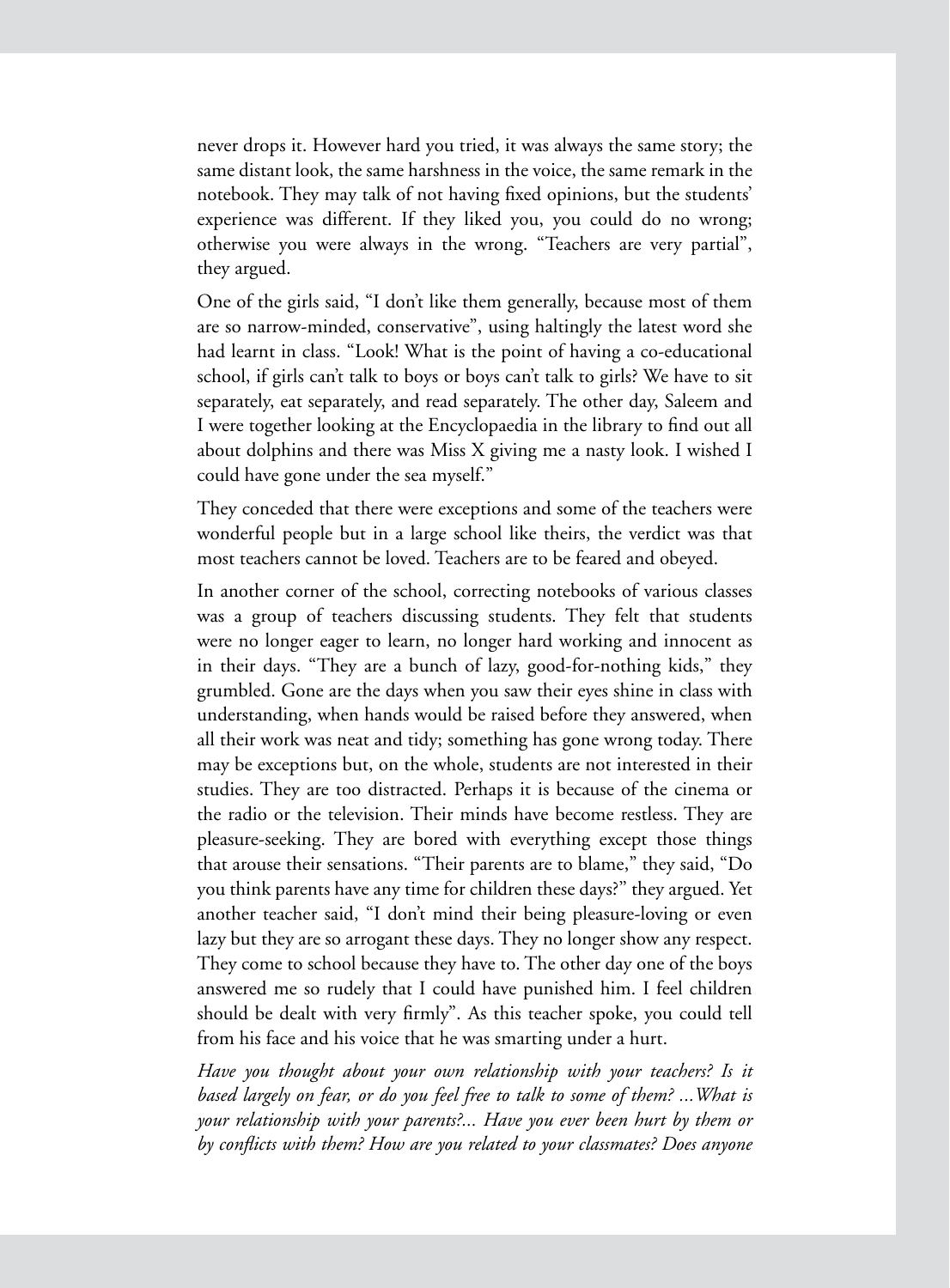*bully you? Are you very shy by nature? Why should you allow anyone to bully you? Can you not be strong yourself?*

*Thinking Together,* Ahalya Chari

#### **Growing up**

The beginning of the summer was here. The early morning breeze was still cool and pleasant. Later in the day the air would become so hot that it would make your clothes crinkle like paper. There was water at the bottom of the pond left over from the rains in November. Urmi threw a pebble in the pond annoying the frog. The ripples shimmered in the morning light. "Would these ripples upset a boat? Not a real boat, but may be a paper boat. What a weird thought!" A tiny smile lit her eyes up but immediately her brows furrowed together as other thoughts rushed in.

Five more days for the last board exam and she would leave this place which had been like a second home to her for the last nine years. She still remembered her first day of school and the fear that clutched her heart as she saw her parents leaving her to face her boarding school life. Similar dread was filling her at the thought of leaving school although the last two years had been terrible.

She was thought to be the coolest girl in the class until class 10. She was good at everything—studies, singing, dancing, games, and art. She was popular in the class. Both teachers and students were very fond of her. Yet here she was, dreading the thought of going to breakfast and meeting others. Already, Urmi was slowing her steps in the hope that others would be done before she reached the dining hall. She did not want to meet anyone; especially she did not want to meet Sandeep. He would plead with her to meet him at the dance cottage. The early morning classes would have finished by now and there would be no one there to disturb them. She would feel tempted by the invitation but would be sure to regret it later. Her mother had pleaded with her, before the board exams, to concentrate on her studies and not to be led astray by her emotions. She didn't like troubling her parents. Perhaps she should refuse to meet Sandeep. She could picture the wounded dog look on his face as she said 'no' to him. He was already deeply hurt by his parents' separation. If she left him now, he would lose faith in relationships. He needed her and she could not betray him. She was tired of these seesawing of emotions. Maybe she owed something to herself. She should perhaps skip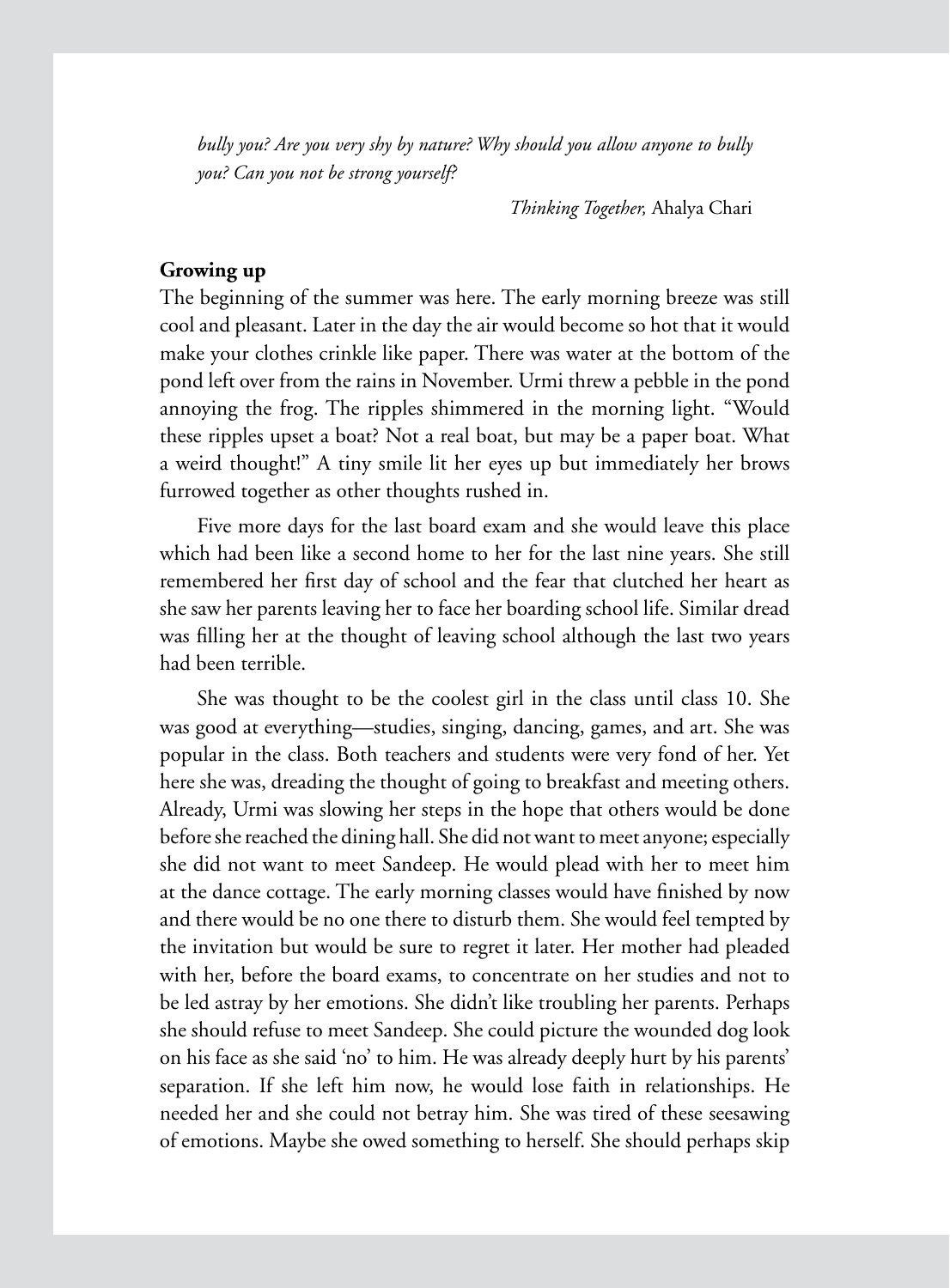breakfast and just take refuge in the hostel after other girls left. That seemed the best idea at the moment.

\*\*\*

Nanditha saw Urmi quickly slipping into the hostel with her hang dog expression. "Had she missed her breakfast again?" Nanditha had a soft spot for Urmi. She had joined as a teacher the same year that Urmi had come into class 4. As was the tradition in school the new teachers and students were to put up a cultural programme for the fresher's programme. She still remembered Urmi's bubbly spirit. Her own apprehensions about being a new teacher disappeared when confronted with Urmi's effervescent spirit. She was only eight years old but she carried the wisdom of an eighty year old and was quite talented. She skipped, danced and hopped all the time. She was such an adorable girl. She still was but looked troubled all the time. She had hardly seen a smile on the girl's face in the last two years. What was it with these girls? What happened to their spirit as they grew up? Obviously she was seeking asylum in the hostel. She should be in school preparing for the last exam. Should she get her out or let her be?

\*\*\*

Sandeep was the first person to enter the dining hall. He did not want to miss Urmi. He had hardly four days left with her. On the last day she would be busy with her exams and would leave for home soon after. He waited till the last person had left. Urmi had skipped breakfast again. Was she avoiding him? Did she care for him? He could not control his emotions. He was worried. He was angry. He felt like smashing something. He could not afford to lose his temper now. He had already been sent home twice this term for erratic behaviour. He desperately needed to see Urmi. She was the only one who could calm him down. Only she understood him. Was she in the hostel? There would be no one around. Should he go in and meet her? If he got caught there would be another letter to his parents from the Principal. Things were already fragile at home. His mother and father would now fight about this. Each would blame the other for what they called his bad upbringing. He was desperate to see Urmi. There was no other thought in his head.

*What is the right kind of relationship? How does one nurture a relationship without letting it erode you? What is the role/effect of dependence in a relationship?*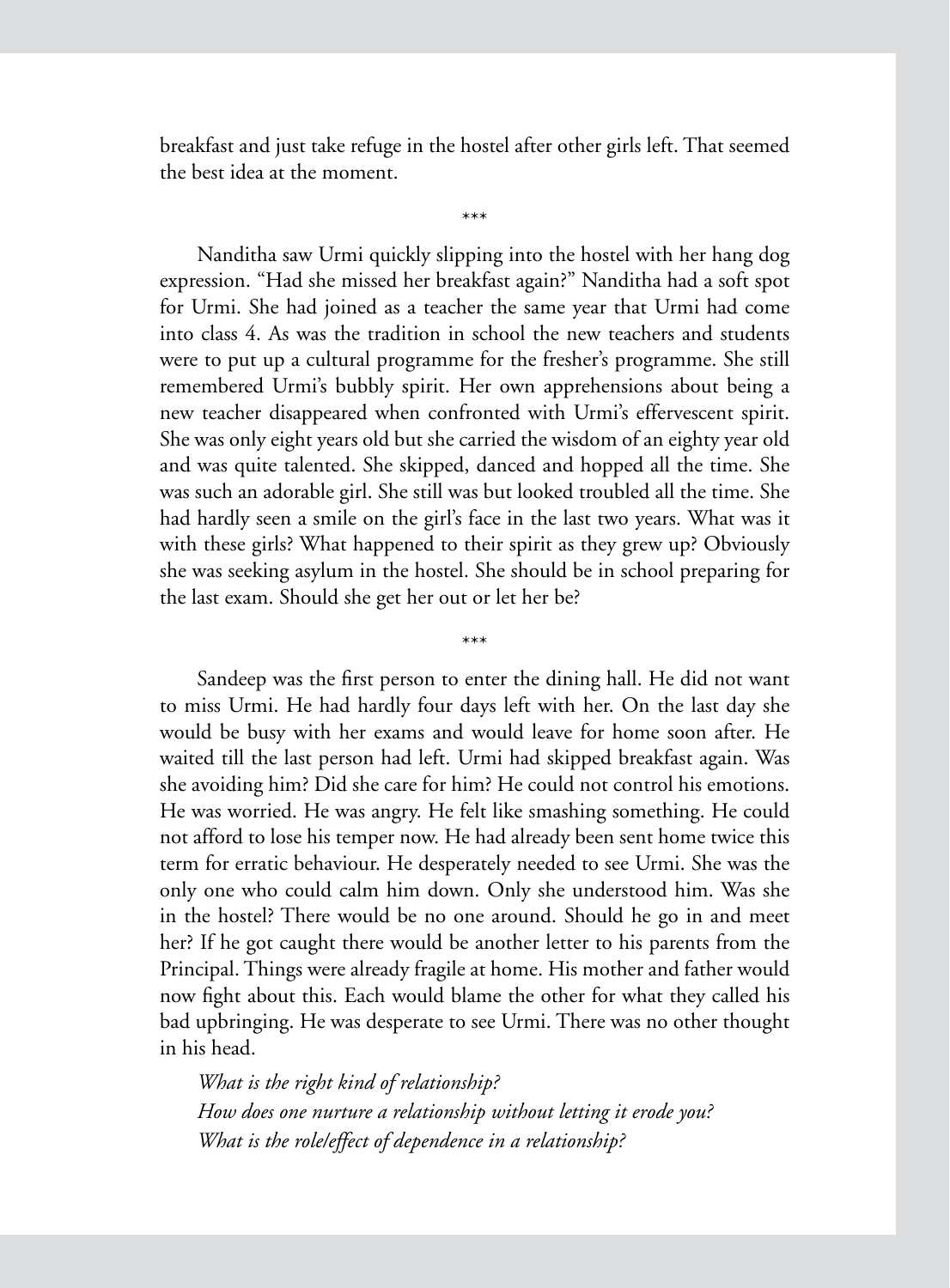#### **The doorman**

Two men got into a Metro on their way home. They wore nice, expensive shirts, ties and trousers; socks and shiny shoes. They were chatting about work, and about how their boss was so rude.

"I don't think he even sees beyond the end of his nose! Never, never has he looked at me properly and said even a good morning."

"Exactly! Most of the time he totally ignores me. If at all he says anything, it is, 'you haven't yet filed your report'*.*"

"Yeah, he treats all of us as if we are furniture or something."

"You have time for a quick dosa?"

"Why not...let's try that new Pai restaurant, apparently it's very good, and right across the street from the metro station."

"Is it AC? It's too hot, man. Can't sit under a fan with this shirt and tie."

"Yeah, of course it's AC. Who can live without it, man!"

 They got out at the next stop and crossed the street. The restaurant was very fancy on the outside. A man stood by the large carved wooden door. He was dressed in strange clothes, as if in costume for a play. The top was full-sleeved and layered, with several buttons, a coat on top of it all. His pants were tight, like churidars, and he wore the most uncomfortable shoes imaginable, pointy-toed and poking his feet. He had spent nearly eight hours in that spot already, and was due to finish his shift in half an hour. He saw two men crossing the street toward the restaurant, and when they were about five feet from the door, he opened it wide for them. A blast of cool air shot out from the inside, and they walked right in, not even noticing the doorman.

The restaurant was half empty, though some tables were occupied by groups, couples as well as singles. Finding an empty table by the window, the two men sat down and continued chatting. A waiter came up to them and asked what they would like. Hardly glancing up, they ordered a masala dosa each. In a brief pause in conversation, one of them looked up, and his eye was caught by a young couple sitting on the table next to them. Both were occupied with their own mobile phones—the girl was talking to someone and laughing softly, while the man was busy texting on his phone. This reminded him that he had better call up his wife and let her know that he would be late reaching home. Otherwise she would be mad at him. He reached into his pant pocket for his mobile phone.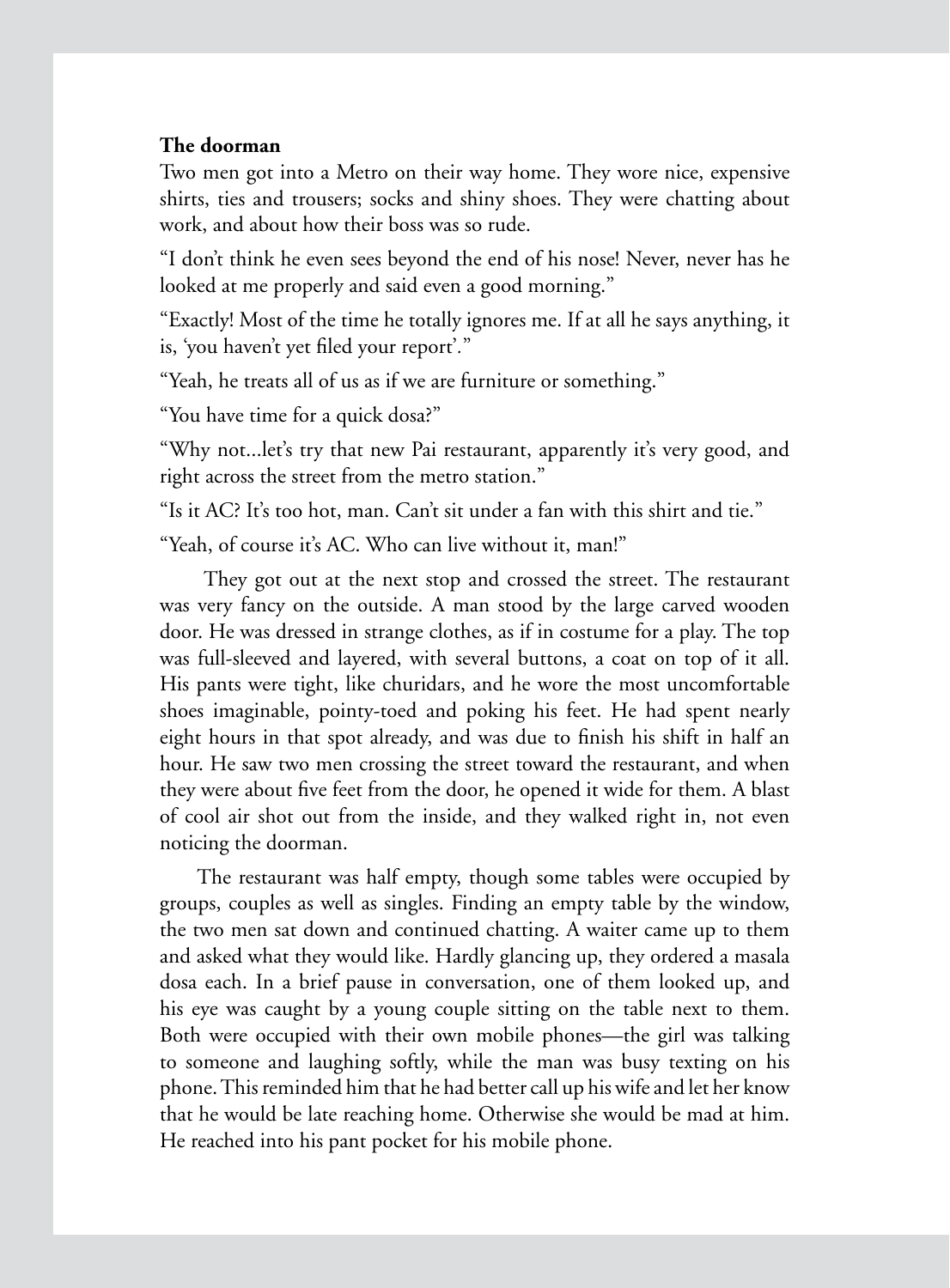*What preoccupations do we seem to live with in today's world? How does this affect our relationships and sensitivity to others? How does this matter?* 

#### **The stars in his mind**

The teachers were worried about the middle-school students. They seemed to know so much about the world, to have so much information at their finger-tips. "It is superficial knowledge," said one teacher. "They have a few words and feel they know a lot." "I am more worried about their lack of wonder," said another. "I take them star-gazing and all they want to know is how big the stars are or how far they are. Something about the magic of the cosmos leaves them totally untouched."

Some teachers spoke with the middle schoolers about a sense of wonder. They discussed with students about the beauty of nature and the importance of approaching life with an open mind. Tarun, a class 8 student, was confused after the conversation. He had a lot of big colourful encyclopaedias at home, with titles like *Astronomy for Kids*. He loved these books and the pictures in them. He also loved watching many astronomy documentaries on the internet. They showed nebulae and galaxies in beautiful colours and he often imagined what it would be like to fly around them in a spaceship. He would land on distant planets and have adventures. When looking at the night sky, he was full of excitement and wanted to share this with others.

*Was Tarun looking at the stars in his mind or in the sky? Was there a difference and did it matter?*

\*\*\*

How can education awaken a moral sense, a feeling of empathy with the other, in young people? Does such a sense need to be awakened at all or is it 'intrinsic' to the human experience? As educators, we will undoubtedly have our own models and theories in this complex field. What Ahalyaji's thinking stories inspire is a re-look at our assumptions as educators, the essential starting point when we consider our sense of responsibility for the young.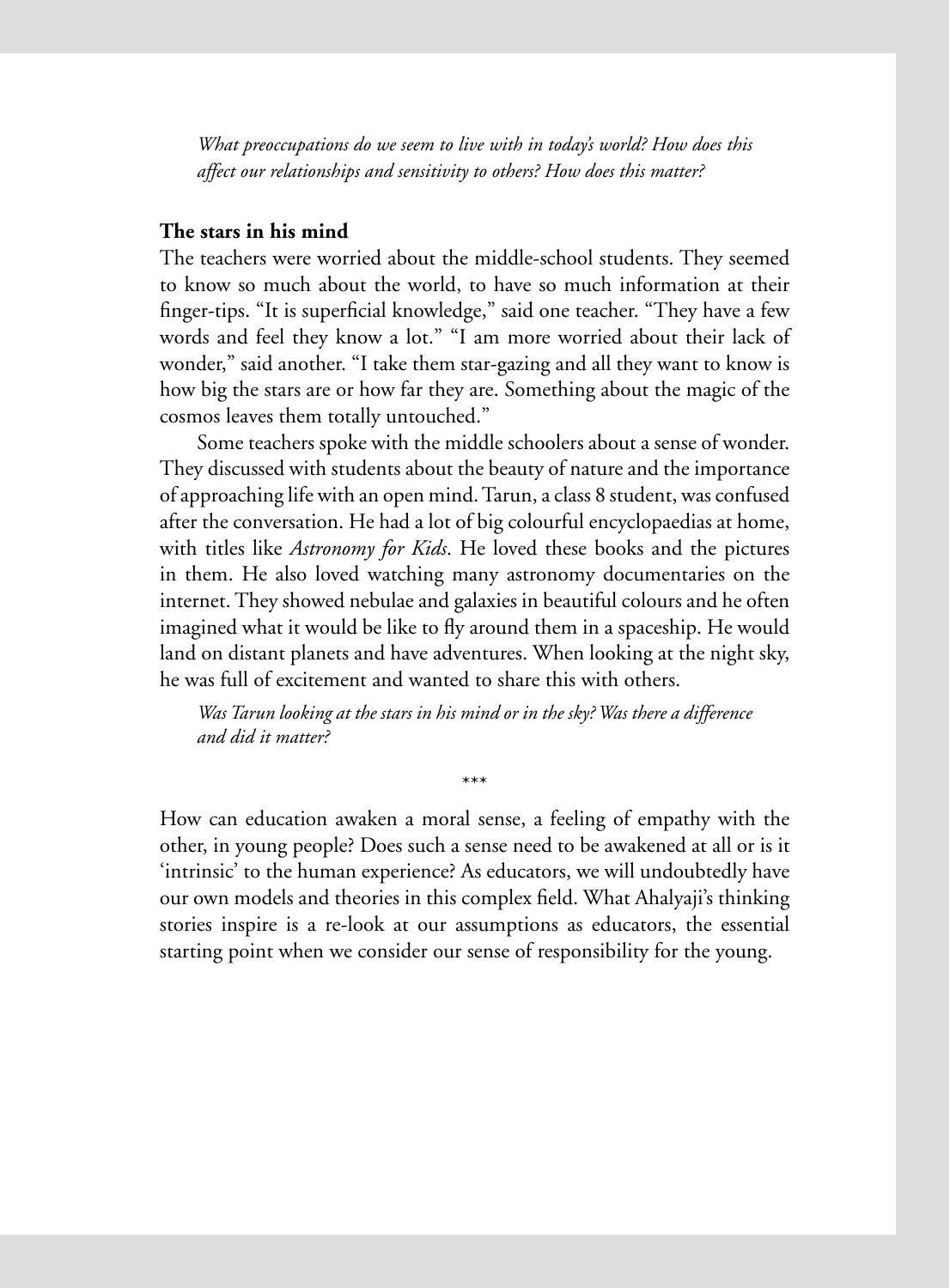# How Children See

DAVID MACDOUGALL



*D*uring the last few years two colleagues and I have conducted a series of video workshops with school children in different parts of India. The workshops were part of a five-year project entitled 'Childhood and Modernity: Indian Children's Perspectives' based at the Australian National University and funded by the Australian Research Council. Our overall aim was to gain new knowledge about how these children perceived and interpreted their surroundings, and what their perceptions could teach us about contemporary Indian society. We also hoped the children would benefit from the experience of looking at familiar things in a new way. In all, we conducted six workshops, of which I conducted four and the two others were conducted by PhD student volunteers. The workshops also employed a number of local assistants. The project made use of relatively inexpensive video cameras hand-held consumer models of the sort that is familiar throughout the world. The children came from a variety of class backgrounds. The workshops were held in both urban and rural settings and ranged from Andhra Pradesh in the south

to Ladakh in the north, and from West Bengal to Rajasthan.

How does one go about understanding how others see, and what they choose to look at? One obvious approach is to equip them with instruments through which to look at the world. This is what we attempted. But the same thing has often been done for other reasons. In recent years there have been numerous projects with children that make use of both video and still cameras. A large proportion of these appear to have been designed with a therapeutic purpose, based on the assumption that if you give cameras to disadvantaged or troubled youth it will somehow solve their social problems. I immediately rejected this idea on several grounds. I was not convinced that fostering self-expression alone had the benefits often claimed for it. Nor did I feel that simply giving young people access to camera equipment was productive without creating a structure in which they felt they were using it for some purpose. All too often, video and photographic projects with children appeared condescending towards them, implying they needed improvement and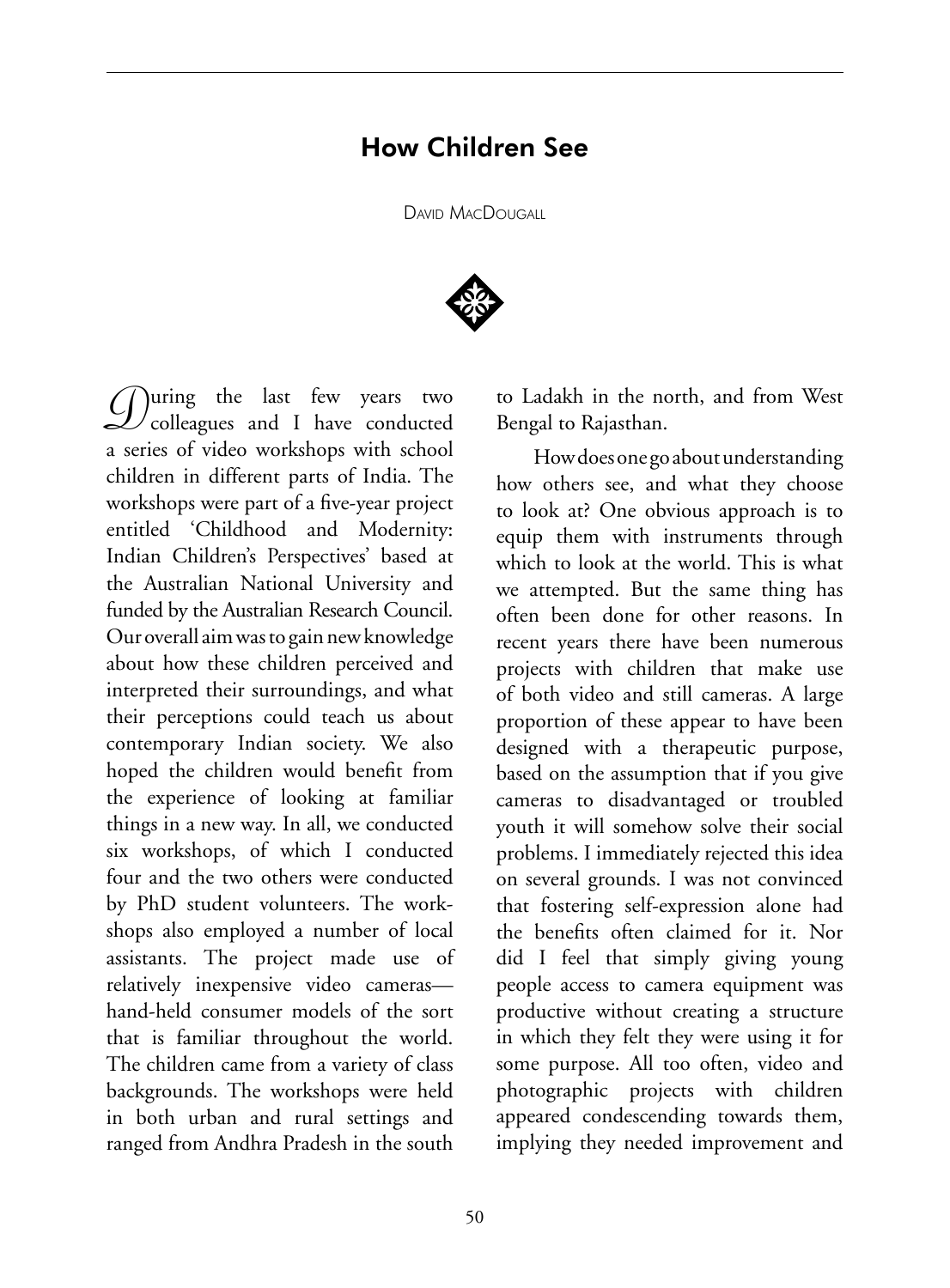reinforcing existing power structures between adults and children. Children, I believe, ultimately sense this and feel diminished by it.

I took the view that because children see society from a unique position, they understand many things about it that adults do not, and there is much that we, as adults, can learn from them. It was important, I thought, that the children in the workshops understood they had something to contribute and felt they were actively engaged in creating new knowledge. The workshops were therefore organised as research projects. The children first chose topics they considered important in their own families or communities. They were then given basic instructions in using the video cameras, after which they began using them to explore their chosen topic. In the end they constructed a video report or film based on some of their material. The project offered them a chance to investigate subjects that are often not well known, or are known only from an adult perspective. For the most part they took this remit seriously and embraced it with enthusiasm.

The children were aged from ten to thirteen, and the workshops lasted from six to twelve weeks. For practical reasons each workshop could include no more than ten or twelve children, and most contained somewhat fewer than that. For the children, the workshops often seemed like a kind of experiment, but I regarded the entire project as an experiment, for

to my knowledge nothing quite like it had been tried before. For this reason I was prepared to see it change and evolve. The biggest change occurred early, in the selection of topics and in choosing the children who would participate. In the first workshop, at Rishi Valley School in Andhra Pradesh, I proposed that the group decide upon a single topic, after which they would all contribute something to it, either individually or in pairs. But this meant creating the group first.

I held meetings with the two sections of class 7 students. I explained the project as best I could, answered questions about it, and announced that I would post a sheet of paper on a notice board. Any student who was interested in joining the workshop could put their name on it. I would then speak to those interested and select the participants. There were fifty one students in class 7. I discovered the next day that all of them had put their names on the paper. True to my word, I interviewed all of them over the next few days and finally selected a dozen. I wanted a varied group, not necessarily the star students, but rather a mixture of those who seemed interesting in themselves and had interesting ideas. Half of those chosen were boys and the other half, girls. I included a few who seemed difficult or eccentric but on whom I thought it was worth taking a chance. The group of twelve began meeting, and after several days and much argument finally decided on a topic.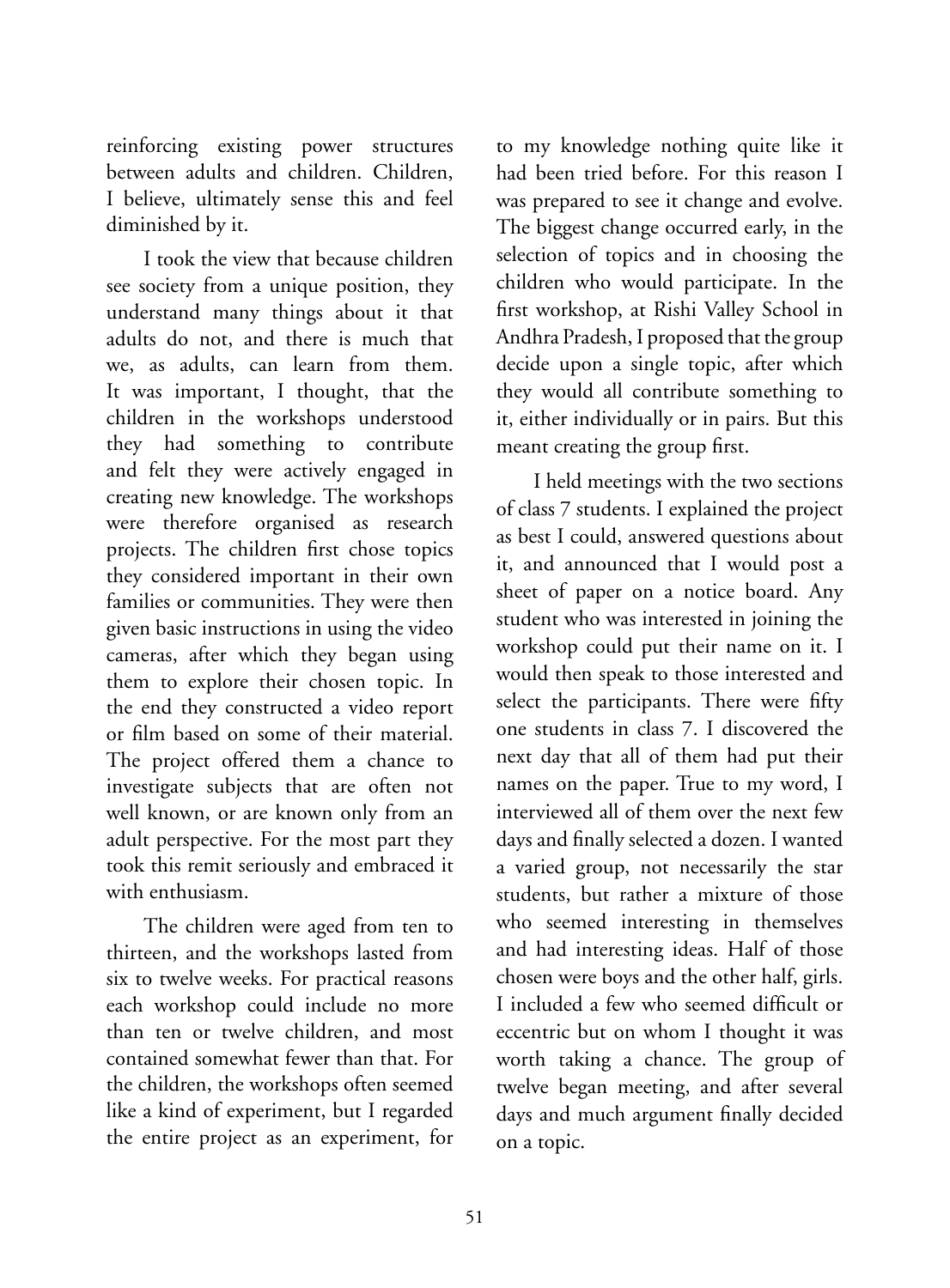Following this first workshop, I concluded that the selection process, of both children and topics, needed to change. The workshop had been enjoyable, I think, for all of us. At least, it had provided some variety and challenges for the students. But I felt the choice of a single topic was too restrictive. It allowed too little space for individuals to pursue their own interests, and it was often difficult for the group to come to any kind of agreement. In the next workshop, I decided to select the participants largely on the basis of the topics they proposed, as well as their reasons for wanting to join. This undoubtedly involved some subjectivity on my part, but perhaps no more than in the previous selection method, which had relied more on an assessment of individual character. This new method was followed in the next five workshops and I believe led to more diverse and useful results. Following this, each workshop produced several films, either made by individuals or small groups.

We made a number of observations while conducting the workshops. Because the children who took part varied so widely geographically and in background, it would be unwise to try to draw any general conclusions about how Indian children see their society or even their perceptual processes as children. One can, however, point to some interesting differences and unexpected results. Overall, we were constantly surprised by the children's choices and inventiveness. We had been careful not to dictate any

particular style of filmmaking, for one of the aims of the project was to see how they used the means available to them and what part their exposure to public media played in their creative decisions. The initial video training was basically intended to teach them how to hold the camera steady and get reasonably focused and viewable images.

One of the surprises was the sheer variety in the ways the children used the camera. I had expected that with their limited familiarity with visual media, which largely consisted of television and Bollywood cinema, they would be likely to imitate the models they found there. But perhaps because we were asking them to do something quite outside their usual experience—to film the reality of their own surroundings and to use the camera as an exploratory tool—they did nothing of the kind. I was constantly struck by the originality of their approach, and their departures from conventional cinema and television formulas. In a sense, they seemed to be reinventing filmmaking as they went along. To add to this, each film made by a child reflected the personality of the one who made it.

This is made clear by the films from the workshop held in Delhi. The children were from fairly poor backgrounds and attended a government-funded school, although one with connections to the Department of Education at the University of Delhi. This workshop produced only four films, but they couldn't have been more varied. One, by a boy, was about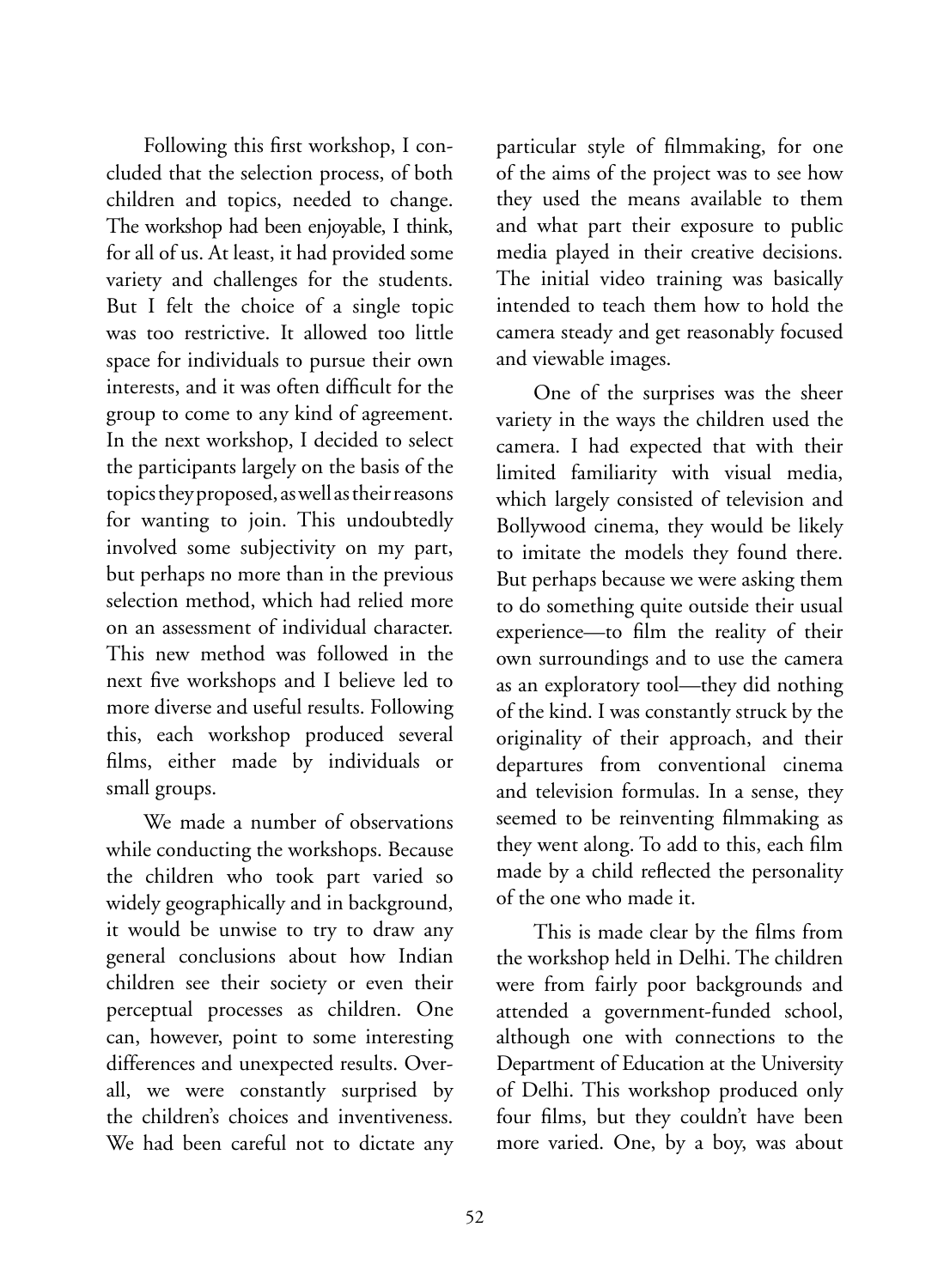the workings of a small, neighbourhood general store—the kind one finds on almost any street in Indian cities. Another was by a girl who wanted to explore the oppression of girls, and the privileges extended to boys, in families she knew in her area. The next one, by a boy, is almost indescribable, so I will only attempt to describe it later. The last was by a girl who asked the question: What do children do at home when no adults are present?

All these children were eleven years old. Besides the obvious range of topics, the style of each film was distinctive. The film on the general store seemed to have been made by a born ethnographer, for Ravi wanted to find out everything about the store and document it: who ran the store, who were the customers, what they bought, their relations with the owners, how the stock was replenished, how the money was handled, and so on. Anshu, the girl interested in the lives of girls, was the child most influenced by television and produced a kind of investigative journalism, interviewing different girls about their experiences and showing them doing piecework at home and household chores while their brothers played outside. She closes the film with a heartfelt address to the camera, filming herself at dusk on her rooftop, asking plaintively why girls can't be given the respect afforded to boys. Shikha, the other girl, made a calm, quietly perceptive film focusing on her younger brother and older sister, with simple scenes of getting up in the

morning, playing with the family dog, and occasional interactions with adults.

Aniket's film, the fourth, is for me a special case, because it successfully combines in a kaleidoscopic, almost anarchic manner aspects of daily life, performance, media technology, erotic attraction, and touches of Surrealism. Even more than the other films, it feels nothing like an adult's film; it could only have been made by a child. For example, I know of no adult filmmaker who would think of singing while he filmed, but Aniket does. He sings to a dog, to other children, and to a minutes-long image of himself in which he appears half asleep. What is also striking is that about two-thirds of the way through the film a new bride, aged about sixteen years, comes into the family. From then on, Aniket is fascinated by her, filming her in romantic images, and indeed, singing to her.

It would not be possible to describe further intricacies of the twenty-four films produced in the project, since they vary greatly in topic, style, and interest. But I shall turn instead to some more general observations about the experience of working with children in such diverse geographical, cultural, and economic settings.

The project asked of these children several unfamiliar tasks: first of all, to examine their own immediate experience and surroundings, which few had been asked to do before, and second, to analyse a specific topic, both visually and intellectually. Filming is in fact essentially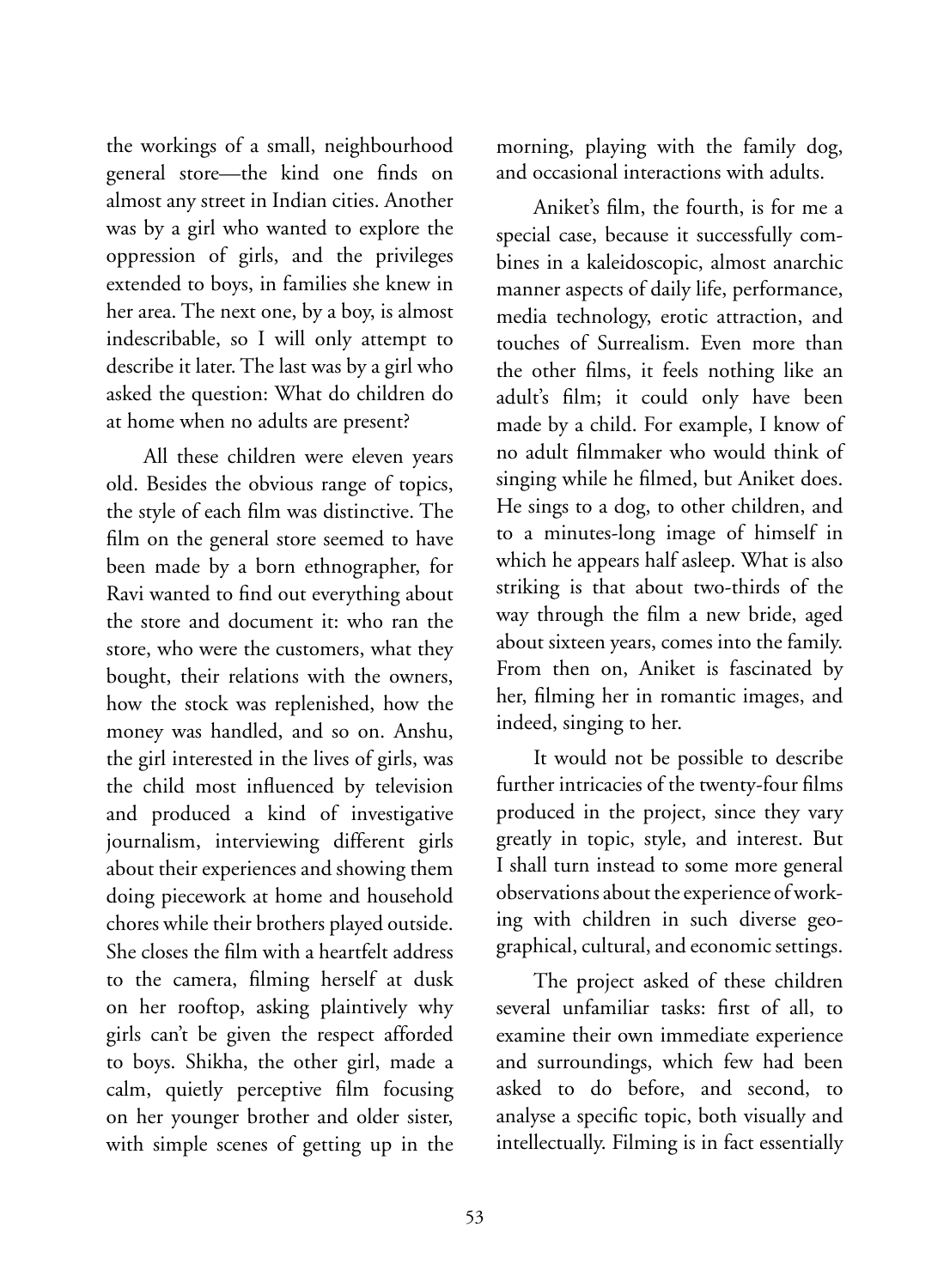a process of analysis, since, in conveying any event or situation, the filmmaker must select certain salient points through the framing and selection of shots. Most of the workshops were conducted in cooperation with schools, and children from poorer areas and in governmentfunded schools often found it difficult to select topics or think about how to film them. They had rarely been asked to think independently, and their initial ideas for topics were very often those that had been impressed upon them by adults as being important. This kind of response was actually fairly widespread, for even the middle-class children tended at first to suggest topics they thought adults would approve, for example problems such as air and water pollution. Yet, unexpectedly, one or two of the most analytical films were made by children from schools in which rote learning was predominant.

I had imagined that in an age-range from ten to thirteen, the older children would make the more interesting and sophisticated films. What I discovered was the reverse. The films that delved most deeply into their subjects, and that seemed to take the most care in observing the physical world, were made by some of the youngest and physically smallest children, aged ten and eleven years old. Two that come to mind were both made by ten-year-olds: a film by a girl about her goat-keeping family and one by a boy about his father, showing him at home and in his daily work as a village barber. Whereas both these films were inventive

and multi-faceted, films made by children approaching adolescence seemed more circumspect and less experimental in their approach.

The actual physical size of the filmmakers also played a part in the ambiance the films conveyed. These films literally represent a "perspective from below", because children see the world at a different level from adults. Physical objects seem to crowd in on one more closely and one gains a vivid sense of the spaces in which Indian families live—more so than in almost any of the films I have seen made by adults.

Differences in the social class of the children also revealed some significant contrasts. Before this project, I had conducted several trial video workshops in other schools and institutions. One was in a shelter for orphaned and homeless children in Delhi. The young filmmakers there were quite fearless in filming the most intimate aspects of their lives, including dressing and bathing, which in that place offered little privacy. They frankly filmed the sights they saw every day. By contrast, middle-class children in some of the other workshops had many more inhibitions about what they felt could and could not be filmed. Anything related to the body or to sexuality was immediately off limits, despite—or possibly because—they were either experiencing, or were on the verge of, adolescence. In one case a fairly innocuous scene of a boy not wearing a shirt was considered by the group too intimate to be included in the completed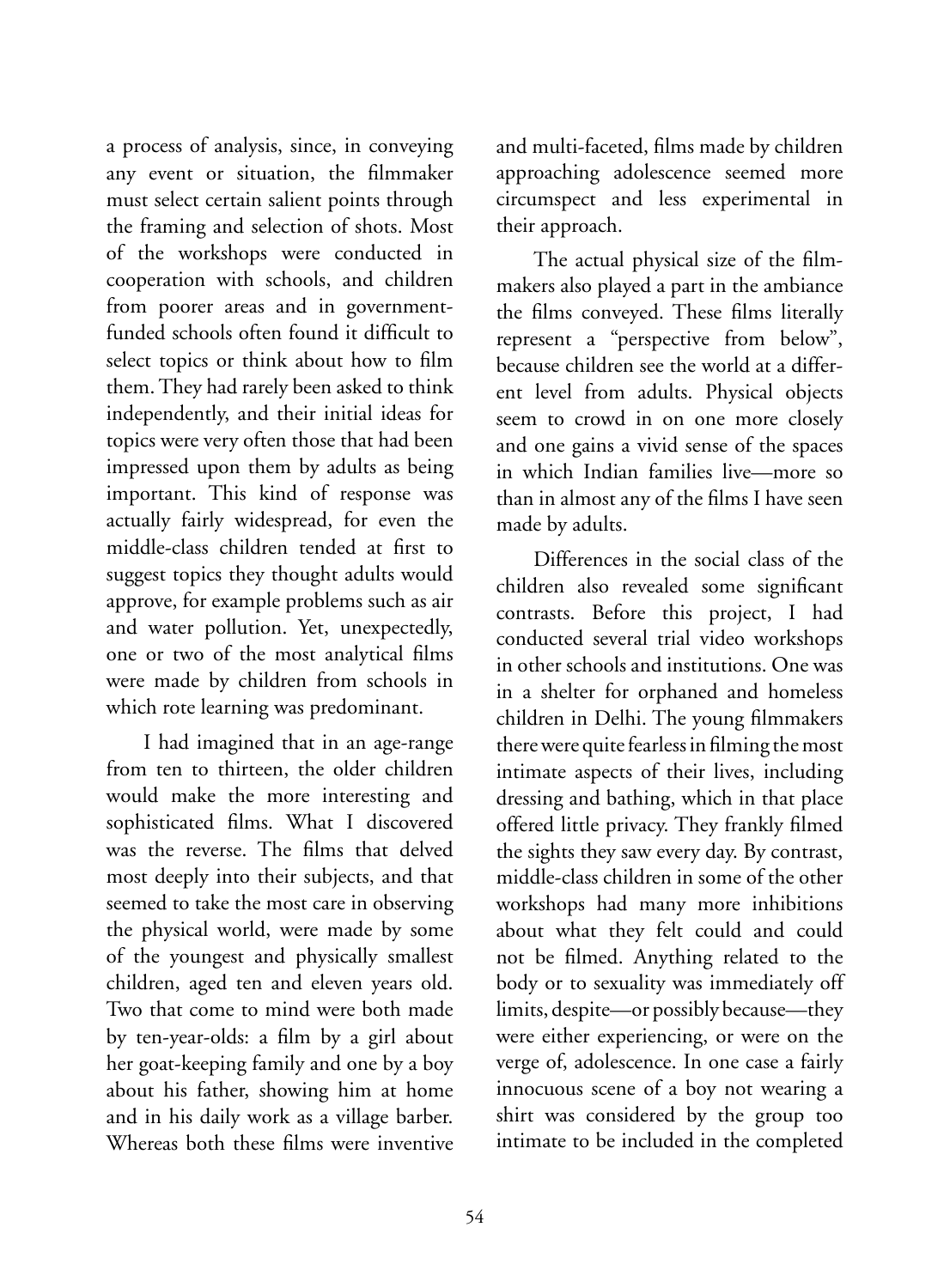film. It seemed that these children, whatever their behaviour in private, were highly conscious of what they wanted adults to see. They lacked the bravado of the children in the Delhi shelter, who would have been astonished at the reserve and seeming lack of independence of these middle-class children. The children in the shelter also tended to show more kindness to one another, and there was less bullying, than in a traditional, upper middle-class boys' school where I conducted another workshop.

I have mentioned only a few of the observations that have emerged from the workshop project and its precursors; more will undoubtedly come to light as we reflect upon it and make further study of the films themselves. Most of these comments have concerned differences rather than uniformity, but I will end by noting one phenomenon that did seem universal. Children in the video workshops became inordinately attached to their cameras. The project had four camera kits, which were used in each successive workshop. The children took good care of them, but even so I was amazed that the cameras survived six workshops without significant damage and with the loss of only one cable and one lens cap. It was a sad moment when, towards the end of a workshop, it was necessary to take back and pack up the cameras. The children often resisted, begging to be allowed to film for a few more days. Something else also began happening. In several cases, the children began treating

the cameras as living things, speaking to them as they recorded, sometimes in an embarrassed, half-joking way, as if they were friends or intimate companions. I will end by quoting part of what one boy said to his camera while walking along a grassy path as the workshop was winding up. It perhaps tells us that although the children's films have taught us a lot, for at least some of the children the experience of the workshop went deeper than we realised at the time.

> Dear camera, we had amazing moments together … and now is the day we have to leave … disjoined, as you go to another owner and I take a new step in my second part of life. You are a great friend of mine, and shall always remain. And we together have learnt something of each other. Farewell, my old friend. Shall you live a happy and good life. The same with me.

### **Note**

Commentaries by a number of scholars on the films from the Delhi workshop have been published in TAPJA, *The Asia Pacific Journal of Anthropology*, Vol. 15, no. 5, (2014): 453–79. The films themselves can be viewed at https://vimeo.com/7690450 using the password CIESCHOOL (all caps).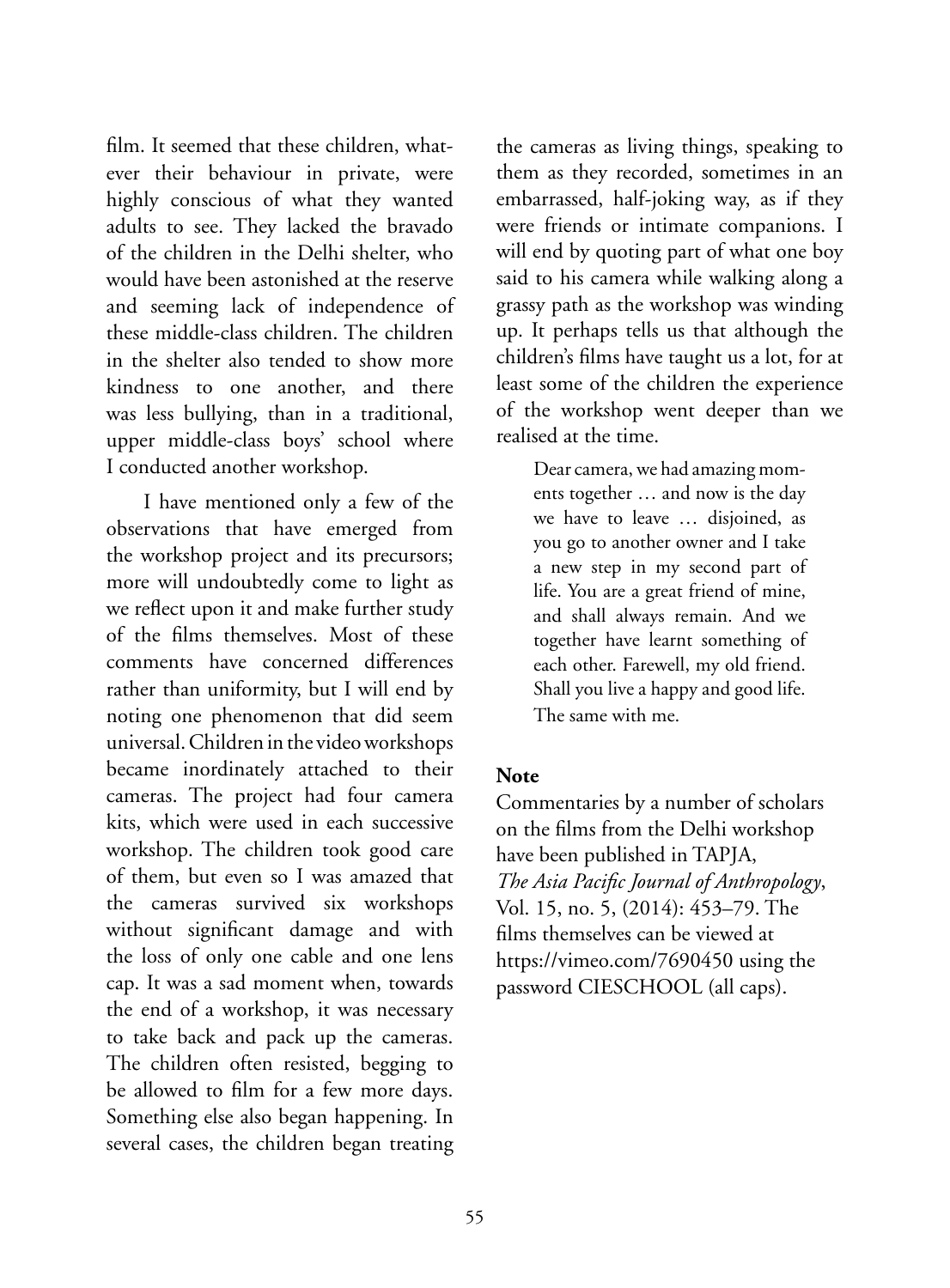## Attention is the Culmination of Intelligence

Geetha Waters



*A* folistic education is a celebration of attention rather than the act  $\mathcal{U}$  of recall. Attention is the vital component in human intelligence. It revitalises interest, is tangible as carrying a sense of vigilance and care, and plays an essential role in all healthy relationships inside and outside the classroom.

Unlike traditional ways of educating, where knowledge is worshipped as evidence of human intelligence, Krishnamurti's holistic approach challenges the passive accumulation of knowledge and celebrates the authentic feeling of attention. His passion and concern for life was able to whip up our interest to address the need to challenge conventional attitudes to intelligence at a time when it was measured on the extent of information acquired from an outside authority, the teacher. This shift from an acquisitive to an attentive state required me to relinquish a latent disposition to depend on a backlog of information. I began to appreciate that attention played a vital role in learning. Unlike the arduous process of interpreting and memorizing, attention registered the capacity of being spontaneously and comprehensively informed by the flux and flow of life.

At school, I observed the quality of attention at work by giving myself over to a serious discursive enquiry, while being aware of living in an indescribably beautiful landscape. Through an extensive exploration into the affective, social, cultural, and psychological implications of being part of a larger community, Krishnamurti created opportunities for us to consider questions which would not have normally occurred to us. Through his enquiry, we explored and examined the nature of our relationships, our feelings and the universal nature of thought. We also engaged in the inspirational and limitless capacity of human intelligence to ponder and wonder at the immensity of existence. His enquiry enabled us to muse on the nature of our intelligence without necessarily focusing on an outcome. This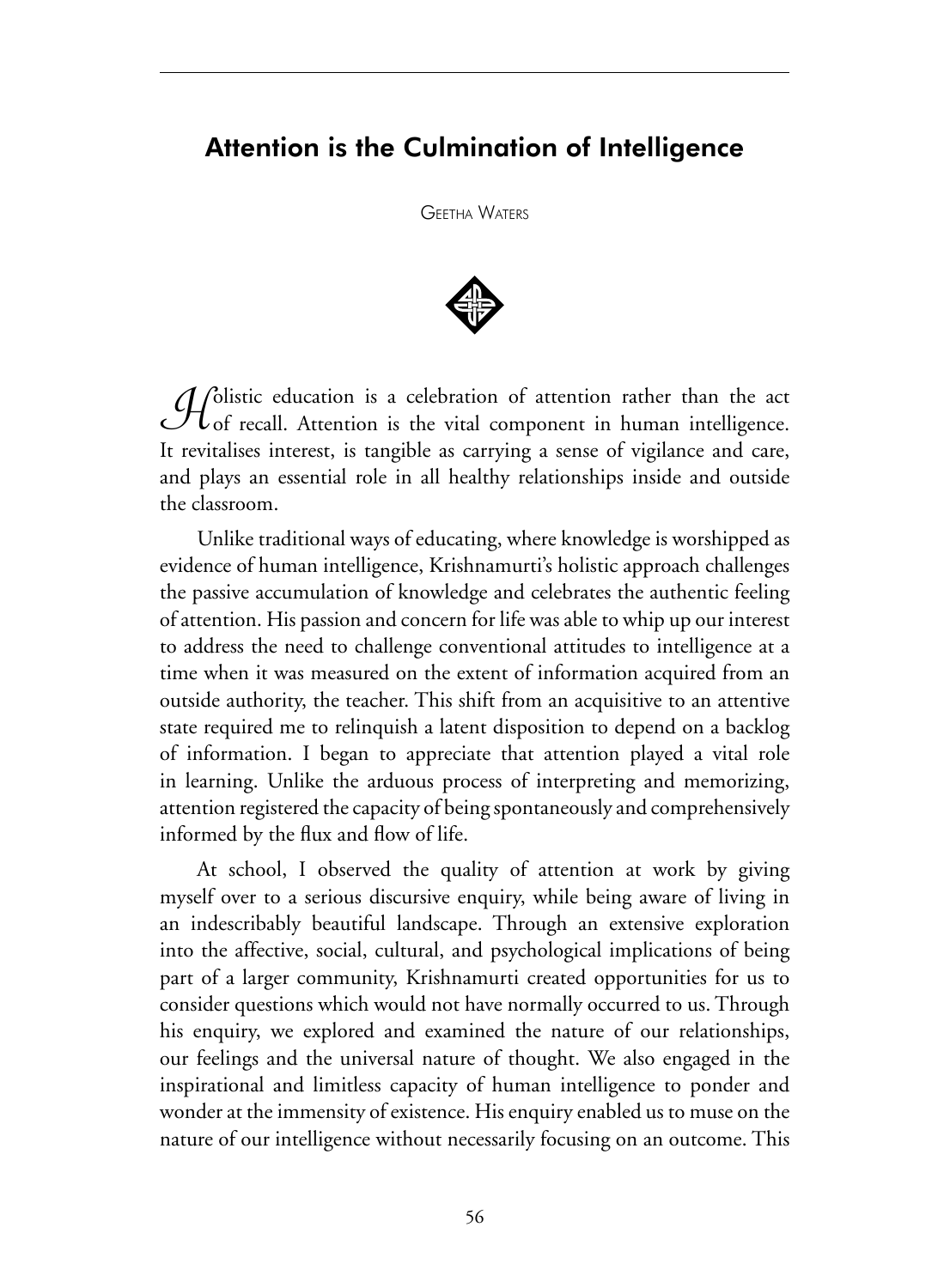was a refreshing change from normal classroom practice and it contributed to a sense that something momentous was afoot!

Watching Krishnamurti fearlessly enquire into the nature of his own thinking and listening as he expressed the deep concern he felt for the world, I found myself internalising the same kind of enquiry from my early years. As my enquiry into the nature of my thinking grew, it became increasingly more personal. My interest in the world was initiated by the enquiry and it imbued in me a sense of responsibility for the plight of the world. Out of this feeling of responsibility and concern, my attention was diverted to my own fanciful ways of processing information and I became acquainted with the dismissive and reactive plight of my ego from a very early age.

I never doubted that the sense of ego is a universal phenomenon, so in a sense the feeling of intense isolation normally attributed to severe forms of egocentricity was not an overwhelming occurrence in my life. My attitude to my ego was a healthy one, so I was always able to reach out and explore matters of concern with others I trusted and cared for during periods of crisis. An affectionate concern for the internal workings of the mind is a real benefit of holistic education and I feel that this kind of stewardship is not generally valued by the community.

The understanding that we are not alone with the problems we encounter in our day to day living arose from the shared exploration into matters of our collective consciousness during the public talks held by Krishnamurti at Rishi Valley and at Brockwood, during his annual visits. In his absence, the interest in serious and reflective enquiry into fragmentation and my own emerging inner dialogue between self and other was sustained by our weekly classroom dialogues which we students held during our senior years.

Owing to this shared background in mutual enquiry, I never doubted that the sense of ego is a universal phenomenon. I understood that it manifests in all individuals through the automatic act of recall. The nature of attention and how attention can throw light on all the subtle manipulations of our thinking was an area of great interest for me. I discovered that attention shed light on the limitations of my own assumptions as well as those of others. So, as a child, while I squirmed and fretted about being wrong, I also learned to put knowledge in its place.

The realization that intelligence need not be a victim of duality and is more than capable of facing facts, rather than repeatedly taking shelter within an already established knowledge base, was frequently demonstrated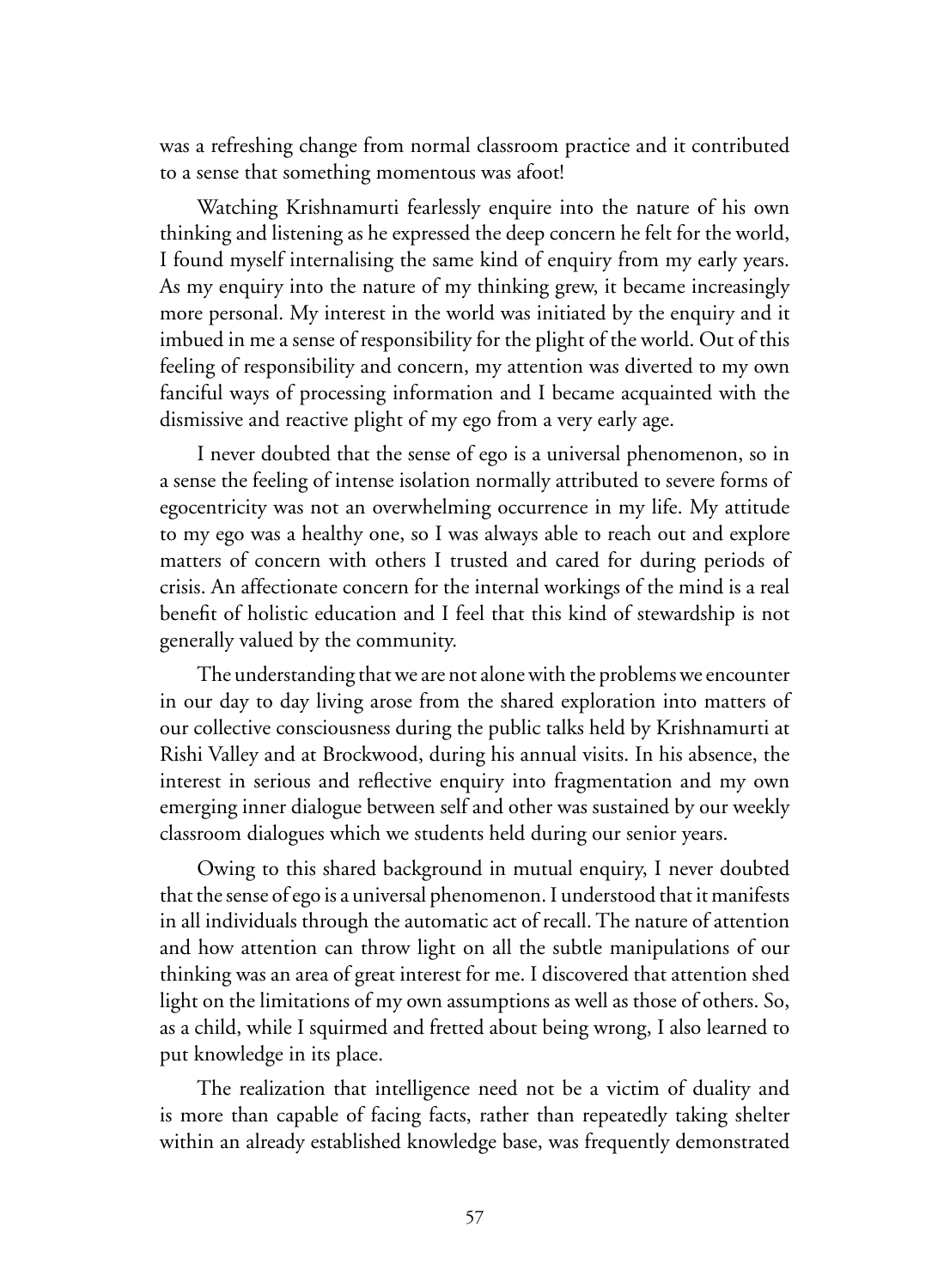by our holistic enquiry at school. I propose that holistic education improves our capacity to learn by blasting the boundaries normally cultivated by conventional education which is based on the accumulation of conceptually integrated information. Krishnamurti's holistic enquiry shatters the myth that one can be secure in the knowledge of one's own carefully constructed knowledge base.

Krishnamurti often addressed the nature of thought as relating to the past. I must admit that it was difficult to understand why the movement of thought surged forth and compared the present to the past. It was also difficult to understand why one relies on the past to feel secure! Thankfully, I was intrigued by the gradual spread of this imperative to feel secure. Understanding that the carriage of thought is laden with latent information which may no longer be relevant was an important milestone I crossed during my tweens. By the time I finished my year ten exams I was more than happy to realize the limitations of my existing knowledge base! However, taking this fact into account in my daily life was not an easy task.

Even as the passive repetitive nature of thought became clear, I was carried away by my petulant insistence that life conform to my ideas of it, just so I could enjoy the flush of satisfaction in getting things right! The dismissive nature of this demand and its capacity to ignore what is actually going on in life was troubling. I found that my interest often switched to the quality of attention which plays a vital role in determining the relevance of the information spontaneously accessible to me through my senses. Meanwhile, I had to deal with the persistent impact of my ego on my daily relationships. The desire to self-justify took its toll during the teenage years and I became increasingly isolated and reactive to the world. Blaming the world for the mess it was in only drove me deeper into a sense of apathy which registered as an appalling waste of time.

Thankfully Krishnamurti had always implied in his talks that, given that the world is in a state of crisis, we are all part of the solution. During my early twenties, while I was studying at the education faculty of Macquarie University in Sydney, I began to realize that I was immersed in a growing culture of discontent spreading across the globe. My discontent did not in any way set me apart! I sensed that only deep reflection and enquiry could unearth the reasons for my feeling of isolation and free me to engage with the community. During the 1980s and 1990s there was a swell of interest in Eastern philosophies and indigenous cultures as Australians began to look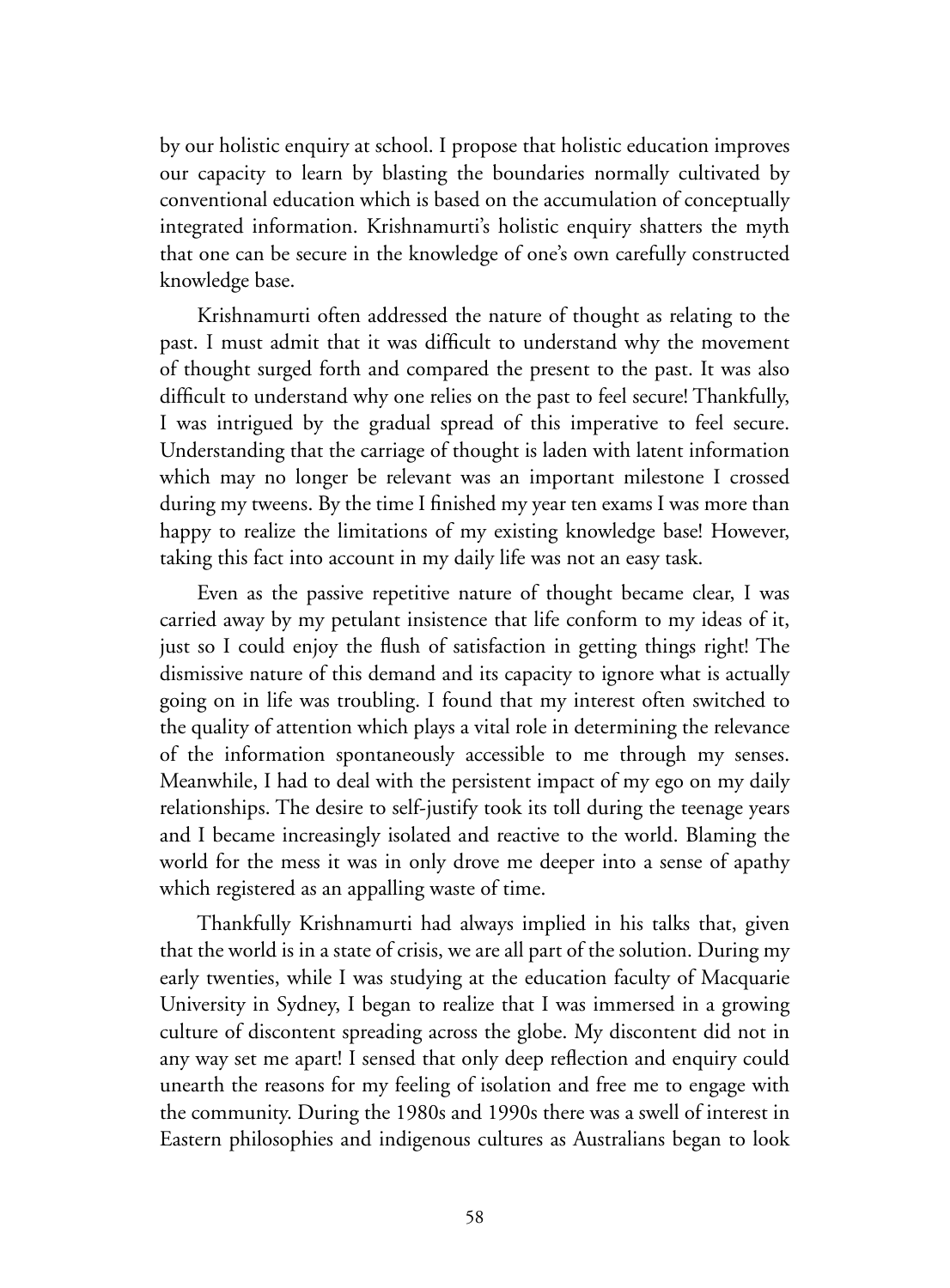for alternatives to our insatiable, progressive, capitalistic outlook on life. It is around this time that I realized that the culture of serious enquiry upon which Krishnamurti's holistic education was based would sustain my sense of psychological well-being well beyond my school years. Rather than dismiss society out of hand and indulge in various forms of meditations and fantastic remedies for elevating the spirit, I found that the spirit of enquiry continued to create a mature and inclusive regard for life as a whole. This enabled me to sustain mutually rewarding relationships through a serious exploration into the meaning-making processes we all employ to communicate with each other. So, the enquiry celebrating an attentive state does not stop with school, since it opens the door for lifelong learning, filling the mind with a sense of gratitude for the opportunity of a lifetime!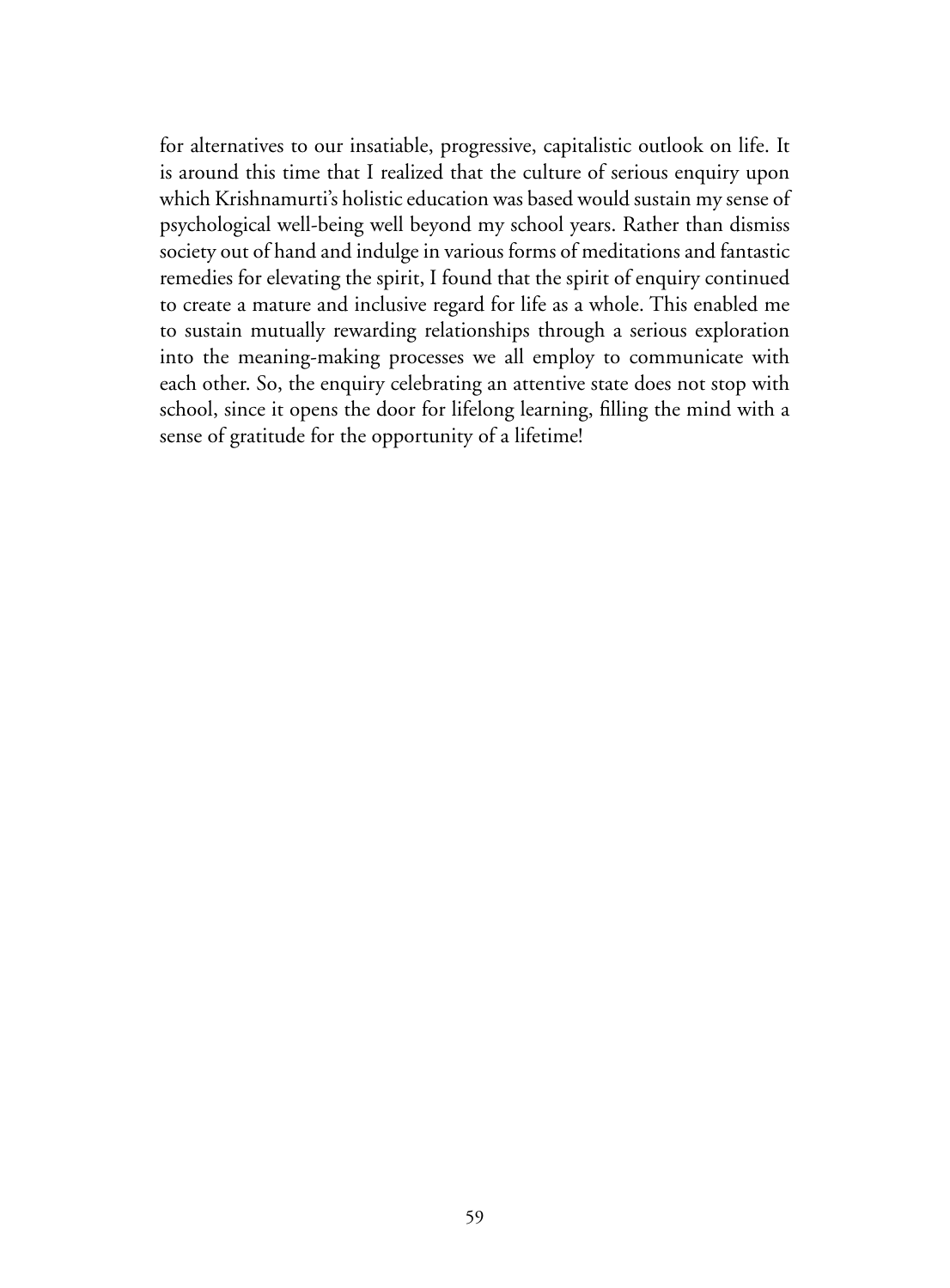# The Flow of Learning and Teaching Through forty years as a teacher

Jane Sahi



 $\mathcal{J}$ t is not unusual to have worked as a teacher for forty years, but to answer<br>the question of what sustains us as teachers might be very different for each one. It is now more than forty years since I began learning how to teach, and looking back, I wonder what has given me energy through the ups and downs and roundabouts of working in a school.

In the 1970s, the children in the surrounding villages where I lived were, most of the time, not going to school. My first move was to provide a space for young children to come to play and learn at their own pace and according to their own interests through various activities. I was taken aback from the beginning because the children who came were not only the five year-olds whom I was expecting but, along with them, their older siblings, who were up to eleven and twelve-year olds. They had never been to school before. Perhaps the first lesson I learnt was just how much children learn from each other and how ready they were to take on responsibility for one another.

The children's enthusiasm and excitement were infectious. Many children came early in the morning and left only as it became dark in the evening. The children seemed so receptive to the quite limited resources we had. I was struck by their resilience; they rarely complained even when they were sick or even hungry. Many of the children had a strong sense of independence but also a close bond with each other so that they wanted to do things together. There was relatively little friction over sharing things.

I was not a trained teacher, but I was fortunate that soon after the school started, a newly trained teacher from Emerson, the Waldorf Teacher Training College in England, came and worked for nearly two years in the school. She was a remarkably gifted teacher, and I was privileged to be her apprentice, albeit a rather wayward one. One thing I noticed was that she was very reluctant to import the externals of a Steiner approach to the curriculum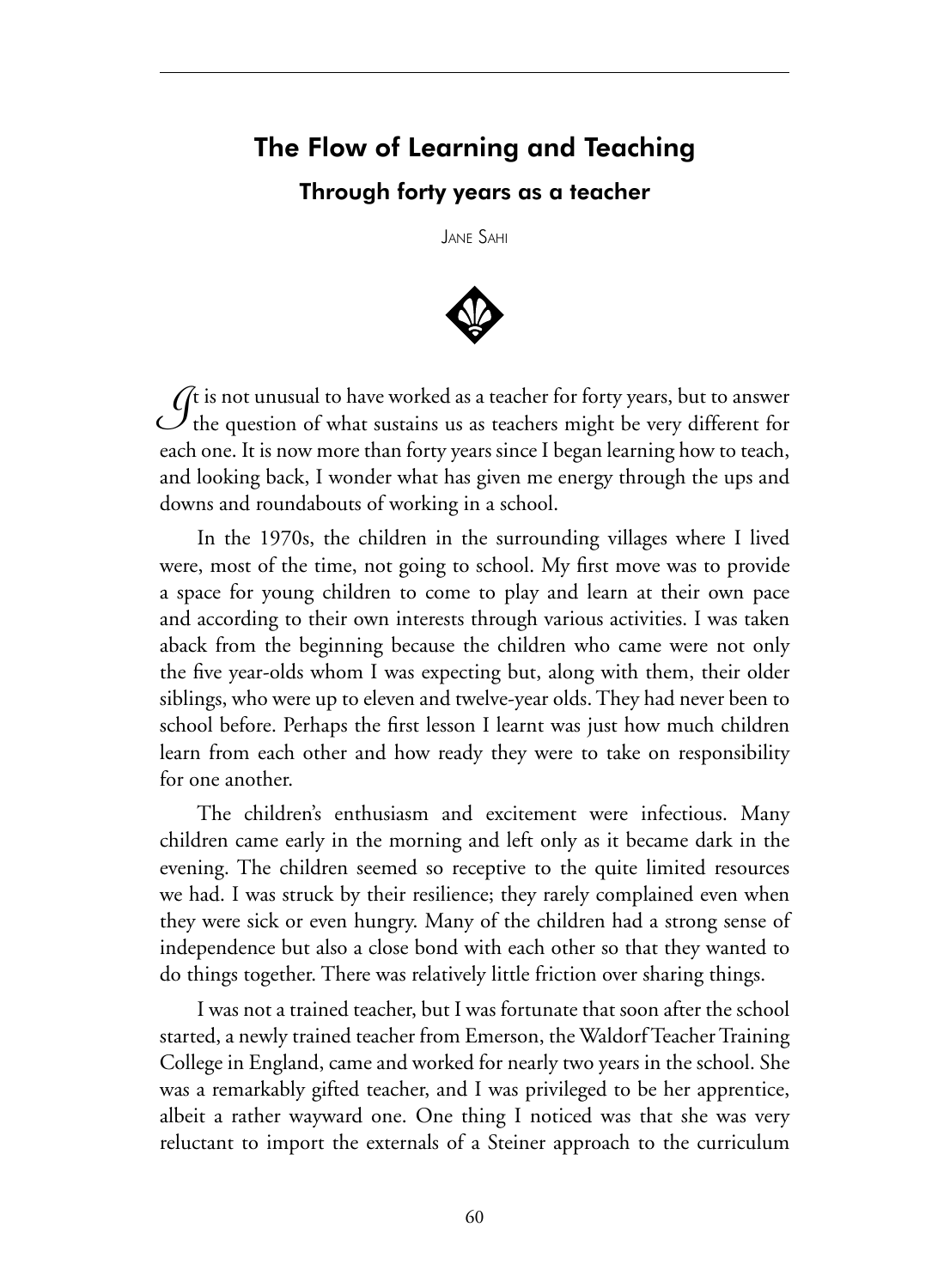and was much more concerned to find out what was appropriate in this context with these particular children. Perhaps the hardest lesson for me was to realize that I could be inspired by her but could not imitate her! I had to find my own way of being a teacher and take on only what could take root in me and become my natural source of energy. Trying to be someone whom we are not seems only to deplete our energy.

In the early days of the school, things were quite fluid but gradually a rhythm to the day, week and even the year emerged which seemed to anchor students and teachers alike. Nevertheless there were also spaces for the unexpected and the out-of-the-ordinary routine: a week of drama activities, days to prepare for a dolls' wedding, or open-ended time to make jewellery from paper, wire and beads that created a morning's bazaar to buy and sell home-made ornaments, and staying in the evening to observe the stars. Preparation for festivals gave life to all of us in the school so that making lanterns, doing dramas, making scrolls to tell a story and practicing dance and song channelled a lot of energy.

One of the joys of teaching was so often being surprised by children's questions, responses and solutions to problems. Energy comes from trusting in children's powers of imagination, practical skills and capacities to think things through. In the last few years, one part of the week was given to free choice activities. The children could choose what they wanted to do and with whom they wanted to work. Some chose to work alone and others would surprise us by working across ages and abilities. Sometimes a new craft activity was introduced and children were supported by an adult, but there were also activities that were done quite independently. A favourite activity was using a whole room to work together to create a landscape, a kingdom or a battle-field with wooden blocks and it was amazing to see how they added new elements to create a dramatic narrative. I remember an elaborate structure made with saris and desks that we took turns to wriggle through to be surprised by the secret treasure at the end.

For a number of years the school was so much part of my identity that it was hard to detach myself from the work, and that brings an ambivalent energy which can be both creative but also, not always balanced. It is not an energy that can sustain over a long period or weather the inevitable frustrations, failures and disappointments. There has to be some distance as well as engagement.

As the years went by, I also realized that it was not only children who needed space but I too needed space sometimes to be something other than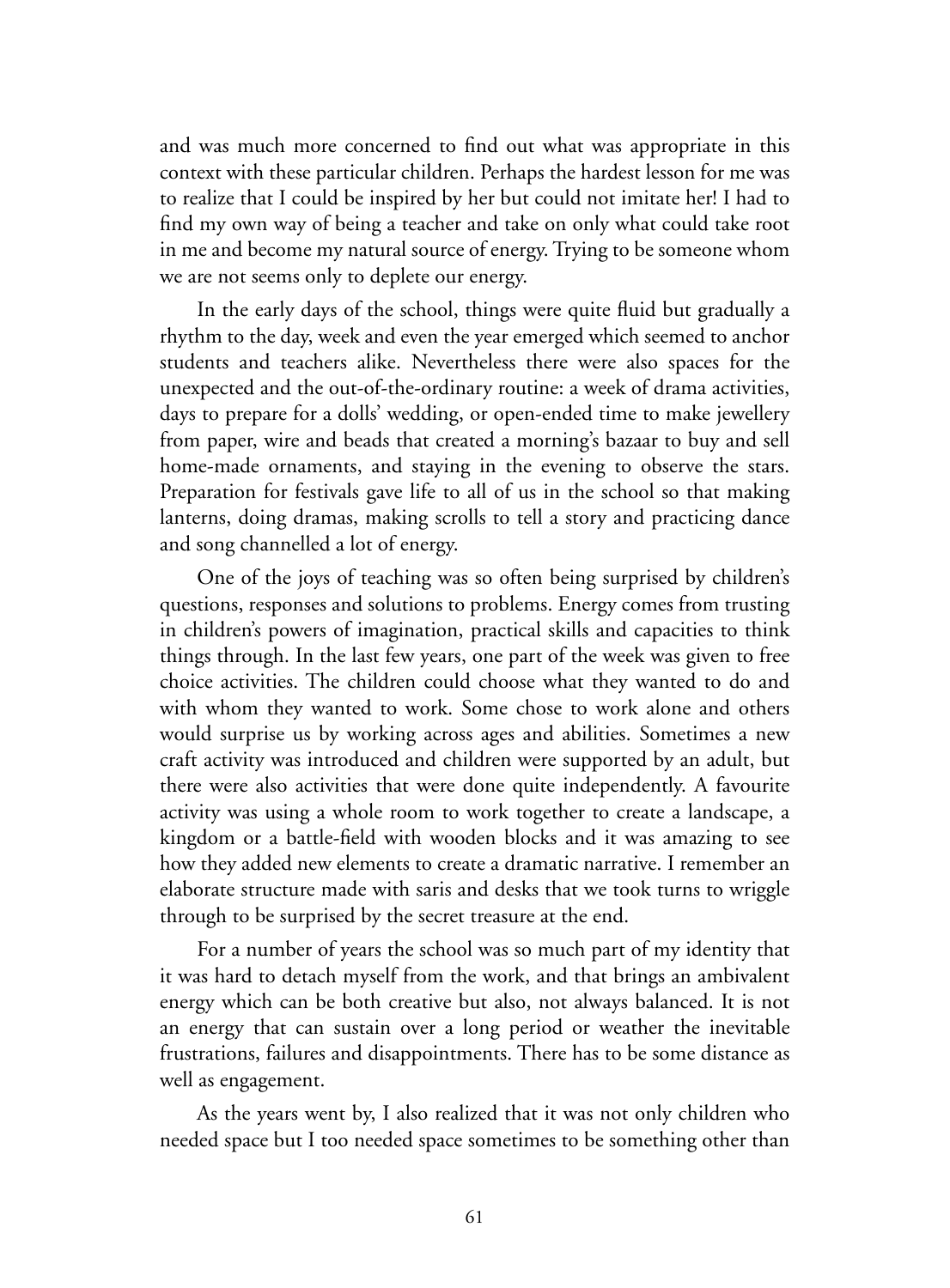a teacher. Certainly children give us energy, but I needed to step back and give time and thought to things that recharged and nourished me: practical and mental activities that I enjoyed and were totally engaging. Energy comes for each through different sources and possibilities: running marathons, stitching quilts, writing poetry, grappling with difficult ideas, making puppets, meditation, growing vegetables or playing and listening to music. What is common to each of these is receptiveness to the present moment but also seeing all these within the whole of life so that the past, present and future have a unity.

Perhaps what saves us from being bored or being boring teachers is when learning and teaching are part of one stream. There is a story told about the renowned cellist, Pablo Casals. A fellow musician remarked that Casals was like a jeweller who could envision the grand and the whole but also could give his utmost attention to the tiniest element in the music he played. On one occasion, when Pablo Casals was 91, a student came upon him practicing. The student asked in bewilderment, "Master, why do you continue to practice?" Casals replied, "Because I continue to make progress." When I read this exchange I was struck by the confidence and diffidence of the great cellist and thought how, at the age of 91, Casals was still open to learning and receptive to something beyond his grasp.

The power of a teacher can be a frightening thing because for a brief time a teacher can be in a position to humiliate or undermine a child's trust in life itself. Authority used in this way is the antithesis of a positive or creative energy that sustains both teacher and student. There are some children who we do find difficult or who challenge us; they are sometimes very different from us but on occasion they are like us in ways that we find uncomfortable to acknowledge. The elusive part is to accept the other, free of both positive and negative projections, and on their terms, not ours.

In the last few years I have become increasingly apprehensive about talking about theories and ideals of education. It seems more important to try to respond creatively to the present moment and to engage with the child or children in front of you and to try and understand the hopes and aspirations of the communities they come from.

I am reminded of a friend who was a wood-carver. He commented that the real challenge for him in making a sculpture was to abandon or revise his pre-conceived design when he encountered an unexpected knot in the wood. Knots in wood are small hard, cross grained areas where a branch once grew,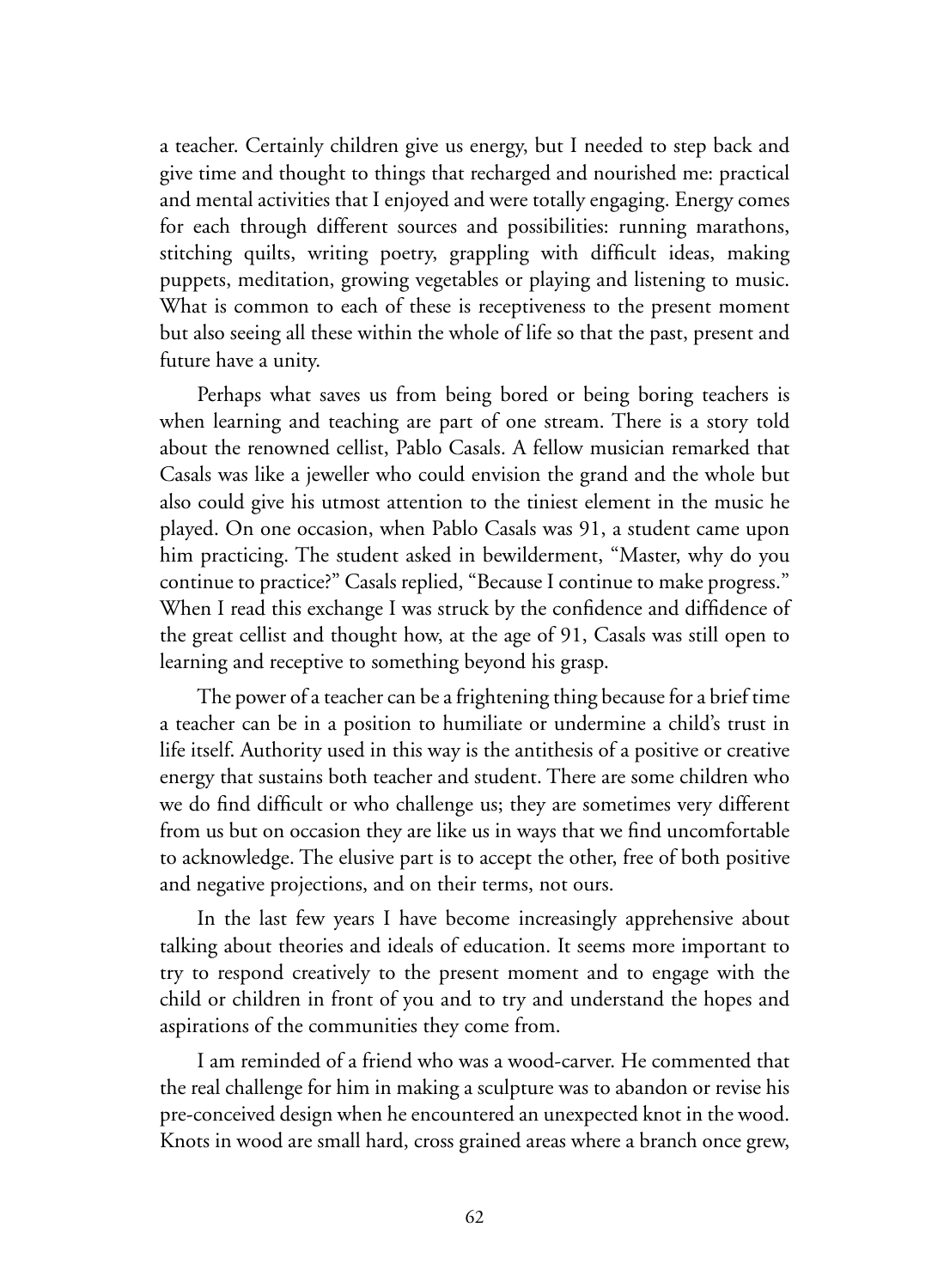and they lie hidden within the trunk. They may seem like imperfections, interruptions or distractions but they cannot be disregarded as irrelevant. The wood-carver had the skills and the tools but the question lay in the material itself and how to accommodate the unexpected and include its dynamic potential.

I once attended a most unusual workshop. It was about the teacher as a clown. The clown by nature has little power other than to make us laugh at ourselves and is mostly vulnerable in an upside-down world. The clown is ready to risk the unknown and stay with uncertainty. He is only unfailingly prepared for surprises which he or she takes as an opportunity for finding unlikely solutions. The woodcutter encounters the knots in the wood but the clown responds to the ambiguity, the mess and the folly of human nature with humour, insight and lightness. Ironically, it is precisely these qualities of powerlessness and lack of self-conscious dignity that seem to give strength to meet life in all its contradictions and complexities.

A story or poem sometimes lies dormant in us waiting for us to re-visit. I was reminded of a poem that I learnt as a child; it is called 'Who has Seen the Wind?' by Christina Rossetti.

*Who has seen the wind? Neither I nor you But when the leaves hang trembling The wind is passing through.*

*Who has seen the wind? Neither you nor I But when the trees bow down their heads The wind is passing by.*

Our energy is rather like the air we breathe. It is all-pervasive and palpable in its absence but hard to define, calculate, grasp or control. Creative energy seems to come from sources that we cannot predict: our unanswered questions, times of uncertainty, seeing, as though for the first time, people and things that we thought we knew. Chance encounters with "all things counter, original, spare, strange",<sup>1</sup> and the seemingly un-dramatic events of daily life have a beauty that gives us life.

<sup>&</sup>lt;sup>1</sup> From the poem 'Pied Beauty' by Gerald Manley Hopkins.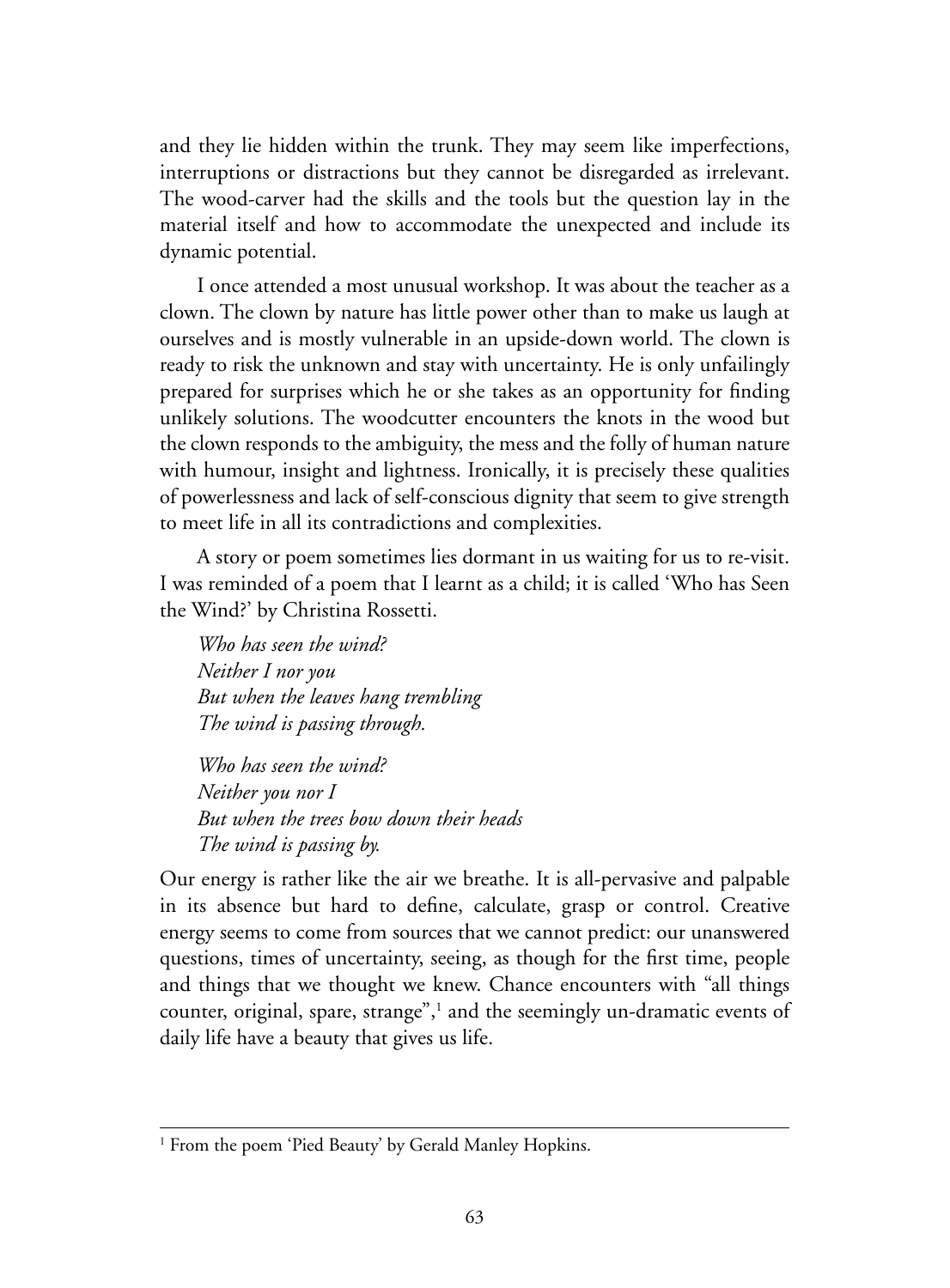## Learning Empathy

Sreelakshmi Sudhakaran



*I*was nine years old when I first encountered the word 'empathy'. Born and raised in Dubai, I am an only child brought up by parents who had both come from large, sprawling families back in India. Precocious and fidgety—as a lot of only children are wont to be—I had always been a fast learner, and usually did well in school as far as academics were concerned. During the parent-teacher interactions, the only standard complaint that my parents would receive about my engagement in school was about my tireless and incessant chatter.

In 2003, however, I started fourth grade in a new school, and I would hear something very different from my teacher that year during the first term parent-teacher meeting. Once again, academically, I was faring perfectly well, and there was nothing much that had to be said on that subject. On that little slip of paper that we received as our term-end report, there was, however, a column titled 'Things to Improve', and there were just a single word scrawled underneath the heading, in my teacher's unmistakable handwriting: *Empathy*.

My parents' crestfallen faces at that solitary comment are unforgettable even today. While my teacher talked on about the need to *empathize* and *understand the situation of the other children in the classroom as well,* all I could focus on was my parents' reaction, nodding along furiously and agreeing with everything that the teacher seemed to be saying. Basically I was told that I needed to be more patient with the pace at which classes proceeded, for everyone needed to understand what was happening before we could all move ahead. Thoroughly puzzled as to what was going on—for *sympathy* I knew, yes, but what did *empathy* mean? I managed to divine, from the responses of the adults involved in the conversation, that whatever it was, it was absolutely indispensable, for not even my stellar marks seemed to placate my parents regarding my seeming lack of *empathy*.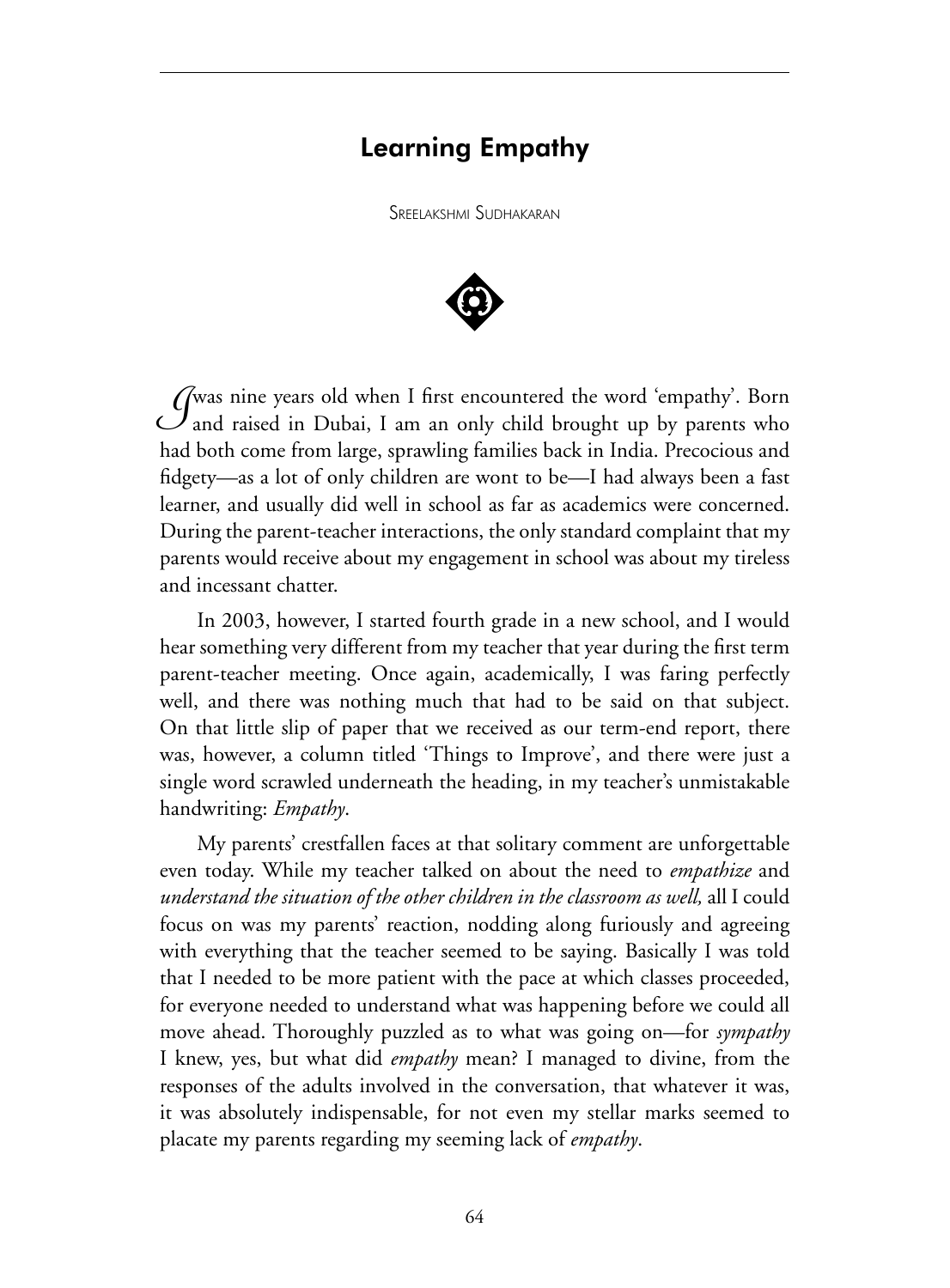That meeting, and the subsequent conversation with my parents that followed, left me wiser in two ways. Firstly, it was drilled into my head, at the tender age of nine, that the kind of person I am is worth far, far more than the kind of things I can do, or how well I can do them. Secondly, it left me with the impression of myself, albeit unconsciously, as inherently a rather insensitive, unempathetic person. Long after my parents were asleep, I remember consulting the dictionary in the quiet of my room that night, only to find that '*empathy*: *the ability to understand and share the feelings of others*' was something that I could not, at age nine, comprehend.

Twelve years later, a couple of months before I was due to graduate from college, I visited The Valley School, my alma mater, to talk to some of my old teachers about the possibility of going back to teach there. Thoroughly disillusioned with the kind of higher education that I had received during my under-graduate studies, I was looking to come back to The Valley for a number of reasons. One amongst them was the need to inhabit a space where I could contribute meaningfully and creatively; another was, most definitely, the romantic, nostalgic bond that I had shared with the place during my high school years there. During a conversation that took place at the time of my interview, however, I was made aware of yet another reason that people seek out spaces like these to work in—the desire to live a different kind of life, one that is holistic and thoughtful and deeply sensitive; a reason that had not, up till this point, occurred to me at all.

The Valley, nevertheless, welcomed me with open arms that year, with raging monsoons and brilliant sunsets and a renewed, strengthened sense of topophilia. Old teachers and new ones treated me with affection and indulgence; old students and new ones received me with ease; old spaces and new ones rekindled memories and painted new ones for me. The place and the people all blended together into a fresh, familiar, magical acceptance. I was home.

Through the haze of joy and relief that seemed to permeate my early days of teaching at The Valley, however, a sense of inexpressible unease seemed to make its presence known every once in a while. While I was wholly thrilled to be back here, my parents' reactions, when I had first told them that I would be teaching for a while after college, was mixed. Delighted as they were at the decision, their happiness had, nevertheless, been tinged with apprehension, some incredulity even, "You? You're going to teach? You're going to be handling young children? Really?"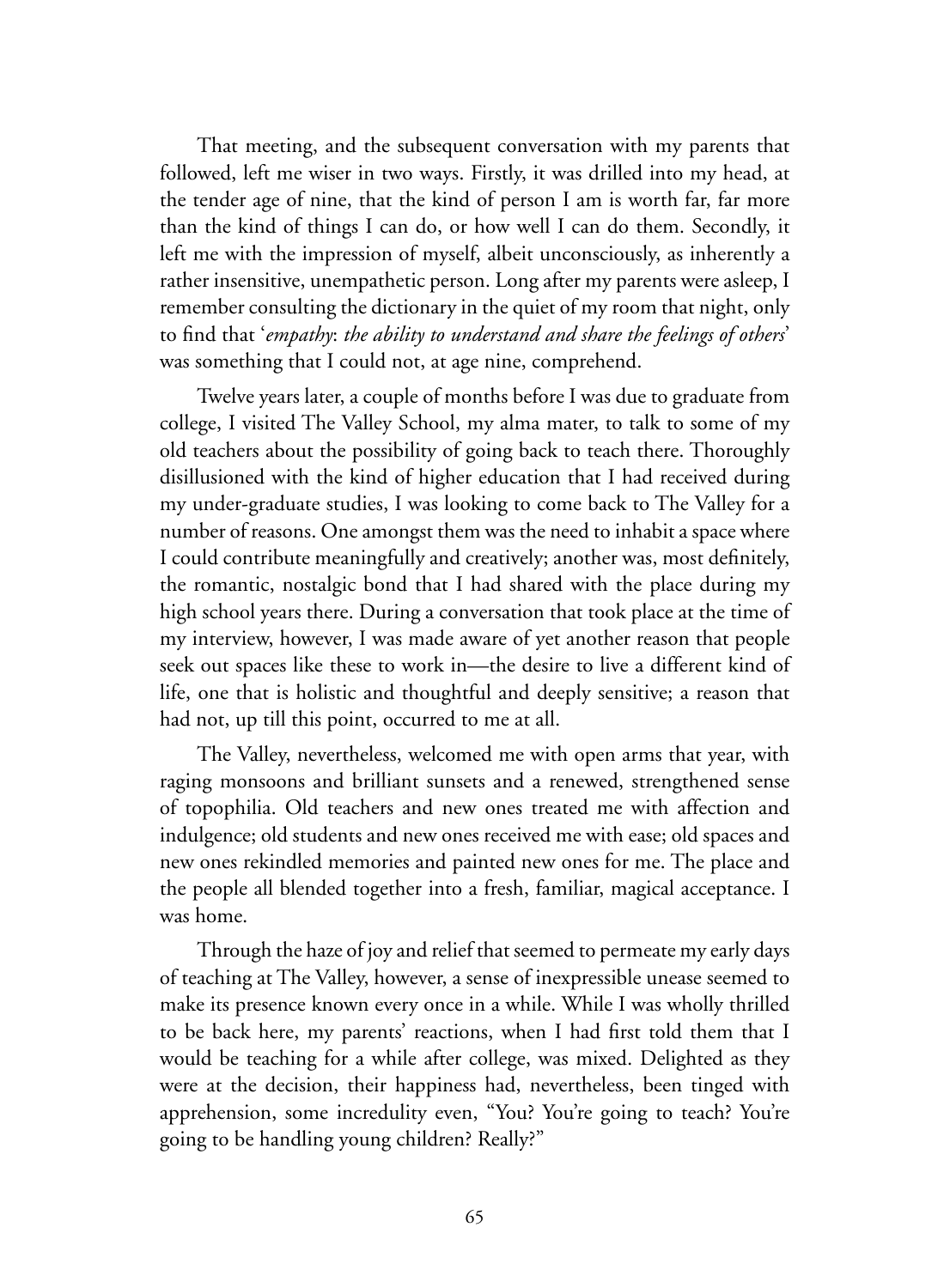Perhaps their apprehension fed into mine; perhaps my anxieties were all my own; but the unease did also stem from the fact that, for most of my life, I had never considered myself as someone who was *good with children*, for that took *empathy*, something that I most definitely did not think myself capable of. My love for The Valley, and little else, had brought me back, and I was willing to do whatever was required of me here. The idea of having to do the actual teaching, the actual engaging with children, was, nevertheless, a terrifying one.

I believe that the universe has a strange sense of humour, a delectable mix of irony and serendipity. Although I had initially requested to teach in senior school (an age group that was closest to my own, and hence I believed perhaps to be most relatable), I had been interviewed for work in the middle school (as vacancies were only available there at the time). It was only on my very first day of work that I was told that, owing to emergency re-staffing at the last minute, I would in fact be working with class 1.

And so it was, in my very first year of teaching at The Valley, against all odds and despite all apprehensions, I worked with the first grade. My discomfort with what I was going to have to do was, luckily, overshadowed by my gratitude at having a place here at all. In retrospect it seems like this is what propelled me to go on as I did: to teach the first grade, and teach it, for all my fears, as well as I could, and, in the process, enjoy myself so unexpectedly, intensely, and completely.

This is my third year of teaching. In the time that I have been here, I have had opportunities to interact with almost all sections of the school: from teaching the first grade, to Psychology in senior school, English and Library with the eighth-grade and the middle-schoolers, and now houseparenting for the eleventh-graders. The kind of interactions I have had, and continue to have, with children across the school have been richer and more varied than I could have ever dreamed of. On a daily basis, I find myself having to switch perspectives, to change lenses, to constantly glimpse a world different from mine in order to engage with the other. There is the fresh wonder one feels upon spotting a firefly in the dark, or discovering the Latin roots of words, or watching spoken word poetry for the first time; the irrepressible curiosity one can have about insects, and birds, and the opposite sex, and even the inherent nature of humanity; the pain of rejection upon having to spend 'free-play' alone, or not wearing the 'right' kind of clothes, or watching a friend drift away from you; the unbeatable frustration of not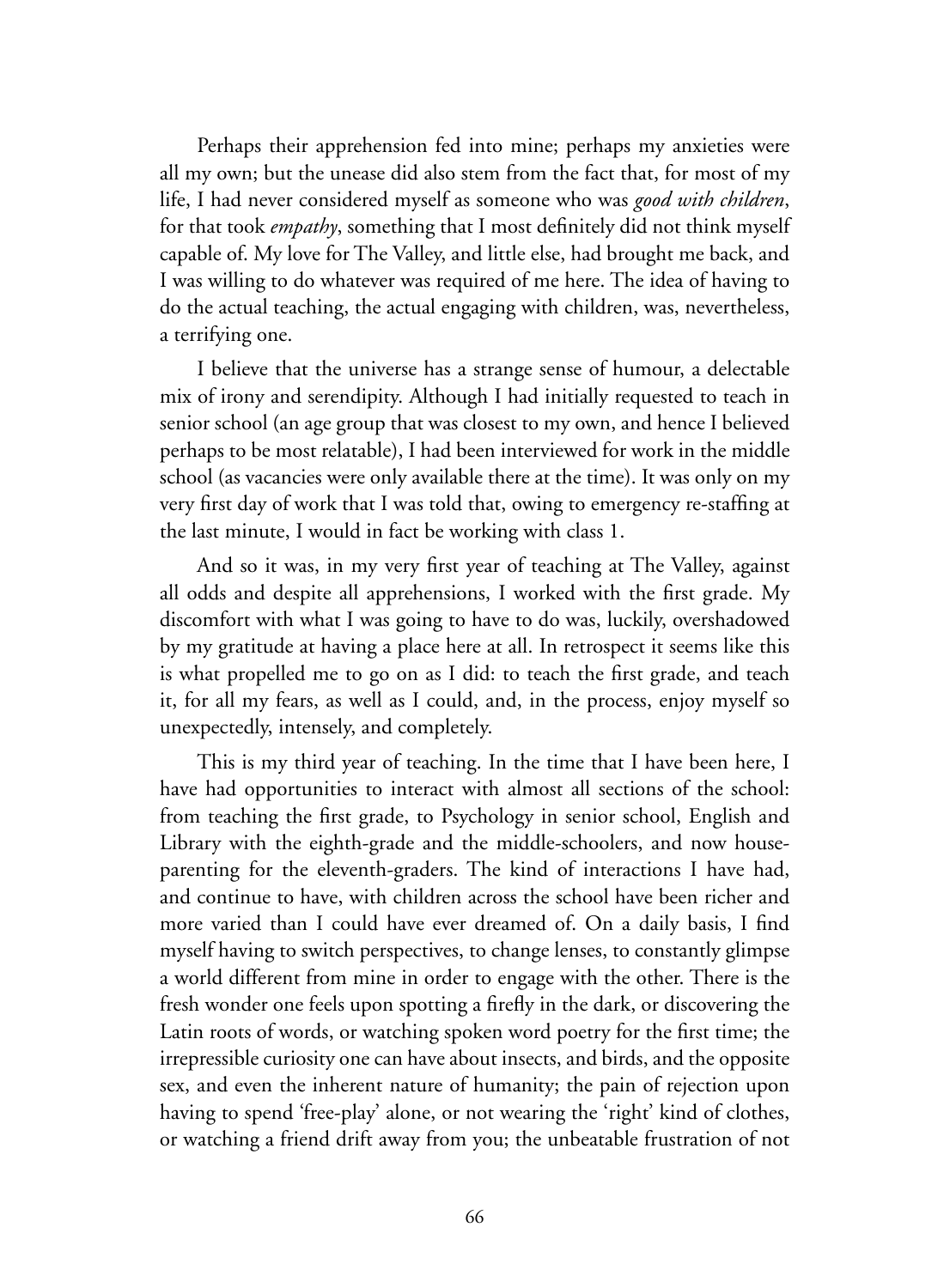being allowed to climb trees when it's time to do math, or having to take off your socks each time you enter the library, or juggle school work and college applications and relationships; the incandescent joy in going for a walk to the banyan tree, or spending hours and hours on the basketball court, or receiving a 'Well Done!' on an assignment for which sweat and blood and tears have been spilled.

Recently, a colleague of mine made a passing comment about how she thinks that I am *so good with the children!* It caused me to stop short. My teacher's remarks and my parents' discomfited faces still fresh in my memory, I accepted the compliment uneasily. In my third year running, doing what I have come to love more than anything in the world, I still find it difficult to think of what I do as something that comes naturally to me. It is hard work, this relating. When later that day I mulled over what she had said, though, I could not help admitting to myself that this is hard work, and good work, and the stage for the most fruitful kind of learning.

When I walk into a classroom today, the biggest challenge I face—a challenge that I see so many of my colleagues struggling with as well—is not homework, or handwriting, or even motivation towards excellence—it is *empathy*. In a world growing increasingly more fragmented and divided, spaces like our schools, amongst others, concerned with learning about the "…totality, the wholeness of life", are becoming all the more relevant. Surprisingly, though, this particular frustration that I face—of increasing insensitivity in the world today, which naturally translates into so many everyday interactions around me, some that I myself am a part of—has not left me despondent or cynical in the least; on the contrary, I find that these years have left me softer than before.

I think back, quite often, to that initial conversation at the time of my interview, about how teaching and working in spaces like these is far more than a career choice. It is a lifestyle choice. The truth in this assertion has never been clearer to me than it is now, as I watch children learn, not as much from what is said and done in the classroom, but instead from the lives that their teachers lead outside of these walls. I find myself pausing to think before I speak, catching words before they spill out of my mouth, to examine them closely, before I let them escape me, and deem them worthy of an audience as absorbent and ready to learn as the one that I am constantly surrounded by. My tastes, preferences, choices are influenced, consciously and unconsciously, by what I think my students will benefit from—whether it is willingly taking a helping of a vegetable dish that I dislike during lunch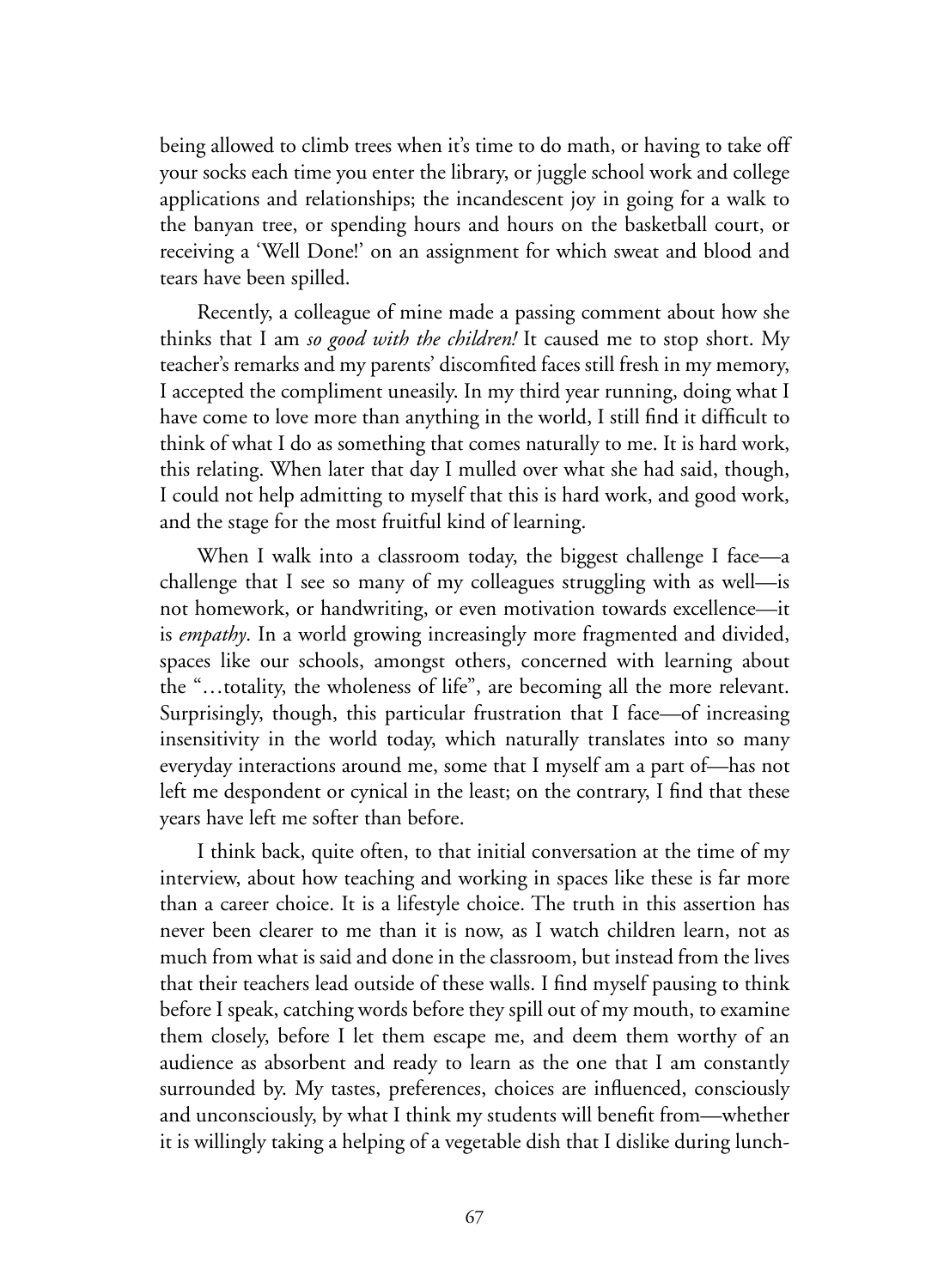time, expressing a political opinion as carefully and in as unbiased a manner as I can, or even learning to be more patient, more forgiving, with myself, as much as I am with someone else. My students inspire me towards greater sensitivity and compassion, just as much as, and maybe more than I can ever hope to do so for them.

I am twenty-three years old today, and *empathy* is a topic of daily conversation in the life that I live now. I see around me a world rife with strong opinions and rigid judgments, with very little space in between all of these for diverse narratives to co-exist. I do not pretend to as yet comprehend, in its entirety, this elusive quality; but the absence of it is, to me, a hard, harsh reality. And so I find myself attempting to live a different kind of life, one that attempts to be holistic and thoughtful and deeply sensitive. I am no longer able to separate the teaching from the learning, the working from the living. Topophilia brought me back, but something deeper compels me to stay. And let's hope—for the sake of that bemused nine-year-old all those long years ago—that I finally learn something of *empathy* along the way.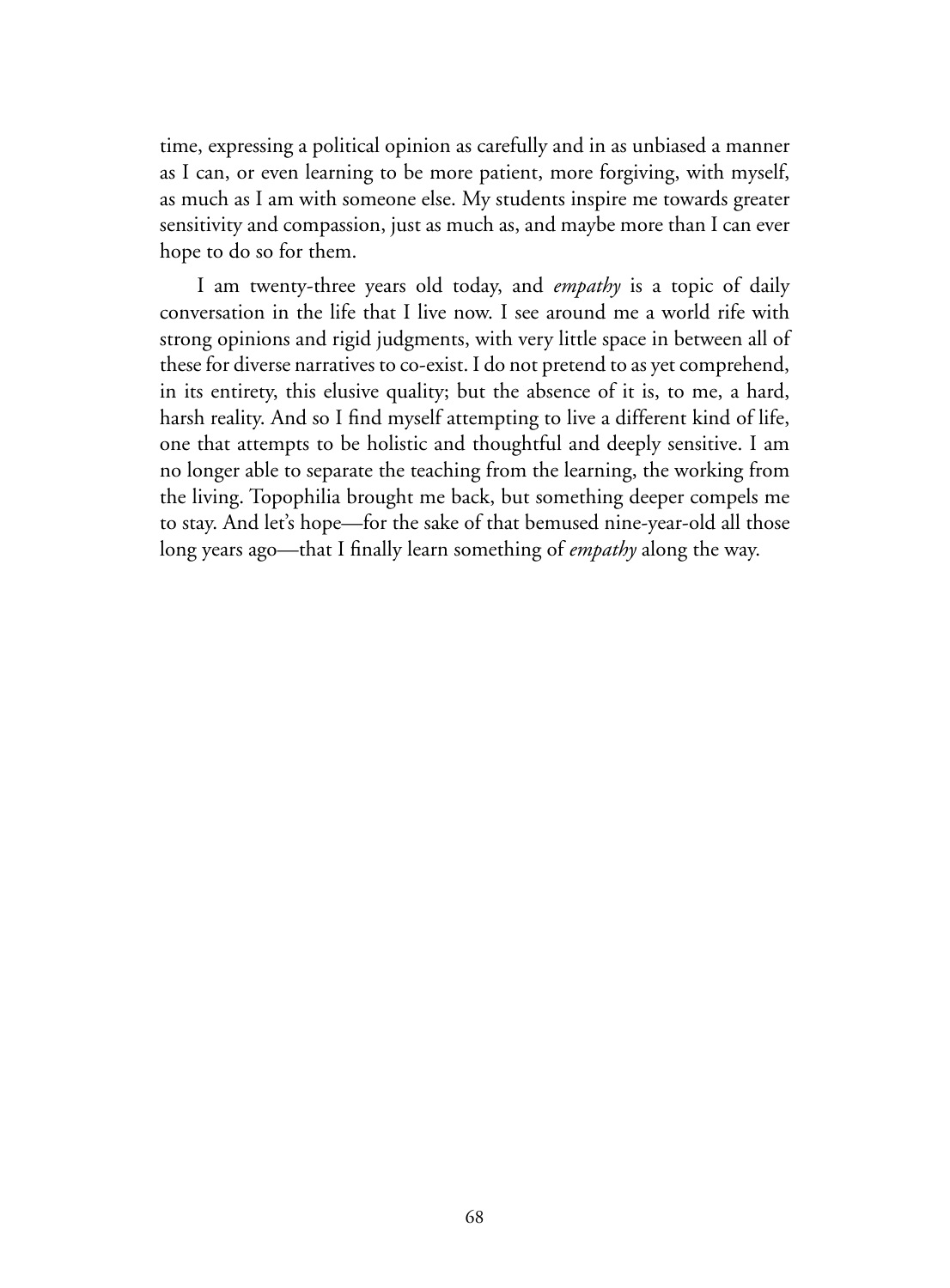## A Lost Port-City and Our Quest

Akhila Seshadri



*M*uchiripattanam, or Muchiri or Muziris was, "The city where the beautiful vessels, the masterpieces of the *Yavanas* [Westerners], stir white foam on the Periyar, river of Kerala, arriving with gold and departing with pepper"(from *Akananooru*, a collection of Sangam Age Tamil poems). It was, "The city where liquor abounds", which "bestows wealth to its visitors indiscriminately" with "gold deliveries carried by the ocean-going ships and brought to the river bank by local boats". It was, according to Pliny the Elder, "The first emporium of India". The city appeared on the *Tabula Peutingeriana*, a fifth-century map of the world as seen from Rome. But, after that, this port disappeared from the maps into the mists of legend and folklore $<sup>1</sup>$ </sup>

In 1341, a great flood on the Periyar led not only to widespread submergence, but also to the shifting of the river's course leading to the end of a glorious era of trade, and of a by-and-large benign political rule in the region.

Today, if one travelled to North Paravur, and slightly further north, along one of the many channels of the Periyar delta, one would come to Pattanam, a small village, like any other that one would come across in Kerala. An interesting thing that would happen, however, was that after the monsoons, children would find beautiful beads that were brought up through the soil. After a preliminary dig in 2003–4, followed by several attempts to discover what lay beneath Pattanam, the stories of surfacing beads and pottery took a few archaeologists to the village. In 2007, Pattanam yielded its secrets. The Kerala Council for Historical Research (KCHR) along with the ASI (Archaeological Survey of India), and other independent bodies have by

<sup>&</sup>lt;sup>1</sup> Source: https://www.theguardian.com/cities/2016/aug/10/lost-cities-3-muziris-indiakerala-ancient-port-black-pepper. Please see this article for a more detailed account of the historical antecedents of Muziris and the archaeological findings at Pattanam.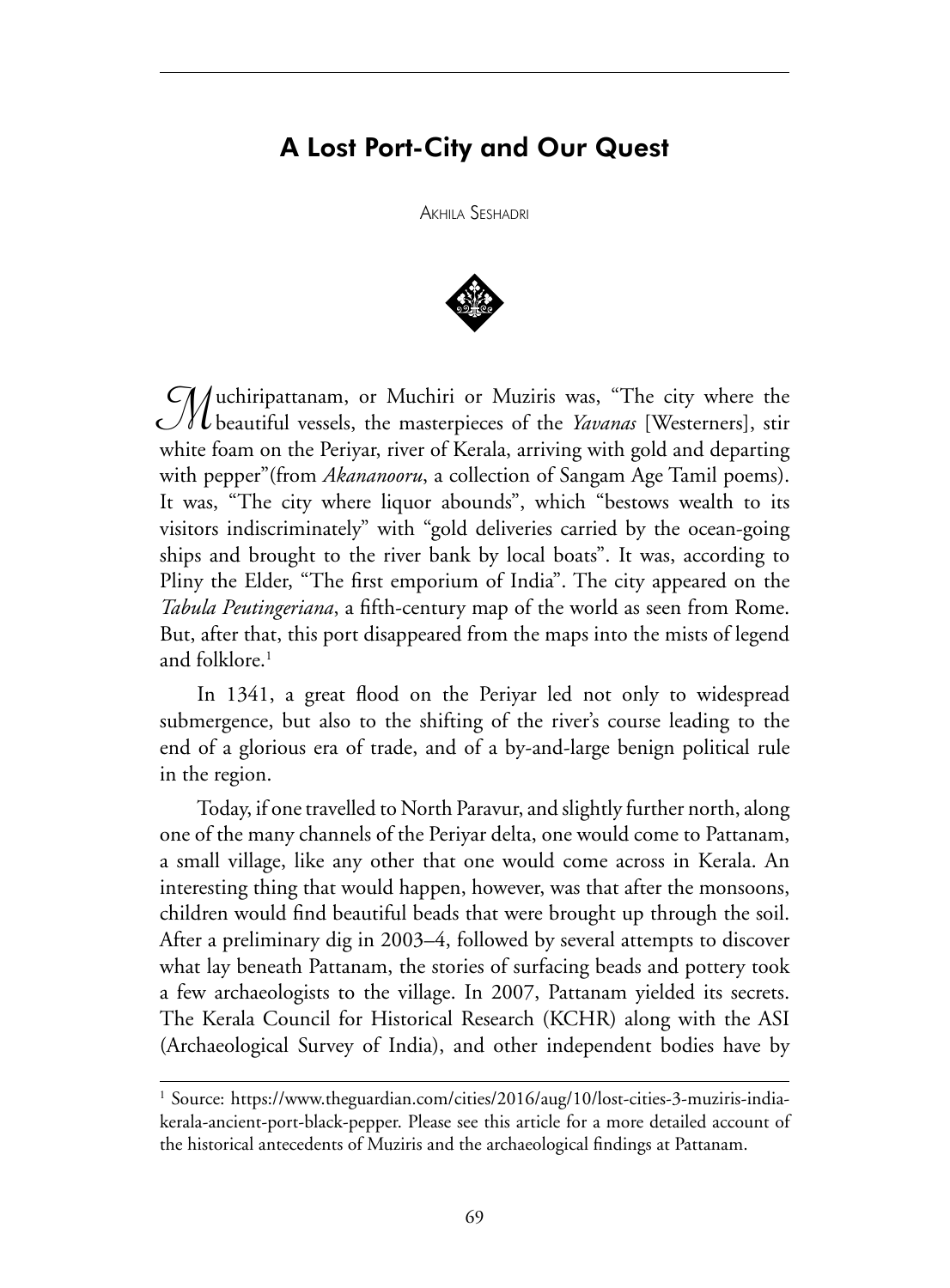now unearthed nearly 129,083 artefacts and about 516,676 pot shards from over sixty trenches that cover just over one per cent of the mound. Now many archaeologists and historians agree that this was probably the site of the ancient port of Muziris.

From this fascinating tale of a port lost and then recovered, came the idea for a history trip to Kerala for the students of class 8. Unlike the other two history trips to Hampi or Thanjavur, which we had undertaken in previous years, this area has very little by way of dramatic remains. There are no huge fort walls, temples, or other evidence on which to build this trip. Instead, over five days, we visit different destinations and through observation, questioning and conversations attempt to understand the varied themes that are interlaced and waiting for further exploration.

#### **So many religions, so many people**

The first theme that begins to emerge is the theme of multiplicity of religions, in a cosmopolitan and friendly co-existence. This is perhaps in sharp contrast to the rising trend of strident reiterations of homogeneity of an imagined cultural past in the country. On the day we usually reach our destination Kottapuram, in Kodungallur, we begin with a visit to a small village in Chendamangalam and the Kottayil Kovilakam (literally, a palace within a fort). Here, one can walk from a Jewish Synagogue (a museum, now) on a Jewish street, to an old church, certainly among the oldest in India, the broken down ruins of a seminary within the church compound, and then to a little temple on a hillock. On two slopes of the hillock, there is a Jewish cemetery with tombstones filled with Hebrew characters, and a modernised mosque. All this lies within a square kilometre. Just a walk to each of these places is a lesson in heterogeneity and plurality. For, if one were to go by the village's name, one understands that all that land belonged to the local ruler, who was magnanimous towards all religions. There are also Konkani settlers from Goa and Gujarat whose ancestors had come seeking refuge from the Catholic Christianity of the Portuguese. We usually speak about them when we visit the *papadam* makers, for we learn that this art of *papad*-making along with weaving was brought here by the asylum-seeking Konkanis.

Last year, the students sat on the hillock working on their study sheets and we listened to the '*Om namo narayanayah*' droning in a loop from the temple. Interestingly, when the muezzin of the mosque gave the call for evening prayers, the young priest switched off the chant. It resumed later.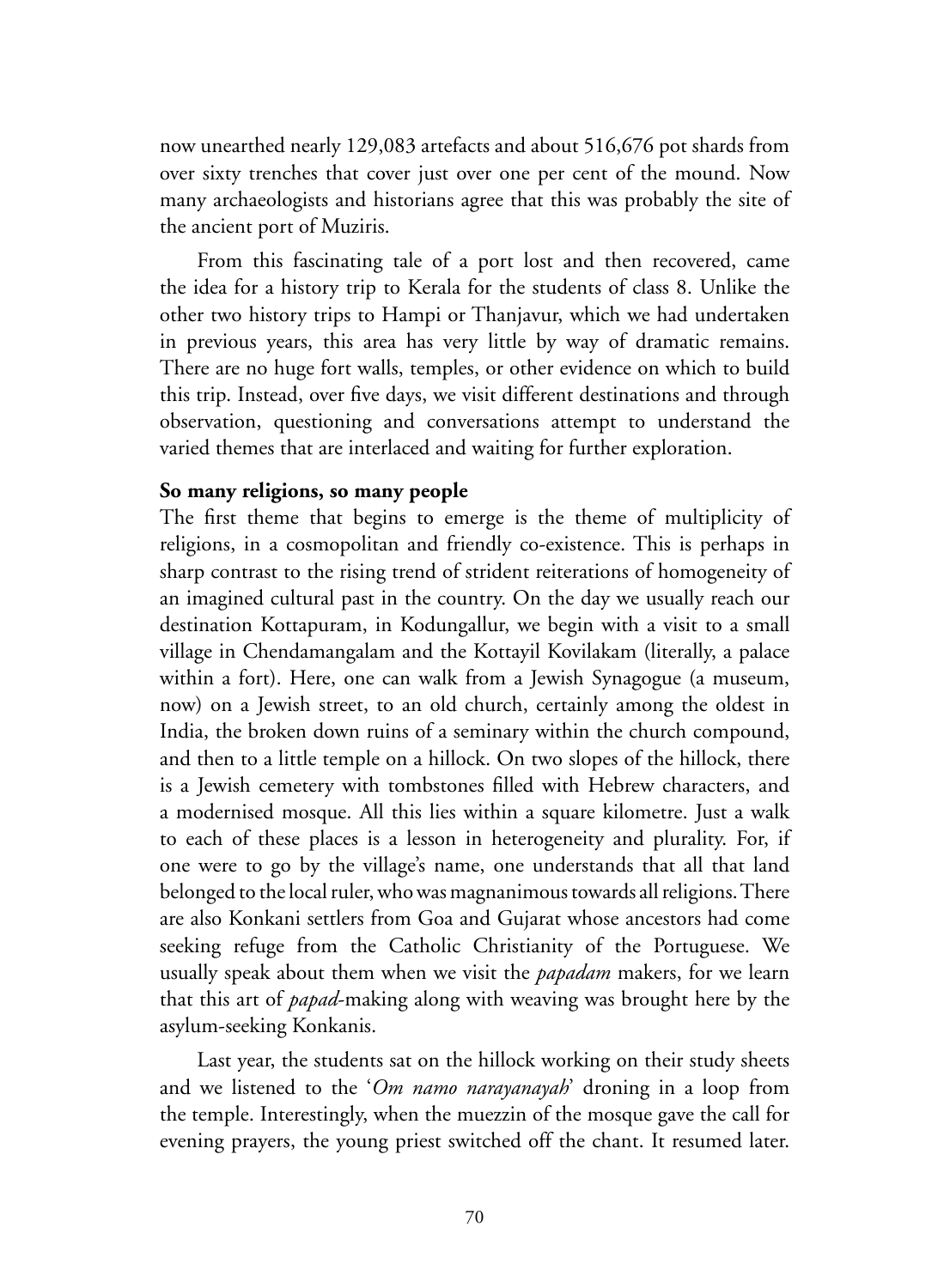When we had the evening conversation with students, my sense was that this modern courtesy touched them as much as the older wisdom.

Many such cross-cultural practices can be garnered through the trip, if you look closely. For instance, Kerala's stone *vilakkus* (lamps) are part of its temple's culture. Yet, studying the well-written treatises on Jewry in Kerala, one understands that each Jewish house also had, at its entrance, a stone *vilakku* that was lit in the evening. As we walk towards the river jetty, it is usually late evening, and we see the lamps lit on the portico and thresholds of the houses even today.

#### **The remains of an age**

We spend an entire day at Pattanam. Pattanam is, unlike other archaeological digs, welcoming of children. There is a Children's Museum, and the staff help children understand what is happening here. The students are introduced to archaeology, the specific ways in which trenches are dug and artefacts sorted out there. We walk towards the various sites to see the wharf, the canoe that is still *in situ* and then in groups of three, go around the museum. The Pattanam team have created a workbook for children to use and make sense of what they have seen in the aesthetically created and wellmaintained museum.

#### **Re-creation, restoration and protection**

We stay at a missionary run hostel called Vikas Albertine Animation Centre in Kottapuram. It is a peaceful place and we are looked after by the nuns and fathers of that centre. At Kottapuram is the 'Muziris Market'. It is the site of the local market that happens twice a week. This was not the landing place for goods at the time of ancient Muziris, but an effort has been made to bring back the market place and restore or re-create the buildings around the bazaar according to the style that used to be there. Going through the hustle and bustle of the wholesale market, students see the large quantities of perishables: fruits, vegetables, fish and herbs. They get a glimpse of other goods that are brought by tempos and trucks and sold: jaggery, oil, *chunna*, nets, and baskets as well.

#### **Black gold**

Pliny the Elder complained about Rome's annual deficit caused by trade imbalance with India at 50m sesterces (500,000 gold coins of a little less than eight grams), with, "Muziris representing the lion's share of it". And all this could be attributed to the demand for pepper, which could be seen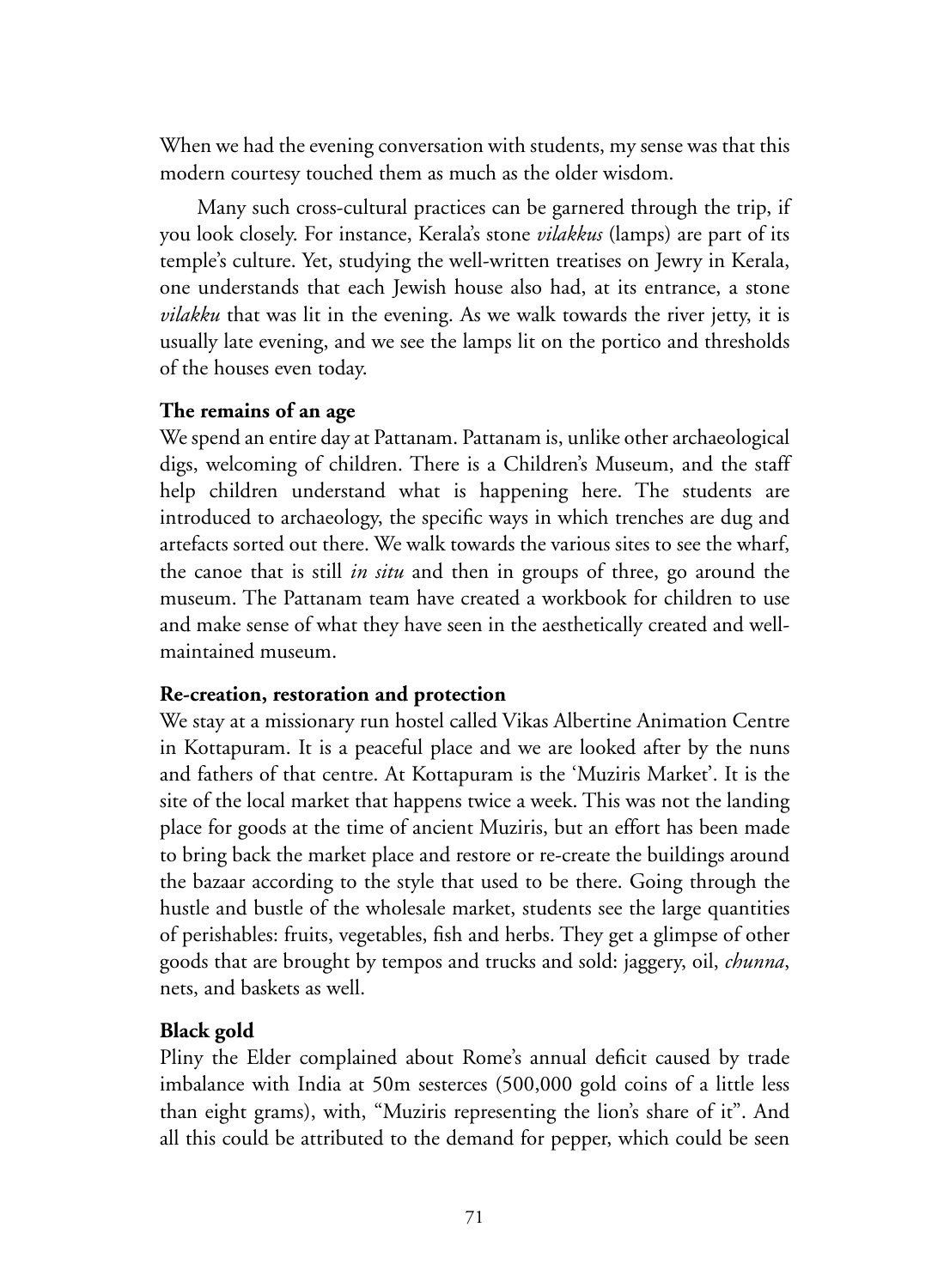as the ancient equivalent of 'black gold'. When this demand died due to various reasons, the trade also declined. This could have been one of the many reasons for the disappearance of the Muziris. The final death knell was the fourteenth century flood that made the port disappear, the river shift south and created the harbour that is now Kochi.

We visit the Spice Market in Mattanchery, Kochi, on the final day of the trip. By this time the students have visited two Jewish synagogues; a temple important to the Cheras at their ancient capital at Thiruvanchikulam, the Cheramun Mosque—the oldest mosque in India; the traditional *naalukettu*, the Dutch Palace museum, besides spending an entire day at Pattanam. In Kochi, the students look at the wide variety of spices, and try to understand how even a single spice can make and break a trade.

The trip from Kottapuram to Kochi is in itself a lesson in changes that have taken place over the ages. It is a shock to the senses that have by now become used to the quiet backwaters of an ancient river, and small towns with small houses, to arrive back into a modern-day city with skyscrapers, traffic of immense proportions, huge container trucks, a vast port with ships of varying sizes, cranes and so on. In the Jew Town at Mattanchery we look at old abandoned houses of the Jews who have migrated to Israel, whose doorways still have the *Mezuzah*, a framed parchment with specific verses from the Jewish Torah inscribed on it. One of the houses has been bought by a Roman Catholic who believes that it must not be modified or changed. Every two years, when the Kochi-Muziris Biennale is held, this building exhibits paintings and installations.

Each year, we have had slightly different experiences. For two years, we were able to look at another syncretic performing art, the *Chavittunatakam*. This dance form involves a lot of complex stamping of the feet on the ground. The artistes dress elaborately, and the stories are from the gospel or from Christian lore. It incorporates elements of *Kalarippayattu*, opera, Tamil folklore music and biblical themes to create a distinctive style of its own. On the island of Gothuruthu, sometimes thought of as the birthplace of this dance form, we were able see the performance of local artistes.

On another occasion, we were lucky enough to interact with the last Jewish resident of Kottayil Kovilakkam, Eliahu Bezallel who is 84 years old. Though a citizen of Israel, he bought the plot where his ancestral home had been and built a house there. He spoke of the times when there was a flourishing Jewish community there and of his strong attachment to the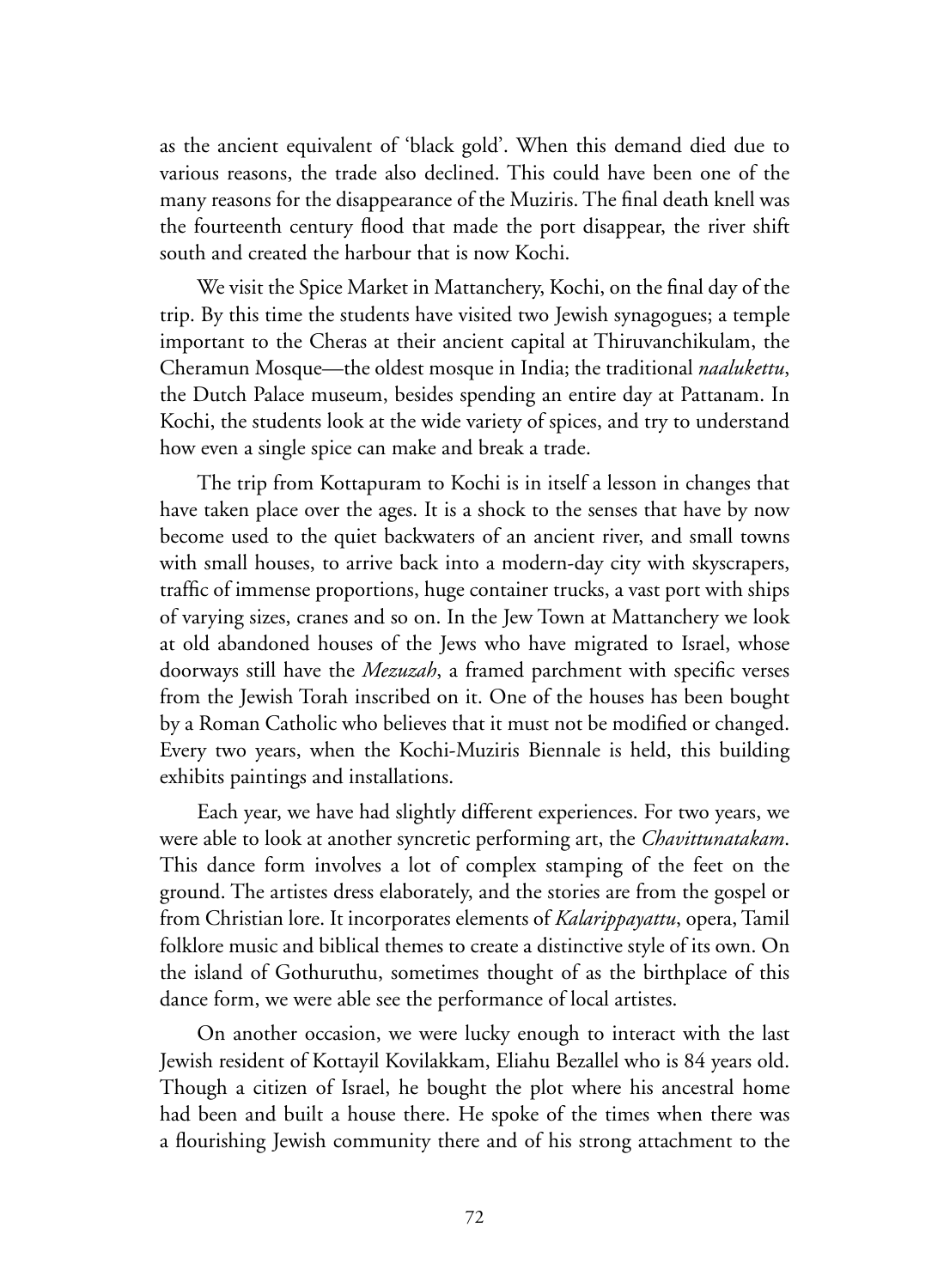land of his birth. The questions of nationhood, land of birth, the Jews need for a place to call their own after the Second World War, were implicit in the conversation and the students had a modest glimpse of a difficult chapter in history.

The Muziris Trip to Kerala is seen as a quest, as an enquiry into the past and its relation to the present. A key idea has been to show students that the past is not a separate entity, with a present an absolute break from this, but that two could co-exist; one could inform and change the other; and that the exigencies of time are ever present.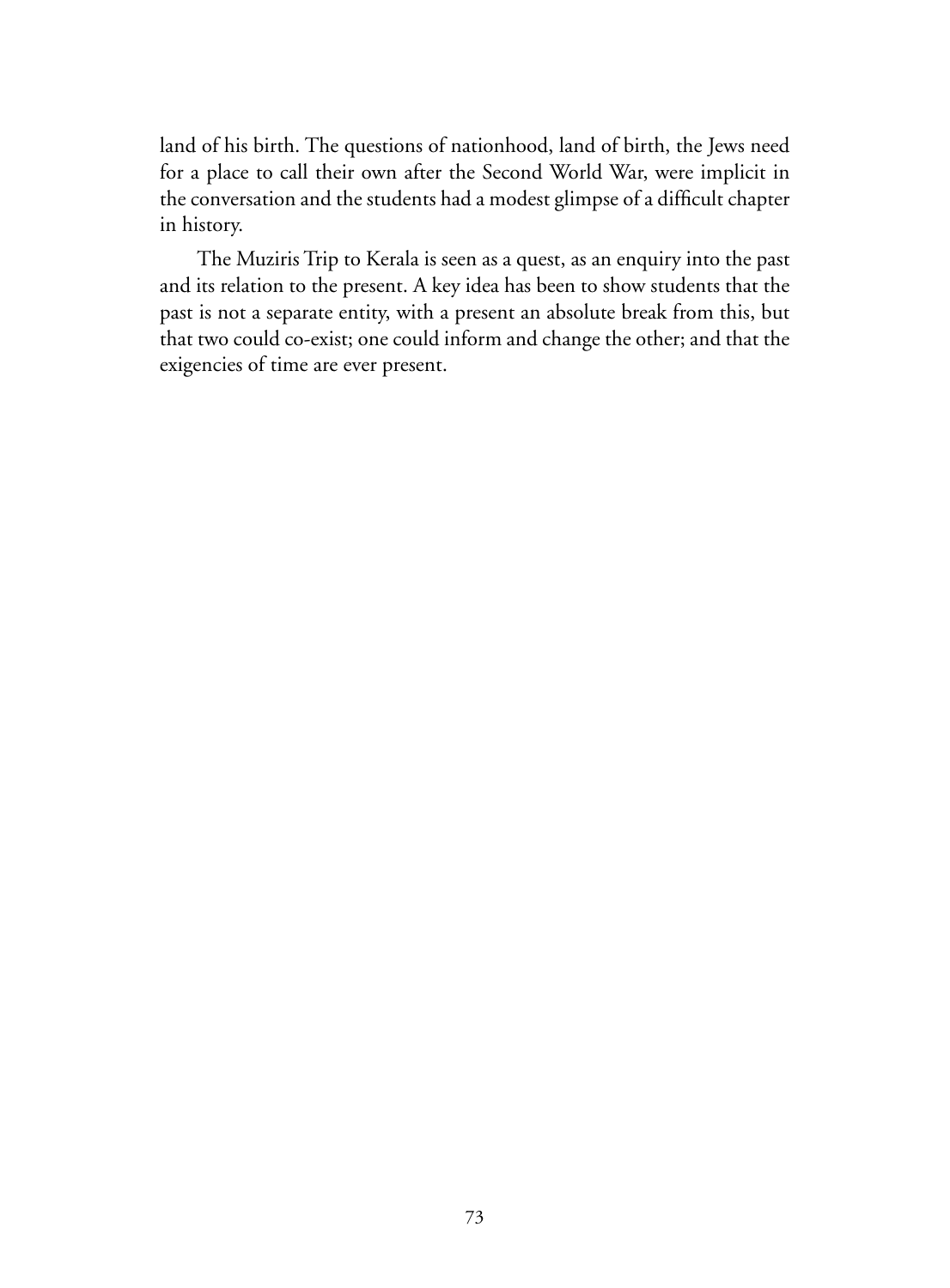## Reflection, Empathy and Action Insights from educational spaces

PALLAVI PHATAK



*T*eaching in a school and being involved in its institutional aspects, studying education formally, working with teachers, and teaching students of education can, ironically, shift one's certainties about what education of the young should concern itself with. Each of these encounters with education, with their particular impetuses, has created synergies and tensions in understanding what the aims, methods and material of learning must be. What has come up repeatedly and steadfastly, though, is the significance of reflection, empathy and the action born thereof, as touchstones in educational thought and work.

There are numerous conceptions of 'education'. Depending on a focus or interest area such as philosophy, psychology, or sociology, the question 'what is education?' can produce at least three different kinds of answers. Another way of answering the question has been through the binary of theory versus practice. This article does not concern itself with creating a conception or definition of education. It attempts to bring to the fore certain key aspects of living—reflection,

empathy, and action—and how they play out in the work of education.

I use three incidents picked from various contexts of teaching and learning to explore this perspective. The first is a scenario, from work done with teachers, which was inspiring for us. The second was a teaching moment that was challenging. The third was a conversation with a student that shed light on a quest that I consider important to pursue.

## **Story One: Permissions, possibilities and paths through reflection**

This story is from a time when I worked as a project coordinator for a nongovernmental organization with the aim of supporting school administrators and teachers of specific low-cost schools for the underprivileged in making shifts towards a more meaningful education for their students. In a school serving the children of daily wage labourers, teachers sought ways to teach so that their students learned better and developed the right set of values to live well. In light of the burning need for interventions and support for teachers in these rapidly failing aspects at school, a move to initiate weekly teacher-run staff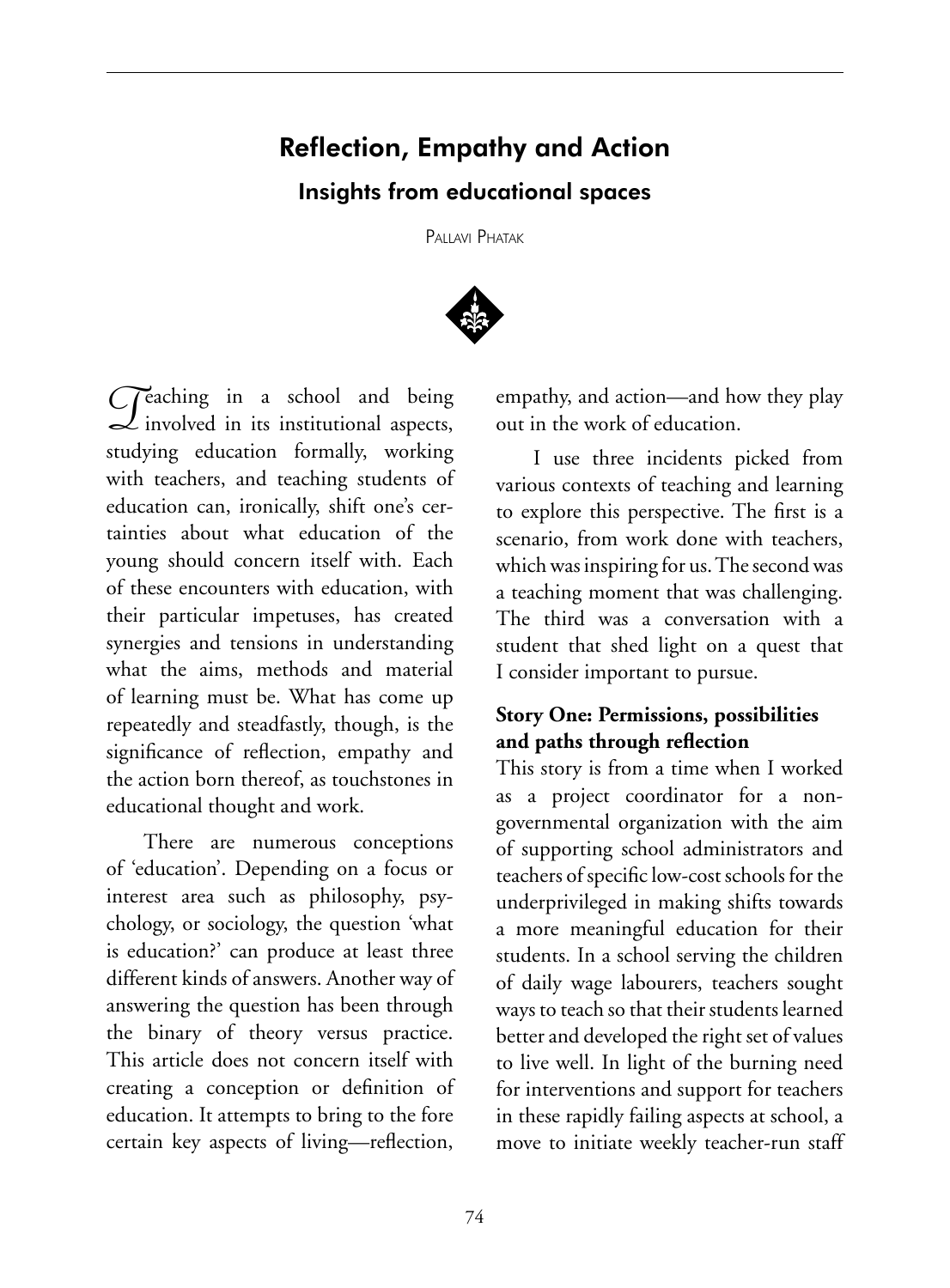meetings, meant for sharing questions, thoughts and discussion of ideas, was met with a mix of awkwardness (around sharing thoughts), cynicism and inertia. The teachers' resistance was evident in thoughts which they, after months of 'icebreaking' and deconstructing authority, began to share: "It is taking us away from 'actual' work", and "talking won't solve problems we face in the classroom". So we came to a consensus to try out the meetings until there was a unanimous feeling that they were not serving us in any way. (The meetings did stop taking place eventually, after about a year. This was not because the teachers felt they were not relevant but due to a possible insecurity in the leadership about growing autonomy in the teaching group).

In the beginning, the teachers struggled with the notion of sharing thoughts in a group. It was foreign to them and they did not really understand its worth. I struggled with feelings of disappointment around this, having experienced and benefited from staff meetings that helped me grow as a teacher. We persisted with the meetings, nevertheless, to keep the promise we made to ourselves. With time and attention, the teachers began to notice some of their patterns of expressing and sharing. These included directing questions and thoughts to me rather than to the whole group, using the meeting time to complain rather than contemplate, and restricting themselves to functional statements such as reminders and announcements. It became apparent

that the scope and possibilities of staff meetings had to be demonstrated in some sense. So we came up with and sifted through conversation topics. We deliberated on how we might talk together about these topics in ways that made the educational work of the school a collective effort. What emerged was the necessary structure to encourage and support the process of reflection. This involved adopting certain guidelines such as:

- Asking questions without judging them and at the same time actively noticing different kinds of questions that others may be asking.
- Not viewing questions as criticism but as tools for exploration and clarity building.
- • Being aware about why I say/do what I say/do and how the reasons change over time.
- • Recognizing*/*sorting opinion from fact, and recognizing/understanding one's biases.
- • Appreciating each other's ideas and creating an environment that is respectful.

The next step was to find elements that could infuse life into the conversations and make the meetings valuable to its members.

For instance, we were thinking of creating a school that was a friendly environment for children. This fundamentally meant a school that did not operate on fear and one that regards children's feelings and thoughts. Infrastruc-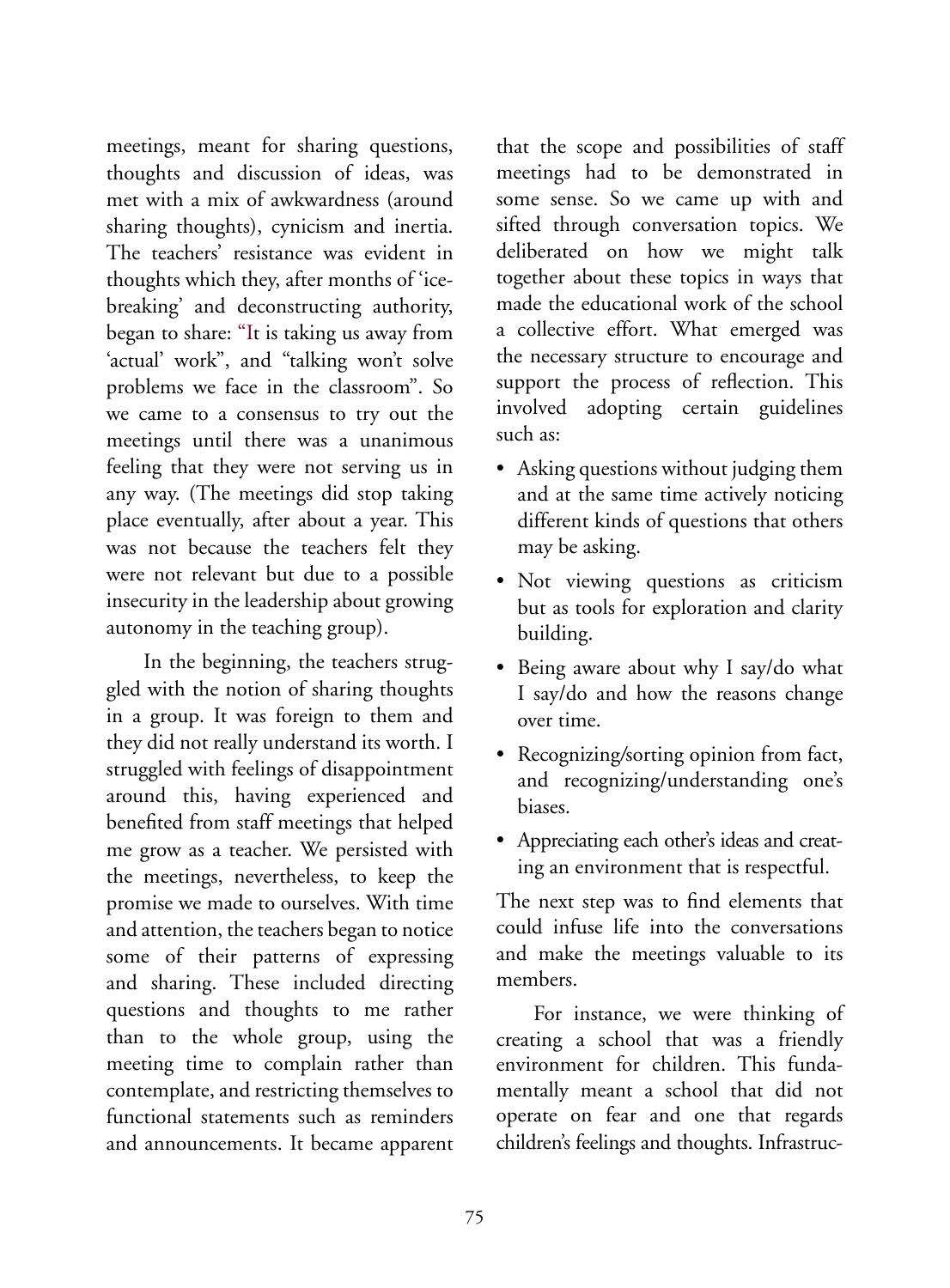ture, policies, and norms were changed to meet the aim of creating such a school. However, the teachers realized that creating the culture for a fearless school rested squarely on their shoulders. In the initial meetings they realized various fears that existed within them: fear of authority, fear of speaking, fear of not being heard, fear of doing things differently and of being judged, to list a few. They realized that they could not create a fearless environment for their students if they could not speak about their own fears. This, in itself, was very significant!

Apart from sharing in staff meetings, many of the teachers wrote down their thoughts in a weekly journal. Through this mode of reflection, many of the teachers seemed to notice that getting in touch with themselves made it easier for them to get in touch with children. *How did this happen?* I saw this as a movement within them, of inward looking leading to outward looking. The reflective journal allowed them to acknowledge some of their thoughts to themselves. Thoughts that they felt could be shared were brought into the meetings or discussed with colleagues (myself included). Over time it emerged that reflection was not an idea. It was a practice, a daily aliveness. We came to realize that we had to look inward every day in order to look outward every day. Through this, teachers saw their responses change towards children and each other in small measures.

As I have been a part of educational environments where introspection and

thinking through matters is taken for granted, certain patterns of conversation, ways of articulating questions and making meaning of thoughts or actions may have set in. This could lead to a limited understanding of other 'cultures of conversation' as well as other triggers and material for reflection. Therefore, I had to shatter these set patterns and notions of conversation, questioning and responding that were in me. This was imperative to meaningful dialogue with the diverse teacher groups I was a part of.

What then did our conversations look like in the life and substance of the staff meetings at this school? We consciously stayed with our feelings from instances of daily interactions that each of us was a part of. We resisted the move to explore our feelings and thoughts through abstraction. As an example, we talked together about one teacher fearing another's judgement. That the teacher felt free to bring to the group something as vulnerable as this was remarkable. We all tuned into her articulation of a sensorial experience of fear. These moments provided her and us a factual base from which insights about fear could be drawn.

These meetings were inspiring for a couple of reasons. Firstly, they helped me see that reflection needs to be built from first principles: looking without preconceived notions and listening without the urge to supply a reason or to make a prediction or conclusion. What was particularly moving was the realization that building these cannot come about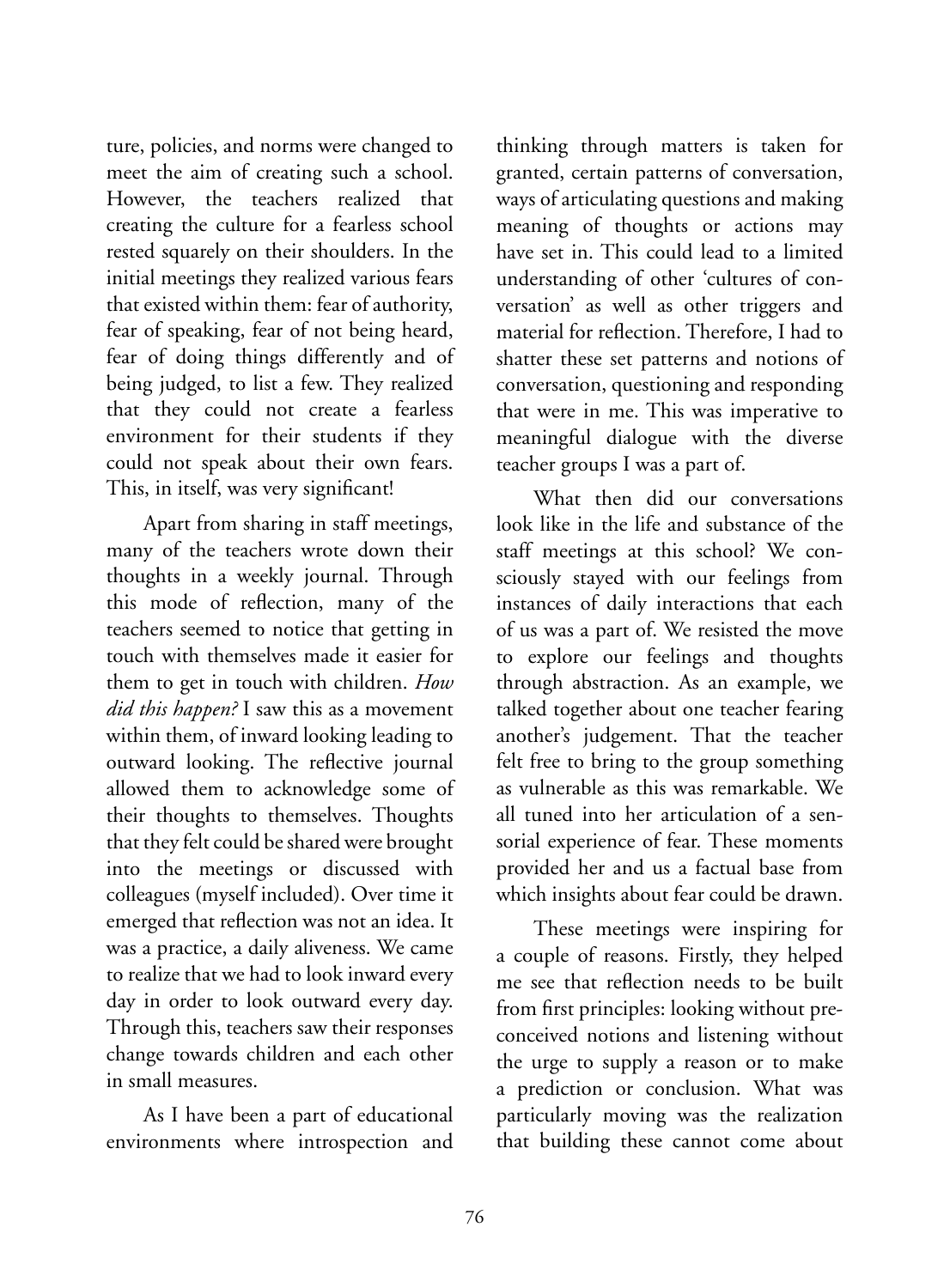if we do not hold ourselves and others with tentativeness and care. An idea about what reflective sharing must comprise and sound like could come in the way of extending this care. Secondly, these meetings put me in direct contact with the enabling nature of reflection because of the way it helped many of us build a relationship with ourselves and with colleagues. These relationships were empowering; they created the base for strength that arises out of an active, informed and thinking collective.

## **Story Two: The challenge of shifting perspective**

While teaching an undergraduate course on human development and teachinglearning, one of the classes was a discussion about corporal punishment and the impact it could have on the development of children. One student felt quite strongly that a whack to discipline a child is fine as many people, "do better in life because of it." It was a statement of conviction inferred from her lived reality and, therefore, not something I had the right to dismiss in any way. Actively keeping aside my own and others' reaction to her resulted in a state of empathy and curiosity. This took on the form of openended questions that all of us, irrespective of our positions, could consider. The questions were: "What does 'better in life' mean that we need corporal punishment to get us there?" "While a whack may have got us to the study table and kept us there (due to fear), what else was lost in us?" While I was clear about the right

position on corporal punishment and could have presented various theories to gently challenge the student's view point, why did I end up talking around openended questions?

My cue was their faces and body language that seemed to communicate some of the discomfort that comes from being judged. As a respectful learning space was something we had all committed to, it followed quite naturally that I be aware of the assumptions I was making about these students' reality. When I did not immediately understand why punishment was a 'life saver', I realized I needed to explore it with them more. These students *felt* that their perspective was legitimate, given the contexts and trajectories of their lives. Thus, while I found myself reacting to the position held by this set of students, I also found myself empathizing with them, trying to understand their situation. Why did they hold this viewpoint? What 'worked' for them as a result of this upbringing? I felt that challenging their perspective without empathizing with it first would have been an insensitive response based solely in ideology.

Empathy made the open-ended questions *equal* for everyone; our starting points for exploration were roughly the same. Grappling with the second question, on what was lost due to corporal punishment, was emotionally difficult and as such was not opened up too much. Nevertheless, they did come to a point in the exploration where there was a faint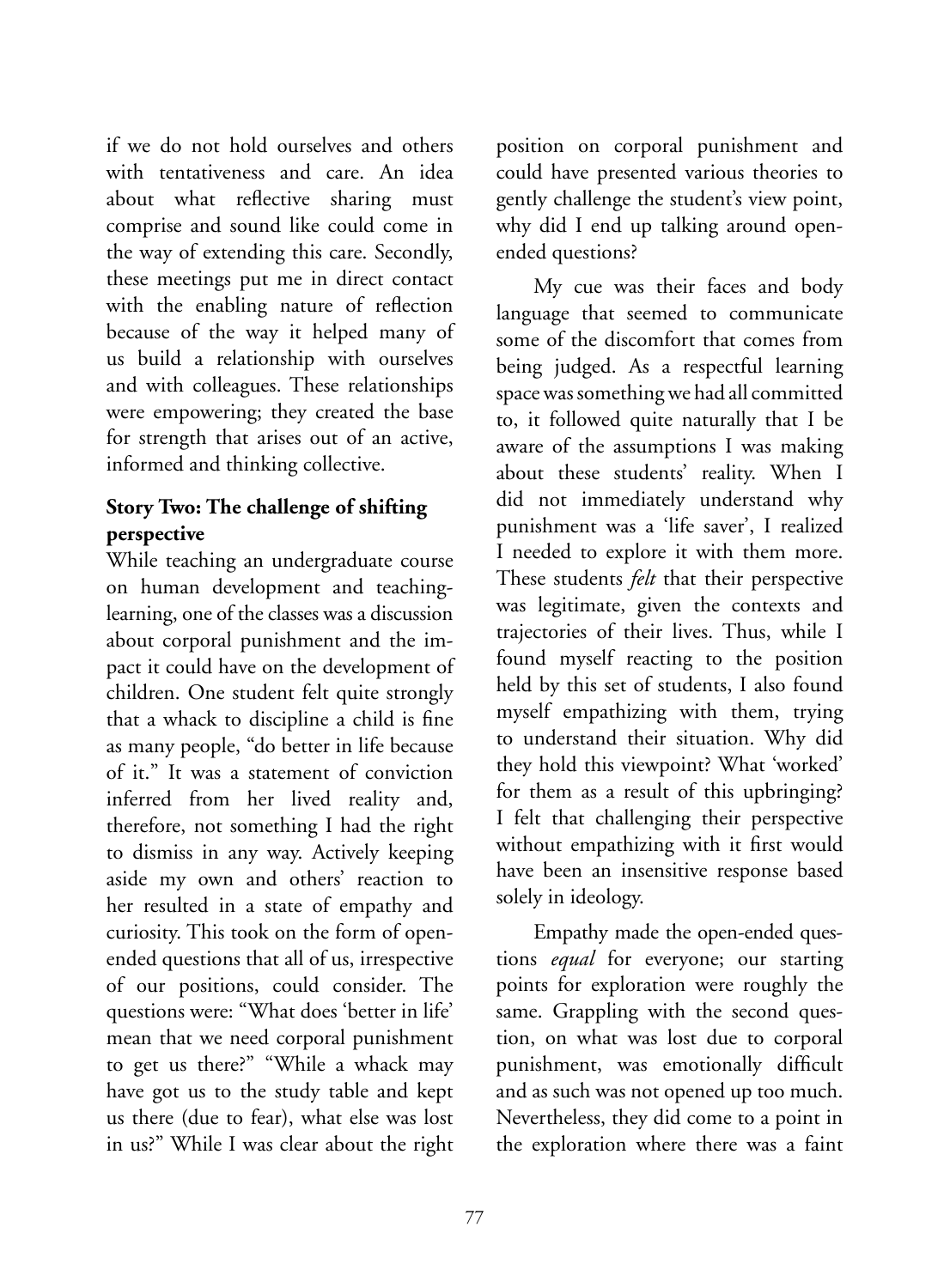acknowledgement of the disrespectful, violating and debilitating nature of corporal punishment. The first question, 'What does 'better in life' mean, that we need corporal punishment to get us there?" revealed answers pertaining to having a better quality of life, which is ensured only if, in many of their cases, they managed to graduate from class 12 and an undergraduate programme. Overall, a better quality of life, they felt, is marked by discipline and self-regulation so that they can keep down a job or higher studies, contribute socially and economically, and thereby, flourish in their lives. When it was agreed that ensuring such a life is a legitimate concern, what we did go on to challenge was the use of adult power, fear and punishment to create discipline and self-regulation. This created the ground for us to brainstorm other ways to develop perseverance, consistency, responsibility, regulation and initiative—factors leading to a better quality of life. It helped us see that the purported results of corporal punishment could be achieved through other means.

Theoretical perspectives were then presented. For some students, the linking of their reflection to findings from studies was disconcerting. We stayed with this feeling as I felt it was essential to the process of creating a shift in perspective, which is something that did happen for some of them. With others, I could not tell how they were processing it at all—the open-ended questions, the brainstorming, and the theoretical perspectives.

This was a particularly challenging moment for me as an educator teaching young people who hoped to become teachers one day. I learned from it that any topic in the study of education needs to be looked at from theoretical perspectives and engaged with through self-reflection. Theoretical perspectives are relatively easy to present. However, those perspectives alone do not seem to trigger a radical shift in one's deeply held positions. What is perhaps more challenging is to create appropriate openings for self-reflection and weave insights into theoretical understanding. Relying solely on self-reflection to explore a topic is problematic in that it could tend to confirm one's already held position. Utilizing only theory to understand an issue often relegates it to the machinations of the intellect. The specificity of the challenge therefore seems to lie here: At what points in the engagement with a topic or problem do we bring in knowledge born of the experiences of the self and at what times theoretical knowledge? How do we facilitate personal reflection and exploration in learning contexts, in emotionally safe and appropriate ways, to yield insight? How and when do we point out the limitations of both theoretical knowledge and knowledge of the self?

## **Story Three: The way of mindful action in education**

Curriculum is a vibrant topic of discussion and study in education. The primary point regarding what should constitute a curriculum is that of aims and objectives. Once, such a conversation with a student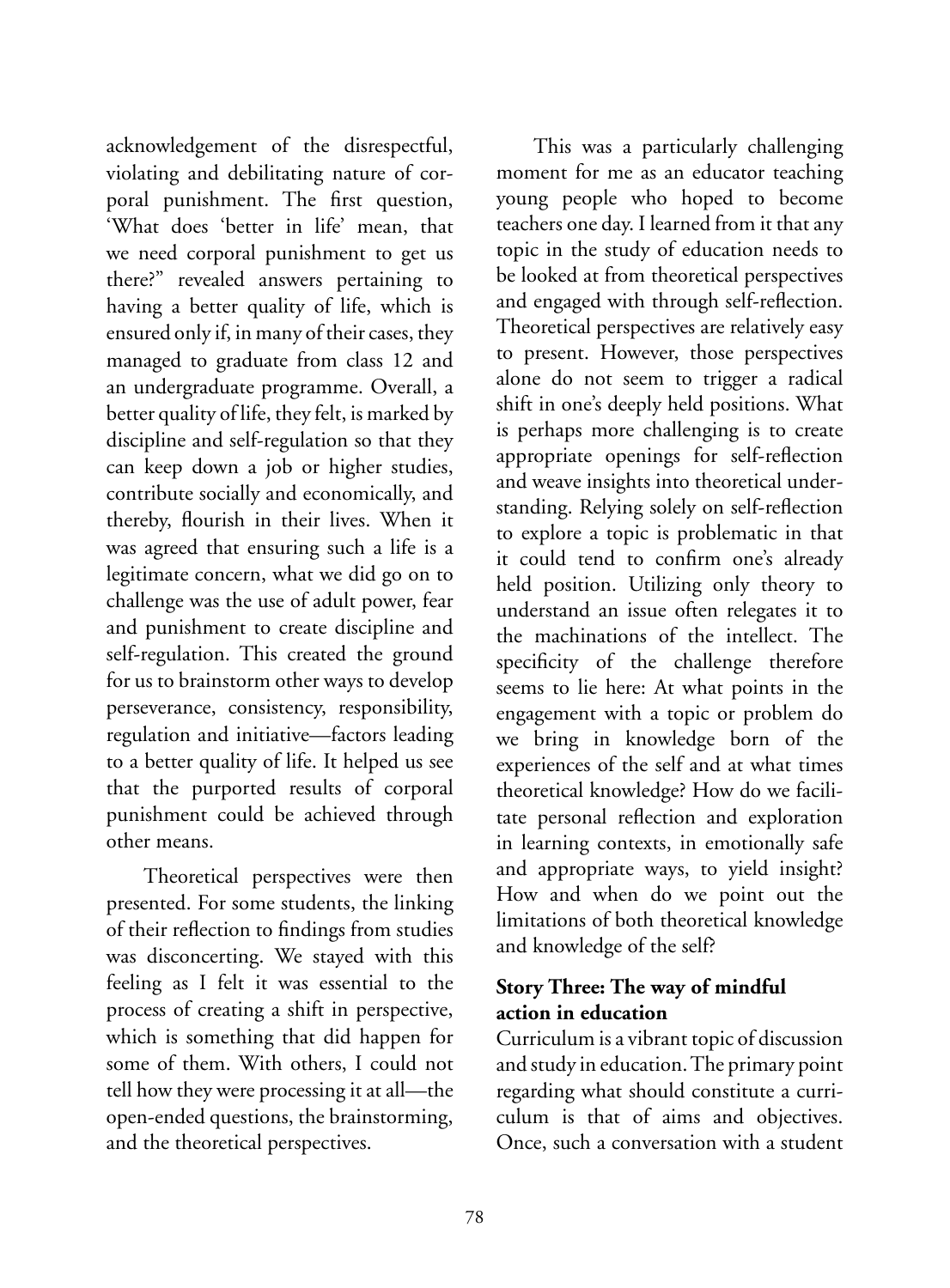of curriculum studies seemed to capture some prevalent perspectives with regard to what education ought to do. With great depth of emotion, the student believed that education should have only one purpose, that of enabling social change. He felt that the aims of education and curricula in schools must be developed keeping this in mind. Early in the conversation I noticed that two aspects were being pitted against each other: 'thought' and 'action'; in another context, 'the individual' and 'society'. Interestingly, the former and latter binaries were used interchangeably in the student's argument which stated that 'indulging' in thought or the individual self leads to inaction and lack of engagement with society. I found myself responding with a 'yes' and 'no' when asked if I agreed with his argument. My affirmative came from observing the tendency, both within myself and in others, to enclose oneself in the long and enticing journey of understanding the mind. Indeed the possible fallout of such a journey could be self-absorption. The aspect of his argument that I disagreed with stemmed from this perspective: essentially as social beings, each of us is a component of the various relationships we are a part of. If society is an aggregate of relationships, how can we engage with it meaningfully without understanding ourselves simultaneously?

We spent some time trying to get a feel for what makes something 'meaningful'. We saw that the intertwining of our inner selves with our outer lives is what makes engagement meaningful. With our

unique set of experiences and viewpoints we make sense of a matter outside of us, and that 'sense-making' feeds back into our perspectives. Further, through this conversation, and several others, it appeared that a couple of challenges exist in the process of meaningful engagement with society. One challenge is the absence of a language of communication that is built by first acknowledging and allowing, for oneself, a range of feelings and thoughts. The next step is to be comfortable with communication. All this is contingent upon an emotionally, not necessarily intellectually, safe environment. The second challenge is a genuine lack of experience in the ways of dialogue, a mode of exploration with people that could help us make sense of how our personal experiences integrate with goingson around us.

Now, assuming that the language, skills and comfort for dialogue exist, a deeper implication for equal engagement with the inner and the outer is revealed. This is the ability to discern a 'personal' response to any issue or situation from a serious, impassioned one. A 'personal' response, though a legitimate one, is often immune to examination by oneself or by others. This is perhaps because 'personal' responses often seem to be marked by the need to have one's theories or stand (sometimes, maybe, the entire self) validated, and as such seeking the formation of a similar community or group. Accepting, empathetically, that this is a very human need or movement of the mind,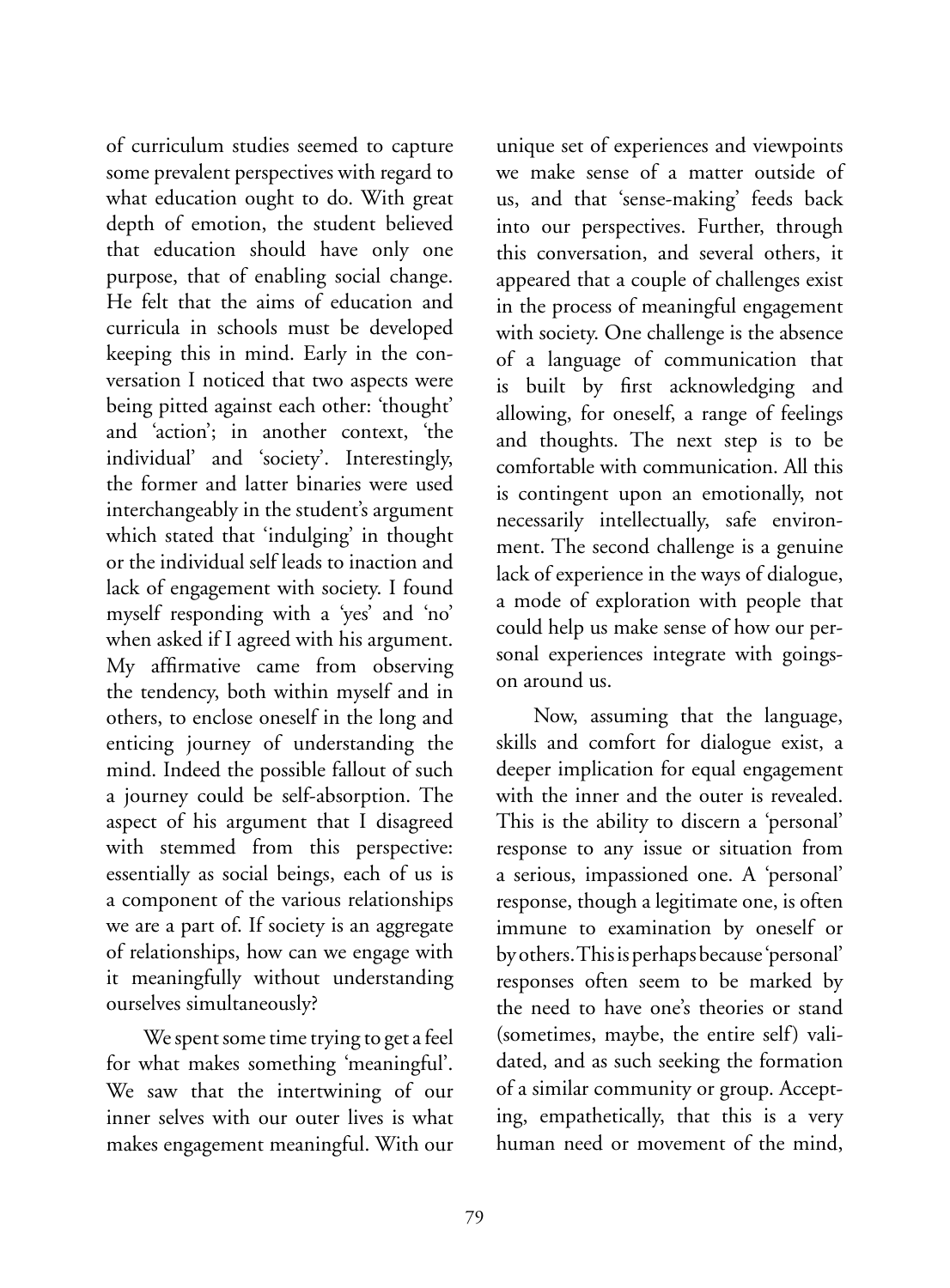what can free us, however, of its fear-filled and narrowing nature? By keeping this question alive we could perhaps find out what it means to respond to and engage with the world in non-personal but serious and im passioned ways.

The call for social change, especially through education, is urgent, justifiably so. The pull into the difficult and much needed work of responding to inequality, injustice and destruction that is around can be very strong. However, what would make the response, action, effective?

Essentially it would mean being aware of one's relationship with an 'other', be it a group or community or a cause or issue. This is vital so that we do not conflate our feelings that have a particularly personal genesis with quiet, wisdom-filled outrage towards all that is inhuman around us. It is this very discernment that brings clarity to the process of understanding a cause or issue and removes the 'individual' or 'self' from it.

As a teacher, student of education, and interestingly as a teacher of education, I found several theories, frameworks and approaches compelling. What has enabled critical engagement with theory, eclectic practice, and growth, has been reflection and empathy—Reflection about why I am compelled by or resist a theory / approach / framework / perspective and empathy for where I am and for where my students and colleagues are. This kind of reflection and empathy has almost always provided the much needed pause before and during 'action'. And so it appears that 'mindful action', something that I am slowly learning about, seems to involve being aware of one's limitations and capabilities with equanimity, recognizing argumentation that is led and fed solely by the intellect, seeing how one's feelings drive a conditioned response, trying to explore something with another from his or her ground as much as from mine, and most importantly, always being aware of my motivations to 'act'.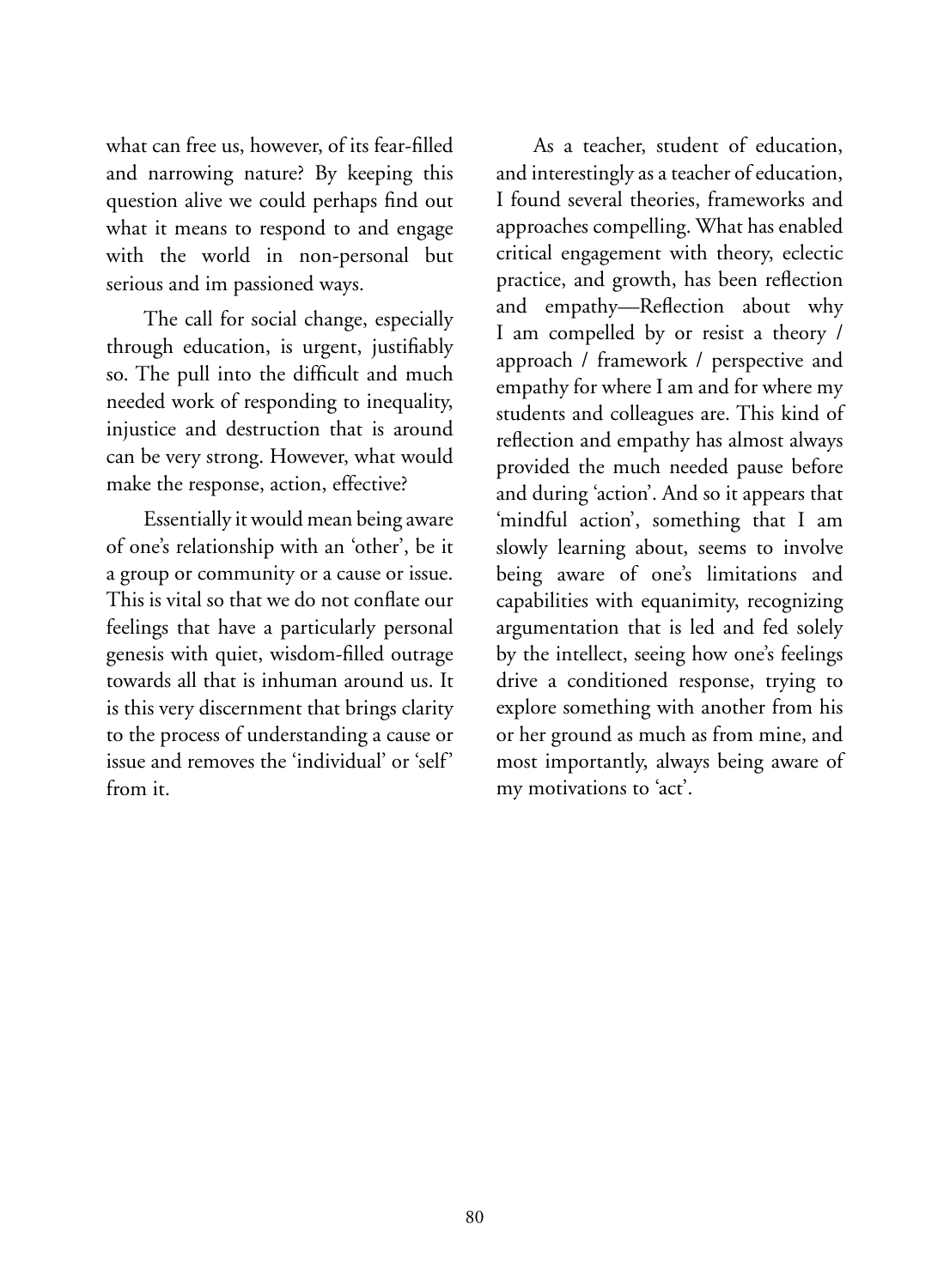## Book Review

## 'The Reflective Teacher': A Review and Some Reflections

Alok Mathur



*The Reflective Teacher: Case Studies of Action Research* **Neeraja Raghavan (2016) Contributing Editor: Vineeta Sood Orient Blackswan, 254 pp, Rs 270/-**

'The reflective teacher' is a phrase that has been much in vogue in education circles for at least the past two decades. At the outset this may evoke a hazy image of a somewhat thoughtful teacher one might be happy to see teaching in our schools. The phrase became common currency sometime after the publication, in 1983, of Donald Schon's *The Reflective Practitioner*. This influential book, sub-titled *How Professionals Think in Action,* characterized in considerable detail and depth the creative ways in which skilled practitioners in diverse other professions—such as engineering, architecture, town planning, psychotherapy and management—identify, frame, think through and act upon issues or problems that emerge in the course of their practice.

Considerably earlier than Schon, as early as 1933, John Dewey, the American philosopher and educator, in his book, *How We Think*, had developed an account of human processes of problem-posing and problemsolving that result in productive thinking in various domains of human experience. Dewey too had proposed that it is only through a process of 'reflection on experience', that our experience may result in an enriched understanding and personally validated practical knowhow. Such reflection, Dewey suggested, is akin to a form of 'scientific thinking' applied to everyday life situations, but with the added dimensions of value and purpose. Building on these ideas, Schon developed a more detailed account of what he termed as 'reflection-in action', which he maintained is necessarily an intuitive, iterative, non-linear and often cyclical process, that may can be active even as we go about engaging in our practice. Through this reflection, individuals may challenge closely held assumptions, and deepen their grasp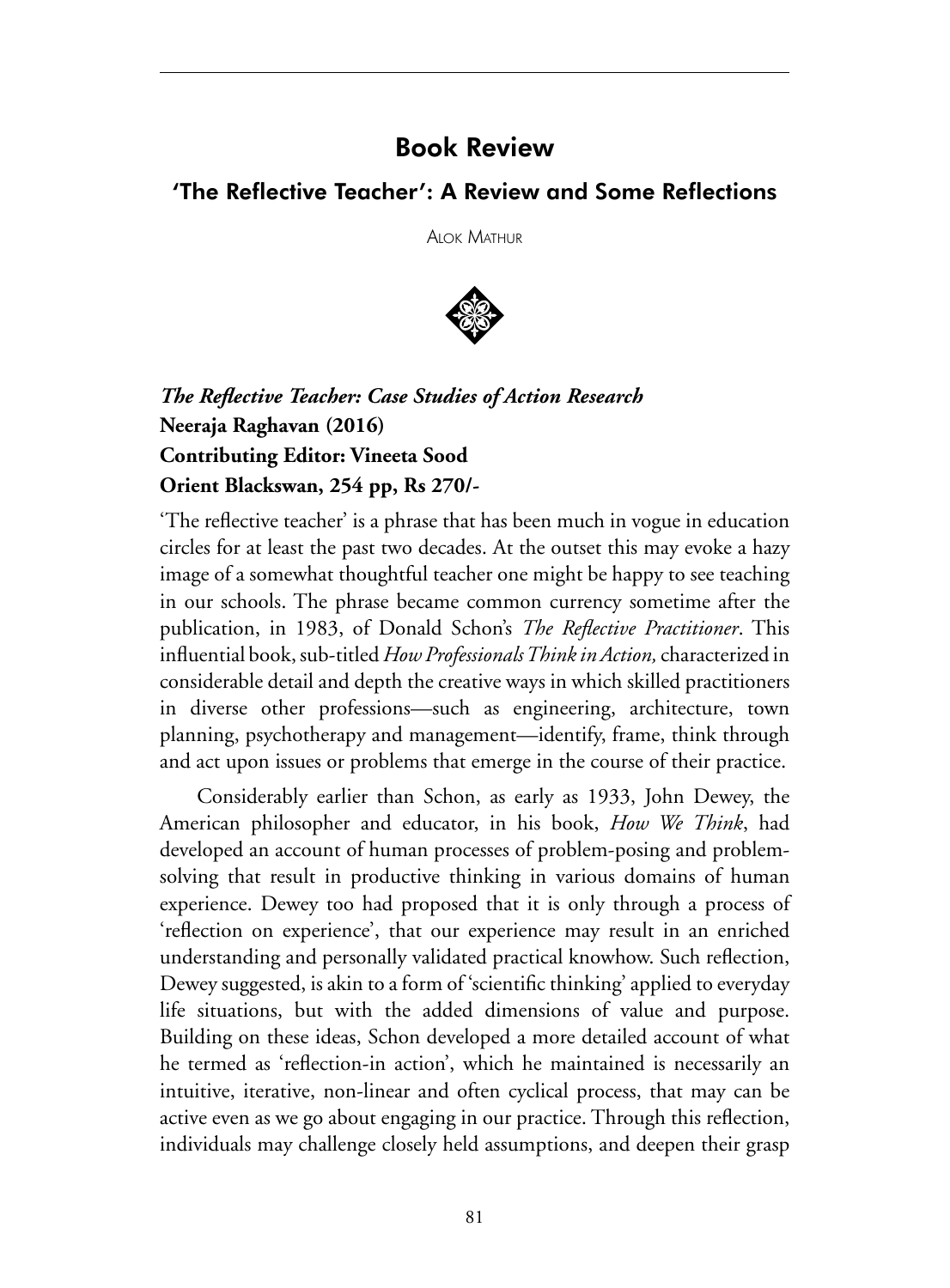and engagement with the complexity of life situations, characterized as they are by 'uncertainty, instability, uniqueness and value conflicts'.

The ideas from Schon's book were quickly picked up by practitioners of school education and teacher educators, who saw them as highly relevant to the teaching profession. Teaching—which has often been narrowly viewed in instrumental terms as simply 'delivery of content'—was acknowledged as being a multi-layered engagement with living, thinking persons in complex social and institutional contexts, towards educational purposes and aims that are value-laden. Critical reflection and imaginative responses to situations that arise in the course of one's own teaching practice were considered as essential for 'good teaching'. A plethora of writings emerged from the late 1980s onwards upto the present day, focussing on the qualities of reflective teaching, and proposing a variety of approaches to developing 'reflective teachers'.

In the Krishnamurti schools too the process of education, of teaching, learning and upbringing, is necessarily viewed as a multi-layered extended engagement, drawing upon many levels of the being of a teacher and the students. Teaching is seen as not just a profession, but also as a way of life, with an undeniable impact on the way individual students grow up and respond to the challenges of living a wholesome life in complex and difficult times. Informed by the teachings of Krishnamurti, these schools especially value 'self-awareness', 'the quality of attention', 'observation' as well as 'reflective abilities' in a teacher.

However, to most people in schools the idea of a 'reflective teacher' may be a vaguely held notion and it is hardly ever articulated in explicit terms. We may ask: What is the nature of reflections that a teacher might engage in? How does the reflective teacher relate with students, the subjects s(he) teaches, the teaching-learning process, and the predicaments s(he) finds herself confronted with in the course of her/his life as a teacher and a human being? And more to the point, if this is such a desirable quality, what could possibly make for 'reflective practice' in a teacher? Neeraja Raghavan's recent publication, *The Reflective Teacher: Case Studies of Action Research* brings these questions into sharp focus. Drawing from a wide range of literature on the subject, but especially from Schon and Dewey (stimulating quotes from both are liberally sprinkled throughout the book!), it provides a series of textured responses to these questions.

The book is divided into three sections, each of which is appropriately cross-referenced with the others. Each section could very well be read by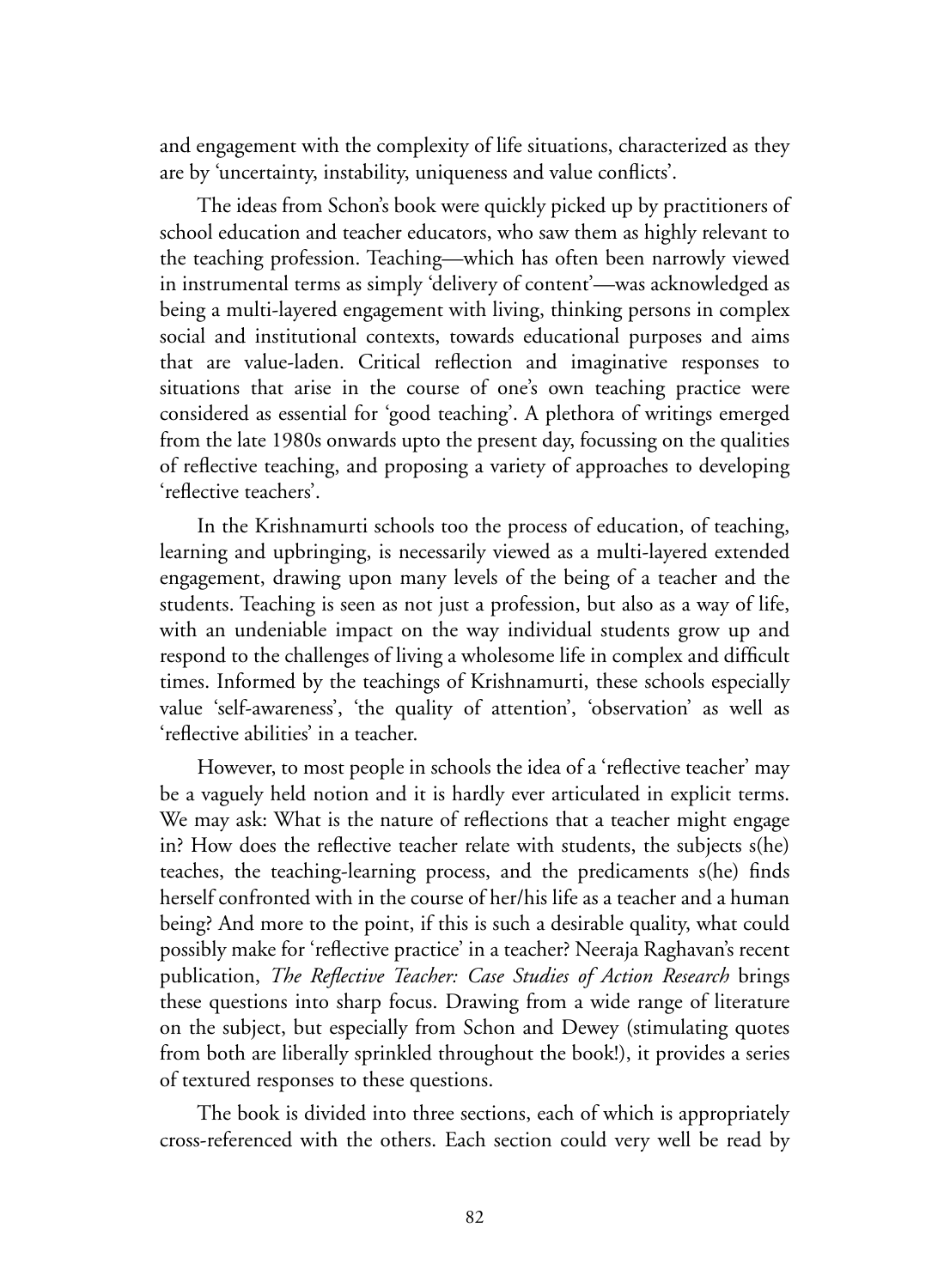itself to begin with, but arouses curiosity to delve into all the other sections. The first section provides a detailed background: it unfolds a well-researched account of the many-layered nature of 'reflection' in a teacher's practice, as well as the meaning, purpose and process of 'action-research'. Action research is described as a step-by-step process in which the teacher: 1) identifies a significant problem to which is she is seeking a solution; 2) analyzes the problem; 3) comes up with alternative strategies to address the problem; 4) identifies the most promising strategy; 5) implements the strategy; 6) reviews the effectiveness of the strategy; and 7) further refines her approach to the problem. This could then lead to a further cycle of research, in which the teacher's reflections may lead her to question her own initial assumptions and framing of the problem.

This first section also introduces the reader to the setting of an extended study, where the author and her team facilitated a process by which a group of eight teachers conducted action research into a wide range of issues in their respective classrooms at a school run by the Azim Premji Foundation near Dehradun, Uttarakhand. These teachers ranged from being 'very experienced', to 'moderately experienced' to relatively 'new to teaching'; they taught a range of subjects in primary classes: languages, mathematics, science and environmental studies; and all had volunteered to participate, albeit for somewhat different reasons, in the process of conducting action research. The facilitators introduced them to the stages of action research, helped them identify the problems they were most concerned about, provided occasional guidance in addressing these problems, and supported them when needed in documenting their experiences. The major thesis of the book is that by learning to conduct systematic action research into problems that they themselves identify as being significant, teachers can indeed become more reflective in their practice.

The second section documents the narratives of each of the teachers who volunteered to take part in the study. It paints a 'working portrait' of each of the teachers and his/her concerns, and gives an account of the problems or issues they tried to address through action research, as well as their learnings from this effort. Here is a sampler of the action research problems that the teachers had identified:

- How to increase vocabulary and reading abilities in English for students of class 4?
- How does one teach children of class 6 'how we see' and help them overcome misconceptions about 'sight'?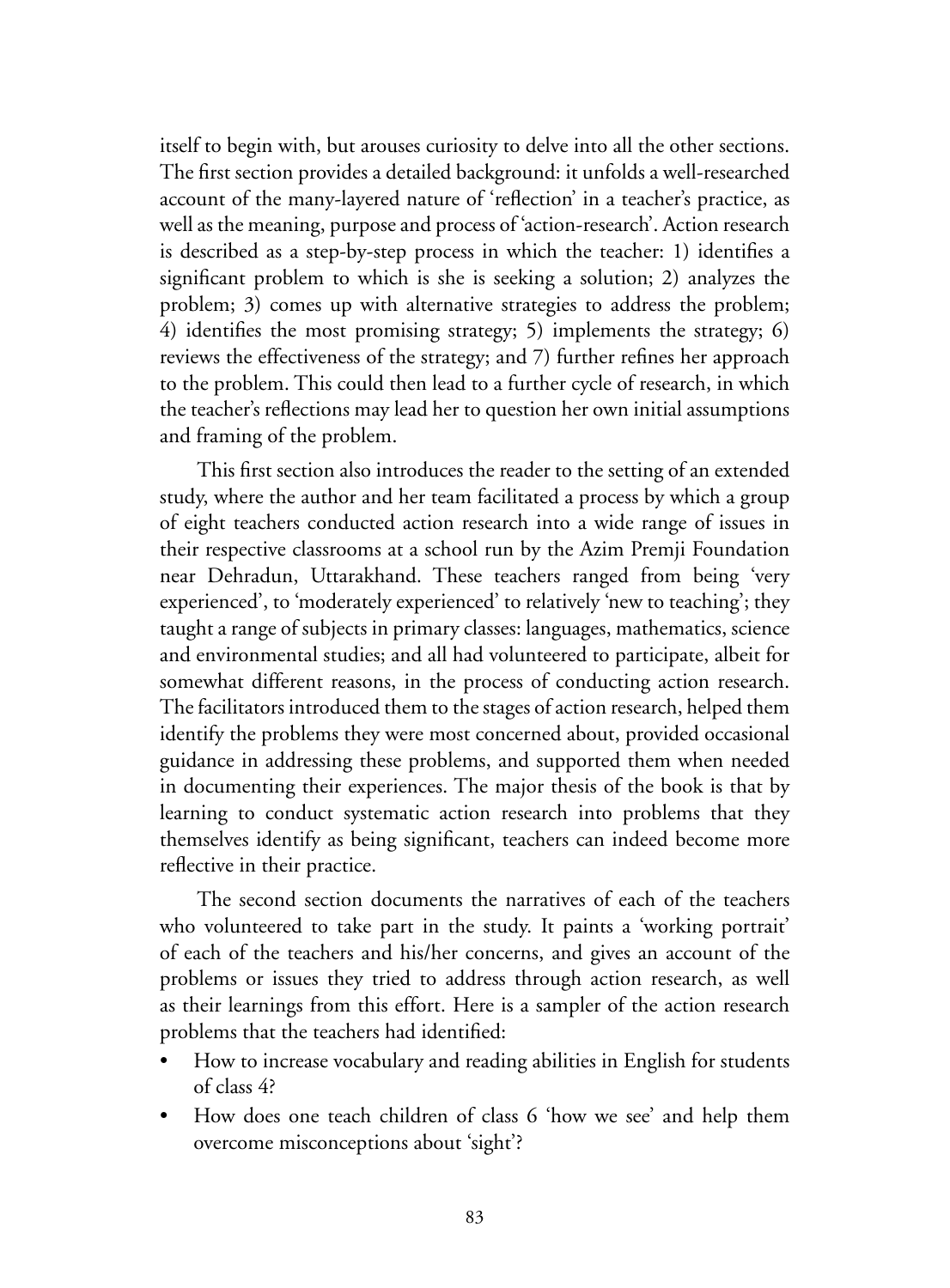- How to inculcate scientific temper in class 5 and 6 students?
- How to ensure an understanding of place value among a few children who did not have this concept even in class 6?
- How to teach environmental studies topics to a few students who did not have a background in Hindi, the language of instruction?

Through a process that was made more systematic (than they would have otherwise adopted on their own), all the teachers, to varying degrees, enlarged their repertoire of teaching methods, experienced shifts in their perceptions of children and their learning process, and were able to find a way forward in addressing the problems they had identified at the beginning. Many were very gratified by what they saw as higher levels of enthusiasm and engagement in their students. The teachers' own voices come through clearly in this section, as we get glimpses into their thought processes and journeys. We also hear the voices, albeit much more mutedly, of the facilitators who accompanied them.

The third section is intended to be evaluative and summarizing, including reflections on the 'reflection-in-action' as it was experienced in diverse ways by the teachers. It analyses the data presented in the previous section, examining the ways in which reflection might have been engendered in each of the teachers through the process of action research, and whether this had brought about shifts in the teacher's practice, and his/ her understanding of children and learning. It notes that there are indeed multiple shifts that several teachers experienced, from, simply, a widening of their teaching strategies and repertoire, to deeper changes in their appreciation of children's capacities, their understanding of what is involved in, say, 'reading with meaning' or 'probing scientific questions', as well as their own purposes in teaching. In its concluding 'overview', while critically reviewing the shortcomings of the facilitation process and the study itself, this section underscores the efficacy of action research as a means of making for reflective practice in a teacher. The appendices provide some helpful tools and templates for those readers who might wish to embark on a similar journey. There is a very useful list of references provided.

Alongside the book, there is also a set of two DVDs available (which can be procured from the Azim Premji Foundation), that video-document some key features of the action research process. The DVDs include a culminating interview with each of the teachers who took part in the study. We are thus able to view and listen to each of the teachers speaking about their work, the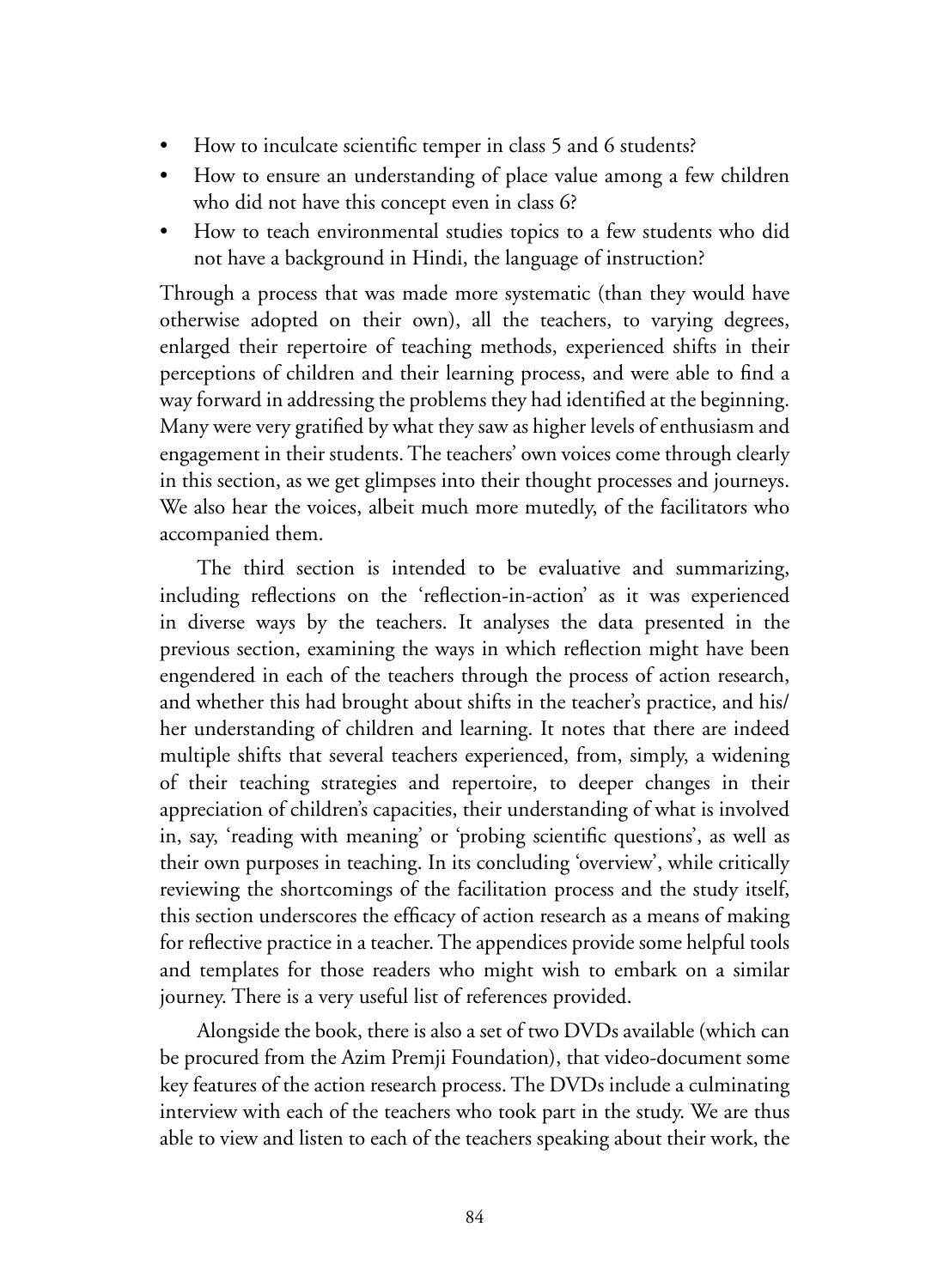subjects they teach, their concerns for their students, the things they tried, what worked, what further remains to be done, as well as their challenges and learning from the action research process.

I see this book and the DVDs as an extremely valuable resource for all those who work in education and with schools, and especially for teacher educators. It could also be considered as essential reading for school administrators as well as thinking teachers interested in deepening their understanding and practice of teaching and learning. The book and the DVD both provide in-depth depictions of shifts that have taken place in real 'flesh and blood' teachers. These are teachers who have themselves had a very ordinary school education, and yet are becoming committed to their students and their genuine learning needs. It is evident that prior exposure to workshops with resource persons from Azim Premji Foundation had already whetted the appetite of some for doing things 'differently' from their own traditional schooling. But it is the process of participating in an institutional setting with a larger community of enquirers, many of whom were involved in the action research that generated a culture of discussion, documentation and reflection, which led over a period of time to actual movements in their practice.

The teachers who were already somewhat discontented with traditional approaches to teaching, are seen as being able to visualize novel strategies that enable their students to become active and fearless participants in the learning process. Even teachers who had hitherto been somewhat mechanical in their approach, begin to come alive to their students' capacity for learning and their overall well-being. Their concerns for specific children and the need to closely diagnose and respond to their individual situations come to the fore for some others. This is highly encouraging of the power of 'action research' in bringing about new initiatives and altered pedagogies in the classroom. There are deeper changes in habitual thought patterns, outlooks and approaches to education that are also indicated in some cases. The linking thread in all these accounts are processes of 'reflection' that we can sense these teachers having experienced during the journeys they have embarked upon.

If one were now to step back to reflect on the rich body of work and thesis that comprises this book, a few questions arise in the mind:

What assumptions or view of human beings, of children, as well as of teachers as thinking-feeling beings, do the theorists and thinkers represented in the book appear to reflect?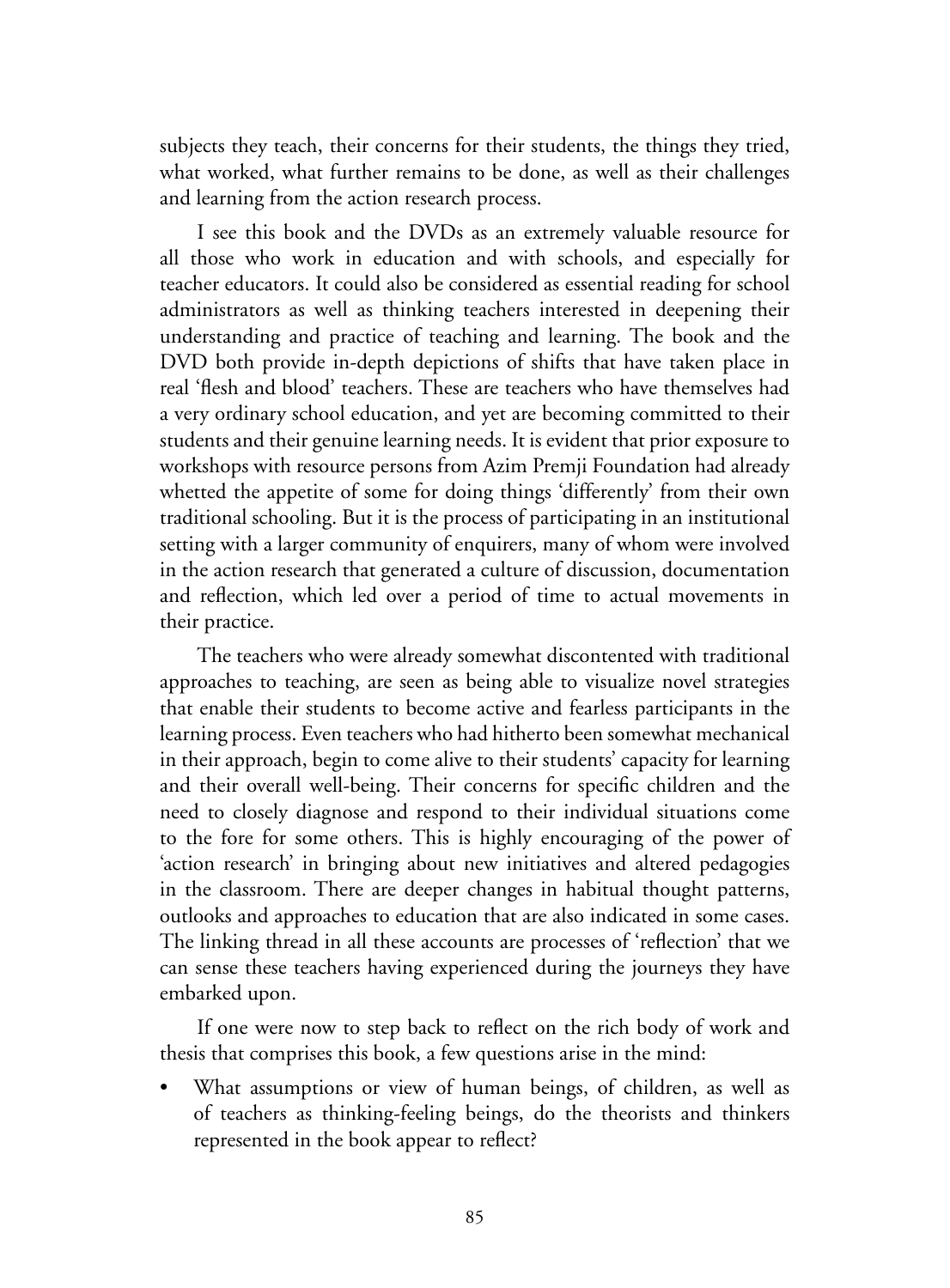- What aims of education does the overall frame of the book presuppose?
- Are there levels and forms of reflective inquiry that teachers might engage in, which are not within the scope of the form of 'action research' that the book proposes?
- What is the relationship between 'reflection', 'attention', 'awareness' and 'observation', and how might one complement or enrich the other?

I briefly explore this last question in the light of articles appearing elsewhere in this *Journal*, especially the very first article, titled *Attention and the Traffic of Thought*. In this article, speaking of 'the quality of attention', there is an arresting statement: "A moment of suspension is required, which is not merely the pause of *reflection*, *necessary as this may be in its own time and place* [emphasis mine]."And a little further on: "It is also applicable in daily life. By constant *attention* [emphasis mine] to our thoughts, feelings and behaviour, we create more and more the climate of change; we create for ourselves the opportunity to delve deeper and wider into ourselves."

Connecting this with the preceding discussion on the subject of the book, it would seem that 'reflection' and 'attention' are both human capabilities that can operate powerfully in our daily lives. The first, reflection, requires a pause in activity, and a 'bending or looking back' (in its etymological meaning) to our thoughts and actions, evaluating them against particular ends-in-view. It is a movement in a continuum of deliberate 'looking'—at *past* thought or action and its effects, through *present* thinking, with some *future* state of affairs imaginatively in mind. With 'reflection' we actively check ourselves and our actions, and remain open to the possibility of re-directing our available energies, re-setting our goals, and at times even re-framing the perspective which informs these. As human beings and teachers we certainly need to do this time and again, when we commit ourselves to meeting the needs of students as well as educational aims as we perceive them.

'Attention' involves 'waiting' and 'stretching' (again, in its etymological meanings). It is a stretching towards whatever there is 'present' in the surround. It involves a suspension of the deliberative thought-process, allowing 'awareness' and a clarifying 'observation' to reveal the surround, both the outer and the inner. Subtle patterns, features and shades of a whole situation, including one's thinking and feeling—not apparent to the habitual or even the reflective mind—may come to be sensed. The space that opens within deepens the reach of the mind, dissolving that which is habitual,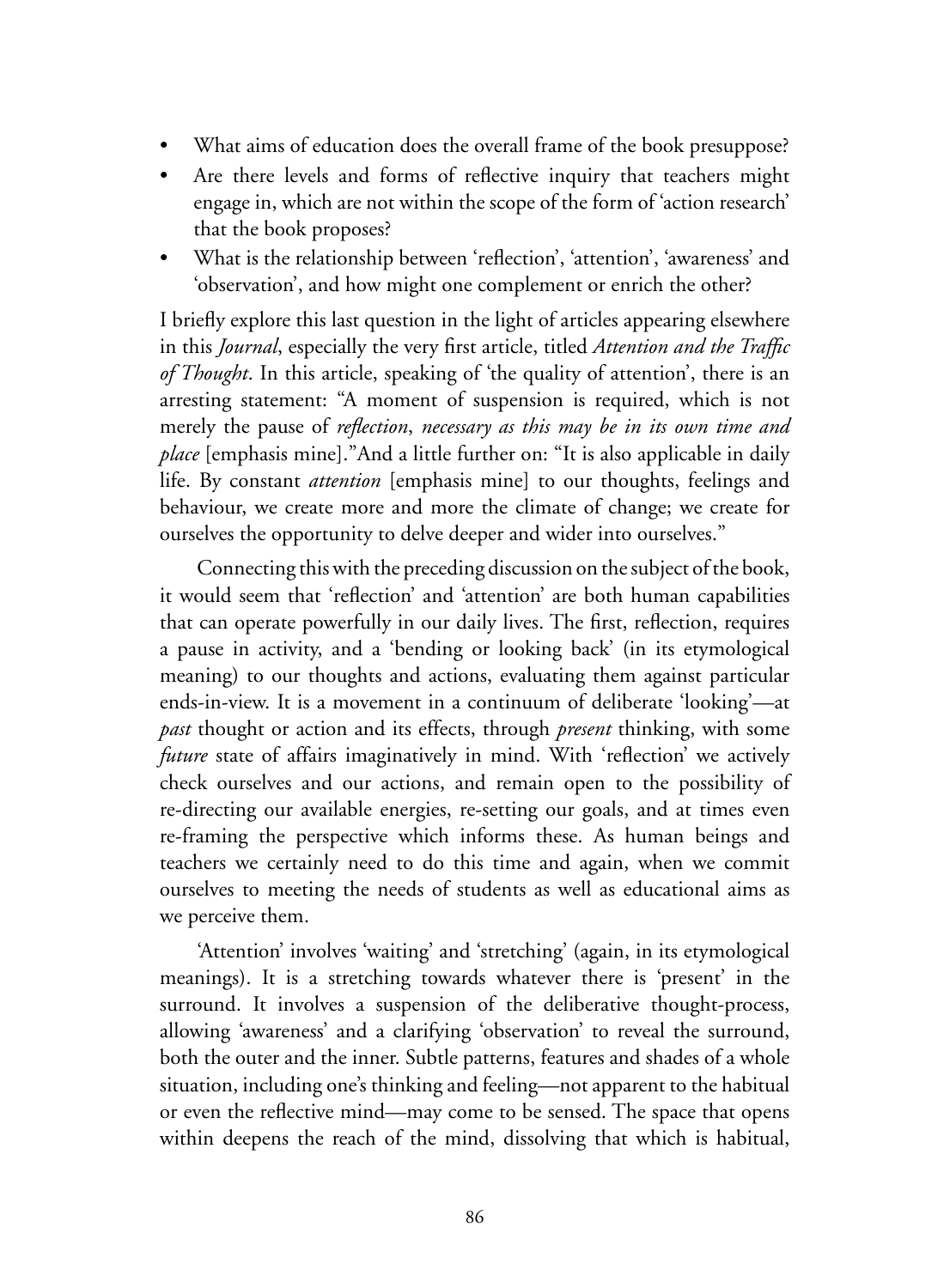releasing new energy. This may happen when one is alone or with nature, in conversation with another or even in a classroom with a group of students. In this movement, which is a non-movement of active thinking, lies the possibility of renewal, of affectionate comprehension of a situation, of new responses that are drawn forth, of change that is qualitatively significant, and which brings its own atmosphere of learning. This is perhaps the foundation of what Stephen Smith calls the 'attention curriculum'. This, however, cannot be a pre-set course to be run (in the etymological meaning of 'curriculum') by teacher or student; but a living engagement with moments that present themselves, into which may flow an energy capable of fully responding to the complexity of situations as they arise. Surely, this too is the need of the hour in education, teaching and learning.

In the end one is grateful that Schon's pioneering work has been brought to us, especially in the Indian context, in such a textured and concrete form by Neeraja Raghavan, for the value of 'reflective teaching' in our schools can never be minimized. As a summation, I see that 'reflective practice' can be a powerful means of moving towards more or less known ends in a given framework and context, when limiting assumptions and habitual thoughts and actions are uncovered and creatively transcended. This is demonstrated by many of the teachers who are the subject of this book. On the other hand, 'attentive practice' might be the quality of being fully present that allows for transcendence of any pre-set framework and context, and reveals as well as releases that which was hitherto *unknown*. Thus we cannot *know* as much about 'attention' and its operations as we do about 'reflection', except in stretching towards it again and again. In my mind's eye they remain distinctive, and complementary, facilities of the human mind.

And yet, just as Schon's work has provided a clear step forward in our understanding of the richness of teaching-learning through 'reflection' in multiple domains, could one not look ahead to a further revolution in our understanding of teaching-learning through 'attention' that Krishnamurti spoke about during his lifetime? (See the Krishnamurti passage at the beginning of this *Journal*). Perhaps the 'attentive and aware teacher' will then take her rightful place alongside the 'reflective teacher'.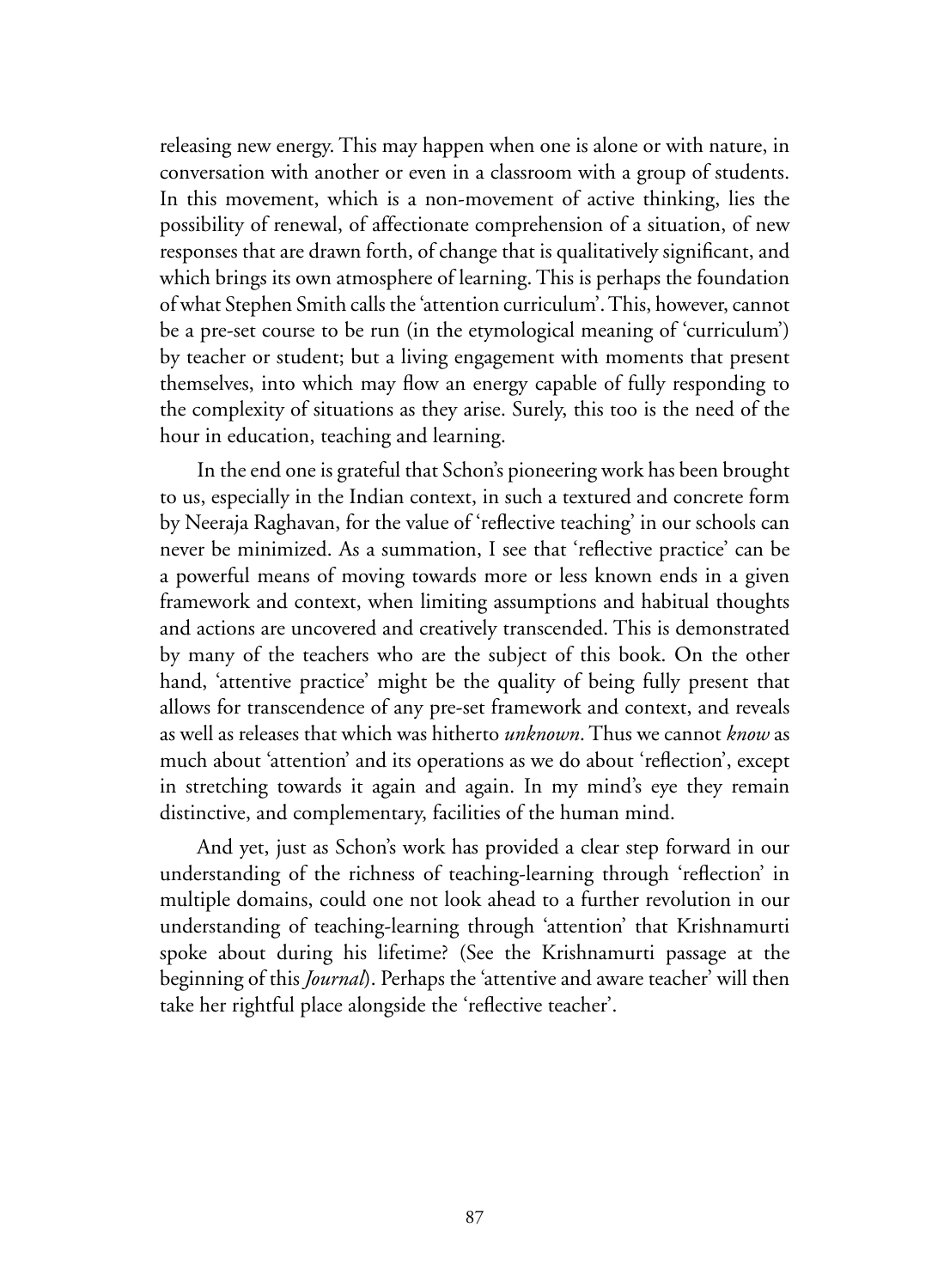## **Contributors**

V Arun Marudam Farm School, Thiruvannamalai

Tanushree Borundia Shibumi, Bangalore, India

Gopal Krishnamurthy Brockwood Park School, UK

DAVID MACDOUGALL Australian National University, Canberra, Australia

Alok Mathur Rishi Valley School, Madanapalle, India

Keerthi Mukunda Centre For Learning, Bangalore, India

Pallavi Phatak Education Consultant and Visiting Faculty, Azim Premji University, Bangalore, India

Aparna Rajagopal Founder, Beejom Farm, Animal Rights Activist, Delhi

Jane Sahi Founder, Sita School, and Visiting Faculty, Azim Premji University, Bangalore, India

Akhila Seshadri The School KFI, Chennai, India

Stephen Smith Formerly of Brockwood Park School, UK

Sreelakshmi Sudhakaran The Valley School, Bangalore, India

Rupa Suresh Centre For Learning, Bangalore, India

Geetha Waters Krishnamurti Study Centre, Sydney, Australia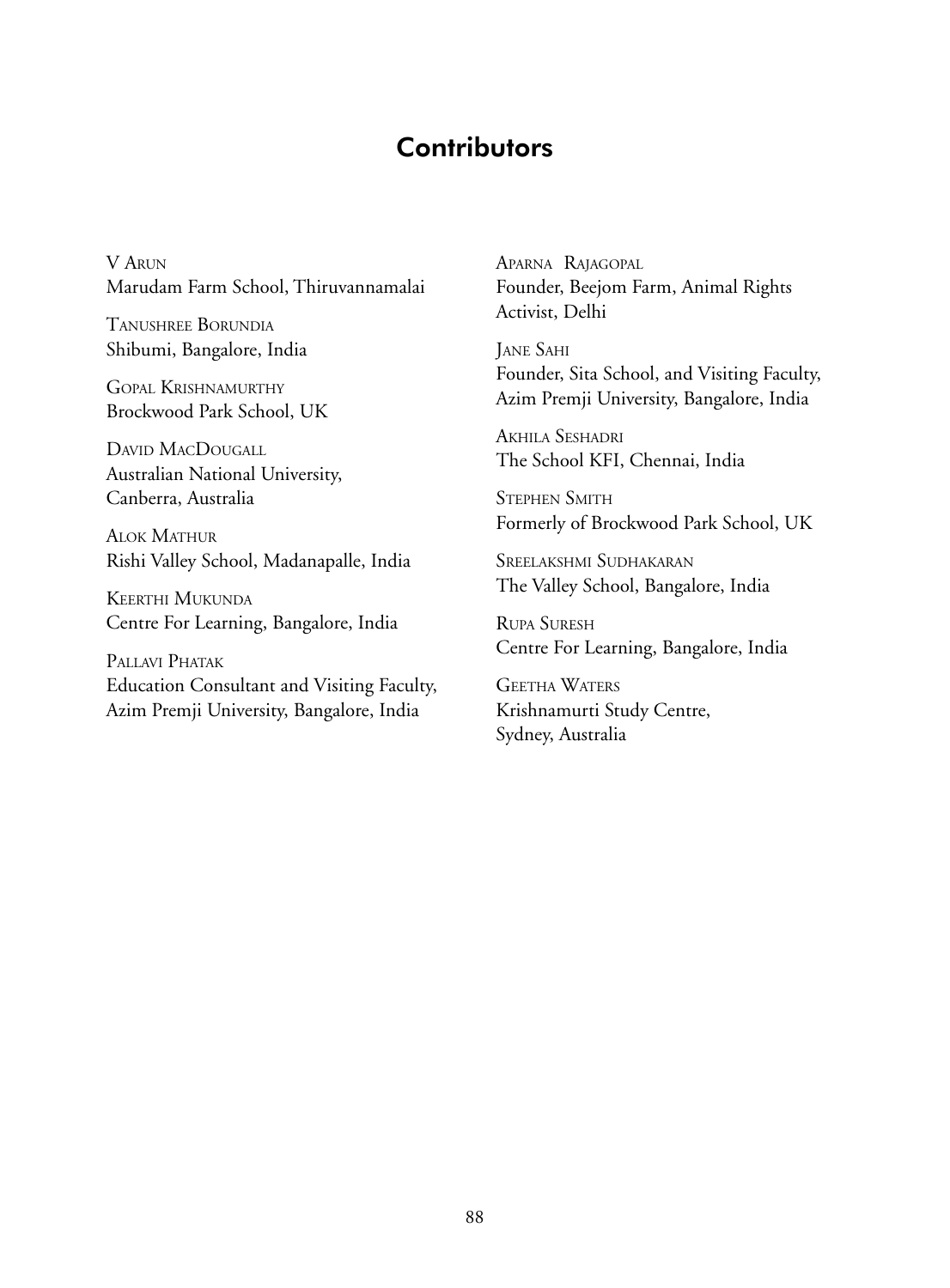## **Contacts**

**Rishi Valley School,** Rishi Valley P.O. Madanapalle, Chittoor District 517 352 Andhra Pradesh, India e-mail: office@rishivalley.org website: www.rishivalley.org

#### **Rajghat Besant School**

Rajghat Fort, Varanasi 221 001 Uttar Pradesh, India e-mail: rbskfi@gmail.com website: www.rajghatbesantschool.org

#### **Brockwood Park School**

Bramdean, Hampshire SO24 0LQ, UK e-mail: admin@brockwood.org.uk website: www.brockwood.org.uk

#### **The School KFI**

Damodar Gardens Besant Avenue, Adyar Chennai 600 020, Tamil Nadu, India e-mail: office@theschoolkfi.org website: www.theschoolkfi.org

#### **The Oak Grove School**

P.O.Box 1560, Ojai California 93023, USA e-mail: office@oakgroveschool.com website: www.oakgroveschool.org

#### **The Valley School**

'Haridvanam', Thatguni Post 17th km, Kanakapura Main Road Bangalore 560 062, Karnataka, India e-mail: office@thevalleyschool.info website: valleyschool.herokuapp.com

#### **Sahyadri School**

Post Tiwai Hill Taluka Rajgurunagar District Pune 410 513 Maharashtra, India e-mail: office@sahyadrischool.org website: www.sahyadrischool.org

### **Pathashaala, The Chennai Education Centre (KFI)**

Pathasalai Street, Vallipuram, Thirukazhukundram Taluk, Kancheepuram District 603 405, Tamil Nadu, India e-mail: pathashaala@pcfl-kfi.org website: pcfl-kfi.org/pathashaala/

#### **Bal Anand (KFI)**

Akash Deep, 28 Dongersey Road Malabar Hill, Mumbai 400 006 Maharashtra, India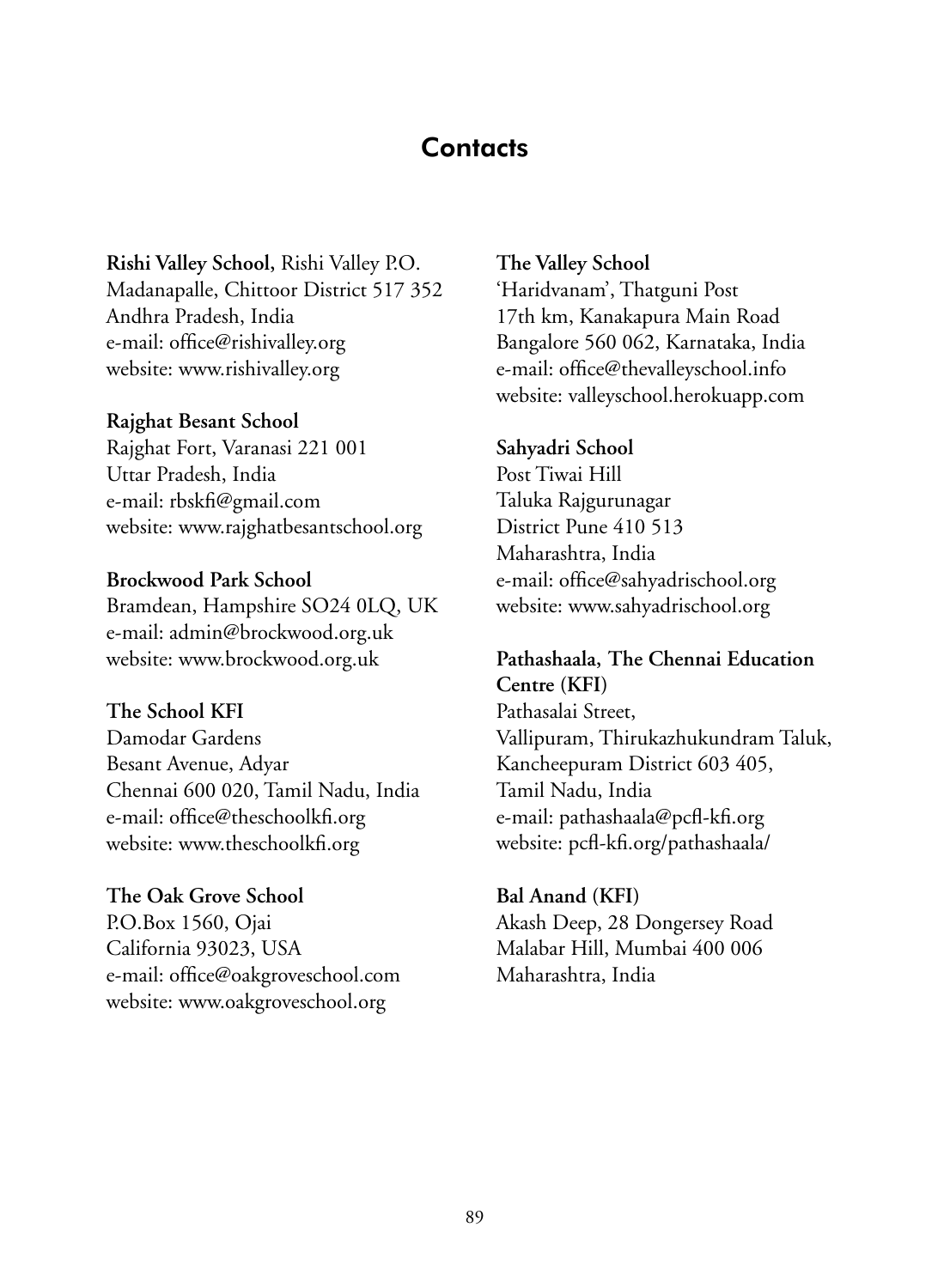#### **Vasanta College for Women, KFI**

Rajghat Fort, Varanasi 221 001 Uttar Pradesh, India e-mail: vasantakfi@rediffmail.com website: vasantakfi.ac.in

#### **Centre For Learning**

2, Good Earth Enclave, Uttarhalli Road, Kengeri, Bangalore 560 060, India e-mail: info@cfl.in website: www.cfl.in

#### **Good Earth School**

No 83, Naduveerapattu-Manimangalam Road Naduveerpattu Village, Somangalam Post Sriperumbudur Taluk 600069, Tamil Nadu, India e-mail: goodearthschl@gmail.com website: www.goodearthschool.org

#### **Shibumi**

Flat #06, Block 12C Nandi Gardens Phase 2 Avalahalli Bangalore-560 062, Karnataka, India e-mail: shibumi.blr@gmail.com website: www.shibumi.org.in

Our websites

www.journal.kfionline.org www.kfionline.org www.jkrishnamurti.org

Copy-edited by Seema Sreenivas, Sahyadri School

Original design by Deepa Kamath, Hong Kong

Designed and typeset by Malvika Mehra, Chennai.

Printed at The Indcom Press, 393, Velachery Main Road, Vijayanagar, Velachery, Chennai 600 042

Cover printed on recycled paper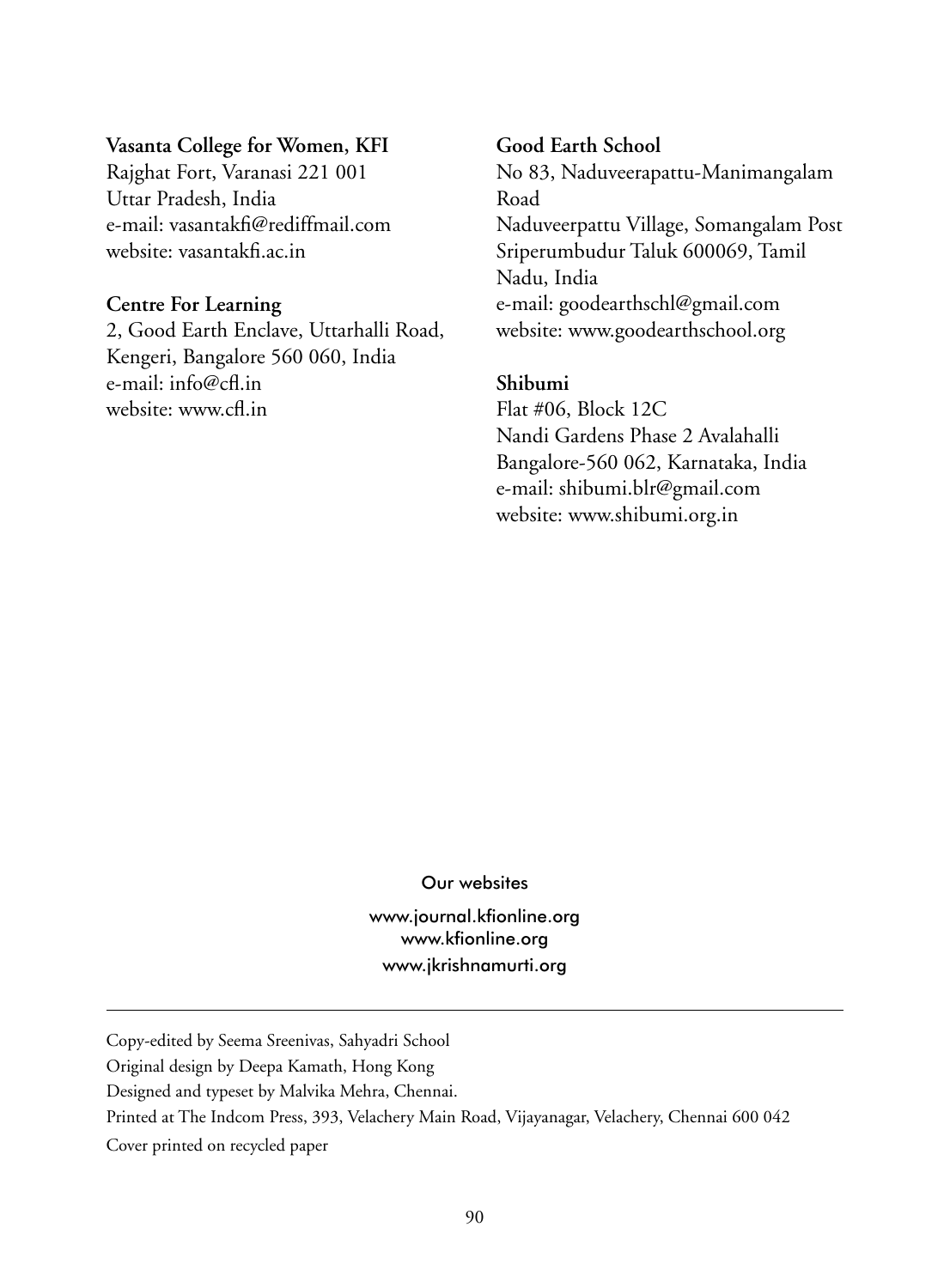| OURNAL       |
|--------------|
| OF THE       |
| KRISHNAMURTI |
| SCHOOLS      |
| No 22, 2018  |

# *ORDER FORM*

Please accept my order for the Journal of the Krishnamurti Schools:

No. 22, January 2018 Rs.120 / \$5 (current issue)

No. 23, January 2019 Rs.120 / \$5 (upcoming issue)

Articles from the earlier issues of the journal are available at the website www.journal.kfionline.org

To order back issues of the journal please contact publications@kfionline.org